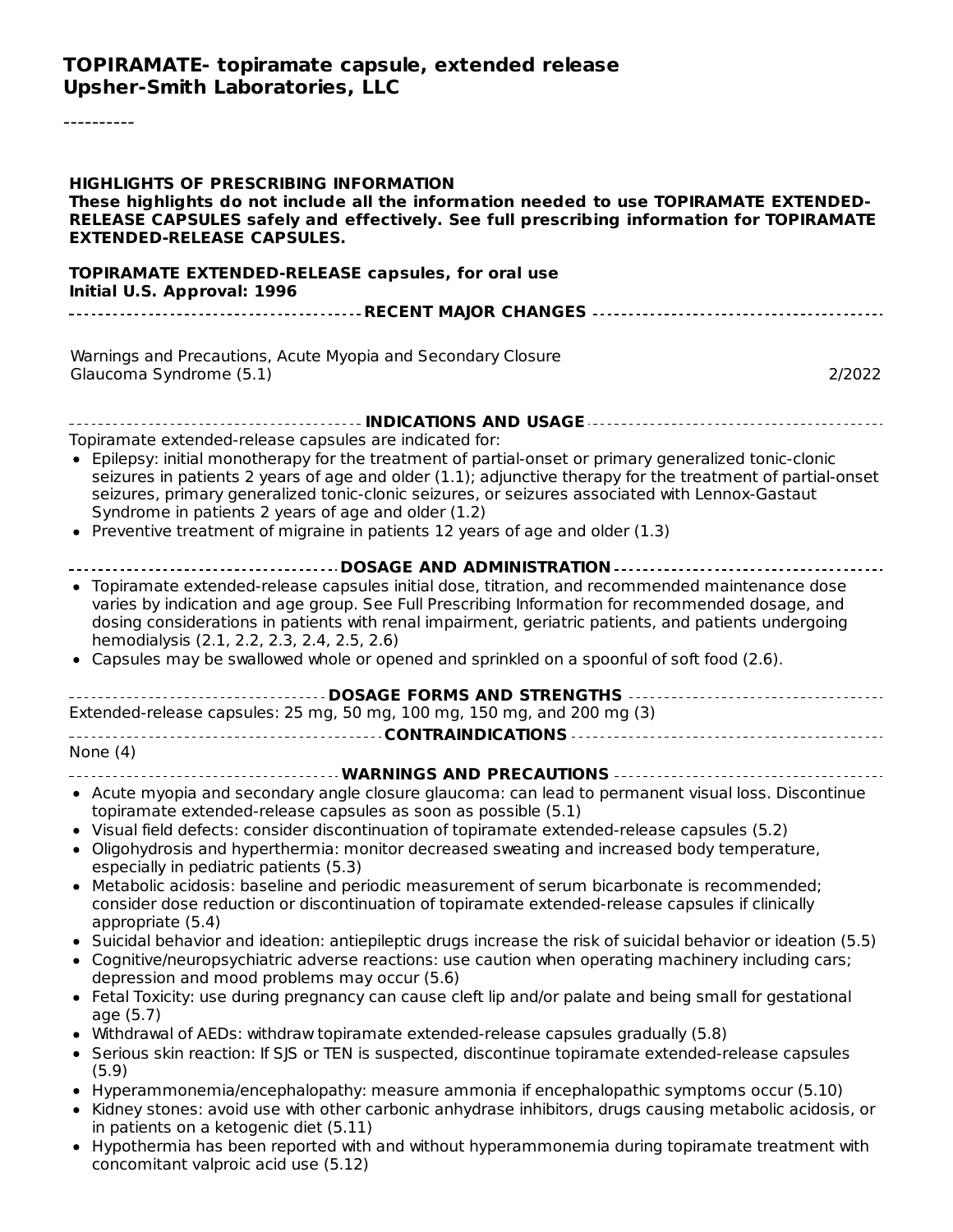#### **ADVERSE REACTIONS** Epilepsy: The most common (≥10% more frequent than placebo or low-dose topiramate) adverse reactions in adult and pediatric patients were: paresthesia, anorexia, weight loss, speech disorders/related speech problems, fatigue, dizziness, somnolence, nervousness, psychomotor slowing, abnormal vision and fever (6.1).

Migraine: Most common (≥5% more frequent than placebo) adverse reactions in adult and pediatric patients were: paresthesia, anorexia, weight loss, difficulty with memory, taste perversion, diarrhea, hypoesthesia, nausea, abdominal pain and upper respiratory tract infection (6.1).

#### **To report SUSPECTED ADVERSE REACTIONS, contact Upsher-Smith Laboratories, LLC at 1- 855-899-9180 or FDA at 1-800-FDA-1088 or www.fda.gov/medwatch**

**DRUG INTERACTIONS**

- Oral contraceptives: decreased contraceptive efficacy and increased breakthrough bleeding, especially at doses greater than 200 mg per day (7.4)
- Monitor lithium levels if lithium is used with high-dose topiramate extended-release (7.7)  $\bullet$

#### **See 17 for PATIENT COUNSELING INFORMATION and Medication Guide.**

**Revised: 2/2022**

#### **FULL PRESCRIBING INFORMATION: CONTENTS\* 1 INDICATIONS AND USAGE**

#### 1.1 Monotherapy Epilepsy

- 1.2 Adjunctive Therapy Epilepsy
- 1.3 Migraine

# **2 DOSAGE AND ADMINISTRATION**

- 2.1 Dosing in Monotherapy Epilepsy
- 2.2 Dosing in Adjunctive Therapy Epilepsy
- 2.3 Dosing for the Preventive Treatment of Migraine
- 2.4 Dose Modifications in Patients With Renal Impairment
- 2.5 Dosage in Patients Undergoing Hemodialysis
- 2.6 Administration Instructions

### **3 DOSAGE FORMS AND STRENGTHS**

### **4 CONTRAINDICATIONS**

### **5 WARNINGS AND PRECAUTIONS**

- 5.1 Acute Myopia and Secondary Angle Closure Glaucoma Syndrome
- 5.2 Visual Field Defects
- 5.3 Oligohydrosis and Hyperthermia
- 5.4 Metabolic Acidosis
- 5.5 Suicidal Behavior and Ideation
- 5.6 Cognitive/Neuropsychiatric Adverse Reactions
- 5.7 Fetal Toxicity
- 5.8 Withdrawal of Antiepileptic Drugs
- 5.9 Serious Skin Reactions

5.10 Hyperammonemia and Encephalopathy (Without and With Concomitant Valproic Acid Use)

- 5.11 Kidney Stones
- 5.12 Hypothermia With Concomitant Valproic Acid Use

### **6 ADVERSE REACTIONS**

6.1 Clinical Trials Experience With Immediate-Release Topiramate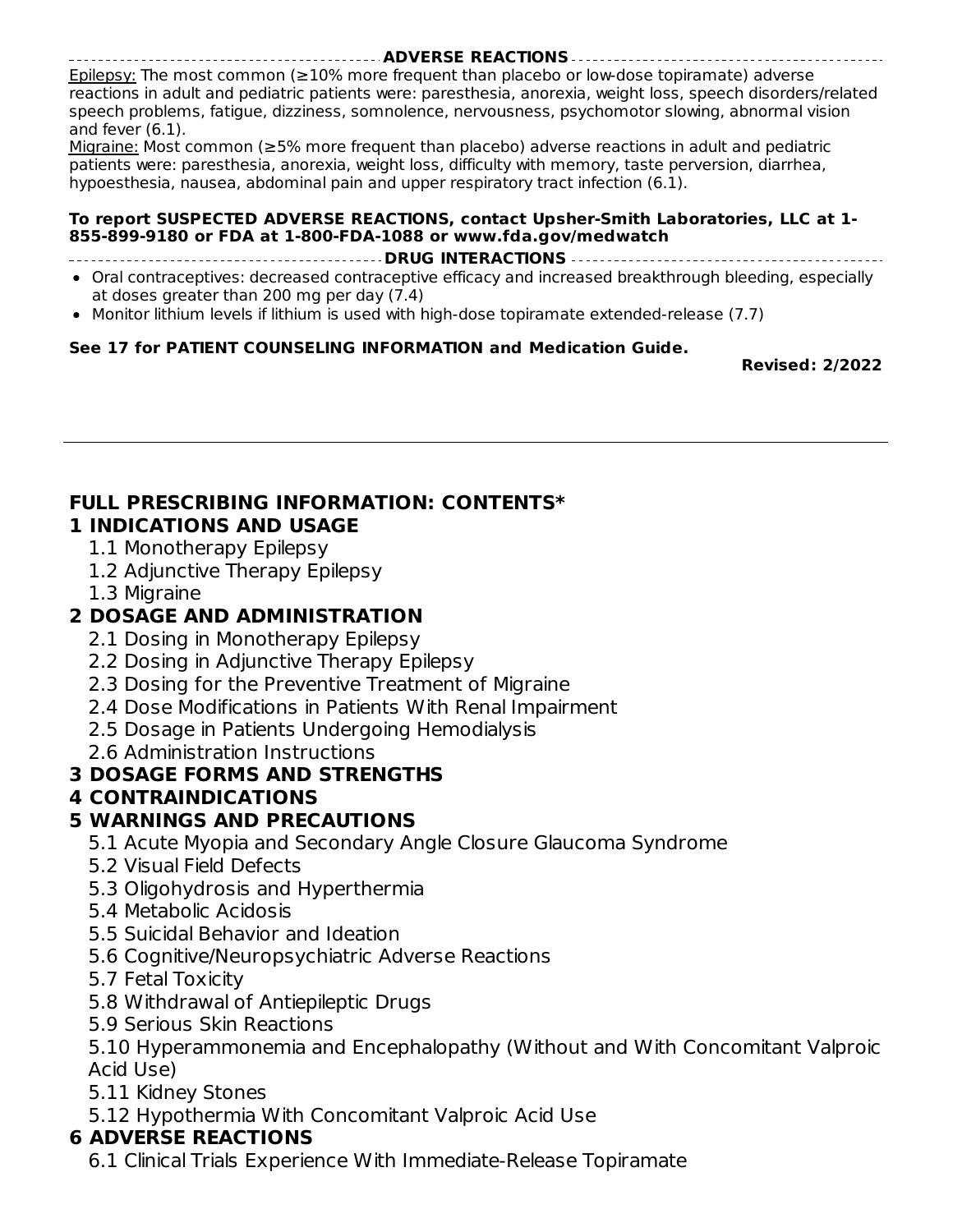6.2 Clinical Trials Experience With Topiramate Extended-Release

6.3 Postmarketing Experience

### **7 DRUG INTERACTIONS**

- 7.1 Antiepileptic Drugs
- 7.2 Other Carbonic Anhydrase Inhibitors
- 7.3 CNS Depressants
- 7.4 Oral Contraceptives
- 7.5 Hydrochlorothiazide (HCTZ)
- 7.6 Pioglitazone
- 7.7 Lithium
- 7.8 Amitriptyline

# **8 USE IN SPECIFIC POPULATIONS**

- 8.1 Pregnancy
- 8.2 Lactation
- 8.3 Females and Males of Reproductive Potential
- 8.4 Pediatric Use
- 8.5 Geriatric Use
- 8.6 Renal Impairment
- 8.7 Patients Undergoing Hemodialysis

# **10 OVERDOSAGE**

# **11 DESCRIPTION**

# **12 CLINICAL PHARMACOLOGY**

- 12.1 Mechanism of Action
- 12.2 Pharmacodynamics
- 12.3 Pharmacokinetics

12.6 Relative Bioavailability of Topiramate Extended-Release Capsules Compared to Immediate-Release Topiramate in Healthy Volunteers

# **13 NONCLINICAL TOXICOLOGY**

13.1 Carcinogenesis, Mutagenesis, Impairment of Fertility

# **14 CLINICAL STUDIES**

14.1 Extended-Release: Bridging Study to Demonstrate Pharmacokinetic Equivalence between Extended-Release and Immediate-Release Topiramate Formulations

- 14.2 Monotherapy Epilepsy
- 14.3 Adjunctive Therapy Epilepsy

14.4 Extended-Release: Adjunctive Therapy in Adult Patients With Partial-Onset Seizures with Topiramate

14.5 Preventive Treatment of Migraine

# **16 HOW SUPPLIED/STORAGE AND HANDLING**

- 16.1 How Supplied
- 16.2 Storage and Handling

### **17 PATIENT COUNSELING INFORMATION**

 $\ast$  Sections or subsections omitted from the full prescribing information are not listed.

### **FULL PRESCRIBING INFORMATION**

### **1 INDICATIONS AND USAGE**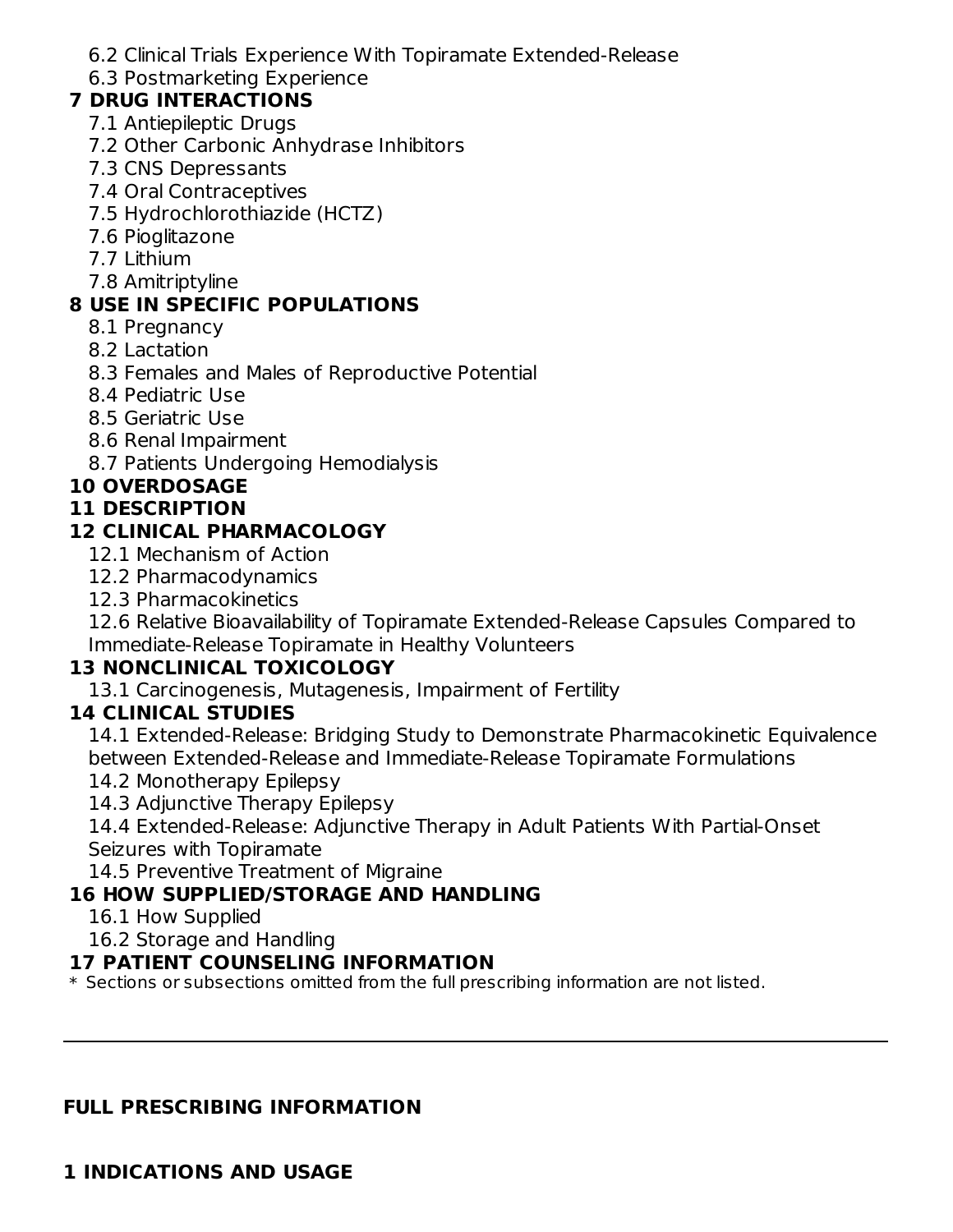# **1.1 Monotherapy Epilepsy**

Topiramate extended-release capsules are indicated as initial monotherapy for the treatment of partial-onset or primary generalized tonic-clonic seizures in patients 2 years of age and older.

# **1.2 Adjunctive Therapy Epilepsy**

Topiramate extended-release capsules are indicated as adjunctive therapy for the treatment of partial-onset seizures, primary generalized tonic-clonic seizures, and seizures associated with Lennox-Gastaut Syndrome in patients 2 years of age and older.

# **1.3 Migraine**

Topiramate extended-release capsules are indicated for the preventive treatment of migraine in patients 12 years of age and older.

# **2 DOSAGE AND ADMINISTRATION**

# **2.1 Dosing in Monotherapy Epilepsy**

Adults and Pediatric Patients 10 Years of Age and Older

The recommended dose for topiramate extended-release capsules monotherapy in adults and pediatric patients 10 years of age and older is 400 mg orally once daily. Titrate topiramate extended-release capsules according to the following schedule (see Table 1).

#### **Table 1: Monotherapy Titration Schedule for Adults and Pediatric Patients 10 Years of Age and Older**

|        | <b>Topiramate Extended-</b><br><b>Release Once Daily</b><br><b>Dose</b> |
|--------|-------------------------------------------------------------------------|
| Week 1 | 50 mg                                                                   |
| Week 2 | 100 mg                                                                  |
| Week 3 | 150 mg                                                                  |
| Week 4 | 200 mg                                                                  |
| Week 5 | 300 mg                                                                  |
| Week 6 | 400 mg                                                                  |

# Pediatric Patients 2 to 9 Years of Age

Dosing in patients 2 to 9 years of age is based on weight. During the titration period, the initial dose of topiramate extended-release capsules is 25 mg/day nightly for the first week. Based upon tolerability, the dosage can be increased to 50 mg/day in the second week. Dosage can be increased by 25 mg to 50 mg once daily each subsequent week, as tolerated. Titration to the minimum maintenance dose should be attempted over 5 to 7 weeks. Based upon tolerability and clinical response, additional titration to a higher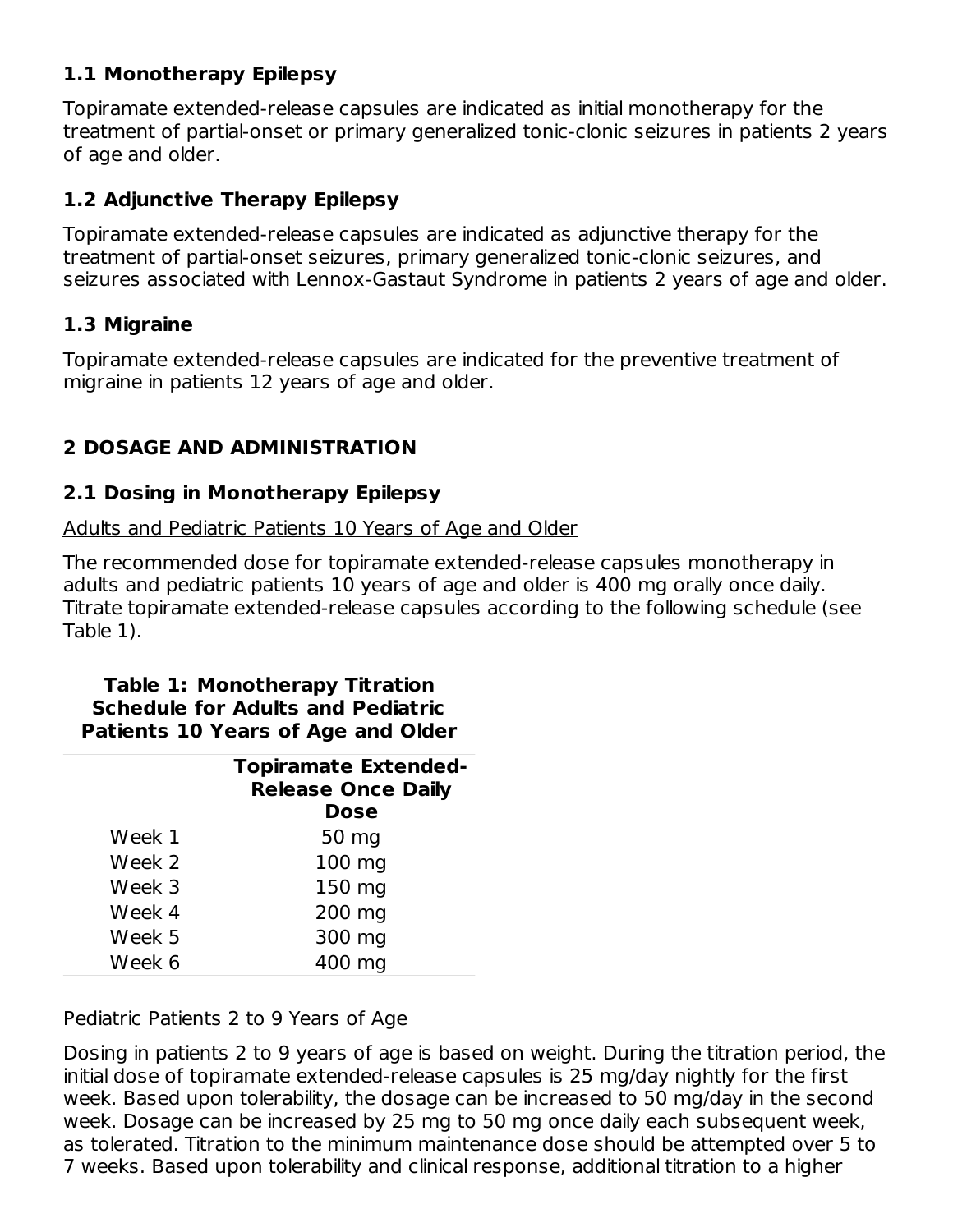dose (up to the maximum maintenance dose) can be attempted at 25 mg to 50 mg once daily weekly increments. The total daily dose should not exceed the maximum maintenance dose for each range of body weight (see Table 2).

| Weight (kg)     | <b>Total Daily Dose</b><br>(mg/day)<br><b>Minimum</b><br><b>Maintenance Dose</b> | <b>Total Daily Dose</b><br>(mg/day)<br><b>Maximum</b><br><b>Maintenance Dose</b> |
|-----------------|----------------------------------------------------------------------------------|----------------------------------------------------------------------------------|
| Up to $11$      | 150                                                                              | 250                                                                              |
| 12 to 22        | 200                                                                              | 300                                                                              |
| 23 to 31        | 200                                                                              | 350                                                                              |
| 32 to 38        | 250                                                                              | 350                                                                              |
| Greater than 38 | 250                                                                              | 400                                                                              |

### **Table 2: Monotherapy Target Total Daily Maintenance Dosing for Patients 2 to 9 Years of Age**

# **2.2 Dosing in Adjunctive Therapy Epilepsy**

### Adults (17 Years of Age and Older)

The recommended total daily dose of topiramate extended-release capsules as adjunctive therapy in adults with partial-onset seizures or Lennox-Gastaut Syndrome is 200 mg to 400 mg orally once daily, and with primary generalized tonic-clonic seizures is 400 mg orally once daily. Initiate therapy at 25 mg to 50 mg once daily followed by titration to an effective dose in increments of 25 mg to 50 mg every week. Titrating in increments of 25 mg/day every week may delay the time to reach an effective dose. Doses above 400 mg/day have not been shown to improve responses in adults with partial-onset seizures.

# Pediatric Patients 2 to 16 Years of Age

The recommended total daily dose of topiramate extended-release capsules as adjunctive therapy for pediatric patients 2 to 16 years of age with partial-onset seizures, primary generalized tonic-clonic seizures, or seizures associated with Lennox-Gastaut syndrome is approximately 5 mg/kg to 9 mg/kg orally once daily. Begin titration at 25 mg once daily (or less, based on a range of 1 mg/kg/day to 3 mg/kg/day) given nightly for the first week. Subsequently, increase the dosage at 1- or 2-week intervals by increments of 1 mg/kg/day to 3 mg/kg/day to achieve optimal clinical response. Dose titration should be guided by clinical outcome. The total daily dose should not exceed 400 mg/day.

# **2.3 Dosing for the Preventive Treatment of Migraine**

The recommended total daily dose of topiramate extended-release capsules as treatment for the preventive treatment of migraine in patients 12 years of age and older is 100 mg once daily. The recommended titration rate for topiramate extended-release capsules for the preventive treatment of migraine is as follows:

**Table 3: Preventive Treatment of Migraine Titration Schedule for**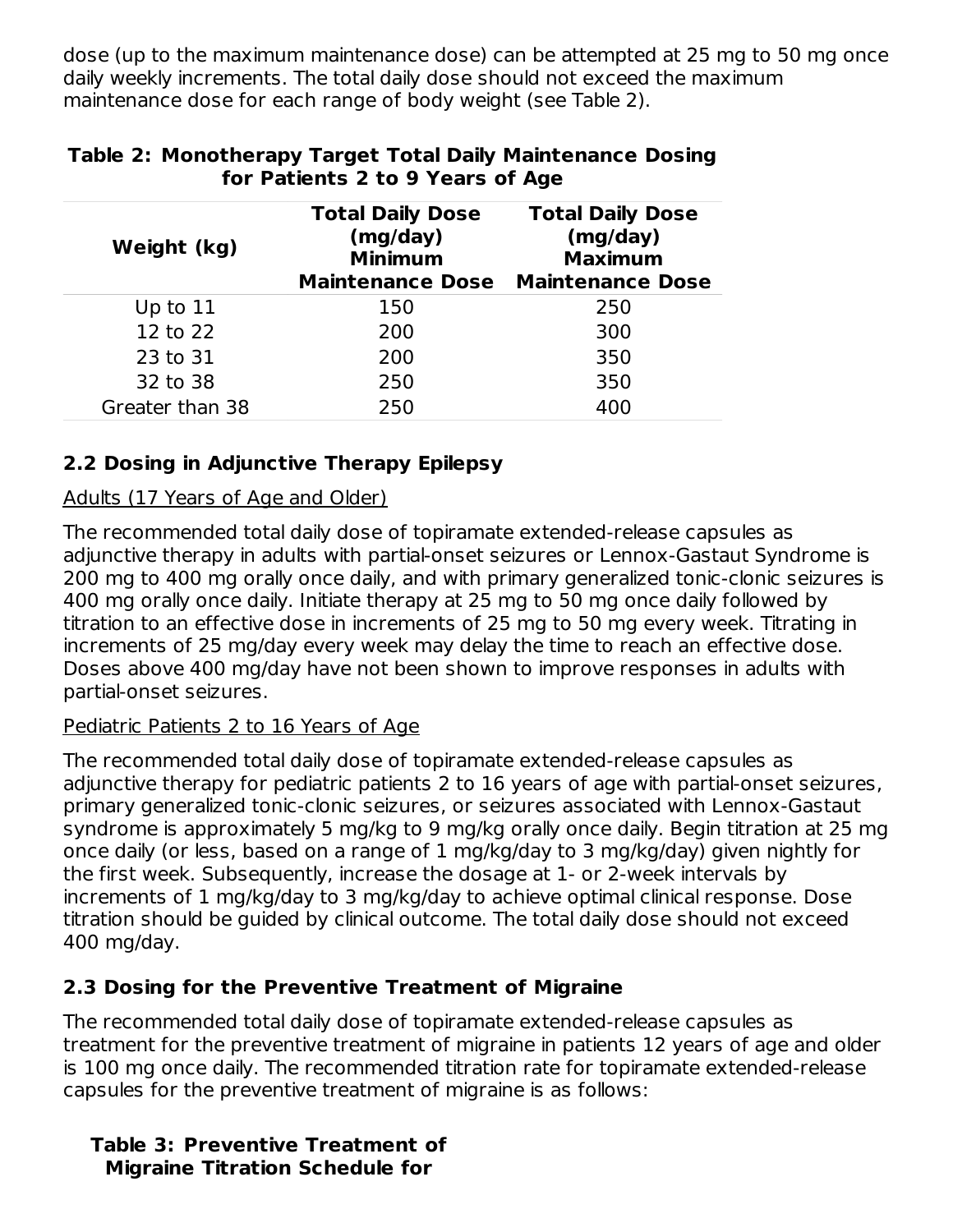### **Patients 12 Years of Age and Older**

|        | <b>Topiramate Extended-</b><br><b>Release Once Daily</b><br><b>Dose</b> |
|--------|-------------------------------------------------------------------------|
| Week 1 | 25 <sub>mg</sub>                                                        |
| Week 2 | 50 mg                                                                   |
| Week 3 | 75 mg                                                                   |
| Week 4 | 100 mg                                                                  |

Dose and titration rate should be guided by clinical outcome. If required, longer intervals between dose adjustment can be used.

### **2.4 Dose Modifications in Patients With Renal Impairment**

In patients with renal impairment (creatinine clearance less than 70 mL/min/1.73 m<sup>2</sup>), one-half of the usual adult dose of topiramate extended-release capsules are recommended [see Use in Specific Populations (8.5, 8.6), Clinical Pharmacology (12.3)].

### **2.5 Dosage in Patients Undergoing Hemodialysis**

To avoid rapid drops in topiramate plasma concentration during hemodialysis, a supplemental dose of topiramate extended-release capsules may be required. The actual adjustment should take into account 1) the duration of dialysis period, 2) the clearance rate of the dialysis system being used, and 3) the effective renal clearance of topiramate in the patient being dialyzed [see Use in Specific Populations (8.7), Clinical Pharmacology (12.3)].

# **2.6 Administration Instructions**

Topiramate extended-release capsules may be swallowed whole or may be administered by carefully opening the capsule and sprinkling the entire contents on a small amount (teaspoon) of soft food. This drug/food mixture should be swallowed immediately and not chewed or crushed. It should not be stored for further use. Topiramate extendedrelease capsules can be taken without regard to meals [see Clinical Pharmacology (12.3)].

# **3 DOSAGE FORMS AND STRENGTHS**

Topiramate extended-release capsules are available in the following strengths and colors:

- 25 mg: light pink and grey capsules, printed with "UPSHER-SMITH" on the cap in black ink and "25 mg" on the body in black ink
- 50 mg: golden yellow and grey capsules, printed with "UPSHER-SMITH" on the cap in black ink and "50 mg" on the body in black ink
- 100 mg: reddish brown and grey capsules, printed with "UPSHER-SMITH" on the cap in black ink and "100 mg" on the body in black ink
- 150 mg: pale yellow and grey capsules, printed with "UPSHER-SMITH" on the cap in black ink and "150 mg" on the body in black ink
- 200 mg: brown and grey capsules, printed with "UPSHER-SMITH" on the cap in white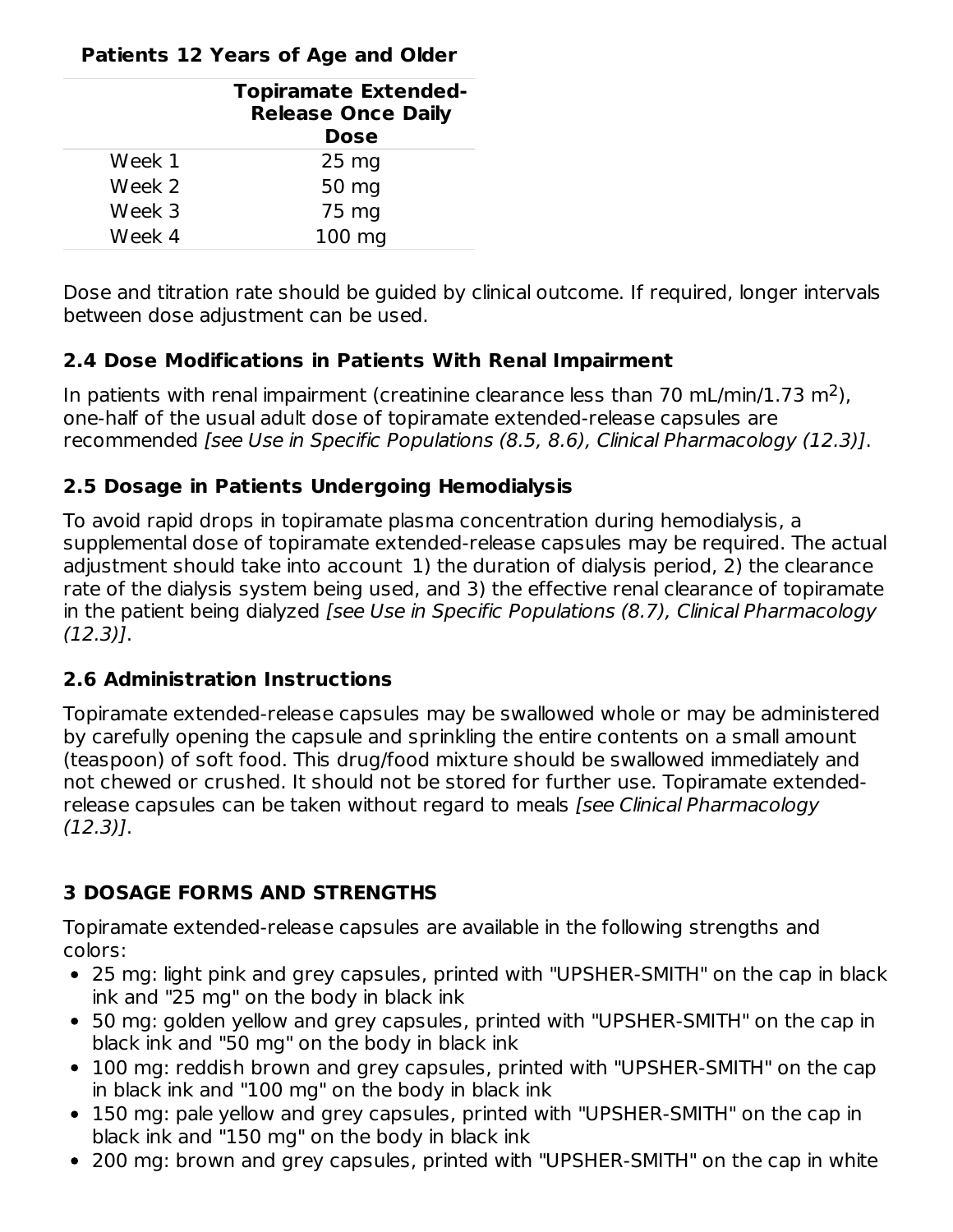ink and "200 mg" on the body in black ink

# **4 CONTRAINDICATIONS**

None.

# **5 WARNINGS AND PRECAUTIONS**

# **5.1 Acute Myopia and Secondary Angle Closure Glaucoma Syndrome**

A syndrome consisting of acute myopia associated with secondary angle closure glaucoma has been reported in patients receiving topiramate. Symptoms include acute onset of decreased visual acuity and/or ocular pain. Ophthalmologic findings can include some or all of the following: myopia, mydriasis, anterior chamber shallowing, ocular hyperemia (redness), choroidal detachments, retinal pigment epithelial detachments, macular striae, and increased intraocular pressure. This syndrome may be associated with supraciliary effusion resulting in anterior displacement of the lens and iris, with secondary angle closure glaucoma. Symptoms typically occur within 1 month of initiating topiramate therapy. In contrast to primary narrow angle glaucoma, which is rare under 40 years of age, secondary angle closure glaucoma associated with topiramate has been reported in pediatric patients as well as adults. The primary treatment to reverse symptoms is discontinuation of topiramate extended-release capsules as rapidly as possible, according to the judgment of the treating physician. Other measures, in conjunction with discontinuation of topiramate extended-release, may be helpful.

Elevated intraocular pressure of any etiology, if left untreated, can lead to serious sequelae including permanent vision loss.

# **5.2 Visual Field Defects**

Visual field defects (independent of elevated intraocular pressure) have been reported in patients receiving topiramate independent of elevated intraocular pressure. In clinical trials, most of these events were reversible after topiramate discontinuation. If visual problems occur at any time during treatment with topiramate, consideration should be given to discontinuing the drug.

# **5.3 Oligohydrosis and Hyperthermia**

Oligohydrosis (decreased sweating), resulting in hospitalization in some cases, has been reported in association with topiramate use. Decreased sweating and an elevation in body temperature above normal characterized these cases. Some of the cases were reported after exposure to elevated environmental temperatures.

The majority of the reports have been in pediatric patients. Patients, especially pediatric patients, treated with topiramate extended-release should be monitored closely for evidence of decreased sweating and increased body temperature, especially in hot weather. Caution should be used when topiramate extended-release capsules are prescribed with other drugs that predispose patients to heat-related disorders; these drugs include, but are not limited to, other carbonic anhydrase inhibitors and drugs with anticholinergic activity.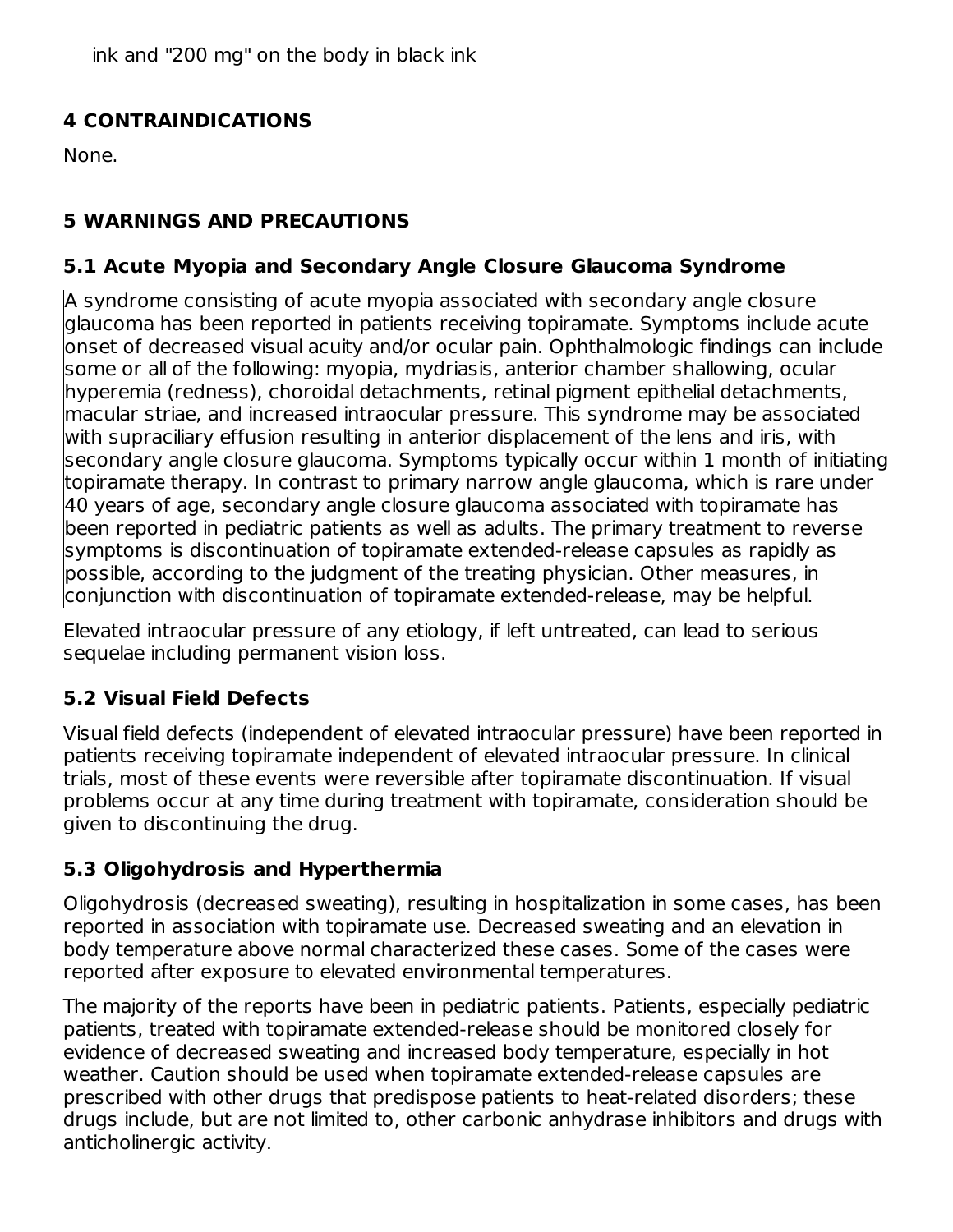### **5.4 Metabolic Acidosis**

Topiramate extended-release can cause hyperchloremic, non-anion gap, metabolic acidosis (i.e., decreased serum bicarbonate below the normal reference range in the absence of chronic respiratory alkalosis). This metabolic acidosis is caused by renal bicarbonate loss due to carbonic anhydrase inhibition by topiramate. Topiramateinduced metabolic acidosis can occur at any time during treatment. Bicarbonate decrements are usually mild to moderate (average decrease of 4 mEq/L at daily doses of 400 mg in adults and at approximately 6 mg/kg/day in pediatric patients); rarely, patients can experience severe decrements to values below 10 mEq/L. Conditions or therapies that predispose patients to acidosis (such as renal disease, severe respiratory disorders, status epilepticus, diarrhea, ketogenic diet or specific drugs) may be additive to the bicarbonate lowering effects of topiramate extended-release capsules.

Metabolic acidosis was commonly observed in adult and pediatric patients treated with immediate-release topiramate in clinical trials. The incidence of decreased serum bicarbonate in pediatric trials, for adjunctive treatment of Lennox-Gastaut syndrome or refractory partial-onset seizures was as high as 67% for immediate-release topiramate (at approximately 6 mg/kg/day), and 10% for placebo. The incidence of a markedly abnormally low serum bicarbonate (i.e., absolute value < 17 mEq/L and >5 mEq/L decrease from pretreatment) in these trials was up to 11%, compared to  $\leq 2\%$  for placebo.

Manifestations of acute or chronic metabolic acidosis may include hyperventilation, nonspecific symptoms such as fatigue and anorexia, or more severe sequelae including cardiac arrhythmias or stupor. Chronic, untreated metabolic acidosis may increase the risk for nephrolithiasis or nephrocalcinosis and may also result in osteomalacia (referred to as rickets in pediatric patients) and/or osteoporosis with an increased risk for fractures [see Warnings and Precautions (5.11)]. Chronic metabolic acidosis in pediatric patients may also reduce growth rates, which may decrease the maximal height achieved. The effect of topiramate on growth and bone-related sequelae has not been systematically investigated in long-term, placebo-controlled trials. Long-term, open-label treatment of pediatric patients 1 to 24 months old, with intractable partial epilepsy, for up to 1 year, showed reductions from baseline in length, weight, and head circumference compared to age and sex-matched normative data, although these patients with epilepsy are likely to have different growth rates than normal 1 to 24 month old patients. Reductions in length and weight were correlated to the degree of acidosis [see Use in Specific Populations (8.4)]. Topiramate extended-release treatment that causes metabolic acidosis during pregnancy can possibly produce adverse effects on the fetus and might also cause metabolic acidosis in the neonate from possible transfer of topiramate to the fetus [see Warnings and Precautions (5.7), Use in Specific Populations (8.1)].

### Measurement of Serum Bicarbonate in Epilepsy and Migraine Patients

Measurement of baseline and periodic serum bicarbonate during topiramate extendedrelease treatment is recommended. If metabolic acidosis develops and persists, consideration should be given to reducing the dose or discontinuing topiramate extended-release capsules (using dose tapering). If the decision is made to continue patients on topiramate extended-release in the face of persistent acidosis, alkali treatment should be considered.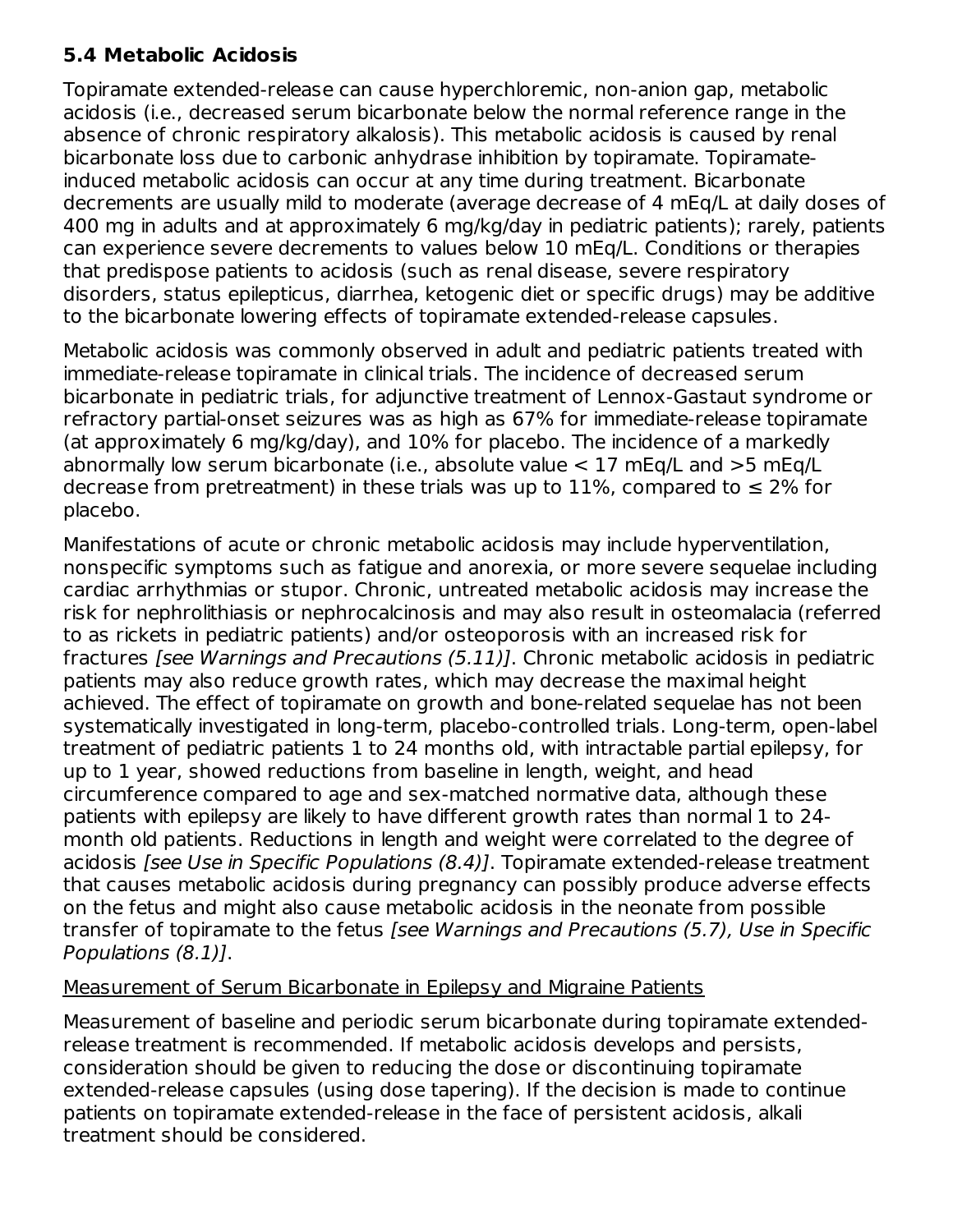# **5.5 Suicidal Behavior and Ideation**

Antiepileptic drugs (AEDs), including topiramate extended-release increase the risk of suicidal thoughts or behavior in patients taking these drugs for any indication. Patients treated with any AED for any indication should be monitored for the emergence or worsening of depression, suicidal thoughts or behavior, and/or any unusual changes in mood or behavior.

Pooled analyses of 199 placebo-controlled clinical trials (mono- and adjunctive therapy) of 11 different AEDs showed that patients randomized to one of the AEDs had approximately twice the risk (adjusted Relative Risk 1.8, 95% CI:1.2, 2.7) of suicidal thinking or behavior compared to patients randomized to placebo. In these trials, which had a median treatment duration of 12 weeks, the estimated incidence rate of suicidal behavior or ideation among 27,863 AED-treated patients was 0.43%, compared to 0.24% among 16,029 placebo-treated patients, representing an increase of approximately one case of suicidal thinking or behavior for every 530 patients treated. There were four suicides in drug-treated patients in the trials and none in placebotreated patients, but the number is too small to allow any conclusion about drug effect on suicide.

The increased risk of suicidal thoughts or behavior with AEDs was observed as early as one week after starting drug treatment with AEDs and persisted for the duration of treatment assessed. Because most trials included in the analysis did not extend beyond 24 weeks, the risk of suicidal thoughts or behavior beyond 24 weeks could not be assessed.

The risk of suicidal thoughts or behavior was generally consistent among drugs in the data analyzed. The finding of increased risk with AEDs of varying mechanisms of action and across a range of indications suggests that the risk applies to all AEDs used for any indication. The risk did not vary substantially by age (5 to 100 years) in the clinical trials analyzed.

Table 4 shows absolute and relative risk by indication for all evaluated AEDs.

| <b>Indication</b> | <b>Placebo</b><br><b>Patients with</b><br><b>Events per</b><br>1,000<br><b>Patients</b> | <b>Drug Patients</b><br>with Events<br>per 1,000<br><b>Patients</b> | <b>Relative Risk:</b><br>Incidence of<br>Events in<br><b>Drug</b><br>Patients/<br>Incidence in<br><b>Placebo</b><br><b>Patients</b> | <b>Risk</b><br><b>Difference:</b><br><b>Additional</b><br><b>Drug Patients</b><br>with Events<br>per 1,000<br><b>Patients</b> |
|-------------------|-----------------------------------------------------------------------------------------|---------------------------------------------------------------------|-------------------------------------------------------------------------------------------------------------------------------------|-------------------------------------------------------------------------------------------------------------------------------|
| <b>Epilepsy</b>   | 1.0                                                                                     | 3.4                                                                 | 3.5                                                                                                                                 | 2.4                                                                                                                           |
| Psychiatric       | 5.7                                                                                     | 8.5                                                                 | 1.5                                                                                                                                 | 2.9                                                                                                                           |
| Other             | 1.0                                                                                     | 1.8                                                                 | 1.9                                                                                                                                 | 0.9                                                                                                                           |
| <b>Total</b>      | 2.4                                                                                     | 4.3                                                                 | 1.8                                                                                                                                 | 1.9                                                                                                                           |

#### **Table 4: Risk by Indication for Antiepileptic Drugs in the Pooled Analysis**

The relative risk for suicidal thoughts or behavior was higher in clinical trials for epilepsy than in clinical trials for psychiatric or other conditions, but the absolute risk differences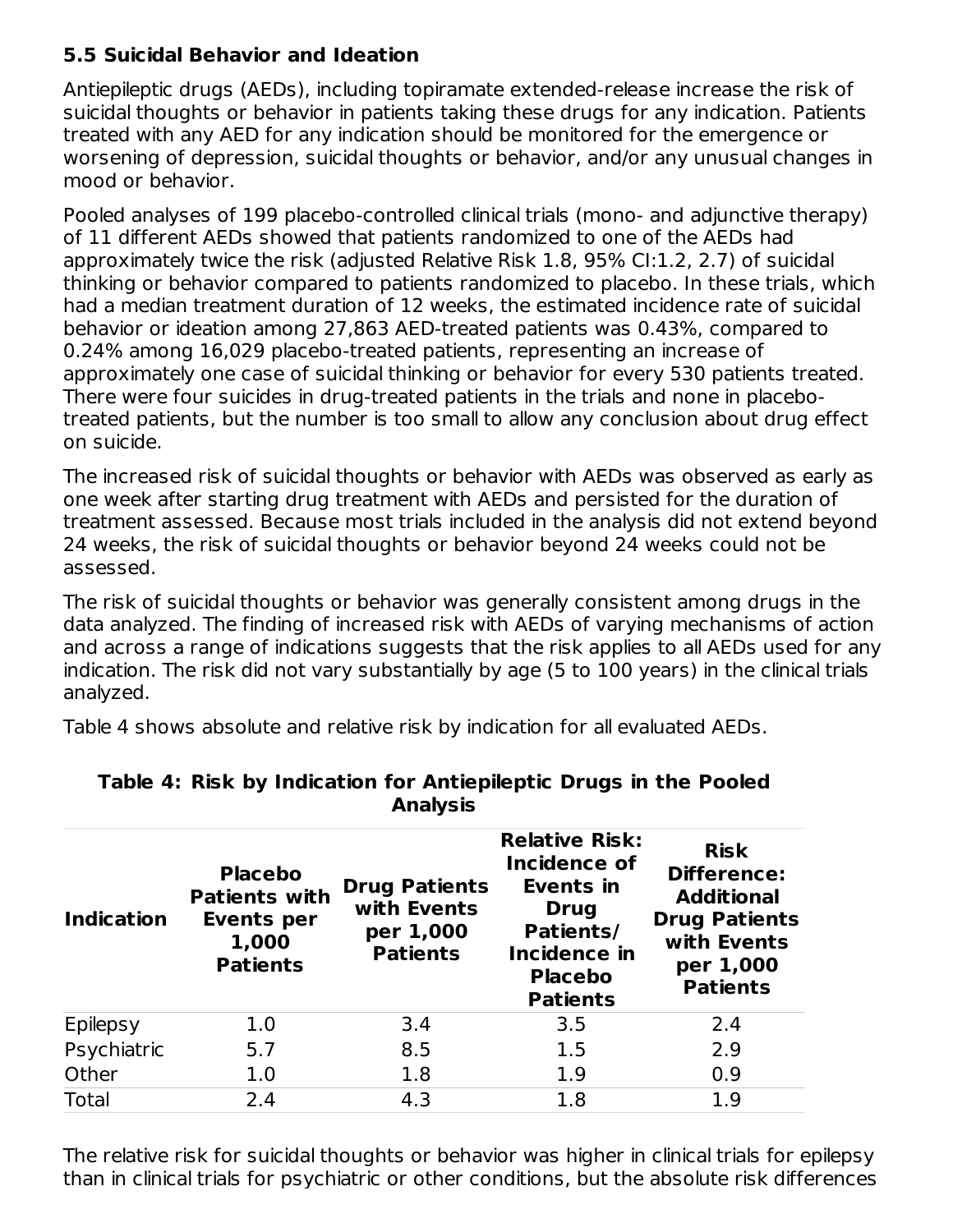than in clinical trials for psychiatric or other conditions, but the absolute risk differences  $\mathbf{r}_i$ were similar for the epilepsy and psychiatric indications.

Anyone considering prescribing topiramate extended-release or any other AED must balance the risk of suicidal thoughts or behavior with the risk of untreated illness. Epilepsy and many other illnesses for which AEDs are prescribed are themselves associated with morbidity and mortality and an increased risk of suicidal thoughts and behavior. Should suicidal thoughts and behavior emerge during treatment, the prescriber needs to consider whether the emergence of these symptoms in any given patient may be related to the illness being treated.

# **5.6 Cognitive/Neuropsychiatric Adverse Reactions**

Immediate-release topiramate can cause cognitive/neuropsychiatric adverse reactions and therefore these are expected to be caused by topiramate extended-release. The most frequent of these can be classified into three general categories: 1) Cognitiverelated dysfunction (e.g., confusion, psychomotor slowing, difficulty with concentration/attention, difficulty with memory, speech or language problems, particularly word-finding difficulties); 2) Psychiatric/behavioral disturbances (e.g., depression or mood problems); and 3) Somnolence or fatigue.

### Adult Patients

### Cognitive Related Dysfunction

Rapid titration rate and higher initial dose were associated with higher incidences of cognitive-related dysfunction.

In adult epilepsy adjunctive controlled trials, which used rapid titration (100 to 200 mg/day weekly increments) and target immediate-release topiramate doses of 200 mg to 1000 mg/day, 56% of patients in the 800 mg/day and 1000 mg/day dose groups experienced cognitive-related dysfunction compared to approximately 42% of patients in the 200 to 400 mg/day groups and 14% for placebo. In this rapid titration regimen, these dose-related adverse reactions began in the titration or in the maintenance phase, and in some patients these events began during titration and persisted into the maintenance phase.

In the monotherapy epilepsy-controlled trial conducted with immediate-release topiramate, the proportion of patients who experienced one or more cognitive-related adverse reactions was 19% for topiramate 50 mg per day and 26% for 400 mg per day.

In the 6-month controlled trials for the preventive treatment of migraine, which used a slower titration regimen (25 mg/day weekly increments), the proportion of patients who experienced one or more cognitive-related adverse reactions was 19% for topiramate 50 mg/day, 22% for 100 mg/day (the recommended dose), 28% for 200 mg/day, and 10% for placebo. Cognitive adverse reactions most commonly developed during titration and sometimes persisted after completion of titration.

### Psychiatric/Behavioral Disturbances

Psychiatric/behavioral disturbances (e.g., depression or mood) were dose-related for both the adjunctive epilepsy and migraine populations treated with topiramate [see Warnings and Precautions (5.5)].

### Somnolence/Fatigue

Somnolence and fatigue were the adverse reactions most frequently reported during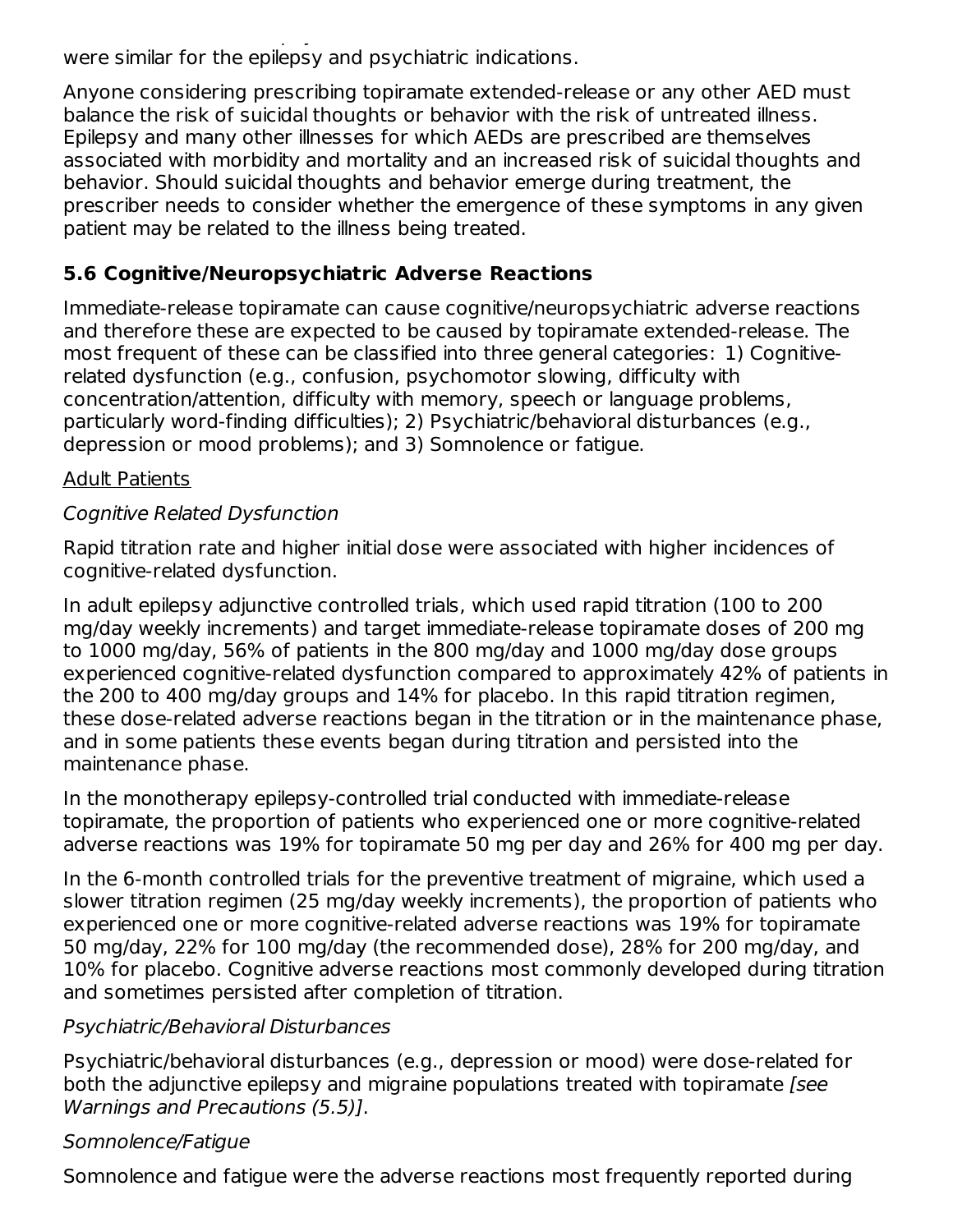clinical trials of topiramate for adjunctive epilepsy. For the adjunctive epilepsy population, the incidence of fatigue appeared dose-related. For the monotherapy epilepsy population, the incidence of somnolence was dose-related. For the migraine population, the incidences of both somnolence and fatigue were dose-related and more common in the titration phase.

# Pediatric Patients

In pediatric epilepsy trials (adjunctive and monotherapy), the incidence of cognitive/neuropsychiatric adverse reactions was generally lower than that observed in adults. These reactions included psychomotor slowing, difficulty with concentration/attention, speech disorders/related speech problems, and language problems. The most frequently reported cognitive/neuropsychiatric reactions in pediatric epilepsy patients during adjunctive therapy double-blind studies were somnolence and fatigue. The most frequently reported cognitive/neuropsychiatric reactions in pediatric epilepsy patients in the 50 mg/day and 400 mg/day groups during the monotherapy double-blind study were headache, dizziness, anorexia, and somnolence.

In pediatric migraine patients, the incidence of cognitive/neuropsychiatric adverse reactions was increased in topiramate-treated patients compared to placebo.

The risk for cognitive/neuropsychiatric adverse reactions was dose-dependent and was greatest at the highest dose (200 mg). This risk for cognitive/neuropsychiatric adverse reactions was also greater in younger patients (6 to 11 years of age) than in older patients (12 to 17 years of age). The most common cognitive/neuropsychiatric adverse reaction in these trials was difficulty with concentration/attention. Cognitive adverse reactions most commonly developed during the titration period and sometimes persisted for various durations after completion of titration.

The Cambridge Neuropsychological Test Automated Battery (CANTAB) was administered to adolescents (12 to 17 years of age) to assess the effects of topiramate on cognitive function at baseline and at the end of the Study 13 [see Clinical Studies (14.5)]. Mean change from baseline in certain CANTAB tests suggests that topiramate treatment may result in psychomotor slowing and decreased verbal fluency.

# **5.7 Fetal Toxicity**

Topiramate extended-release can cause fetal harm when administered to a pregnant woman. Data from pregnancy registries indicate that infants exposed to topiramate in utero have an increased risk for cleft lip and/or cleft palate (oral clefts) and for being small for gestational age. When multiple species of pregnant animals received topiramate at clinically relevant doses, structural malformations, including craniofacial defects, and reduced fetal weights occurred in offspring [see Use in Specific Populations (8.1)].

Consider the benefits and risks of topiramate extended-release when administering this drug in women of childbearing potential, particularly when topiramate extended-release is considered for a condition not usually associated with permanent injury or death [see Use in Specific Populations (8.1), Patient Counseling Information (17)]. Topiramate extended-release capsules should be used during pregnancy only if the potential benefit outweighs the potential risk. If this drug is used during pregnancy, or if the patient becomes pregnant while taking this drug, the patient should be informed of the potential hazard to a fetus [see Use in Specific Populations (8.1)].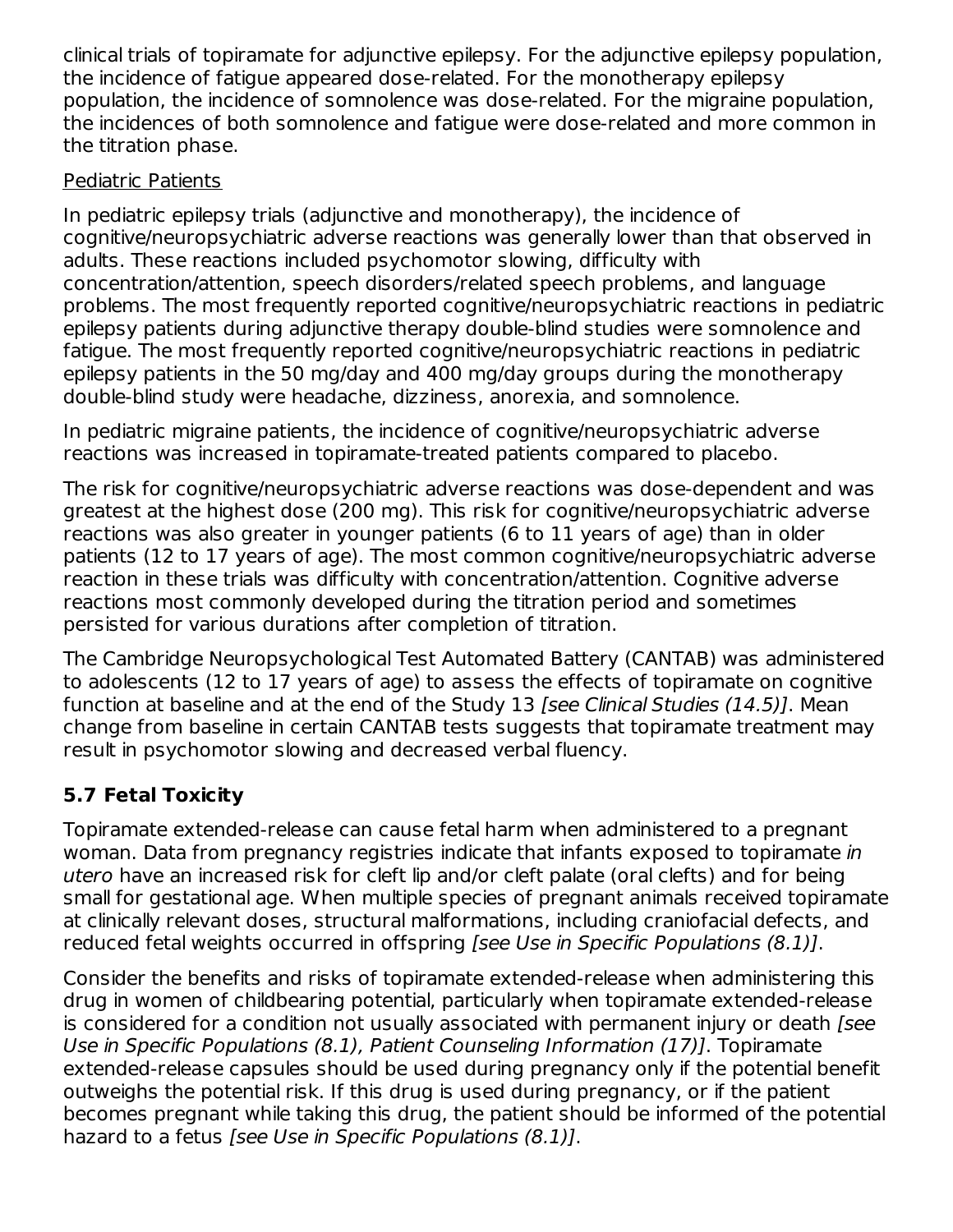# **5.8 Withdrawal of Antiepileptic Drugs**

In patients with or without a history of seizures or epilepsy, antiepileptic drugs including topiramate extended-release, should be gradually withdrawn to minimize the potential for seizures or increased seizure frequency [see Clinical Studies (14)]. In situations where, rapid withdrawal of topiramate extended-release is medically required, appropriate monitoring is recommended.

# **5.9 Serious Skin Reactions**

Serious skin reactions (Stevens-Johnson Syndrome [SJS] and Toxic Epidermal Necrolysis [TEN]) have been reported in patients receiving topiramate. Topiramate extended-release capsules should be discontinued at the first sign of a rash, unless the rash is clearly not drug-related. If signs or symptoms suggest SJS/TEN, use of this drug should not be resumed and alternative therapy should be considered. Inform patients about the signs of serious skin reactions.

### **5.10 Hyperammonemia and Encephalopathy (Without and With Concomitant Valproic Acid Use)**

Topiramate treatment can cause hyperammonemia with or without encephalopathy [see Adverse Reactions (6.2)]. The risk for hyperammonemia with topiramate appears doserelated. Hyperammonemia has been reported more frequently when topiramate is used concomitantly with valproic acid. Post-marketing cases of hyperammonemia with or without encephalopathy have been reported with topiramate and valproic acid in patients who previously tolerated either drug alone [see Drug Interactions (7.1)].

Clinical symptoms of hyperammonemic encephalopathy often include acute alterations in level of consciousness and/or cognitive function with lethargy and/or vomiting. In most cases, hyperammonemic encephalopathy abated with discontinuation of treatment.

The incidence of hyperammonemia in pediatric patients 12 to 17 years of age in the preventive treatment of migraine trials was 26% in patients taking topiramate monotherapy at 100 mg/day, and 14% in patients taking topiramate at 50 mg/day, compared to 9% in patients taking placebo. There was also an increased incidence of markedly increased hyperammonemia at the 100 mg dose.

Dose-related hyperammonemia was also seen in pediatric patients 1 to 24 months of age treated with topiramate and concomitant valproic acid for partial-onset epilepsy and this was not due to a pharmacokinetic interaction.

In some patients, hyperammonemia can be asymptomatic.

# Monitoring for Hyperammonemia

Patients with inborn errors of metabolism or reduced hepatic mitochondrial activity may be at an increased risk for hyperammonemia with or without encephalopathy. Although not studied, topiramate treatment or an interaction of concomitant topiramate and valproic acid treatment may exacerbate existing defects or unmask deficiencies in susceptible persons.

In patients who develop unexplained lethargy, vomiting, or changes in mental status associated with any topiramate treatment, hyperammonemic encephalopathy should be considered and an ammonia level should be measured.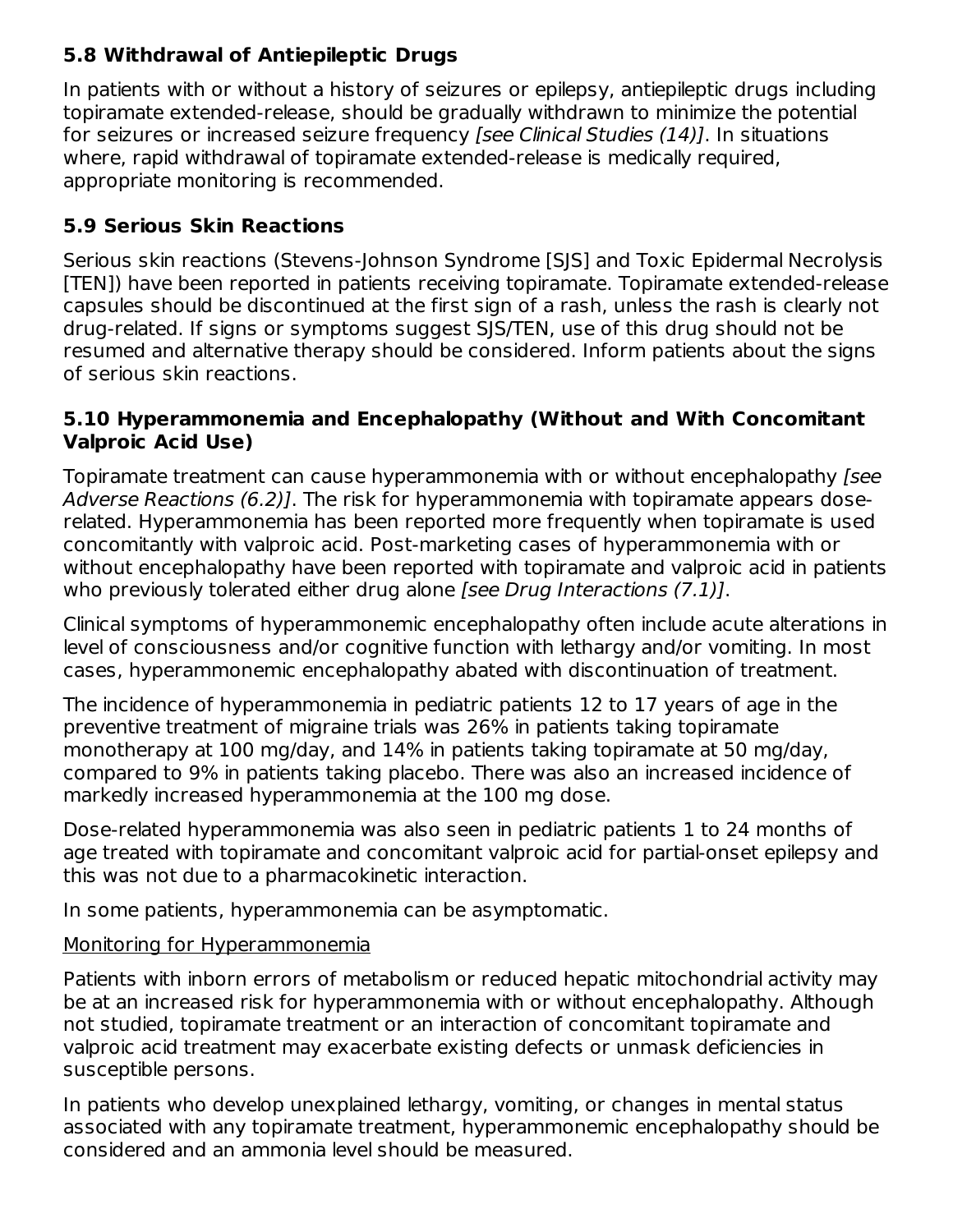# **5.11 Kidney Stones**

Topiramate increases the risk of kidney stones. During adjunctive epilepsy trials, the risk for kidney stones in immediate-release topiramate-treated adults was 1.5%, an incidence about 2 to 4 times greater than expected in a similar, untreated population. As in the general population, the incidence of stone formation among topiramate-treated patients was higher in men. Kidney stones have also been reported in pediatric patients taking topiramate for epilepsy or migraine. During long-term (up to 1 year) topiramate treatment in an open-label extension study of 284 pediatric patients 1 to 24 months old with epilepsy, 7% developed kidney or bladder stones. Topiramate is not approved for treatment of epilepsy in pediatric patients less than 2 years old [see Use in Specific Populations (8.4)].

Topiramate is a carbonic anhydrase inhibitor. Carbonic anhydrase inhibitors can promote stone formation by reducing urinary citrate excretion and by increasing urinary pH [see Warnings and Precautions (5.4)]. The concomitant use of topiramate extended-release with any other drug producing metabolic acidosis, or potentially in patients on a ketogenic diet, may create a physiological environment that increases the risk of kidney stone formation, and should therefore be avoided.

Increased fluid intake increases the urinary output, lowering the concentration of substances involved in stone formation. Hydration is recommended to reduce new stone formation.

# **5.12 Hypothermia With Concomitant Valproic Acid Use**

Hypothermia, defined as a drop-in body core temperature to <35°C (95°F), has been reported in association with topiramate use with concomitant valproic acid both in conjunction with hyperammonemia and in the absence of hyperammonemia. This adverse reaction in patients using concomitant topiramate and valproate can occur after starting topiramate treatment or after increasing the daily dose of topiramate [see Drug Interactions (7.1)]. Consideration should be given to stopping topiramate extendedrelease or valproate in patients who develop hypothermia, which may be manifested by a variety of clinical abnormalities including lethargy, confusion, coma, and significant alterations in other major organ systems such as the cardiovascular and respiratory systems. Clinical management and assessment should include examination of blood ammonia levels.

# **6 ADVERSE REACTIONS**

The following serious adverse reactions are discussed in more detail in other sections of the labeling:

- Acute Myopia and Secondary Angle Closure Glaucoma [see Warnings and Precautions (5.1)]
- Visual Field Defects [see Warnings and Precautions (5.2)]
- Oligohydrosis and Hyperthermia [see Warnings and Precautions (5.3)]
- Metabolic Acidosis *[see Warnings and Precautions (5.4)]*
- Suicidal Behavior and Ideation [see Warnings and Precautions (5.5)]
- Cognitive/Neuropsychiatric Adverse Reactions [see Warnings and Precautions (5.6)]
- Serious Skin Reactions [see Warnings and Precautions (5.9)]
- Hyperammonemia and Encephalopathy (Without and With Concomitant Valproic Acid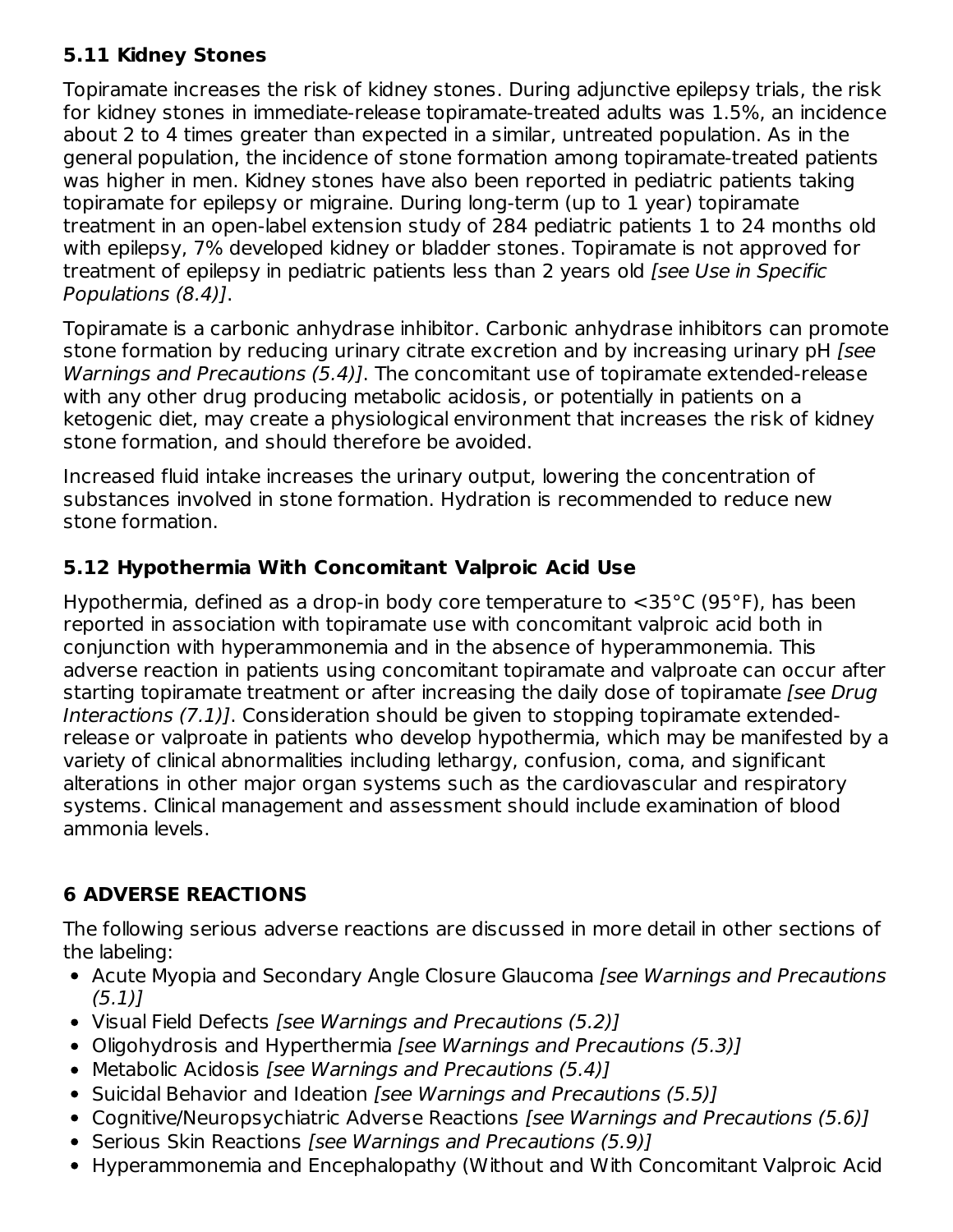Use [see Warnings and Precautions (5.10)]

- Kidney Stones [see Warnings and Precautions (5.11)]
- Hypothermia With Concomitant Valproic Acid Use [see Warnings and Precautions (5.12)]

The data described in section 6.1 were obtained using immediate-release topiramate tablets.

# **6.1 Clinical Trials Experience With Immediate-Release Topiramate**

Because clinical trials are conducted under widely varying conditions, adverse reaction rates observed in the clinical trials of a drug cannot be directly compared to rates in the clinical trials of another drug and may not reflect the rates observed in clinical practice.

### Monotherapy Epilepsy

# Adults 16 Years of Age and Older

The most common adverse reactions in the controlled trial (Study 1) that occurred in adults in the 400 mg/day topiramate group and at an incidence higher ( $\geq 10\%$ ) than in the 50 mg/day group were: paresthesia, weight loss, and anorexia (see Table 5).

Approximately 21% of the 159 adult patients in the 400 mg/day group who received topiramate as monotherapy in Study 1 discontinued therapy due to adverse reactions. The most common ( $\geq 2\%$  more frequent than low-dose 50 mg/day topiramate) adverse reactions causing discontinuation were difficulty with memory, fatigue, asthenia, insomnia, somnolence, and paresthesia.

# Pediatric Patients 6 to 15 Years of Age

The most common adverse reactions in the controlled trial (Study 1) that occurred in pediatric patients in the 400 mg/day topiramate group and at an incidence higher ( $\geq$ 10%) than in the 50 mg/day group were fever and weight loss (see Table 5).

Approximately 14% of the 77 pediatric patients in the 400 mg/day group who received topiramate as monotherapy in the controlled clinical trial discontinued therapy due to adverse reactions. The most common ( $\geq$  2% more frequent than in the 50 mg/day group) adverse reactions resulting in discontinuation in this trial were difficulty with concentration/attention, fever, flushing, and confusion.

Table 5 represents the incidence of adverse reactions occurring in at least 3% of the adult and pediatric patients treated with 400 mg/day immediate-release topiramate and occurring with greater incidence than 50 mg/day topiramate.

#### **Table 5: Adverse Reactions in the High Dose Group as Compared to the Low Dose Group, in Monotherapy Epilepsy Trials (Study 1) in Adult and Pediatric Patients**

|                                         | <b>Age Group</b>                                                   |  |  |
|-----------------------------------------|--------------------------------------------------------------------|--|--|
| <b>Pediatric</b><br>(6 to 15)<br>Years) | <b>Adult</b><br>$(Age \ge 16$ Years)                               |  |  |
|                                         | <b>Immediate-release Topiramate</b><br>Daily Dosage Group (mg/day) |  |  |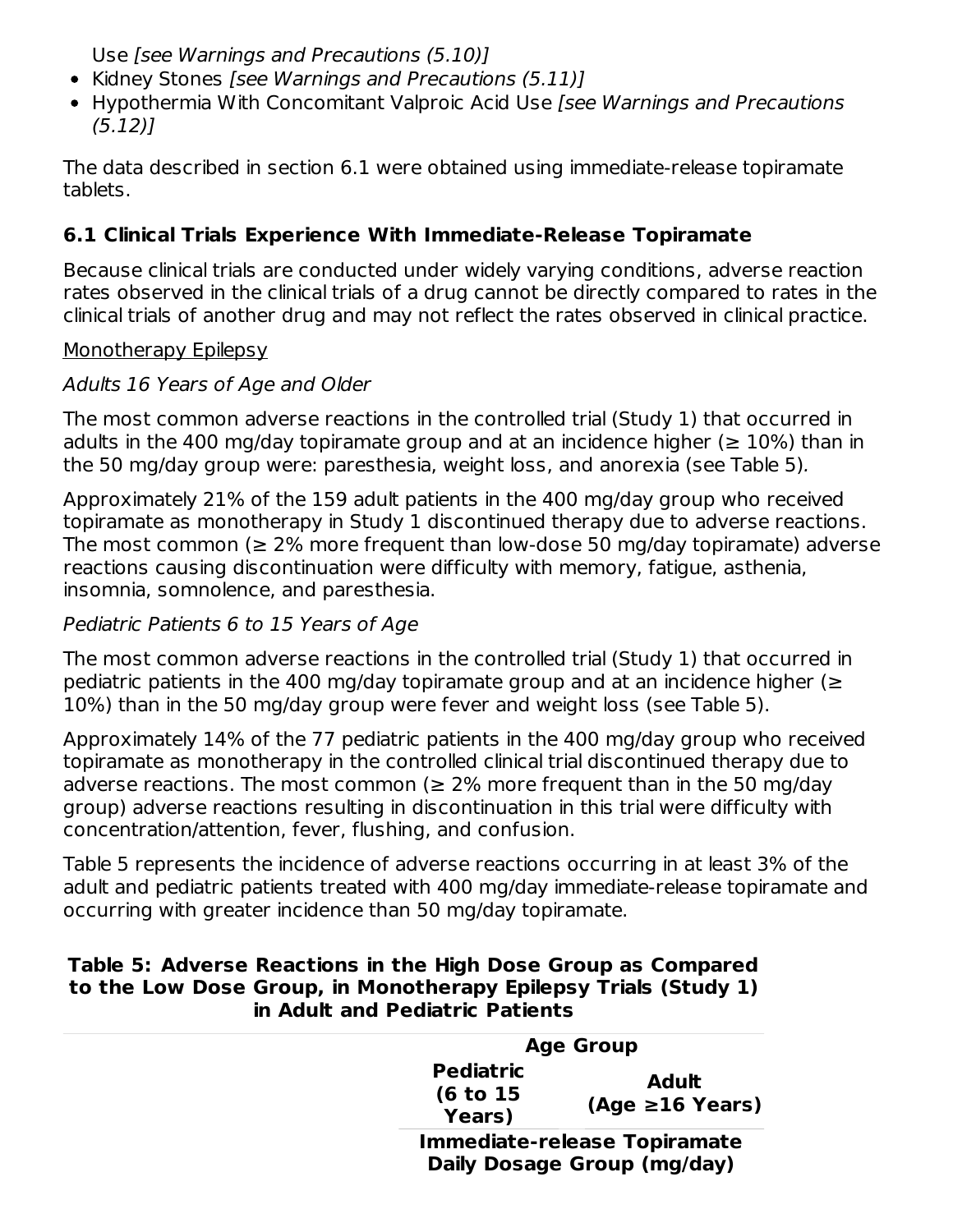|                                          | 50               | 400             | 50               | 400               |
|------------------------------------------|------------------|-----------------|------------------|-------------------|
| <b>Body System/</b>                      |                  | $(N=74) (N=77)$ |                  | $(N=160) (N=159)$ |
| <b>Adverse Reaction</b>                  | %                | %               | %                | %                 |
| <b>Body as a Whole-General</b>           |                  |                 |                  |                   |
| <b>Disorders</b>                         |                  |                 |                  |                   |
| Asthenia                                 | $\boldsymbol{0}$ | 3               | 4                | 6                 |
| Fever                                    | $\mathbf{1}$     | 12              |                  |                   |
| Leg pain                                 |                  |                 | $\overline{2}$   | 3                 |
| <b>Central &amp; Peripheral Nervous</b>  |                  |                 |                  |                   |
| <b>System Disorders</b>                  |                  |                 |                  |                   |
| Paresthesia                              | 3                | 12              | 21               | 40                |
| <b>Dizziness</b>                         |                  |                 | 13               | 14                |
| Ataxia                                   |                  |                 | 3                | 4                 |
| Hypoesthesia                             |                  |                 | 4                | $\frac{5}{3}$     |
| Hypertonia                               |                  |                 | $\overline{0}$   |                   |
| <b>Involuntary Muscle contraction</b>    | 0                | 3               |                  |                   |
| Vertigo                                  | $\Omega$         | 3               |                  |                   |
| <b>Gastro-Intestinal System</b>          |                  |                 |                  |                   |
| <b>Disorders</b>                         |                  |                 |                  |                   |
| Constipation                             |                  |                 | $\mathbf{1}$     | 4                 |
| Diarrhea                                 | 8                | 9               |                  |                   |
| Gastritis                                |                  |                 | $\boldsymbol{0}$ | 3                 |
| Dry mouth                                |                  |                 | $\mathbf{1}$     | 3                 |
| <b>Liver and Biliary System</b>          |                  |                 |                  |                   |
| <b>Disorders</b>                         |                  |                 |                  |                   |
| Increase in Gamma-GT                     |                  |                 | $\mathbf{1}$     | 3                 |
| <b>Metabolic and Nutritional</b>         |                  |                 |                  |                   |
| <b>Disorders</b>                         |                  |                 |                  |                   |
| Weight loss                              | 7                | 17              | 6                | 17                |
| <b>Platelet, Bleeding &amp; Clotting</b> |                  |                 |                  |                   |
| <b>Disorders</b>                         |                  |                 |                  |                   |
| Epistaxis                                | 0                | 4               |                  |                   |
| <b>Psychiatric Disorders</b>             |                  |                 |                  |                   |
| Anorexia                                 |                  |                 | 4                | 14                |
| Anxiety                                  |                  |                 | 4                | 6                 |
| Cognitive problems                       | 1                | 6               | 1                | 4                 |
| Confusion                                | $\overline{0}$   | 3               |                  |                   |
| Depression                               | $\overline{0}$   | 3               | 7                | 9                 |
| Difficulty with concentration or         | 7                | 10              | 7                |                   |
| attention                                |                  |                 |                  | 8                 |
| Difficulty with memory                   | $\mathbf{1}$     | 3               | 6                | 11                |
| Insomnia                                 |                  |                 | 8                | 9                 |
| Decrease in libido                       |                  |                 | 0                | 3                 |
| Mood problems                            | 1                | 8               | 2                | 5                 |
| Personality disorder (behavior           |                  |                 |                  |                   |
| problems)                                | 0                | 3               |                  |                   |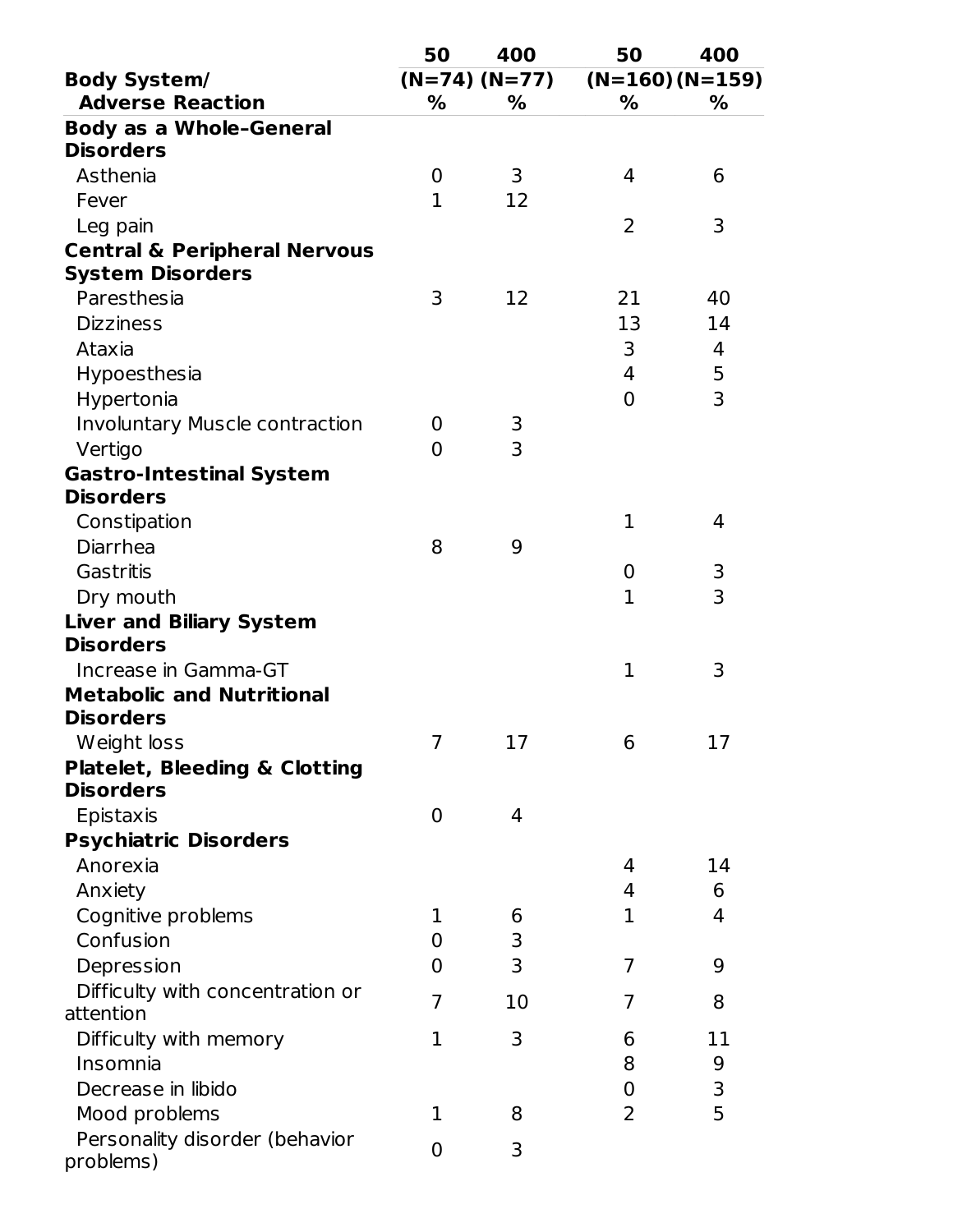| Psychomotor slowing<br>Somnolence   |                |    | 3<br>10        | 5<br>15 |
|-------------------------------------|----------------|----|----------------|---------|
| <b>Red Blood Cell Disorders</b>     |                |    |                |         |
| Anemia                              | $\mathbf{1}$   | 3  |                |         |
| <b>Reproductive Disorders,</b>      |                |    |                |         |
| <b>Female</b>                       |                |    |                |         |
| Intermenstrual bleeding             | $\overline{0}$ | 3  |                |         |
| Vaginal hemorrhage                  |                |    | 0              | 3       |
| <b>Resistance Mechanism</b>         |                |    |                |         |
| <b>Disorders</b>                    |                |    |                |         |
| Infection                           | 3              | 8  | 2              | 3       |
| Viral infection                     | $\overline{3}$ | 6  | 6              | 8       |
| <b>Respiratory System Disorders</b> |                |    |                |         |
| <b>Bronchitis</b>                   | 1              | 5  | 3              | 4       |
| Upper respiratory tract infection   | 16             | 18 |                |         |
| Rhinitis                            | 5              | 6  | 2              | 4       |
| <b>Sinusitis</b>                    | 1              | 4  |                |         |
| <b>Skin and Appendages</b>          |                |    |                |         |
| <b>Disorders</b>                    |                |    |                |         |
| Alopecia                            | 1              | 4  | 3              | 4       |
| Pruritus                            |                |    | 1              | 4       |
| Rash                                | 3              | 4  | $\mathbf{1}$   | 4       |
| Acne                                |                |    | 2              | 3       |
| <b>Special Senses Other,</b>        |                |    |                |         |
| <b>Disorders</b>                    |                |    |                |         |
| Taste perversion                    |                |    | 3              | 5       |
| <b>Urinary System Disorders</b>     |                |    |                |         |
| Cystitis                            |                |    | $\mathbf{1}$   | 3       |
| Micturition frequency               | 0              | 3  |                |         |
| Renal calculus                      |                |    | $\overline{0}$ | 3       |
| Urinary incontinence                | 1              | 3  |                |         |
| <b>Vascular (Extracardiac)</b>      |                |    |                |         |
| <b>Disorders</b>                    |                |    |                |         |
| <b>Flushing</b>                     | $\mathbf 0$    | 5  |                |         |

# Adjunctive Therapy Epilepsy

### Adults 16 Years of Age and Older

In pooled controlled clinical trials in adults with partial-onset seizures, primary generalized tonic-clonic seizures, or Lennox-Gastaut syndrome, 183 patients received adjunctive therapy with immediate-release topiramate at dosages of 200 to 400 mg/day (recommended dosage range) and 291 patients received placebo. Patients in these trials were receiving 1 to 2 concomitant antiepileptic drugs in addition to immediate-release topiramate or placebo.

The most common adverse reactions in the controlled clinical trial that occurred in adult patients in the 200 to 400 mg/day topiramate group with an incidence higher ( $\geq 10\%$ )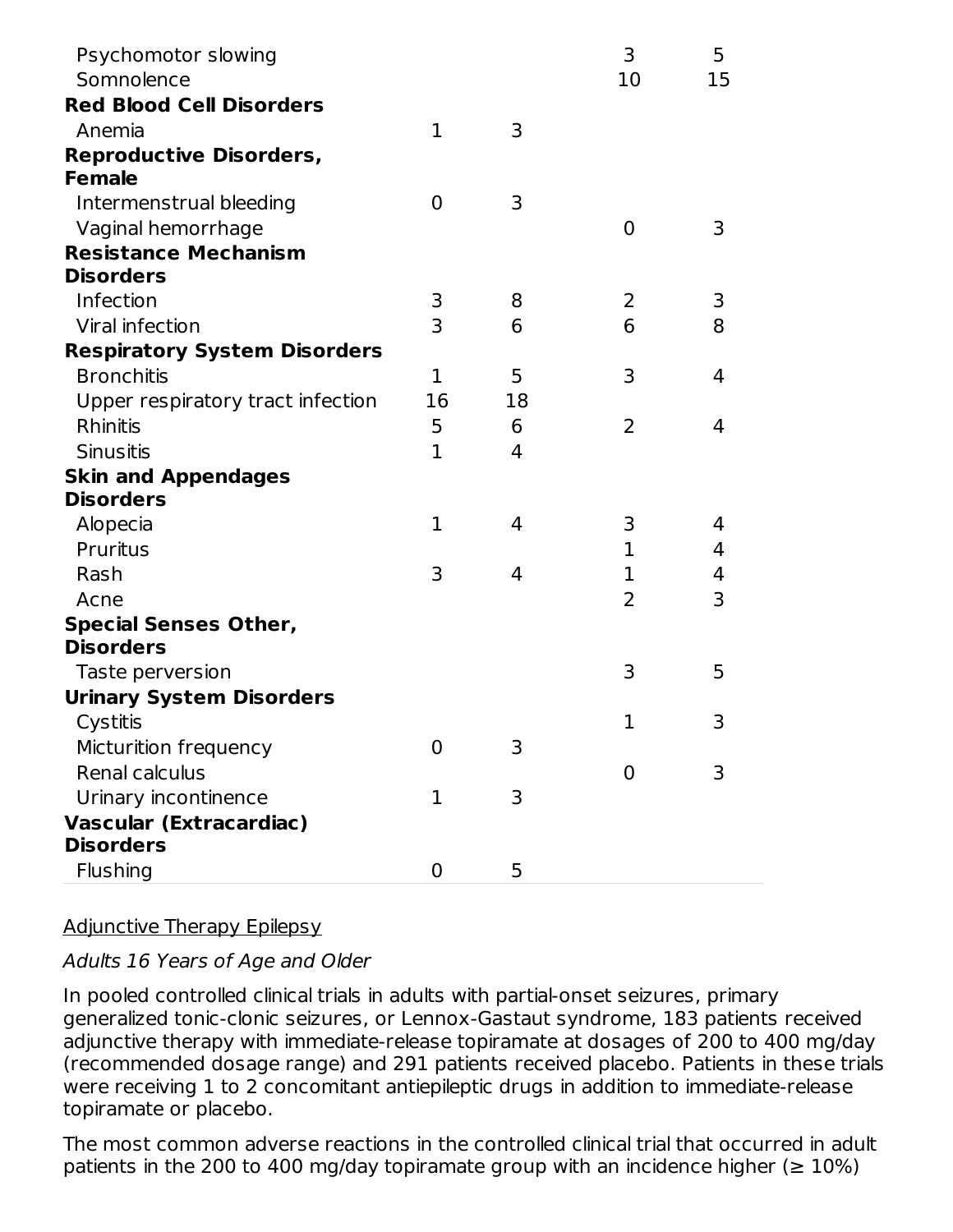than in the placebo group were: dizziness, speech disorders/related speech problems, somnolence, nervousness, psychomotor slowing, and vision abnormal (Table 6).

Table 6 presents the incidence of adverse reactions occurring in at least 3% of adult patients treated with 200 to 400 mg/day topiramate and was greater than placebo incidence. The incidence of some adverse reactions (e.g., fatigue, dizziness, paresthesia, language problems, psychomotor slowing, depression, difficulty with concentration/attention, mood problems) was dose-related and much greater at higher than recommended topiramate dosing (i.e., 600 mg to 1000 mg daily) compared to the incidence of these adverse reactions at the recommended dosing (200 mg to 400 mg daily) range.

|                                                          |                | <b>Topiramate</b> |
|----------------------------------------------------------|----------------|-------------------|
|                                                          |                | <b>Dosage</b>     |
|                                                          |                | (mg/day)          |
| <b>Body System/</b>                                      | <b>Placebo</b> | 200 to 400        |
| <b>Adverse Reaction</b>                                  | $(N=291)$      | $(N=183)$         |
| <b>Body as a Whole-General Disorders</b>                 |                |                   |
| Fatigue                                                  | 13             | 15                |
| Asthenia                                                 | 1              | 6                 |
| Back pain                                                | 4              | 5                 |
| Chest pain                                               | 3              | 4                 |
| Influenza-like symptoms                                  | $\overline{2}$ | 3                 |
| <b>Central &amp; Peripheral Nervous System Disorders</b> |                |                   |
| <b>Dizziness</b>                                         | 15             | 25                |
| Ataxia                                                   | $\overline{7}$ | 16                |
| Speech disorders/Related                                 | $\overline{2}$ | 13                |
| speech problems                                          |                |                   |
| Paresthesia                                              | 4              | 11                |
| <b>Nystagmus</b>                                         | $\overline{7}$ | 10                |
| <b>Tremor</b>                                            | 6              | 9                 |
| Language problems                                        | $\mathbf{1}$   | 6                 |
| Coordination abnormal                                    | $\overline{2}$ | 4                 |
| Gait abnormal                                            | $\overline{1}$ | 3                 |
| <b>Gastro-Intestinal System Disorders</b>                |                |                   |
| <b>Nausea</b>                                            | 8              | 10                |
| <b>Dyspepsia</b>                                         | 6              | $\overline{7}$    |
| Abdominal pain                                           | 4              | 6                 |
| Constipation                                             | $\overline{2}$ | 4                 |
| <b>Metabolic and Nutritional Disorders</b>               |                |                   |
| Weight loss                                              | 3              | 9                 |
| <b>Psychiatric Disorders</b>                             |                |                   |
| Somnolence                                               | 12             | 29                |
| Nervousness                                              | 6              | 16                |
| Psychomotor slowing                                      | $\overline{2}$ | 13                |

#### **Table 6: Most Common Adverse Reactions in Pooled Placebo-Controlled, Adjunctive Epilepsy Trials in Adults \***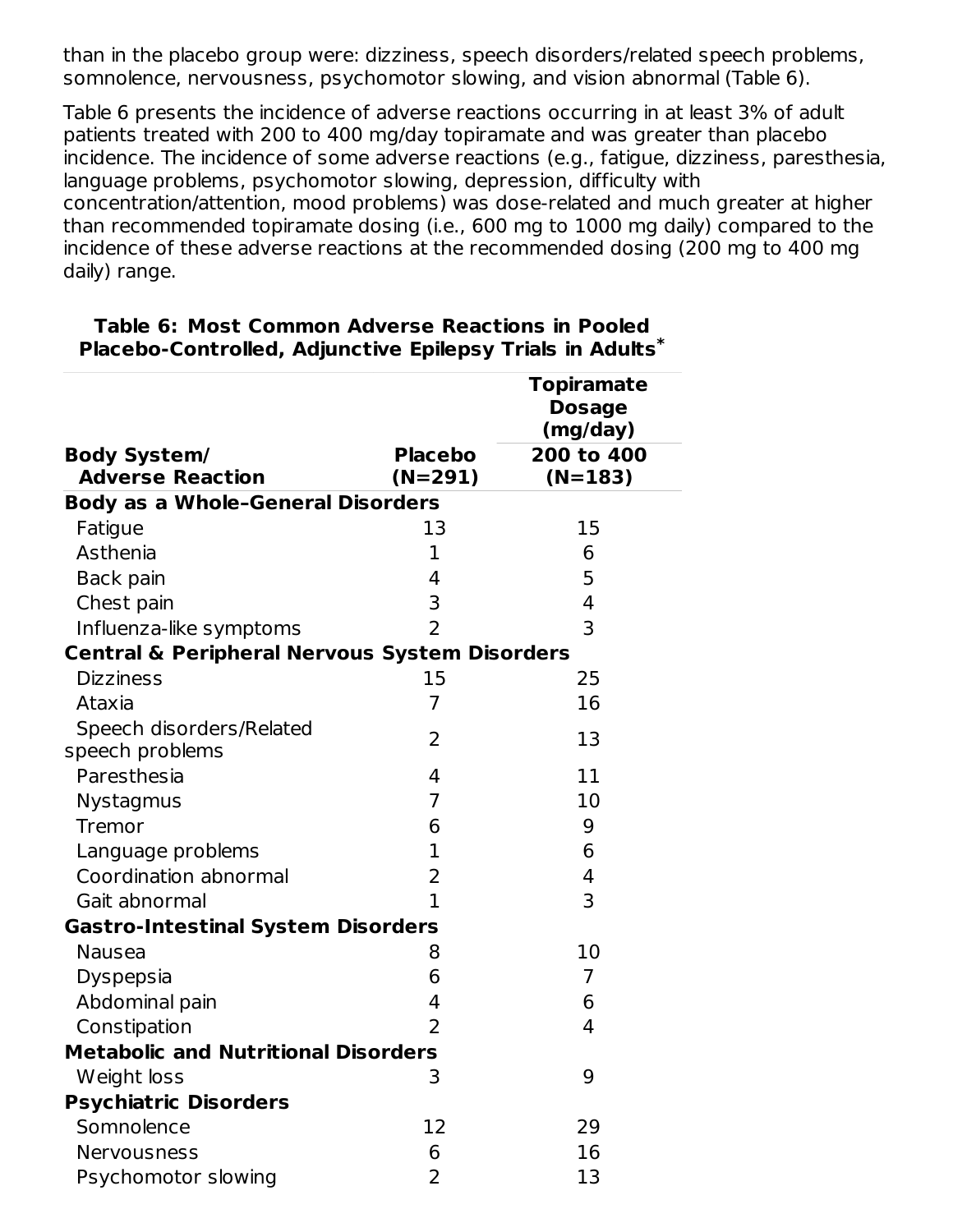| Difficulty with memory              | 3 | 12 |
|-------------------------------------|---|----|
| Confusion                           | 5 | 11 |
| Anorexia                            | 4 | 10 |
| Difficulty with                     | 2 | 6  |
| concentration/attention             |   |    |
| Mood problems                       | 2 | 4  |
| Agitation                           | 2 | 3  |
| Aggressive reaction                 | 2 | 3  |
| <b>Emotional lability</b>           | 1 | 3  |
| Cognitive problems                  | 1 | 3  |
| <b>Reproductive Disorders</b>       |   |    |
| Breast pain                         | 2 | 4  |
| <b>Respiratory System Disorders</b> |   |    |
| <b>Rhinitis</b>                     | 6 | 7  |
| Pharyngitis                         | 2 | 6  |
| <b>Sinusitis</b>                    | 4 | 5  |
| <b>Vision Disorders</b>             |   |    |
| Vision abnormal                     | 2 | 13 |
| Diplopia                            | 5 | 10 |

 $\ast$  Patients in these adjunctive trials were receiving 1 to 2 concomitant antiepileptic drugs in addition to topiramate or placebo

In controlled clinical trials in adults, 11% of patients receiving immediate-release topiramate 200 to 400 mg/day as adjunctive therapy discontinued due to adverse reactions. This rate appeared to increase at dosages above 400 mg/day. Adverse reactions associated with discontinuing therapy included somnolence, dizziness, anxiety, difficulty with concentration or attention, fatigue, and paresthesia.

# Pediatric Patients 2 to 15 Years of Age

In pooled, controlled clinical trials in pediatric patients (2 to 15 years of age) with partialonset seizures, primary generalized tonic-clonic seizures, or Lennox-Gastaut syndrome, 98 patients received adjunctive therapy with immediate-release topiramate at dosages of 5 mg to 9 mg/kg/day (recommended dose range) and 101 patients received placebo.

The most common adverse reactions in the controlled clinical trial that occurred in pediatric patients in the 5 mg to 9 mg/kg/day immediate-release topiramate group with an incidence higher ( $\geq 10\%$ ) than in the placebo group were: fatigue and somnolence (see Table 7).

Table 7 presents the incidence of adverse reactions that occurred in at least 3% of pediatric patients 2 to 15 years of age receiving 5 mg to 9 mg/kg/day (recommended dose range) of immediate-release topiramate and was greater than placebo incidence.

#### **Table 7: Adverse Reactions in Pooled Placebo-Controlled, Adjunctive Epilepsy Trials in Pediatric Patients 2 to 15 Years of Age \*,†**

| <b>Body System/</b>     | <b>Placebo</b> | <b>Topiramate</b> |
|-------------------------|----------------|-------------------|
| <b>Adverse Reaction</b> | $(N=101)$      | $(N=98)$          |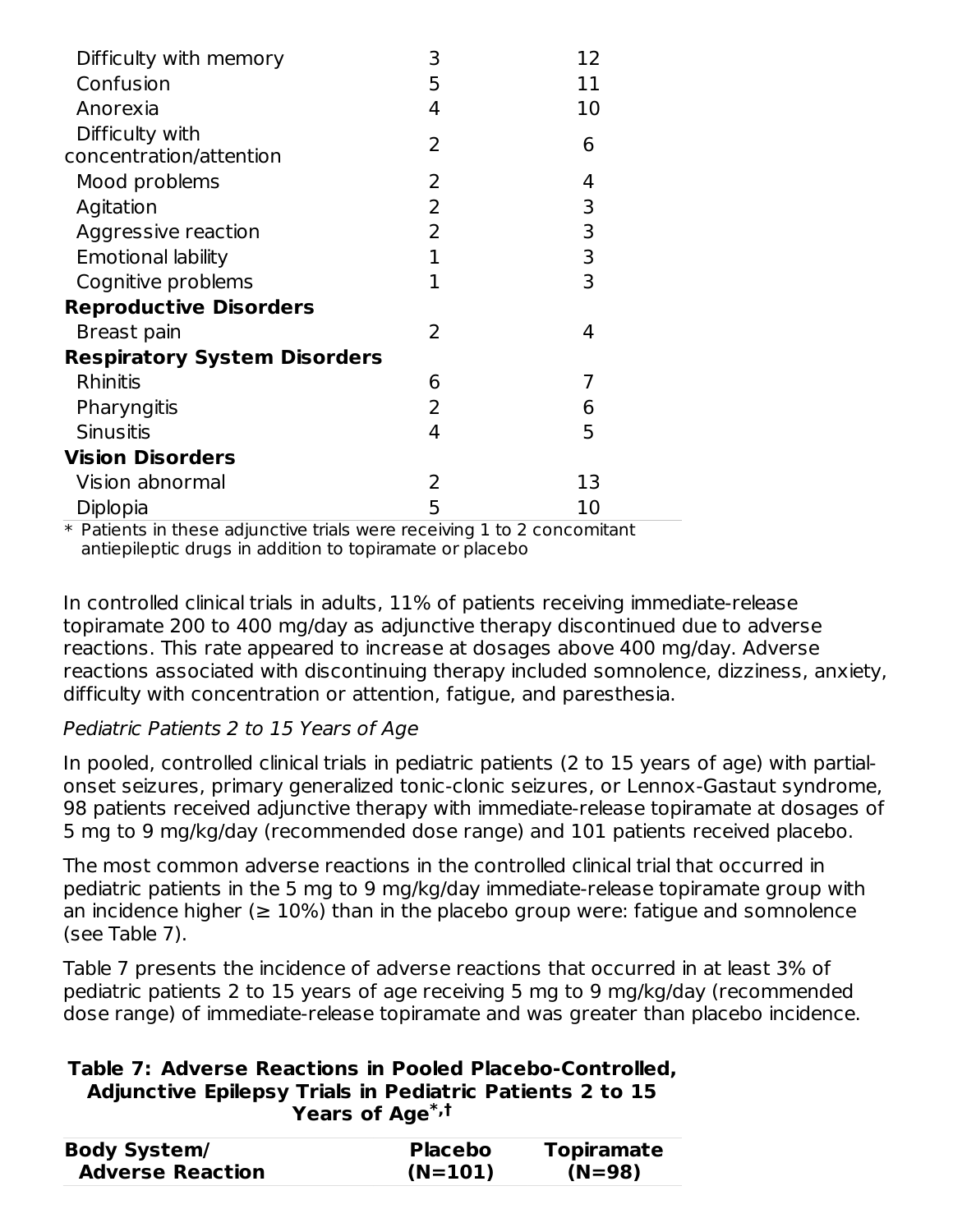| <b>Body as a Whole-General</b>   |                |                |
|----------------------------------|----------------|----------------|
| <b>Disorders</b>                 |                |                |
| Fatigue                          | 5              | 16             |
| Injury                           | 13             | 14             |
| <b>Central &amp; Peripheral</b>  |                |                |
| <b>Nervous System Disorders</b>  |                |                |
| Gait abnormal                    | 5              | 8              |
| Ataxia                           | 2              | 6              |
| Hyperkinesia                     | $\overline{4}$ | 5              |
| <b>Dizziness</b>                 | $\overline{2}$ | 4              |
| Speech disorders/Related         | 2              | 4              |
| speech problems                  |                |                |
| <b>Gastro-Intestinal System</b>  |                |                |
| <b>Disorders</b>                 |                |                |
| <b>Nausea</b>                    | 5              | 6              |
| Saliva increased                 | 4              | 6              |
| Constipation                     | 4              | 5              |
| Gastroenteritis                  | $\overline{2}$ | $\overline{3}$ |
| <b>Metabolic and Nutritional</b> |                |                |
| <b>Disorders</b>                 |                |                |
| Weight loss                      | 1              | 9              |
| Platelet, Bleeding, & Clotting   |                |                |
| <b>Disorders</b>                 |                |                |
| Purpura                          | 4              | 8              |
| Epistaxis                        | $\mathbf 1$    | 4              |
| <b>Psychiatric Disorders</b>     |                |                |
| Somnolence                       | 16             | 26             |
| Anorexia                         | 15             | 24             |
| Nervousness                      | $\overline{7}$ | 14             |
| Personality disorder (behavior   | 9              | 11             |
| problems)                        |                |                |
| Difficulty with                  | 2              | 10             |
| concentration/attention          |                |                |
| Aggressive reaction              | 4              | 9              |
| Insomnia                         | 7              | 8              |
| Difficulty with memory           | 0              | 5              |
| Confusion                        | 3              | 4              |
| Psychomotor slowing              | $\overline{2}$ | 3              |
| <b>Resistance Mechanism</b>      |                |                |
| <b>Disorders</b>                 |                |                |
| Infection viral                  | 3              | 7              |
| <b>Respiratory System</b>        |                |                |
| <b>Disorders</b>                 |                |                |
| Pneumonia                        | 1              | 5              |
| <b>Skin and Appendages</b>       |                |                |
| <b>Disorders</b>                 |                |                |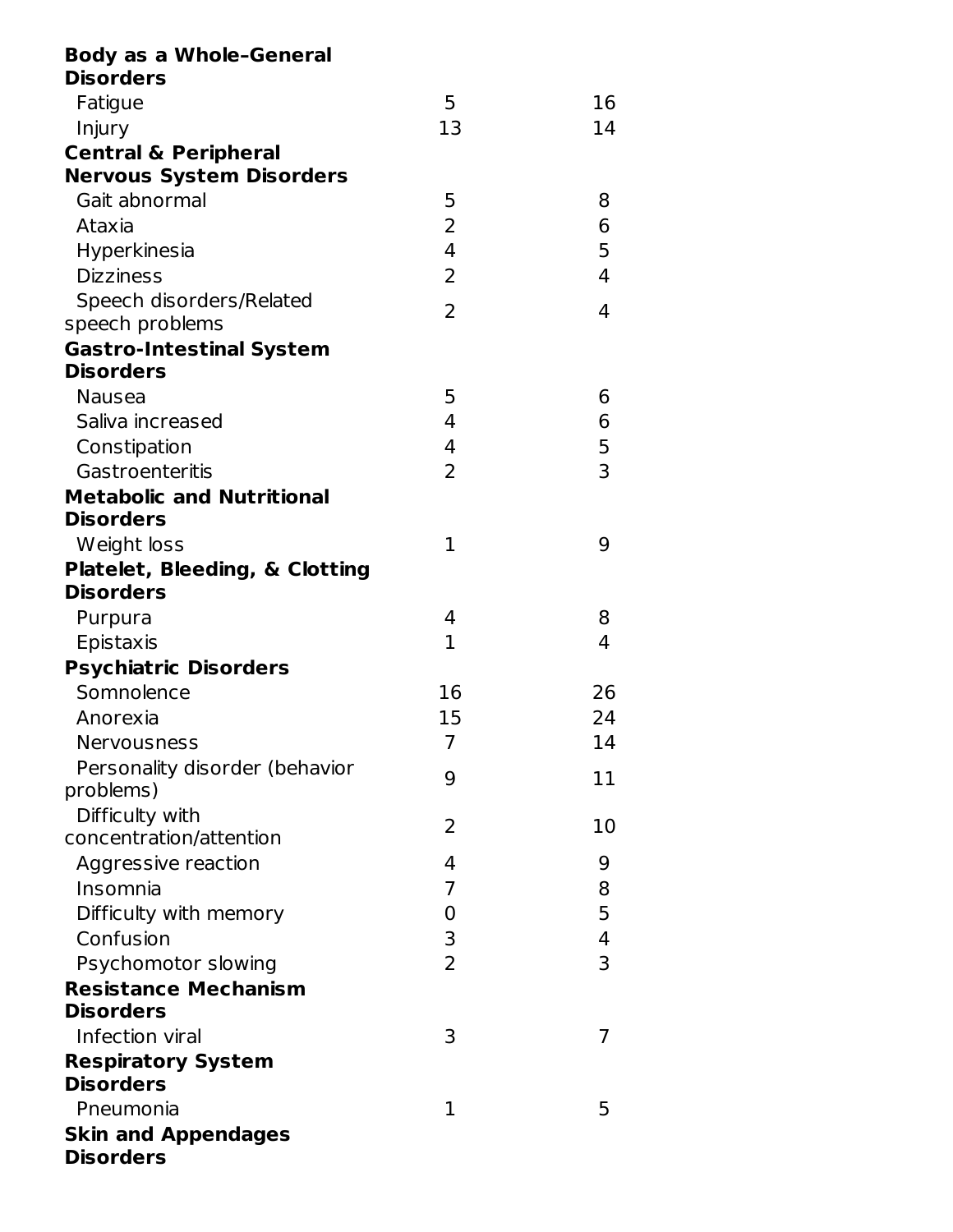| Skin disorder                                                                                                                                                                                                            |  |
|--------------------------------------------------------------------------------------------------------------------------------------------------------------------------------------------------------------------------|--|
| <b>Urinary System Disorders</b>                                                                                                                                                                                          |  |
| Urinary incontinence                                                                                                                                                                                                     |  |
| * Patients in these adjunctive trials were receiving 1 to 2 concomitant<br>antiepileptic drugs in addition to topiramate or placebo                                                                                      |  |
| + Values represent the percentage of patients reporting a given adverse<br>reaction. Patients may have reported more than one adverse reaction<br>during the study and can be included in more than one adverse reaction |  |

category

None of the pediatric patients who received topiramate adjunctive therapy at 5 to 9 mg/kg/day in controlled clinical trials discontinued due to adverse reactions.

#### **Migraine**

#### **Adults**

In the four multicenter, randomized, double-blind, placebo-controlled, parallel group migraine clinical trials for the preventive treatment of migraine (which included 35 adolescent patients age 12 to 15 years of age), most of the adverse reactions with topiramate were mild or moderate in severity. Most adverse reactions occurred more frequently during the titration period than during the maintenance period.

The most common adverse reactions with immediate-release topiramate 100 mg in clinical trials for the preventive treatment of migraine of predominantly adults that were seen at an incidence higher ( $\geq$ 5%) than in the placebo group were paresthesia, anorexia, weight loss, taste perversion, diarrhea, difficulty with memory, hypoesthesia, and nausea (see Table 8).

Table 8 includes those adverse reactions that occurred in the placebo-controlled trials where the incidence in any immediate-release topiramate treatment group was at least 3% and was greater than that for placebo patients. The incidence of some adverse reactions (e.g., fatigue, dizziness, somnolence, difficulty with memory, difficulty with concentration/attention) was dose-related and greater at higher than recommended topiramate dosing (200 mg daily) compared to the incidence of these adverse reactions at the recommended dosing (100 mg daily).

| Trials in Adults <sup>®,τ</sup>         |                |           |                                      |  |  |  |
|-----------------------------------------|----------------|-----------|--------------------------------------|--|--|--|
|                                         |                |           | <b>Topiramate Dosage</b><br>(mg/day) |  |  |  |
|                                         | <b>Placebo</b> | 50        | 100                                  |  |  |  |
| <b>Body System/</b>                     | $(N=445)$      | $(N=235)$ | $(N=386)$                            |  |  |  |
| <b>Adverse Reaction</b>                 | ℅              | ℅         | %                                    |  |  |  |
| <b>Body as a Whole-General</b>          |                |           |                                      |  |  |  |
| <b>Disorders</b>                        |                |           |                                      |  |  |  |
| Fatigue                                 | 11             | 14        | 15                                   |  |  |  |
| Injury                                  |                | 9         | 6                                    |  |  |  |
| <b>Central &amp; Peripheral Nervous</b> |                |           |                                      |  |  |  |
| <b>System Disorders</b>                 |                |           |                                      |  |  |  |
| Paresthesia                             | 6              | 35        | 51                                   |  |  |  |

#### **Table 8: Adverse Reactions in Pooled, Placebo-Controlled, Migraine Trials in Adults \*,†**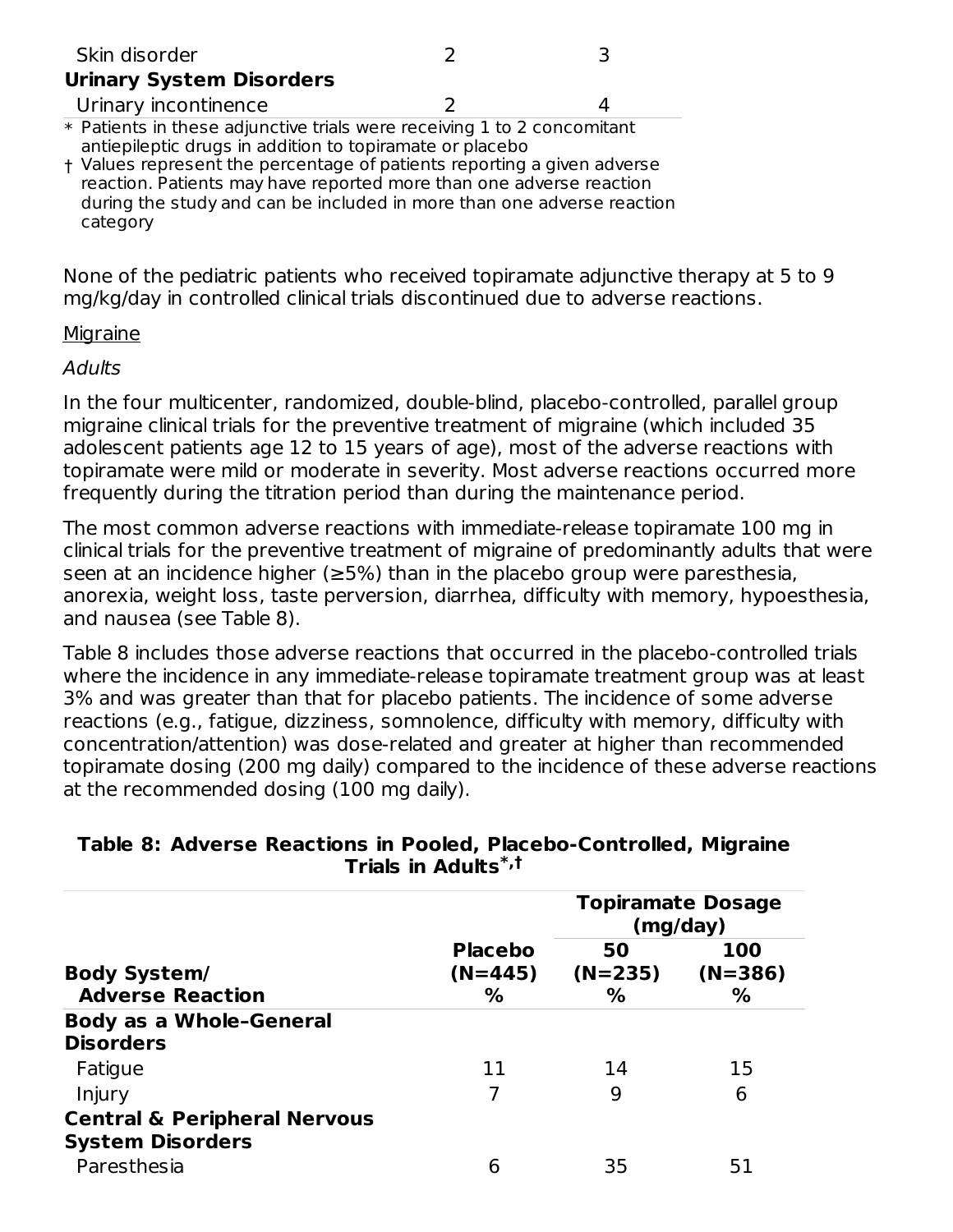| Hypoesthesia<br>Language problems<br><b>Gastro-Intestinal System</b><br><b>Disorders</b><br><b>Nausea</b> | $\overline{2}$<br>$\overline{2}$<br>8<br>4<br>5<br>3<br>2 | 6<br>$\overline{7}$<br>9<br>9<br>6 | 7<br>6<br>13<br>11 |
|-----------------------------------------------------------------------------------------------------------|-----------------------------------------------------------|------------------------------------|--------------------|
|                                                                                                           |                                                           |                                    |                    |
|                                                                                                           |                                                           |                                    |                    |
|                                                                                                           |                                                           |                                    |                    |
|                                                                                                           |                                                           |                                    |                    |
|                                                                                                           |                                                           |                                    |                    |
| Diarrhea                                                                                                  |                                                           |                                    |                    |
| Abdominal pain                                                                                            |                                                           |                                    | 6                  |
| Dyspepsia                                                                                                 |                                                           | 4                                  | 5                  |
| Dry mouth                                                                                                 |                                                           | 2                                  | 3                  |
| Gastroenteritis                                                                                           | $\mathbf{1}$                                              | 3                                  | $\overline{3}$     |
| <b>Metabolic and Nutritional</b>                                                                          |                                                           |                                    |                    |
| <b>Disorders</b>                                                                                          |                                                           |                                    |                    |
| Weight loss                                                                                               | $\mathbf 1$                                               | 6                                  | 9                  |
| <b>Musculoskeletal System Disorders</b>                                                                   |                                                           |                                    |                    |
| Arthralgia                                                                                                | 2                                                         | $\overline{7}$                     | 3                  |
| <b>Psychiatric Disorders</b>                                                                              |                                                           |                                    |                    |
| Anorexia                                                                                                  | 6                                                         | 9                                  | 15                 |
| Somnolence                                                                                                | 5                                                         | 8                                  | $\overline{7}$     |
| Difficulty with memory                                                                                    | 2                                                         | 7                                  | 7                  |
| Insomnia                                                                                                  | 5                                                         | 6                                  | 7                  |
|                                                                                                           | 2                                                         |                                    |                    |
| Difficulty with concentration/attention                                                                   |                                                           | 3<br>3                             | 6                  |
| Mood problems                                                                                             | 2                                                         |                                    | 6                  |
| Anxiety                                                                                                   | 3                                                         | 4                                  | 5                  |
| Depression                                                                                                | 4                                                         | 3                                  | 4                  |
| Nervousness                                                                                               | 2                                                         | 4                                  | 4                  |
| Confusion                                                                                                 | 2                                                         | 2                                  | 3                  |
| Psychomotor slowing                                                                                       | $\overline{1}$                                            | 3                                  | $\overline{2}$     |
| <b>Reproductive Disorders, Female</b>                                                                     |                                                           |                                    |                    |
| Menstrual disorder                                                                                        | 2                                                         | 3                                  | $\mathsf{2}$       |
| <b>Reproductive Disorders, Male</b>                                                                       |                                                           |                                    |                    |
| Ejaculation premature                                                                                     | 0                                                         | 3                                  | 0                  |
| <b>Resistance Mechanism Disorders</b>                                                                     |                                                           |                                    |                    |
| Viral infection                                                                                           | 3                                                         | 4                                  | 4                  |
| <b>Respiratory System Disorders</b>                                                                       |                                                           |                                    |                    |
| Upper respiratory tract infection                                                                         | 12                                                        | 13                                 | 14                 |
| <b>Sinusitis</b>                                                                                          | 6                                                         | 10                                 | 6                  |
| Pharyngitis                                                                                               | 4                                                         | 5                                  | 6                  |
| Coughing                                                                                                  | 2                                                         | 2                                  | 4                  |
| <b>Bronchitis</b>                                                                                         | $\overline{2}$                                            | 3                                  | 3                  |
| <b>Dyspnea</b>                                                                                            | $\overline{2}$                                            | $\mathbf{1}$                       | 3                  |
| <b>Skin and Appendages Disorders</b>                                                                      |                                                           |                                    |                    |
| <b>Pruritis</b>                                                                                           | 2                                                         | 4                                  | $\overline{2}$     |
| <b>Special Sense Other, Disorders</b>                                                                     |                                                           |                                    |                    |
| Taste perversion                                                                                          | 1                                                         | 15                                 | 8                  |
| <b>Urinary System Disorders</b>                                                                           |                                                           |                                    |                    |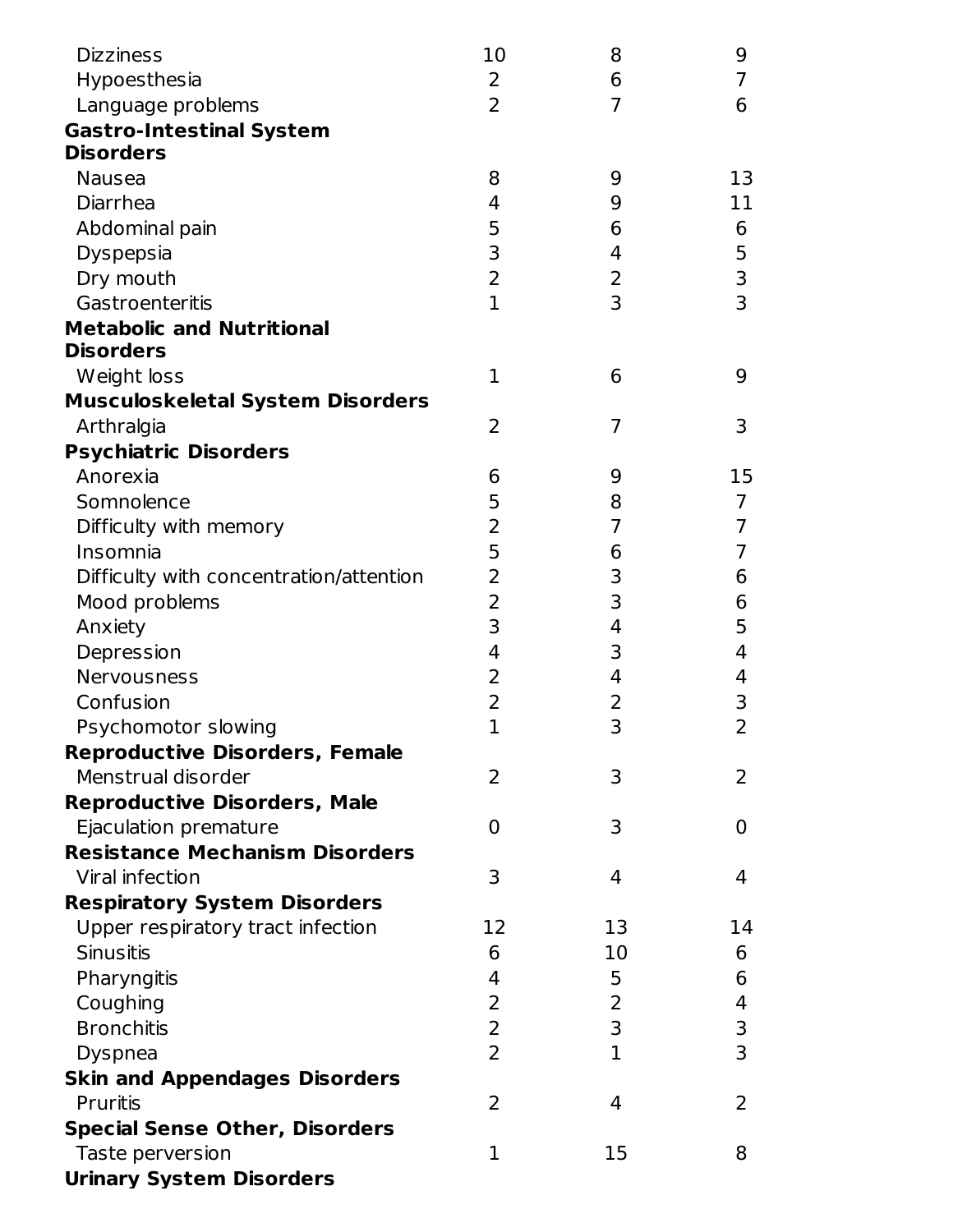| Urinary tract infection                                |  |  |
|--------------------------------------------------------|--|--|
| <b>Vision Disorders</b>                                |  |  |
| Blurred vision <sup>‡</sup>                            |  |  |
| $*$ Includes 35 adolescent nationts and 12 to 15 years |  |  |

\* Includes 35 adolescent patients age 12 to 15 years.

† Values represent the percentage of patients reporting a given adverse reaction. Patients may have reported more than one adverse reaction during the study and can be included in more than one adverse reaction category.

‡ Blurred vision was the most common term considered as vision abnormal. Blurred vision was an included term that accounted for >50% of reactions coded as vision abnormal, a preferred term.

Of the 1135 patients exposed to immediate-release topiramate in the adult placebocontrolled studies, 25% discontinued due to adverse reactions, compared to 10% of the 445 placebo-treated patients. The adverse reactions associated with discontinuing therapy in the immediate-release topiramate-treated patients in these studies included paresthesia (7%), fatigue (4%), nausea (4%), difficulty with concentration/attention (3%), insomnia (3%), anorexia (2%), and dizziness (2%).

Patients treated in these studies experienced mean percent reductions in body weight that were dose-dependent. This change was not seen in the placebo group. Mean changes of 0%, -2%, -3%, and -4% were seen for the placebo group, immediate-release topiramate 50 mg, 100 mg, and 200 mg groups, respectively.

### Pediatric Patients 12 to 17 Years of Age

In five, randomized, double-blind, placebo-controlled, parallel group clinical trials for the preventive treatment of migraine, most of the adverse reactions with immediate-release topiramate occurred more frequently during the titration period than during the maintenance period. Among adverse reactions with onset during titration, approximately half persisted into the maintenance period.

In four, fixed-dose, double-blind clinical trials for the preventive treatment of migraine in immediate-release topiramate-treated pediatric patients 12 to 17 years of age, the most common adverse reactions immediate-release topiramate 100 mg that were seen at an incidence higher ( $\geq$  5%) than in the placebo group were: paresthesia, upper respiratory tract infection, anorexia, and abdominal pain (see Table 9). Table 9 shows adverse reactions from the pediatric trial (Study 13) in which 103 pediatric patients were treated with placebo or 50 mg or 100 mg of immediate-release topiramate, and three predominantly adult trials in which 49 pediatric patients (12 to 17 years of age) were treated with placebo or 50 mg, 100 mg, or 200 mg of immediate-release topiramate [see Clinical Studies (14.5)]. Table 9 also shows adverse reactions in pediatric patients in the controlled migraine trials when the incidence in an immediate-release topiramate dose group was at least 5% or higher and greater than the incidence of placebo. Many adverse reactions shown in Table 9 indicated a dose-dependent relationship. The incidence of some adverse reactions (e.g., allergy, fatigue, headache, anorexia, insomnia, somnolence, and viral infection) was dose-related and greater at higher than recommended immediate-release topiramate dosing (200 mg daily) compared to the incidence of these adverse reactions at the recommended dose (100 mg daily).

#### **Table 9: Adverse Reactions in Pooled, Double-Blind Studies for the Preventive Treatment of Migraine in Pediatric Patients 12 to 17 Years of Age \*,†,‡**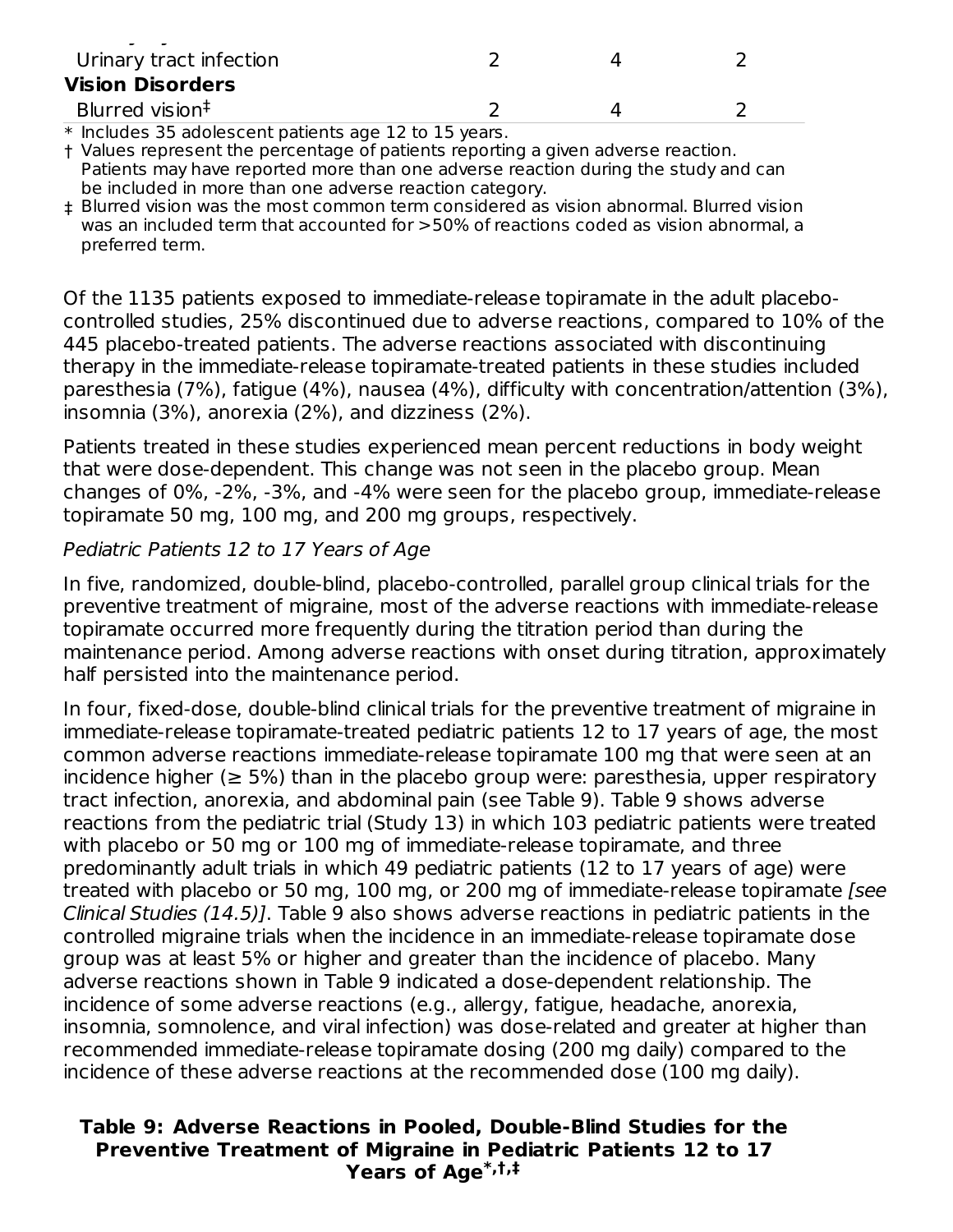|                                         | <b>Topiramate Dosage</b> |                |                      |  |
|-----------------------------------------|--------------------------|----------------|----------------------|--|
|                                         | <b>Placebo</b>           |                | 50 mg/day 100 mg/day |  |
| <b>Body System/</b>                     | $(N=45)$                 | $(N=46)$       | $(N=48)$             |  |
| <b>Adverse Reaction</b>                 | %                        | %              | %                    |  |
| <b>Body as a Whole-General</b>          |                          |                |                      |  |
| <b>Disorders</b>                        |                          |                |                      |  |
| Fatigue                                 | $\overline{7}$           | 7              | 8                    |  |
| Fever                                   | $\overline{2}$           | 4              | 6                    |  |
| <b>Central &amp; Peripheral Nervous</b> |                          |                |                      |  |
| <b>System Disorders</b>                 |                          |                |                      |  |
| Paresthesia                             | 7                        | 20             | 19                   |  |
| <b>Dizziness</b>                        | 4                        | 4              | 6                    |  |
| <b>Gastro-Intestinal System</b>         |                          |                |                      |  |
| <b>Disorders</b>                        |                          |                |                      |  |
| Abdominal pain                          | 9                        | 7              | 15                   |  |
| <b>Nausea</b>                           | 4                        | 4              | 8                    |  |
| <b>Metabolic and Nutritional</b>        |                          |                |                      |  |
| <b>Disorders</b>                        |                          |                |                      |  |
| Weight loss                             | 2                        | 7              | 4                    |  |
| <b>Psychiatric Disorders</b>            |                          |                |                      |  |
| Anorexia                                | 4                        | 9              | 10                   |  |
| Somnolence                              | 2                        | 2              | 6                    |  |
| Insomnia                                | $\overline{2}$           | 9              | 2                    |  |
| <b>Resistance Mechanism Disorders</b>   |                          |                |                      |  |
| Infection viral                         | 4                        | 4              | 8                    |  |
| <b>Respiratory System Disorders</b>     |                          |                |                      |  |
| Upper respiratory tract infection       | 11                       | 26             | 23                   |  |
| Rhinitis                                | 2                        | $\overline{7}$ | 6                    |  |
| <b>Sinusitis</b>                        | $\overline{\phantom{0}}$ | $\mathbf{Q}$   | 4                    |  |
| Coughing                                | 0                        | 7              | $\overline{2}$       |  |
| <b>Special Senses Other, Disorders</b>  |                          |                |                      |  |
| Taste perversion                        | 2                        | 2              | 6                    |  |
| <b>Vision Disorders</b>                 |                          |                |                      |  |
| Conjunctivitis                          | 4                        | 7              | 4                    |  |

\* 35 adolescent patients aged 12 to <16 years were also included in adverse reaction assessment for adults.

† Incidence is based on the number of subjects experiencing at least 1 adverse event, not the number of events.

‡ Included studies MIG-3006, MIGR-001, MIGR-002 and MIGR-003

In the double-blind placebo-controlled studies, adverse reactions led to discontinuation of treatment in 8% of placebo patients compared with 6% of immediate-release topiramate-treated patients. Adverse reactions associated with discontinuing therapy that occurred in more than one immediate-release topiramate-treated patient were fatigue (1%), headache (1%), and somnolence (1%).

#### Increased Risk for Bleeding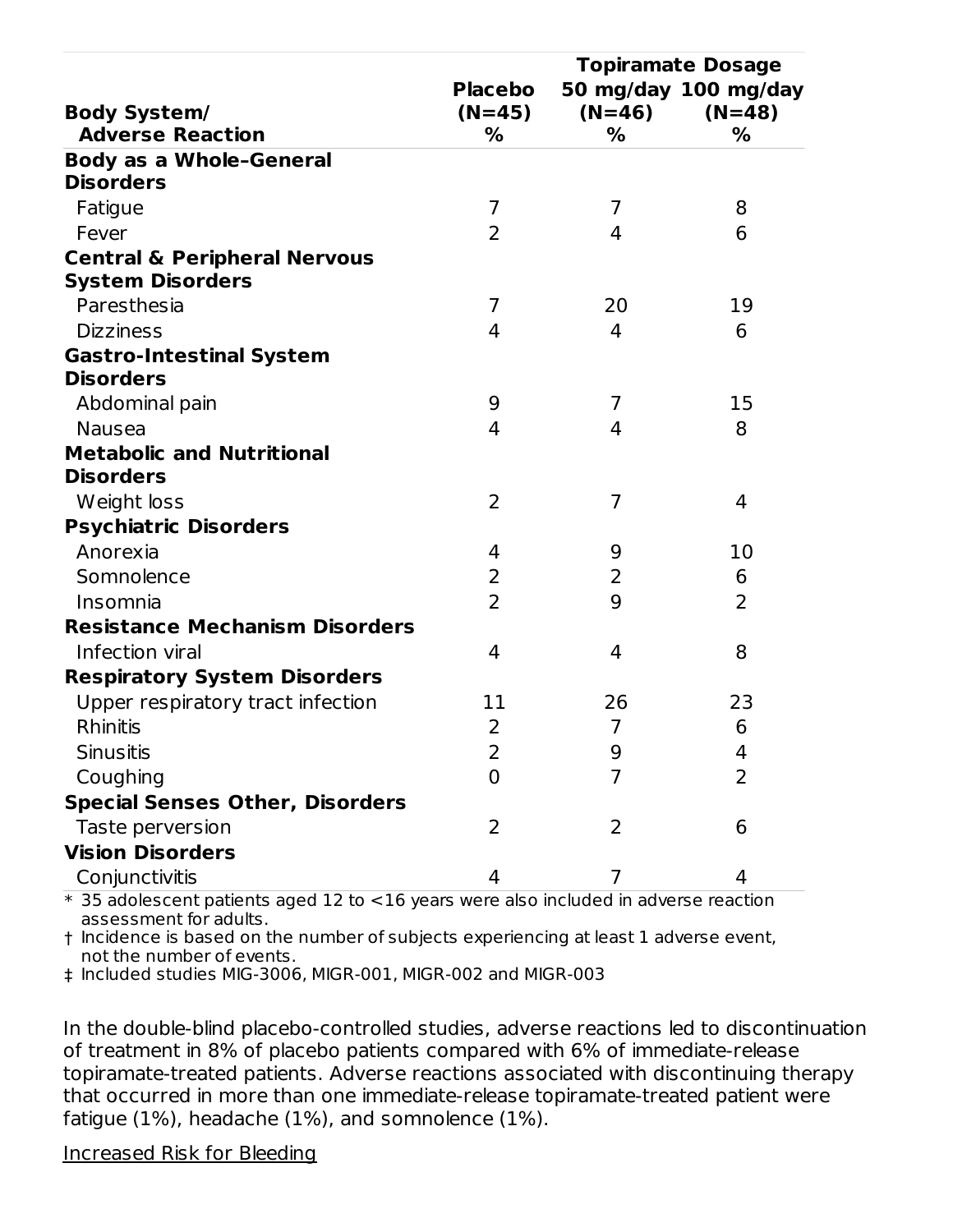Topiramate is associated with an increased risk for bleeding. In a pooled analysis of placebo-controlled studies of approved and unapproved indications, bleeding was more frequently reported as an adverse reaction for topiramate than for placebo (4.5% versus 3.0% in adult patients, and 4.4% versus 2.3% in pediatric patients). In this analysis, the incidence of serious bleeding events for topiramate and placebo was 0.3% versus 0.2% for adult patients, and 0.4% versus 0% for pediatric patients.

Adverse bleeding reactions reported with topiramate ranged from mild epistaxis, ecchymosis, and increased menstrual bleeding to life-threatening hemorrhages. In patients with serious bleeding events, conditions that increased the risk for bleeding were often present, or patients were often taking drugs that cause thrombocytopenia (other antiepileptic drugs) or affect platelet function or coagulation (e.g., aspirin, nonsteroidal anti-inflammatory drugs, selective serotonin reuptake inhibitors, or warfarin or other anticoagulants).

### Other Adverse Reactions Observed During Clinical Trials

Other adverse reactions seen during clinical trials were: abnormal coordination, eosinophilia, gingival bleeding, hematuria, hypotension, myalgia, myopia, postural hypotension, scotoma, suicide attempt, syncope, and visual field defect.

### Laboratory Test Abnormalities

### Adult Patients

In addition to changes in serum bicarbonate (i.e., metabolic acidosis), sodium chloride and ammonia, immediate-release topiramate was associated with changes in several clinical laboratory analytes in randomized, double-blind, placebo-controlled studies [see Warnings and Precautions (5.4, 5.10)]. Controlled trials of adjunctive topiramate treatment of adults for partial-onset seizures showed an increased incidence of markedly decreased serum phosphorus (6% topiramate versus 2% placebo), markedly increased serum alkaline phosphatase (3% topiramate versus 1% placebo), and decreased serum potassium (0.4% topiramate versus 0.1% placebo).

### Pediatric Patients

In pediatric patients (1 to 24 months) receiving adjunctive topiramate for partial-onset seizures, there was an increased incidence for an increased result (relative to normal analyte reference range) associated with topiramate (vs placebo) for the following clinical laboratory analytes: creatinine, BUN, alkaline phosphatase, and total protein. The incidence was also increased for a decreased result for bicarbonate (i.e., metabolic acidosis), and potassium with immediate-release (vs placebo) [see Use in Specific Populations (8.4)]. Topiramate extended-release capsules are not indicated for partialonset seizures in pediatric patients less than 2 years of age.

In pediatric patients (ranging from 6 to 17 years of age) receiving immediate-release topiramate for the preventive treatment of migraine, there was an increased incidence for an increased result (relative to normal analyte reference range) associated with immediate-release topiramate (vs placebo) for the following clinical laboratory analytes: creatinine, BUN, uric acid, chloride, ammonia, alkaline phosphatase, total protein, platelets, and eosinophils, The incidence was also increased for a decreased result for phosphorus, bicarbonate, total white blood count, and neutrophils [see Use in Specific Populations (8.4)]. Topiramate extended-release capsules are not indicated for the preventive treatment of migraine in pediatric patients less than 12 years of age.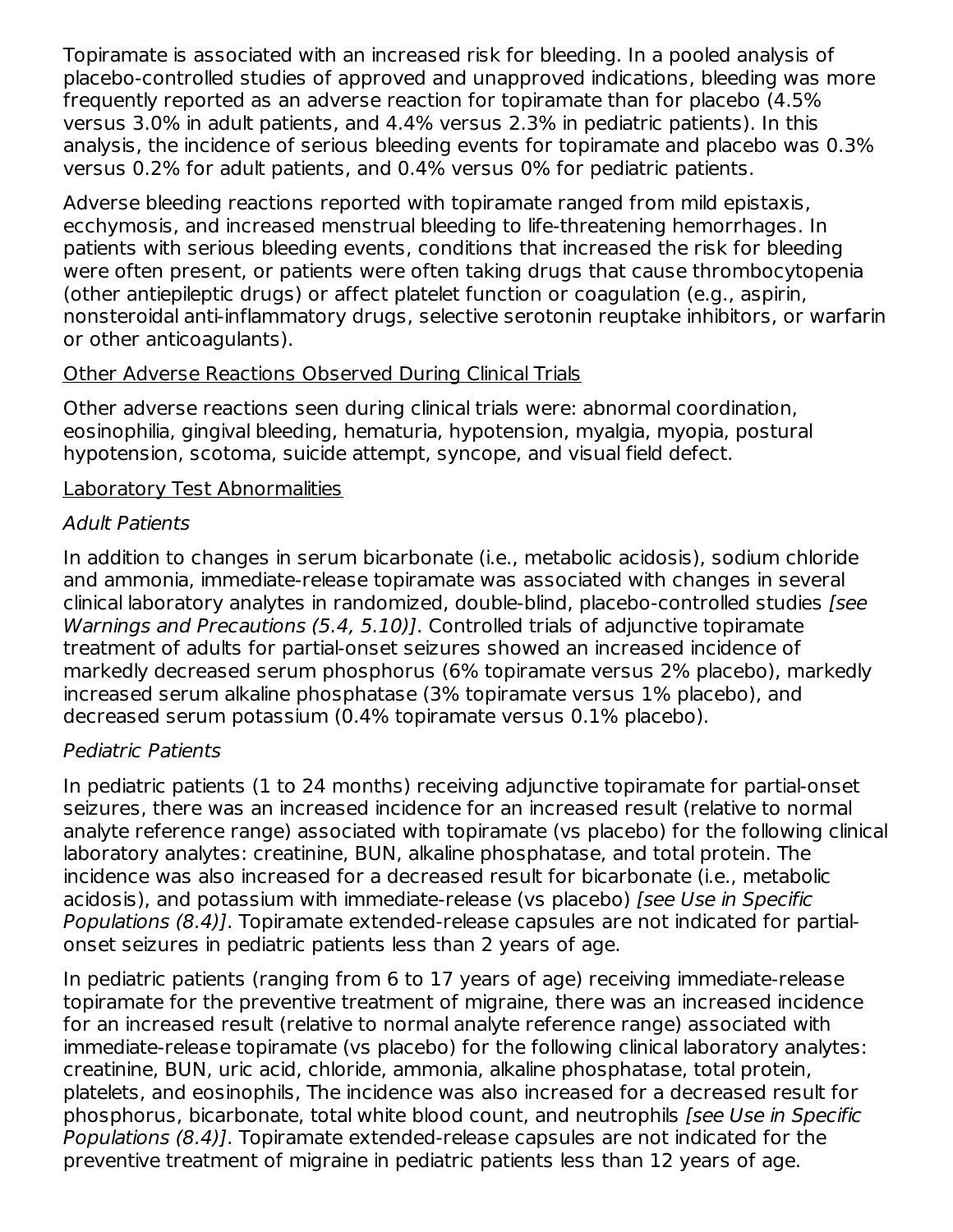# **6.2 Clinical Trials Experience With Topiramate Extended-Release**

Because clinical trials are conducted under widely varying conditions, adverse reaction rates observed in the clinical trials of a drug cannot be directly compared to rates in the clinical trials of another drug and may not reflect the rates observed in clinical practice. In the topiramate extended-release study, a dose of 200 mg per day was administered to a limited number of patients; therefore, these results cannot be directly compared to immediate-release topiramate experience.

The safety data presented below are from 249 patients with partial epilepsy on concomitant AEDs who participated in the topiramate extended-release study [see Clinical Studies (14.4)].

Table 10 displays the incidence of adverse reactions that occurred in ≥2% of patients and numerically greater than placebo.

| <b>Body System/</b><br><b>Adverse Reaction</b>     | <b>Placebo</b><br>$(N=125)$ | <b>Topiramate</b><br><b>Extended-</b><br><b>Release</b><br>200 mg<br>$(N=124)$ |
|----------------------------------------------------|-----------------------------|--------------------------------------------------------------------------------|
| <b>General Disorders</b>                           |                             |                                                                                |
| Fatigue                                            | 5                           | 6                                                                              |
| Asthenia                                           | $\mathbf{1}$                | $\overline{2}$                                                                 |
| <b>Irritability</b>                                | $\overline{1}$              | $\overline{2}$                                                                 |
| <b>Nervous System Disorders</b>                    |                             |                                                                                |
| Somnolence                                         | 2                           | 12                                                                             |
| <b>Dizziness</b>                                   | 6                           | $\overline{7}$                                                                 |
| Paresthesia                                        | 2                           | $\overline{7}$                                                                 |
| Aphasia                                            | $\overline{0}$              | $\overline{2}$                                                                 |
| Dysarthria                                         | $\mathbf{1}$                | $\overline{2}$                                                                 |
| Memory impairment                                  | $\mathbf{1}$                | $\overline{2}$                                                                 |
| <b>Psychiatric Disorder</b>                        |                             |                                                                                |
| Psychomotor retardation                            | 0                           | $\overline{2}$                                                                 |
| <b>Cardiovascular Disorders,</b><br><b>General</b> |                             |                                                                                |
| Hypertension                                       | 1                           | 3                                                                              |
| <b>Metabolic and Nutritional</b>                   |                             |                                                                                |
| <b>Disorders</b>                                   |                             |                                                                                |
| Weight decrease                                    | 0                           | 7                                                                              |
| Decreased appetite                                 | 2                           | 4                                                                              |
| Anorexia                                           | $\overline{1}$              | 2                                                                              |

#### **Table 10: Incidence (≥2%) of Adverse Reactions in Placebo-Controlled Adjunctive Therapy Clinical Trial in Patients With Partial-Onset Seizures**

In the controlled clinical study using topiramate extended-release, 8.9% of patients who received topiramate extended-release and 4.0% who received placebo discontinued as a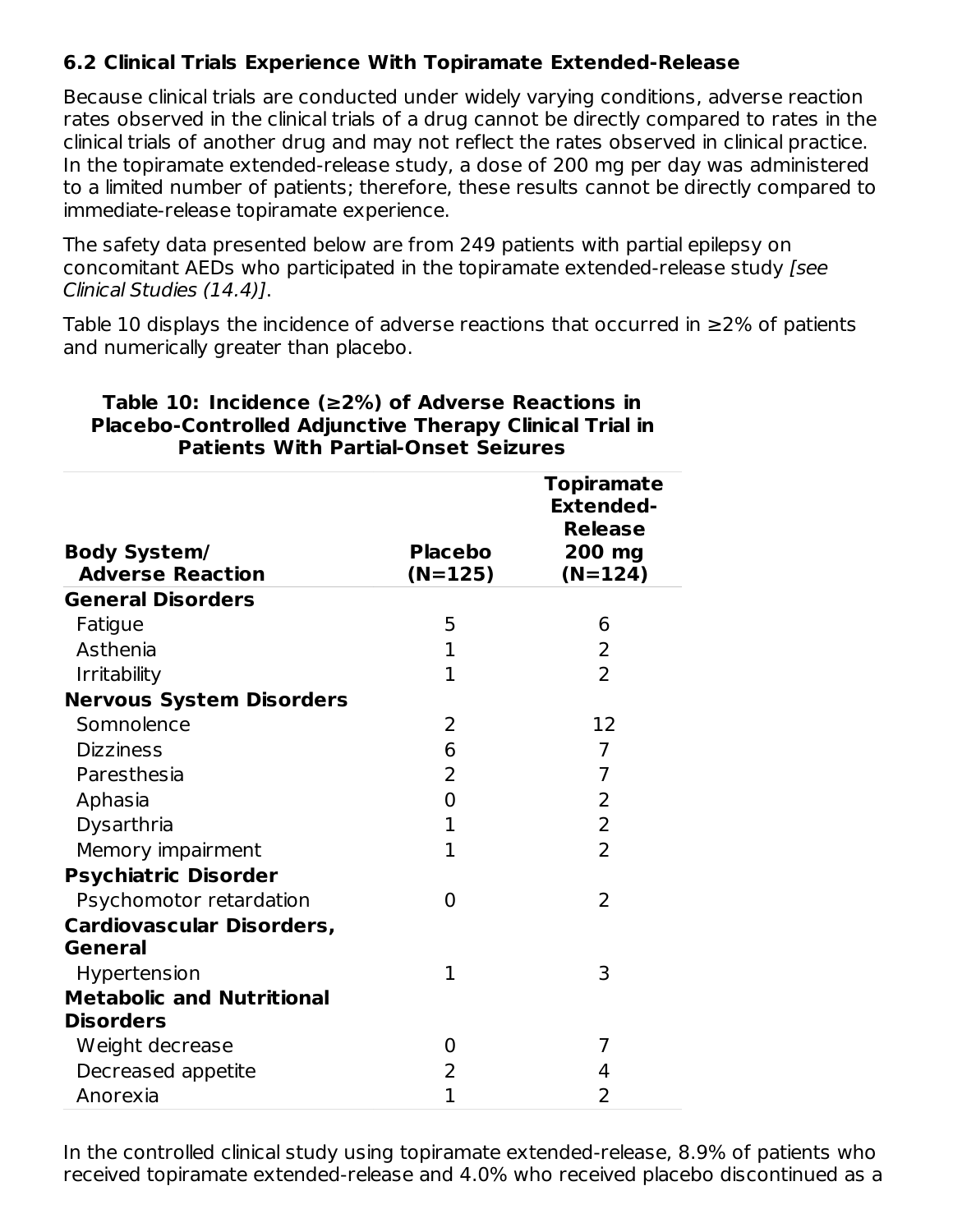result of adverse reactions.

# **6.3 Postmarketing Experience**

The following adverse reactions have been identified during post-approval use of immediate-release topiramate. Because these reactions are reported voluntarily from a population of uncertain size, it is not always possible to reliably estimate their frequency or establish a causal relationship to drug exposure.

Body as a Whole–General Disorders: oligohydrosis and hyperthermia [see Warnings and Precautions (5.3)], hyperammonemia, hyperammonemic encephalopathy [see Warnings and Precautions (5.10)], hypothermia with concomitant valproic acid [see Warnings and Precautions (5.12)]

Gastrointestinal System Disorders: hepatic failure (including fatalities), hepatitis, pancreatitis

Skin and Appendage Disorders: bullous skin reactions (including erythema multiforme, Stevens-Johnson syndrome, toxic epidermal necrolysis), pemphigus *[see Warnings and* Precautions (5.9)]

Urinary System Disorders: kidney stones, nephrocalcinosis [see Warnings and Precautions (5.4, 5.11)]

Vision Disorders: acute myopia, secondary angle closure glaucoma [see Warnings and Precautions (5.1)], maculopathy

Hematological Disorders: decrease of the International Normalized Ratio (INR) or prothrombin time when given concomitantly with Vitamin K antagonist anticoagulant medications such as warfarin.

# **7 DRUG INTERACTIONS**

# **7.1 Antiepileptic Drugs**

Concomitant administration of phenytoin or carbamazepine with topiramate resulted in a clinically significant decrease in plasma concentrations of topiramate when compared to topiramate given alone. A dosage adjustment may be needed [see Clinical Pharmacology (12.3)].

Concomitant administration of valproic acid and topiramate has been associated with hypothermia and hyperammonemia with and without encephalopathy. Examine blood ammonia levels in patients in whom the onset of hypothermia has been reported [see Warnings and Precautions (5.10, 5.12), Clinical Pharmacology (12.3)].

# **7.2 Other Carbonic Anhydrase Inhibitors**

Concomitant use of topiramate, a carbonic anhydrase inhibitor, with any other carbonic anhydrase inhibitor (e.g., zonisamide or acetazolamide) may increase the severity of metabolic acidosis and may also increase the risk of kidney stone formation. Patients should be monitored for the appearance or worsening of metabolic acidosis when topiramate extended-release is given concomitantly with another carbonic anhydrase inhibitor [see Clinical Pharmacology (12.3)].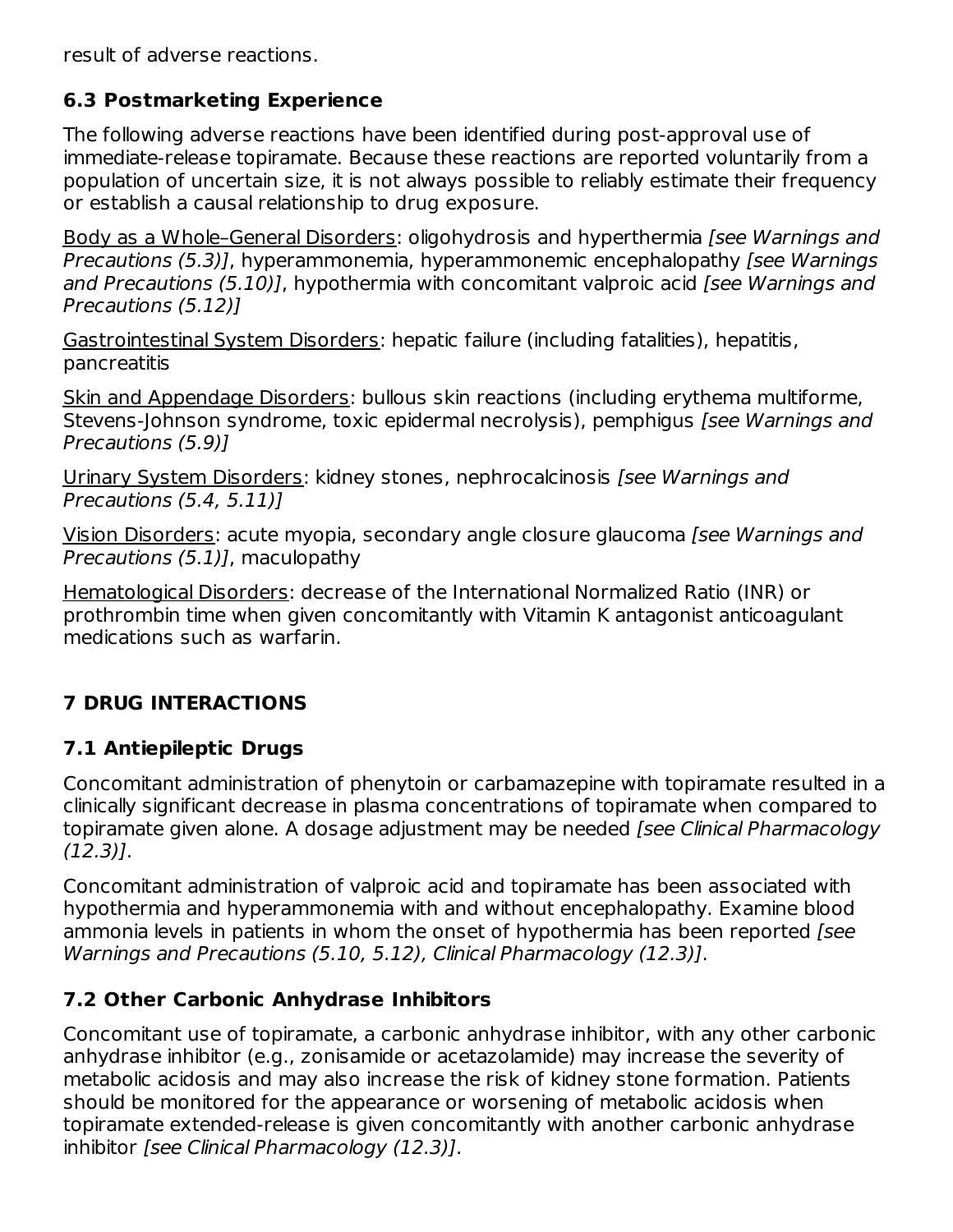# **7.3 CNS Depressants**

Concomitant administration of topiramate and alcohol or other CNS depressant drugs has not been evaluated in clinical studies. Because of the potential of topiramate to cause CNS depression, as well as other cognitive and/or neuropsychiatric adverse reactions, topiramate extended-release capsules should be used with extreme caution if used in combination with alcohol and other CNS depressants.

# **7.4 Oral Contraceptives**

The possibility of decreased contraceptive efficacy and increased breakthrough bleeding may occur in patients taking combination oral contraceptive products with topiramate extended-release. Patients taking estrogen-containing contraceptives should be asked to report any change in their bleeding patterns. Contraceptive efficacy can be decreased even in the absence of breakthrough bleeding [see Clinical Pharmacology (12.3)].

# **7.5 Hydrochlorothiazide (HCTZ)**

Topiramate C $_{\sf max}$  and AUC increased when HCTZ was added to immediate-release topiramate. The clinical significance of this change is unknown. The addition of HCTZ to topiramate extended-release may require a decrease in the topiramate extended-release dose [see Clinical Pharmacology (12.3)].

# **7.6 Pioglitazone**

A decrease in the exposure of pioglitazone and its active metabolites were noted with the concurrent use of pioglitazone and immediate-release topiramate in a clinical trial. The clinical relevance of these observations is unknown; however, when topiramate extended-release is added to pioglitazone therapy or pioglitazone is added to topiramate extended-release therapy, careful attention should be given to the routine monitoring of patients for adequate control of their diabetic disease state [see Clinical Pharmacology (12.3)].

# **7.7 Lithium**

An increase in systemic exposure of lithium following topiramate doses of up to 600 mg/day can occur. Lithium levels should be monitored when co-administered with highdose topiramate [see Clinical Pharmacology (12.3)].

# **7.8 Amitriptyline**

Some patients may experience a large increase in amitriptyline concentration in the presence of topiramate extended-release and any adjustments in amitriptyline dose should be made according to the patient's clinical response and not on the basis of plasma levels [see Clinical Pharmacology (12.3)].

# **8 USE IN SPECIFIC POPULATIONS**

# **8.1 Pregnancy**

# Pregnancy Exposure Registry

There is a pregnancy exposure registry that monitors pregnancy outcomes in women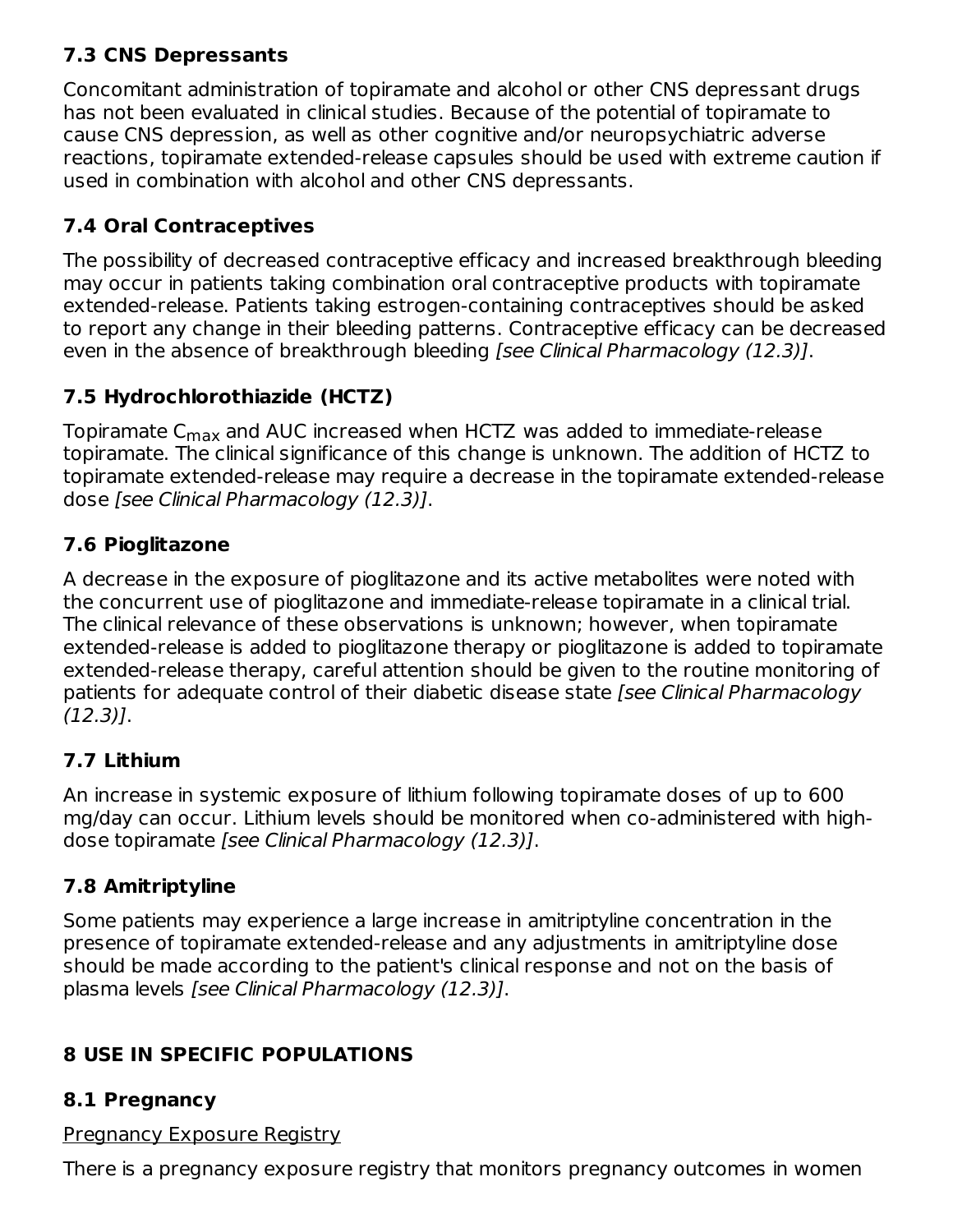exposed to antiepileptic drugs (AEDs), such as topiramate, during pregnancy. Patients should be encouraged to enroll in the North American Antiepileptic Drug (NAAED) Pregnancy Registry if they become pregnant. This registry is collecting information about the safety of antiepileptic drugs during pregnancy. To enroll, patients can call the toll-free number 1-888-233-2334. Information about the North American Drug Pregnancy Registry can be found at http://www.aedpregnancyregistry.org/.

#### Risk Summary

Topiramate extended-release can cause fetal harm when administered to a pregnant woman. Data from pregnancy registries indicate that infants exposed to topiramate in utero have increased risk for cleft lip and/or cleft palate (oral clefts) and for being small for gestational age (SGA) *[see Human Data]*. SGA has been observed at all doses and appears to be dose-dependent. The prevalence of SGA is greater in infants of women who received higher doses of topiramate during pregnancy. In addition, the prevalence of SGA in infants of women who continued topiramate use until later in pregnancy is higher compared to the prevalence in infants of women who stopped topiramate use before the third trimester.

In multiple animal species, topiramate demonstrated developmental toxicity, including increased incidences of fetal malformations, in the absence of maternal toxicity at clinically relevant doses [see Animal Data].

In the U.S. general population, the estimated background risks of major birth defects and miscarriage in clinically recognized pregnancies are 2% to 4% and 15% to 20%, respectively.

### Clinical Considerations

# Fetal/Neonatal Adverse reactions

Consider the benefits and risks of topiramate when prescribing this drug to women of childbearing potential, particularly when topiramate is considered for a condition not usually associated with permanent injury or death. Because of the risk of oral clefts to the fetus, which occur in the first trimester of pregnancy before many women know they are pregnant, all women of childbearing potential should be informed of the potential risk to the fetus from exposure to topiramate. Women who are planning a pregnancy should be counseled regarding the relative risks and benefits of topiramate use during pregnancy, and alternative therapeutic options should be considered for these patients.

### Labor or Delivery

Although the effect of topiramate on labor and delivery in humans has not been established, the development of topiramate-induced metabolic acidosis in the mother and/or in the fetus might affect the fetus' ability to tolerate labor.

Topiramate extended-release treatment can cause metabolic acidosis [see Warnings and Precautions (5.4)]. The effect of topiramate-induced metabolic acidosis has not been studied in pregnancy; however, metabolic acidosis in pregnancy (due to other causes) can cause decreased fetal growth, decreased fetal oxygenation, and fetal death, and may affect the fetus' ability to tolerate labor. Pregnant patients should be monitored for metabolic acidosis and treated as in the nonpregnant state (see Warnings and Precautions (5.4)]. Newborns of mothers treated with topiramate extended-release should be monitored for metabolic acidosis because of transfer of topiramate to the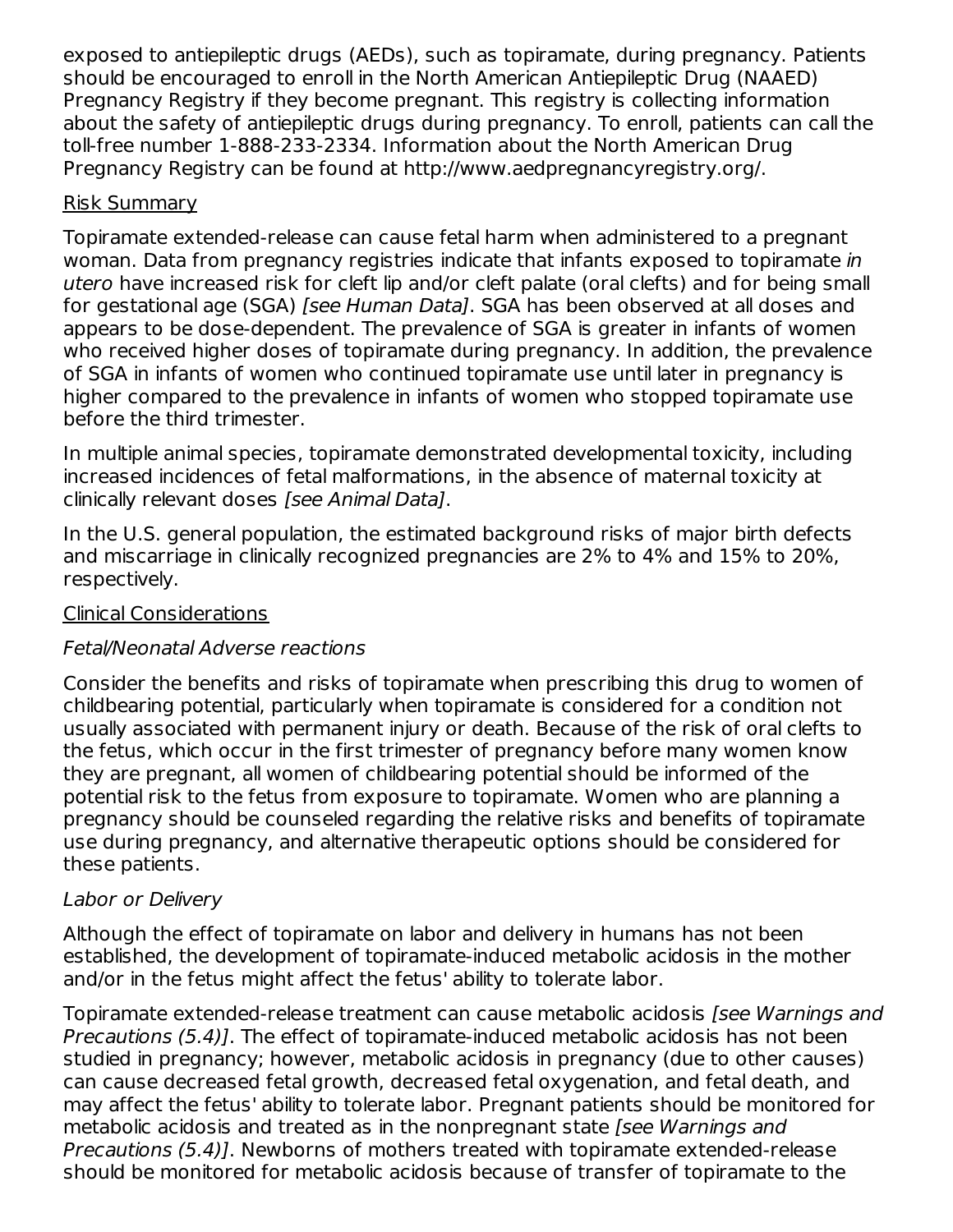fetus and possible occurrence of transient metabolic acidosis following birth.

Based on limited information, topiramate has also been associated with pre-term labor and premature delivery.

### Data

### Human Data

Data from pregnancy registries indicate an increased risk of oral clefts in infants exposed to topiramate during the first trimester of pregnancy. In the NAAED pregnancy registry, the prevalence of oral clefts among topiramate-exposed infants (1.1%) was higher than the prevalence of infants exposed to a reference AED (0.36%) or the prevalence of infants of mothers without epilepsy and without exposure to AEDs (0.12%). It was also higher than the background prevalence in the United States (0.17%) as estimated by the Centers for Disease Control and Prevention (CDC). The relative risk of oral clefts in topiramate-exposed pregnancies in the NAAED Pregnancy Registry was 9.6 (95% Confidence Interval=[CI] 4.0 to 23.0) as compared to the risk in a background population of untreated women. The UK Epilepsy and Pregnancy Register reported a prevalence of oral clefts among infants exposed to topiramate monotherapy (3.2%) that was 16 times higher than the background rate in the UK (0.2%).

Data from the NAAED pregnancy registry and a population-based birth registry cohort indicate that exposure to topiramate in utero is associated with an increased risk of SGA newborns (birth weight <10th percentile). In the NAAED pregnancy registry, 19.7% of topiramate-exposed newborns were SGA compared to 7.9% of newborns exposed to a reference AED, and 5.4% of newborns of mothers without epilepsy and without AED exposure. In the Medical Birth Registry of Norway (MBRN), a population-based pregnancy registry, 25% of newborns in the topiramate monotherapy exposure group were SGA compared to 9% in the comparison group who were unexposed to AEDs. The long-term consequences of the SGA findings are not known.

### Animal Data

When topiramate (0, 20, 100, or 500 mg/kg/day) was administered orally to pregnant mice during the period of organogenesis, the incidence of fetal malformations (primarily craniofacial defects) were increased at all doses. Fetal body weights and skeletal ossification were reduced at the highest dose tested in conjunction with decreased maternal body weight gain. A no-effect dose for embryofetal developmental toxicity in mice was not identified. The lowest dose tested, which was associated with an increased incidence of malformations, is less than the maximum recommended human dose (MRHD) for epilepsy (400 mg/day) or migraine (100 mg/day) on a body surface area  $(mg/m<sup>2</sup>)$  basis.

In pregnant rats administered topiramate (0, 20, 100, and 500 mg/kg/day or 0, 0.2, 2.5, 30, and 400 mg/kg/day) orally during the period of organogenesis, the frequency of limb malformations (ectrodactyly, micromelia, and amelia) was increased in fetuses at 400 and 500 mg/kg/day. Embryotoxicity (reduced fetal body weights, increased incidences of structural variations) was observed at doses as low as 20 mg/kg/day. Clinical signs of maternal toxicity were seen at 400 mg/kg/day and above, and maternal body weight gain was reduced at doses of 100 mg/kg/day or greater. The no-effect dose (2.5 mg/kg/day) for embryofetal developmental toxicity in rats is less than the MRHD for epilepsy or migraine on a mg/m<sup>2</sup> basis.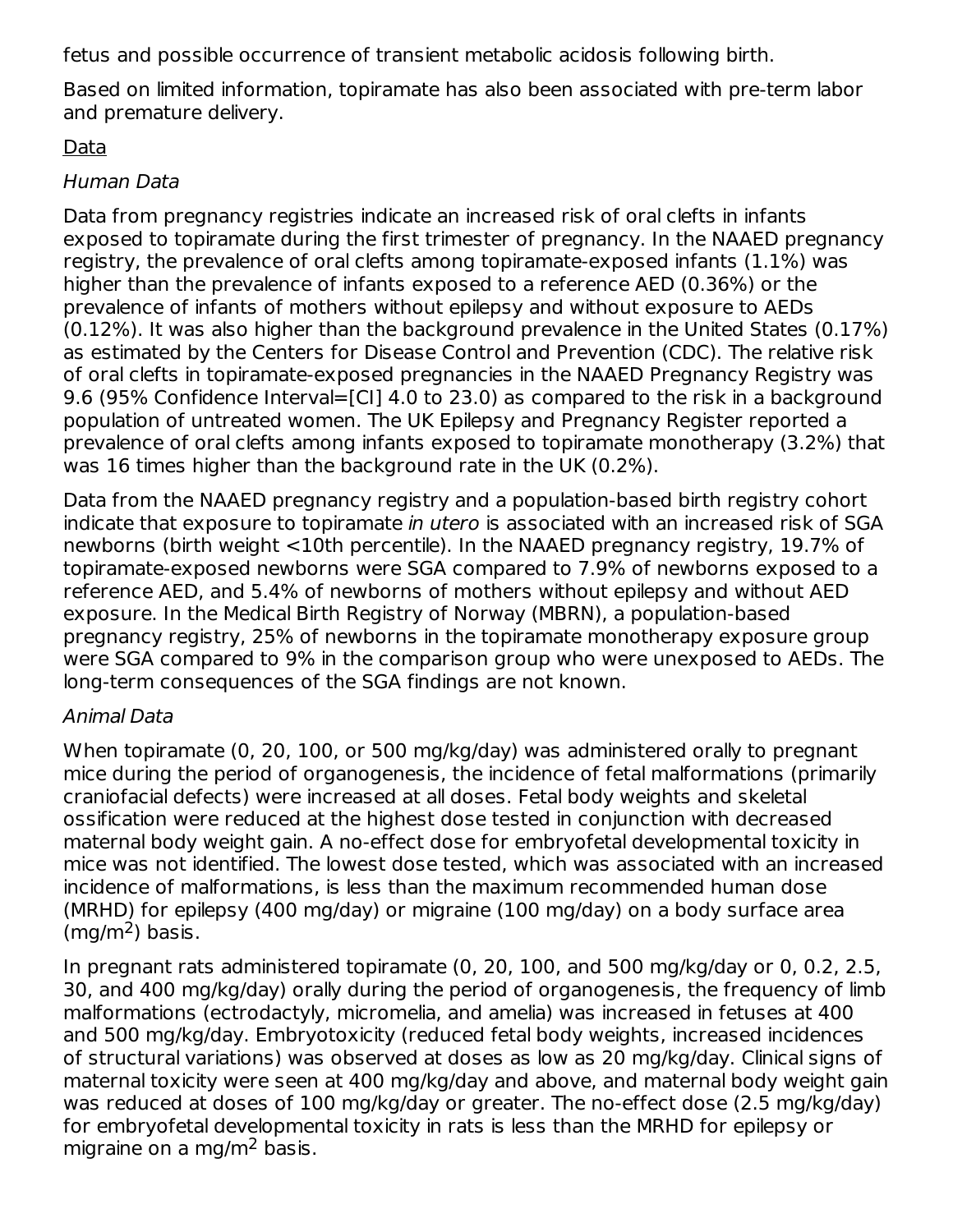In pregnant rabbits administered topiramate (0, 20, 60, and 180 mg/kg/day or 0, 10, 35, and 120 mg/kg/day) orally during organogenesis, embryofetal mortality was increased at 35 mg/kg/day and an increased incidence of fetal malformations (primarily rib and vertebral malformations) was observed at 120 mg/kg/day. Evidence of maternal toxicity (decreased body weight gain, clinical signs, and/or mortality) was seen at 35 mg/kg/day and above. The no-effect dose (20 mg/kg/day) for embryofetal developmental toxicity in rabbits is equivalent to the MRHD for epilepsy and approximately 4 times the MRHD for migraine on a mg/m<sup>2</sup> basis.

When topiramate (0, 0.2, 4, 20, and 100 mg/kg/day or 0, 2, 20, and 200 mg/kg/day) was administered orally to female rats during the latter part of gestation and throughout lactation, offspring exhibited decreased viability and delayed physical development at 200 mg/kg/day and reductions in pre- and/or postweaning body weight gain at 2 mg/kg/day and above. Maternal toxicity (decreased body weight gain, clinical signs) was evident at 100 mg/kg/day or greater. In a rat embryofetal development study which included postnatal assessment of offspring, oral administration of topiramate (0, 0.2, 2.5, 30, and 400 mg/kg/day) to pregnant animals during the period of organogenesis resulted in delayed physical development in offspring at 400 mg/kg/day and persistent reductions in body weight gain in offspring at 30 mg/kg/day and higher. The no-effect dose (0.2 mg/kg/day) for pre- and postnatal developmental toxicity in rats is less than the MRHD for epilepsy or migraine on a mg/m $^2$  basis.

# **8.2 Lactation**

### Risk Summary

Topiramate is excreted in human milk *[see Data]*. The effects of topiramate on milk production are unknown. Diarrhea and somnolence have been reported in breastfed infants whose mothers receive topiramate treatment.

The developmental and health benefits of breastfeeding should be considered along with the mother's clinical need for topiramate extended-release and any potential adverse effects on the breastfed infant from topiramate extended-release or from the underlying maternal condition.

Data

### Human Data

Limited data from 5 women with epilepsy treated with topiramate during lactation showed drug levels in milk similar to those in maternal plasma.

# **8.3 Females and Males of Reproductive Potential**

### Contraception

Women of childbearing potential who are not planning a pregnancy should use effective contraception because of the risks to the fetus of oral clefts and of being small for gestational age [see Drug Interactions (7.4) and Use in Specific Populations (8.1)].

# **8.4 Pediatric Use**

# Seizures in Pediatric Patients 2 Years of Age and Older

The safety and effectiveness of topiramate extended-release in pediatric patients is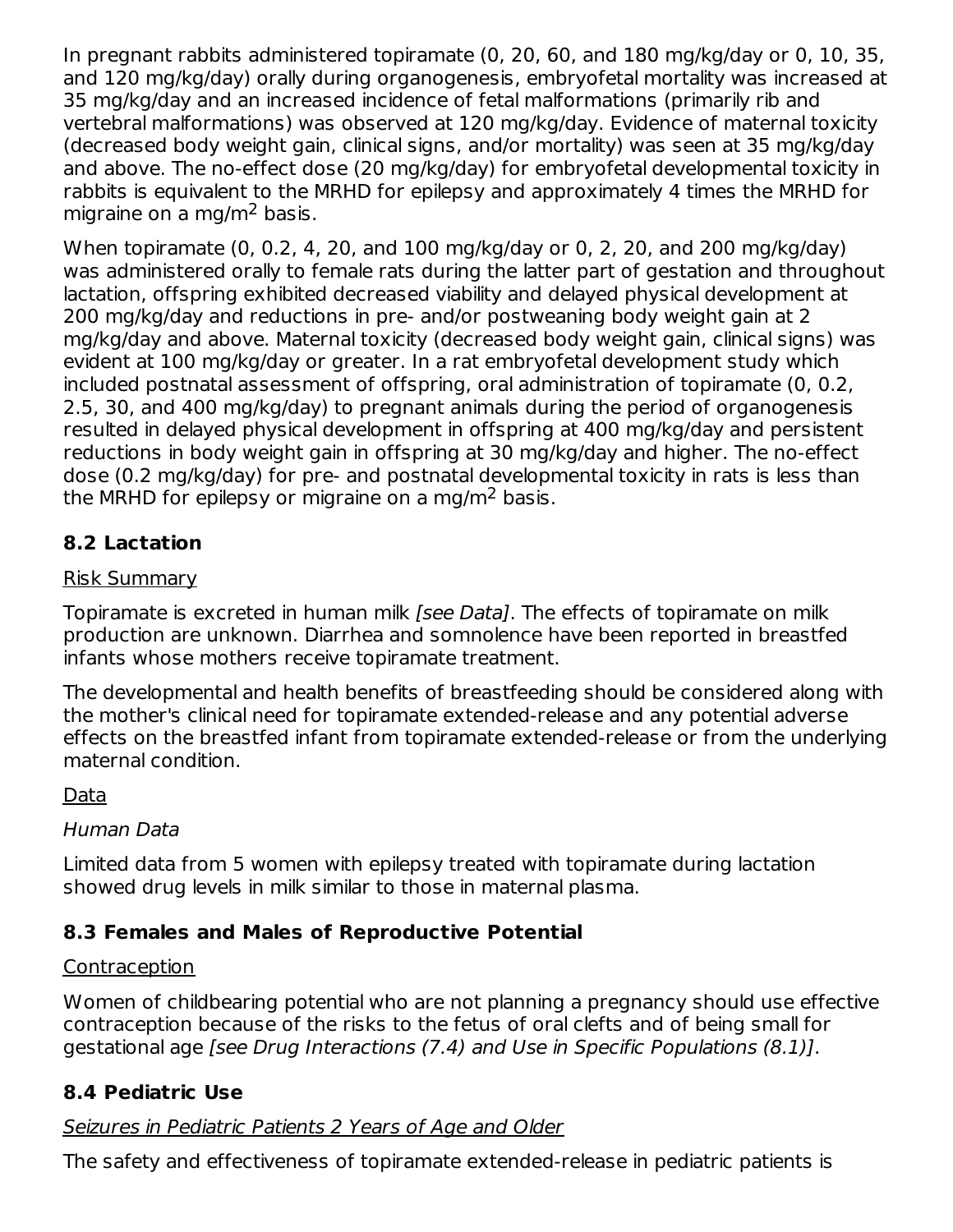based on controlled trials with immediate-release topiramate [see Clinical Studies (14.2, 14.3, 14.4 and 14.5)].

The adverse reactions (both common and serious) in pediatric patients are similar to those seen in adults [see Warnings and Precautions (5) and Adverse Reactions (6)].

These include, but are not limited to:

- oligohydrosis and hyperthermia *[see Warnings and Precautions (5.3)]*
- dose-related increased incidence of metabolic acidosis [see Warnings and Precautions  $(5.4)$ ]
- dose-related increased incidence of hyperammonemia [see Warnings and Precautions (5.10)]

# Adjunctive Treatment for Partial-Onset Epilepsy in Pediatric Patients 1 to 24 months

The following pediatric use information is based on studies conducted with immediaterelease topiramate.

Safety and effectiveness in patients below the age of 2 years have not been established for the adjunctive therapy treatment of partial-onset seizures, primary generalized tonicclonic seizures, or seizures associated with Lennox-Gastaut syndrome. In a single randomized, double-blind, placebo-controlled investigational trial, the efficacy, safety, and tolerability of immediate-release topiramate oral liquid and sprinkle formulations as an adjunct to concurrent antiepileptic drug therapy in pediatric patients 1 to 24 months of age with refractory partial-onset seizures were assessed. After 20 days of doubleblind treatment, immediate-release topiramate (at fixed doses of 5, 15, and 25 mg/kg/day) did not demonstrate efficacy compared with placebo in controlling seizures.

In general, the adverse reaction profile for immediate-release topiramate in this population was similar to that of older pediatric patients, although results from the above controlled study, and an open-label, long-term extension study in these pediatric patients 1 to 24 months old suggested some adverse reactions/toxicities not previously observed in older pediatric patients and adults; i.e., growth/length retardation, certain clinical laboratory abnormalities, and other adverse reactions that occurred with a greater frequency and/or greater severity than had been recognized previously from studies in older pediatric patients or adults for various indications.

These very young pediatric patients appeared to experience an increased risk for infections (any topiramate dose 12%, placebo 0%) and of respiratory disorders (any topiramate dose 40%, placebo 16%). The following adverse reactions were observed in at least 3% of patients on immediate-release topiramate and were 3% to 7% more frequent than in patients on placebo: viral infection, bronchitis, pharyngitis, rhinitis, otitis media, upper respiratory infection, cough, and bronchospasm. A generally similar profile was observed in older pediatric patients [see Adverse Reactions (6.1)].

Immediate-release topiramate resulted in an increased incidence of patients with increased creatinine (any topiramate dose 5%, placebo 0%), BUN (any topiramate dose 3%, placebo 0%), and protein (any topiramate dose 34%, placebo 6%), and an increased incidence of decreased potassium (any topiramate dose 7%, placebo 0%). This increased frequency of abnormal values was not dose related. Creatinine was the only analyte showing a noteworthy increased incidence (topiramate 25 mg/kg/day 5%, placebo 0%) of a markedly abnormal increase [see Adverse Reactions (6.1)]. The significance of these findings is uncertain.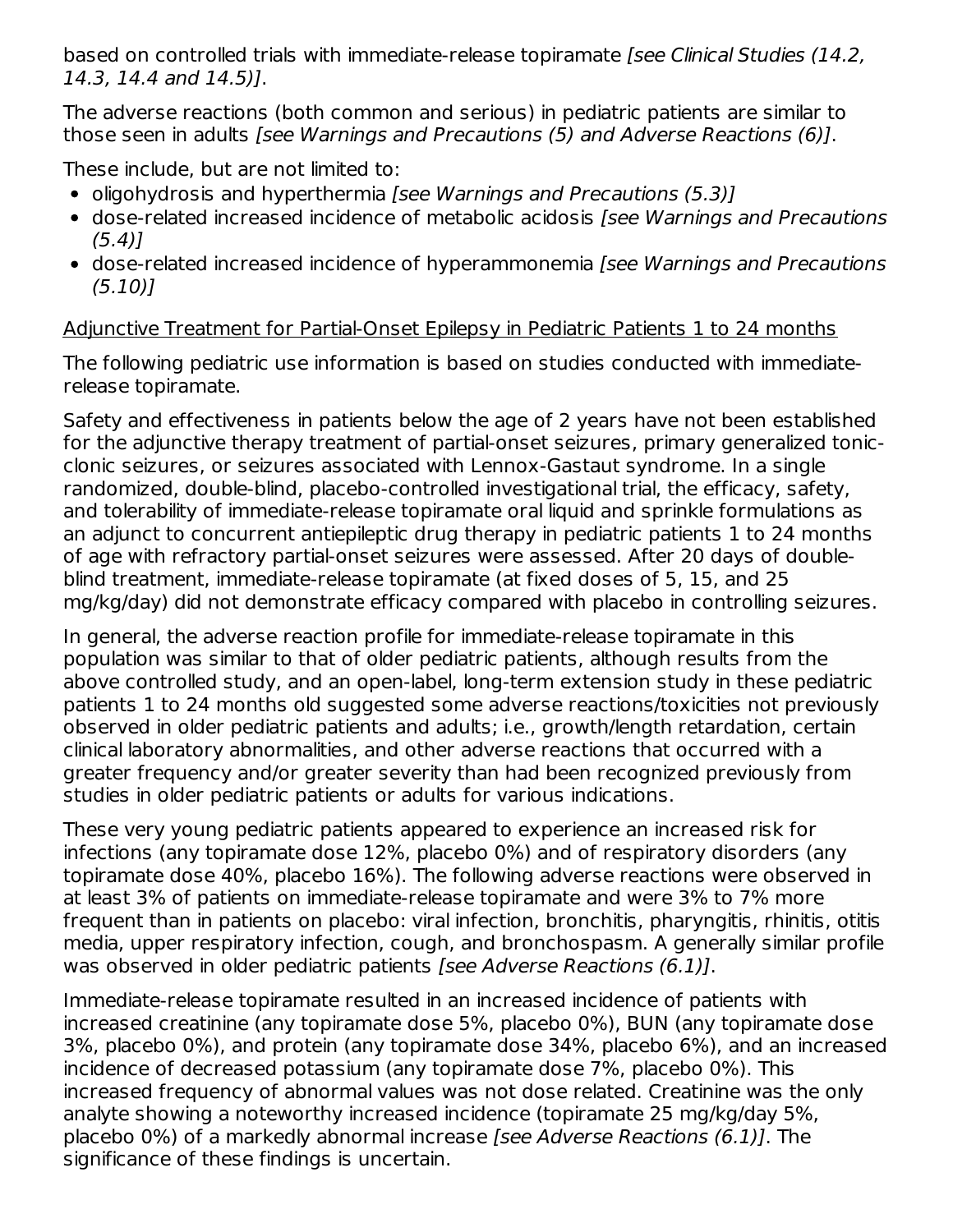Immediate-release topiramate treatment also produced a dose-related increase in the percentage of patients who had a shift from normal at baseline to high/increased (above the normal reference range) in total eosinophil count at the end of treatment. The incidence of these abnormal shifts was 6% for placebo, 10% for 5 mg/kg/day, 9% for 15 mg/kg/day, 14% for 25 mg/kg/day, and 11% for any topiramate dose [see Adverse Reactions (6.1)]. There was a mean dose-related increase in alkaline phosphatase. The significance of these findings is uncertain.

Topiramate produced a dose-related increased incidence of hyperammonemia [see Warnings and Precautions (5.10)].

Treatment with immediate-release topiramate for up to 1 year was associated with reductions in Z SCORES for length, weight, and head circumference [see Warnings and Precautions (5.4)].

In open-label, uncontrolled experience, increasing impairment of adaptive behavior was documented in behavioral testing over time in this population. There was a suggestion that this effect was dose-related. However, because of the absence of an appropriate control group, it is not known if this decrement in function was treatment related or reflects the patient's underlying disease (e.g., patients who received higher doses may have more severe underlying disease) [see Warnings and Precautions (5.6)].

In this open-label, uncontrolled study, the mortality was 37 deaths/1000 patient years. It is not possible to know whether this mortality rate is related to immediate-release topiramate treatment, because the background mortality rate for a similar, significantly refractory, young pediatric population (1–24 months) with partial epilepsy is not known.

#### Monotherapy Treatment in Partial-Onset Epilepsy in Patients <2 Years Old

Safety and effectiveness in patients below the age of 2 years have not been established for the monotherapy treatment of epilepsy.

### Preventive Treatment of Migraine in Pediatric Patients 12 to 17 Years of Age

Safety and effectiveness of topiramate for the preventive treatment of migraine was studied in 5 double-blind, randomized, placebo-controlled, parallel-group trials in a total of 219 pediatric patients, at doses of 50 to 200 mg/day, or 2 to 3 mg/kg/day. These comprised a fixed dose study in 103 pediatric patients 12 to 17 years of age [see Clinical Studies (14.5)], a flexible dose (2 to 3 mg/kg/day), placebo-controlled study in 157 pediatric patients 6 to 16 years of age (including 67 pediatric patients 12 to 16 years of age), and a total of 49 pediatric patients 12 to 17 years of age in 3 studies for the preventive treatment of migraine primarily in adults. Open-label extension phases of 3 studies enabled evaluation of long-term safety for up to 6 months after the end of the double-blind phase.

Efficacy of topiramate for the preventive treatment of migraine in pediatric patients 12 to 17 years of age is demonstrated for a 100 mg daily dose in Study 13 [see Clinical Studies  $(14.5)$ ]. Efficacy of topiramate (2 to 3 mg/kg/day) for the preventive treatment of migraine was not demonstrated in a placebo-controlled trial of 157 pediatric patients (6 to 16 years of age) that included treatment of 67 pediatric patients 12 to 16 years of age for 20 weeks.

In the pediatric trials (12 to 17 years of age) in which patients were randomized to placebo or a fixed daily dose of immediate-release topiramate, the most common adverse reactions with immediate-release topiramate that were seen at an incidence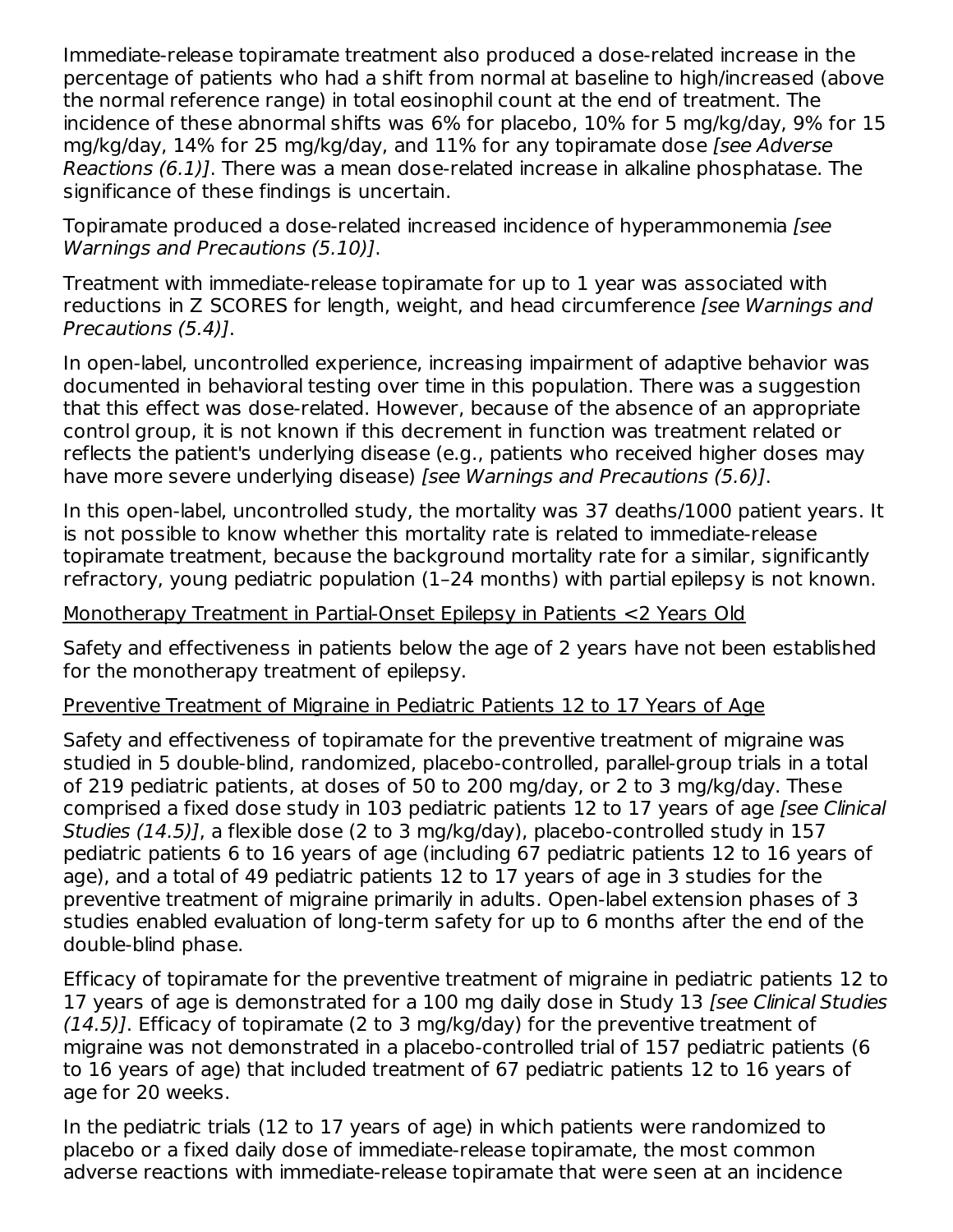higher ( $\geq$  5%) than in the placebo group were: paresthesia, upper respiratory tract infection, anorexia, and abdominal pain [see Adverse Reactions (6.1)].

The most common cognitive adverse reaction in pooled double-blind studies in pediatric patients 12 to 17 years of age was difficulty with concentration/attention [see Warnings and Precautions (5.6)].

Markedly abnormally low serum bicarbonate values indicative of metabolic acidosis were reported in topiramate-treated pediatric migraine patients [see Warnings and Precautions  $(5.4)$ ].

In topiramate-treated pediatric patients (12 to 17 years of age) compared to placebotreated patients, abnormally increased results were more frequent for creatinine, BUN, uric acid, chloride, ammonia, total protein, and platelets. Abnormally decreased results were observed with topiramate vs placebo treatment for phosphorus and bicarbonate [see Warnings and Precautions (5.4) and Adverse Reactions (6.1)].

Notable changes (increases and decreases) from baseline in systolic blood pressure, diastolic blood pressure, and pulse that were observed occurred more commonly in pediatric patients treated with topiramate compared to pediatric patients treated with placebo [see Clinical Pharmacology (12.2)].

### Preventive Treatment of Migraine in Pediatric Patients 6 to 11 Years of Age

Safety and effectiveness in pediatric patients below the age of 12 years have not been established for the preventive treatment of migraine.

In a double-blind study in 90 pediatric patients 6 to 11 years of age (including 59 topiramate-treated and 31 placebo patients), the adverse reaction profile was generally similar to that seen in pooled double-blind studies of pediatric patients 12 to 17 years of age. The most common adverse reactions that occurred in immediate-release topiramate-treated pediatric patients 6 to 11 years of age, and at least twice as frequently than placebo, were gastroenteritis (12% topiramate, 6% placebo), sinusitis (10% topiramate, 3% placebo), weight loss (8% topiramate, 3% placebo) and paresthesia (7% topiramate, 0% placebo). Difficulty with concentration/attention occurred in 3 topiramate-treated patients (5%) and 0 placebo-treated patients.

The risk for cognitive adverse reaction was greater in younger patients (6 to 11 years of age) than in older patients (12 to 17 years of age) [see Warnings and Precautions (5.6)].

# Juvenile Animal Studies

When topiramate (0, 30, 90 or 300 mg/kg/day) was administered orally to rats during the juvenile period of development (postnatal days 12 to 50), bone growth plate thickness was reduced in males at the highest dose, which is approximately 5 to 8 times the maximum recommended pediatric dose (9 mg/kg/day) on a body surface area  $(mg/m<sup>2</sup>)$  basis.

# **8.5 Geriatric Use**

Clinical studies of immediate-release topiramate did not include sufficient numbers of subjects aged 65 and over to determine whether they respond differently than younger subjects. Dosage adjustment may be necessary for elderly with creatinine clearance less than 70 mL/min/1.73 m<sup>2</sup>. Estimate GFR should be measured prior to dosing *[see Dosage* and Administration (2.3) and Clinical Pharmacology (12.3)].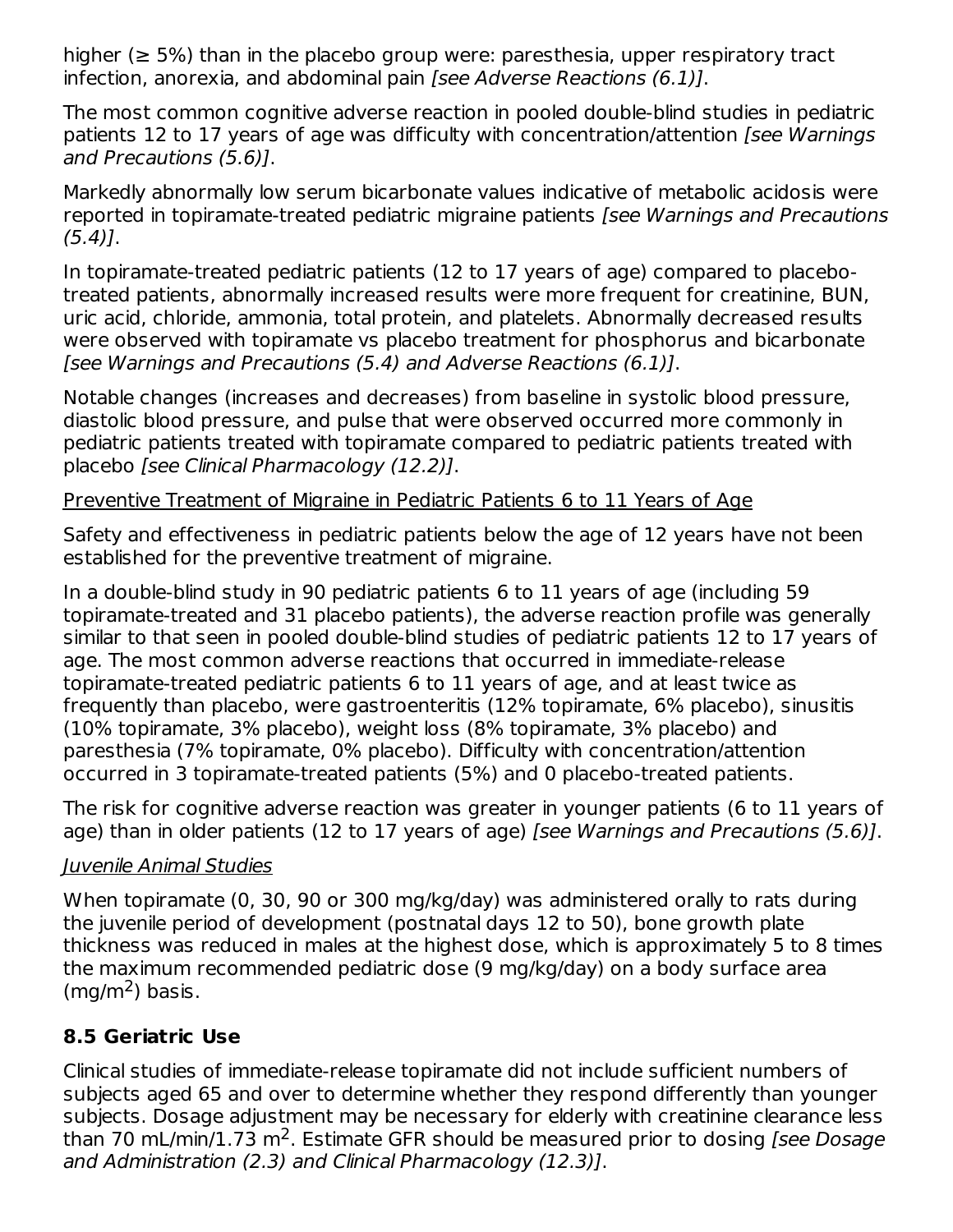### **8.6 Renal Impairment**

The clearance of topiramate is reduced in patients with moderate (creatinine clearance 30 to 69 mL/min/1.73  $m<sup>2</sup>$ ) and severe (creatinine clearance less than 30 mL/min/1.73  $\text{m}^2$ ) renal impairment. A dosage adjustment is recommended in patients with moderate or severe renal impairment [see Dosage and Administration (2.3) and Clinical Pharmacology (12.3)].

# **8.7 Patients Undergoing Hemodialysis**

Topiramate is cleared by hemodialysis at a rate that is 4 to 6 times greater than in a normal individual. A dosage adjustment may be required [see Dosage and Administration (2.4) and Clinical Pharmacology (12.3)].

# **10 OVERDOSAGE**

Overdoses of topiramate have been reported. Signs and symptoms included convulsions, drowsiness, speech disturbance, blurred vision, diplopia, impaired mentation, lethargy, abnormal coordination, stupor, hypotension, abdominal pain, agitation, dizziness and depression. The clinical consequences were not severe in most cases, but deaths have been reported after overdoses involving topiramate.

Topiramate overdose has resulted in severe metabolic acidosis [see Warnings and Precautions (5.4)].

A patient who ingested a dose of immediate-release topiramate between 96 g and 110 g was admitted to a hospital with a coma lasting 20 to 24 hours followed by full recovery after 3 to 4 days.

Similar signs, symptoms, and clinical consequences are expected to occur with overdosage of topiramate extended-release. Therefore, in the event of topiramate extended-release overdose, topiramate extended-release should be discontinued and general supportive treatment given until clinical toxicity has been diminished or resolved.

Hemodialysis is an effective means of removing topiramate from the body.

# **11 DESCRIPTION**

Topiramate, USP, is a sulfamate-substituted monosaccharide. Topiramate extendedrelease capsules are available as 25 mg, 50 mg, 100 mg, 150 mg, and 200 mg capsules for oral administration as whole capsules or opened and sprinkled onto a spoonful of soft food.

Topiramate is a white to off-white powder. Topiramate is freely soluble in polar organic solvents such as acetonitrile and acetone; and very slightly soluble to practically insoluble in non-polar organic solvents such as hexanes. Topiramate has the molecular formula  $\mathsf{C}_{12}\mathsf{H}_{21}\mathsf{NO}_{8}\mathsf{S}$  and a molecular weight of 339.4. Topiramate is designated chemically as 2,3:4,5-Di-O-isopropylidene-β-D-fructopyranose sulfamate and has the following structural formula: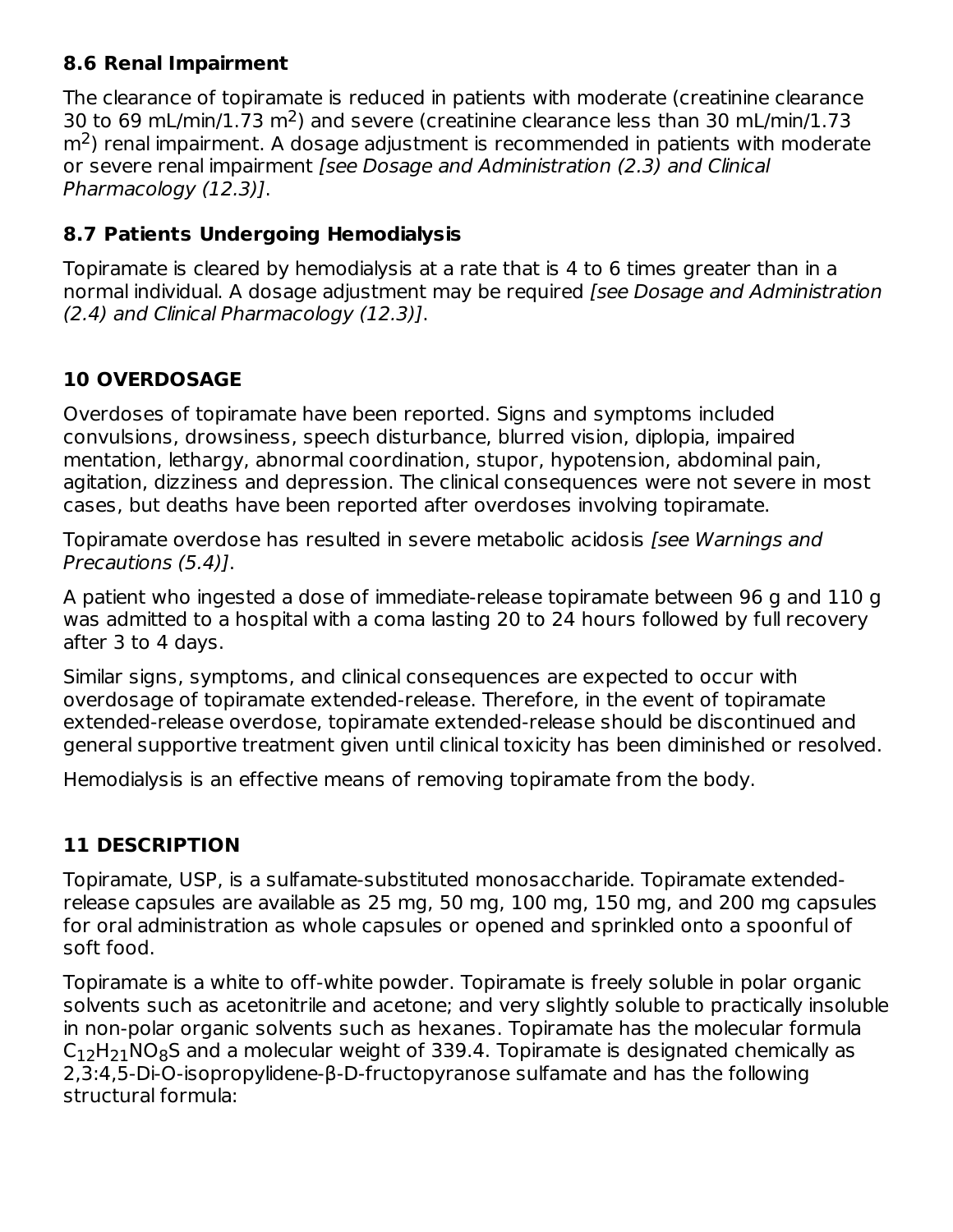

Topiramate extended-release capsules contain beads of topiramate in a capsule. The inactive ingredients are microcrystalline cellulose, hypromellose 2910, ethylcellulose, diethyl phthalate.

In addition, the capsule shells for all strengths contain hypromellose 2910, titanium dioxide, black iron oxide, red iron oxide and/or yellow iron oxide, black pharmaceutical ink, and white pharmaceutical ink (200 mg only).

# **12 CLINICAL PHARMACOLOGY**

# **12.1 Mechanism of Action**

The precise mechanisms by which topiramate exerts its anticonvulsant and preventive migraine effects are unknown; however, preclinical studies have revealed four properties that may contribute to topiramate's efficacy for epilepsy and the preventive treatment of migraine. Electrophysiological and biochemical evidence suggests that topiramate, at pharmacologically relevant concentrations, blocks voltage-dependent sodium channels, augments the activity of the neurotransmitter gamma-aminobutyrate at some subtypes of the GABA-A receptor, antagonizes the AMPA/kainate subtype of the glutamate receptor, and inhibits the carbonic anhydrase enzyme, particularly isozymes II and IV.

# **12.2 Pharmacodynamics**

Topiramate has anticonvulsant activity in rat and mouse maximal electroshock seizure (MES) tests. Topiramate is only weakly effective in blocking clonic seizures induced by the GABA-A receptor antagonist, pentylenetetrazole. Topiramate is also effective in rodent models of epilepsy, which include tonic and absence-like seizures in the spontaneous epileptic rat (SER) and tonic and clonic seizures induced in rats by kindling of the amygdala or by global ischemia.

Changes (increases and decreases) from baseline in vital signs (systolic blood pressure-SBP, diastolic blood pressure-DBP, pulse) occurred more frequently in pediatric patients (6 to 17 years) treated with various daily doses of topiramate (50 mg, 100 mg, 200 mg, 2 to 3 mg/kg) than in patients treated with placebo in controlled trials for the preventive treatment of migraine. The most notable changes were SBP < 90 mm Hg, DBP < 50 mm Hg, SBP or DBP increases or decreases  $\geq$  20 mm Hg, and pulse increases or decreases ≥ 30 beats per minute. These changes were often dose-related and were most frequently associated with the greatest treatment difference at the 200 mg dose level. Systematic collection of orthostatic vital signs has not been conducted. The clinical significance of these various changes in vital signs has not been clearly established.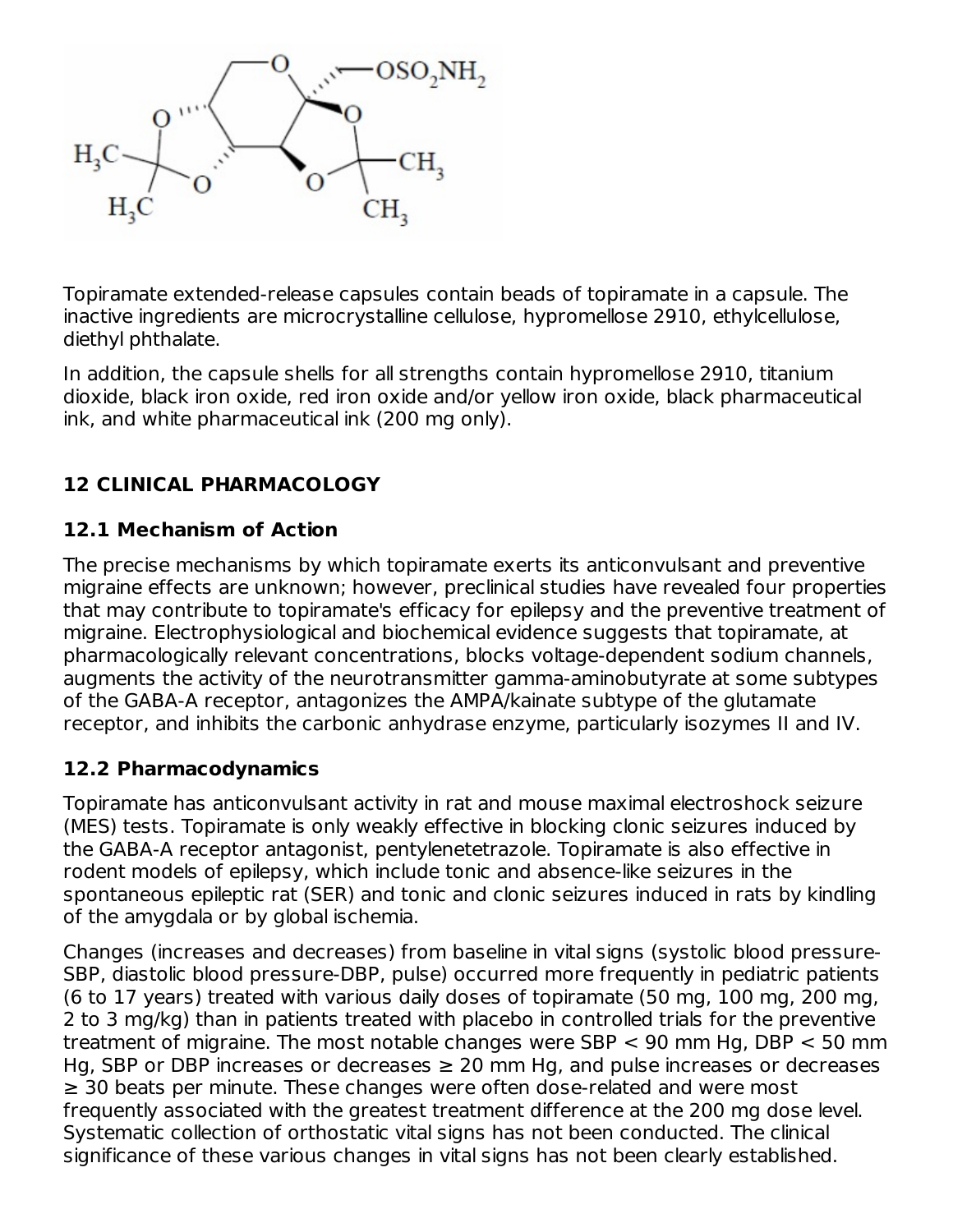# **12.3 Pharmacokinetics**

#### Absorption and Distribution

The pharmacokinetics of topiramate extended-release are linear with dose proportional increases in plasma concentration when administered as a single oral dose over the range of 50 mg to 1,400 mg. At 25 mg, the pharmacokinetics of topiramate extendedrelease are nonlinear, possibly due to the binding of topiramate to carbonic anhydrase in red blood cells.

Topiramate extended-release capsules sprinkled on a spoonful of soft food is bioequivalent to the intact capsule formulation.

Following a single 200 mg oral dose of topiramate extended-release, peak plasma concentrations (T<sub>max</sub>) occurred approximately 20 hours after dosing. Steady-state was reached in about 5 days following daily dosing of topiramate extended-release in subjects with normal renal function, with a  $\mathsf{T}_{\mathsf{max}}$  of approximately 6 hours.

At steady-state, the plasma exposure (AUC<sub>0–24hr</sub>, C<sub>max</sub>, and C<sub>min</sub>) of topiramate from topiramate extended-release administered once daily and the immediate-release topiramate tablets administered twice-daily were shown to be bioequivalent. Fluctuation of topiramate plasma concentrations at steady-state for topiramate extended-release administered once daily was approximately 40% in healthy subjects, compared to approximately 53% for immediate-release topiramate [see Clinical Pharmacology (12.6)].

Compared to the fasted state, high-fat meal had no effect on bioavailability (AUC and  $\mathsf{C}_{\mathsf{max}}$ ) but delayed the  $\mathsf{T}_{\mathsf{max}}$  by approximately 4 hours following a single dose of topiramate extended-release. Topiramate extended-release capsules can be taken without regard to meals.

Topiramate is 15% to 41% bound to human plasma proteins over the blood concentration range of 0.5 mcg/mL to 250 mcg/mL. The fraction bound decreased as blood concentration increased.

Carbamazepine and phenytoin do not alter the binding of immediate-release topiramate. Sodium valproate, at 500 mcg/mL (a concentration 5 to 10 times higher than considered therapeutic for valproate) decreased the protein binding of immediate-release topiramate from 23% to 13%. Immediate-release topiramate does not influence the binding of sodium valproate.

### Metabolism and Excretion

Topiramate is not extensively metabolized and is primarily eliminated unchanged in the urine (approximately 70% of an administered dose). Six metabolites have been identified in humans, none of which constitutes more than 5% of an administered dose. The metabolites are formed via hydroxylation, hydrolysis, and glucuronidation. There is evidence of renal tubular reabsorption of topiramate. In rats, given probenecid to inhibit tubular reabsorption, along with topiramate, a significant increase in renal clearance of topiramate was observed. This interaction has not been evaluated in humans. Overall, oral plasma clearance (CL/F) is approximately 20 mL/min to 30 mL/min in adults following oral administration. The mean effective half-life of topiramate extended-release is approximately 56 hours. Steady-state is reached in about 5 days after topiramate extended-release dosing in subjects with normal renal function.

### Specific Populations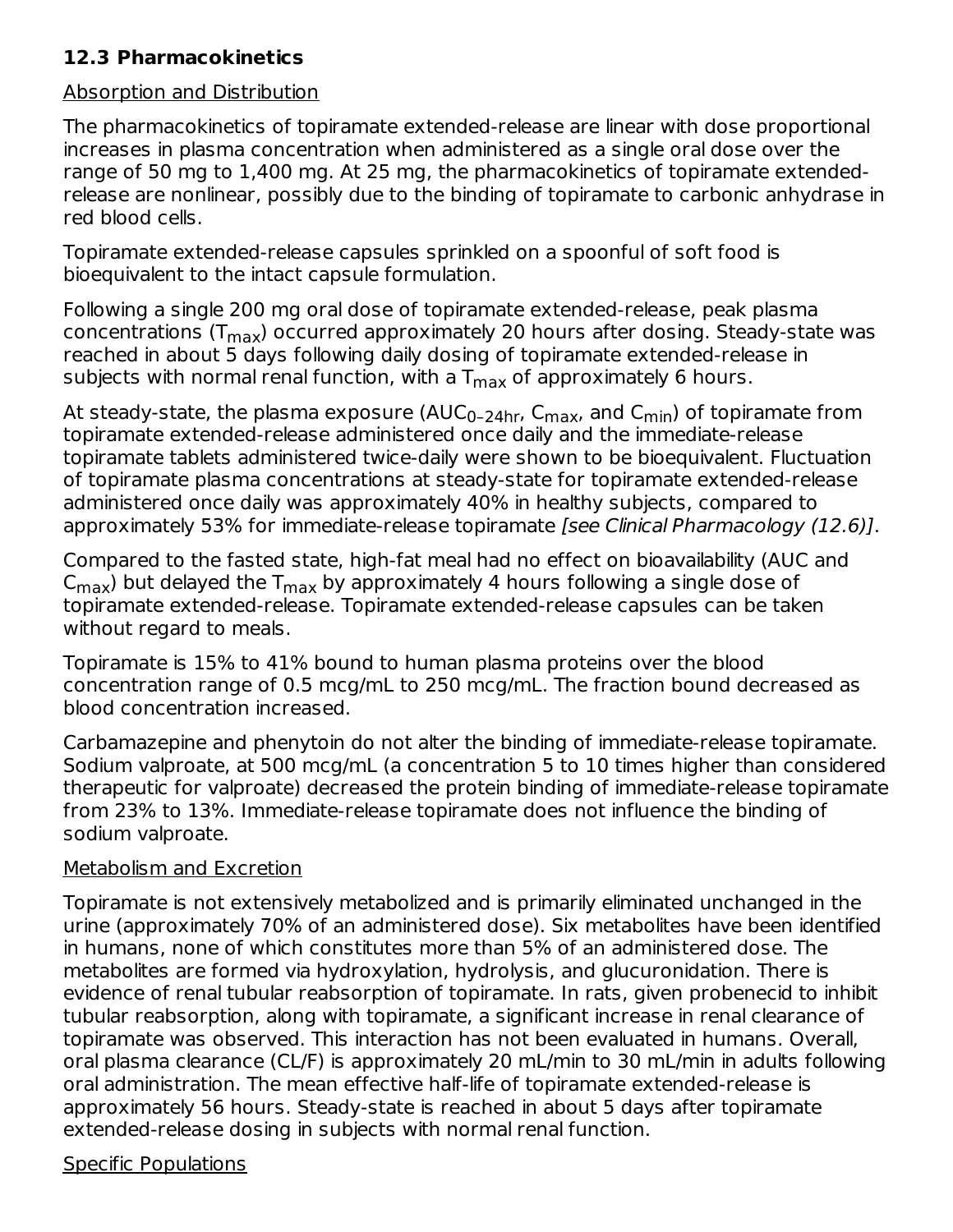### Renal Impairment

The clearance of topiramate was reduced by 42% in subjects with moderate renal impairment (creatinine clearance 30 to 69 mL/min/1.73 m<sup>2</sup>) and by 54% in subjects with severe renal impairment (creatinine clearance less than 30 mL/min/1.73 m<sup>2</sup>) compared to subjects with normal renal function (creatinine clearance greater than 70 mL/min/1.73  $\text{m}^2$ ) [see Dosage and Administration (2.4, 2.5).

# **Hemodialysis**

Topiramate is cleared by hemodialysis. Using a high-efficiency, counter flow, single passdialysate hemodialysis procedure, topiramate dialysis clearance was 120 mL/min with blood flow through the dialyzer at 400 mL/min. This high clearance (compared to 20 mL/min to 30 mL/min total oral clearance in healthy adults) will remove a clinically significant amount of topiramate from the patient over the hemodialysis treatment period [see Dosage and Administration (2.5) and Use in Specific Populations (8.7)].

# Hepatic Impairment

Plasma clearance of topiramate decreased a mean of 26% in patients with moderate to severe hepatic impairment.

# Age, Gender and Race

The pharmacokinetics of topiramate in elderly subjects (65 to 85 years of age,  $N=16$ ) were evaluated in a controlled clinical study. The elderly subject population had reduced renal function (creatinine clearance [-20%]) compared to young adults. Following a single oral 100 mg dose, maximum plasma concentration for elderly and young adults was achieved at approximately 1 to 2 hours. Reflecting the primary renal elimination of topiramate, topiramate plasma and renal clearance were reduced 21% and 19%, respectively, in elderly subjects, compared to young adults. Similarly, topiramate half-life was longer (13%) in the elderly. Reduced topiramate clearance resulted in slightly higher maximum plasma concentration (23%) and AUC (25%) in elderly subjects than observed in young adults. Topiramate clearance is decreased in the elderly only to the extent that renal function is reduced [see Dosage and Administration (2.3), Use in Specific Populations (8.5), (8.7)].

Clearance of topiramate in adults was not affected by gender or race.

# Pediatric Pharmacokinetics

Pharmacokinetics of immediate-release topiramate were evaluated in patients age 2 years to less than 16 years. Patients received either no or a combination of other antiepileptic drugs. A population pharmacokinetic model was developed on the basis of pharmacokinetic data from relevant topiramate clinical studies. This dataset contained data from 1217 subjects including 258 pediatric patients age 2 years to less than 16 years (95 pediatric patients less than 10 years of age).

Pediatric patients on adjunctive treatment exhibited a higher oral clearance (L/h) of topiramate compared to patients on monotherapy, presumably because of increased clearance from concomitant enzyme-inducing antiepileptic drugs. In comparison, topiramate clearance per kg is greater in pediatric patients than in adults and in young pediatric patients (down to 2 years) than in older pediatric patients. Consequently, the plasma drug concentration for the same mg/kg/day dose would be lower in pediatric patients compared to adults and also in younger pediatric patients compared to older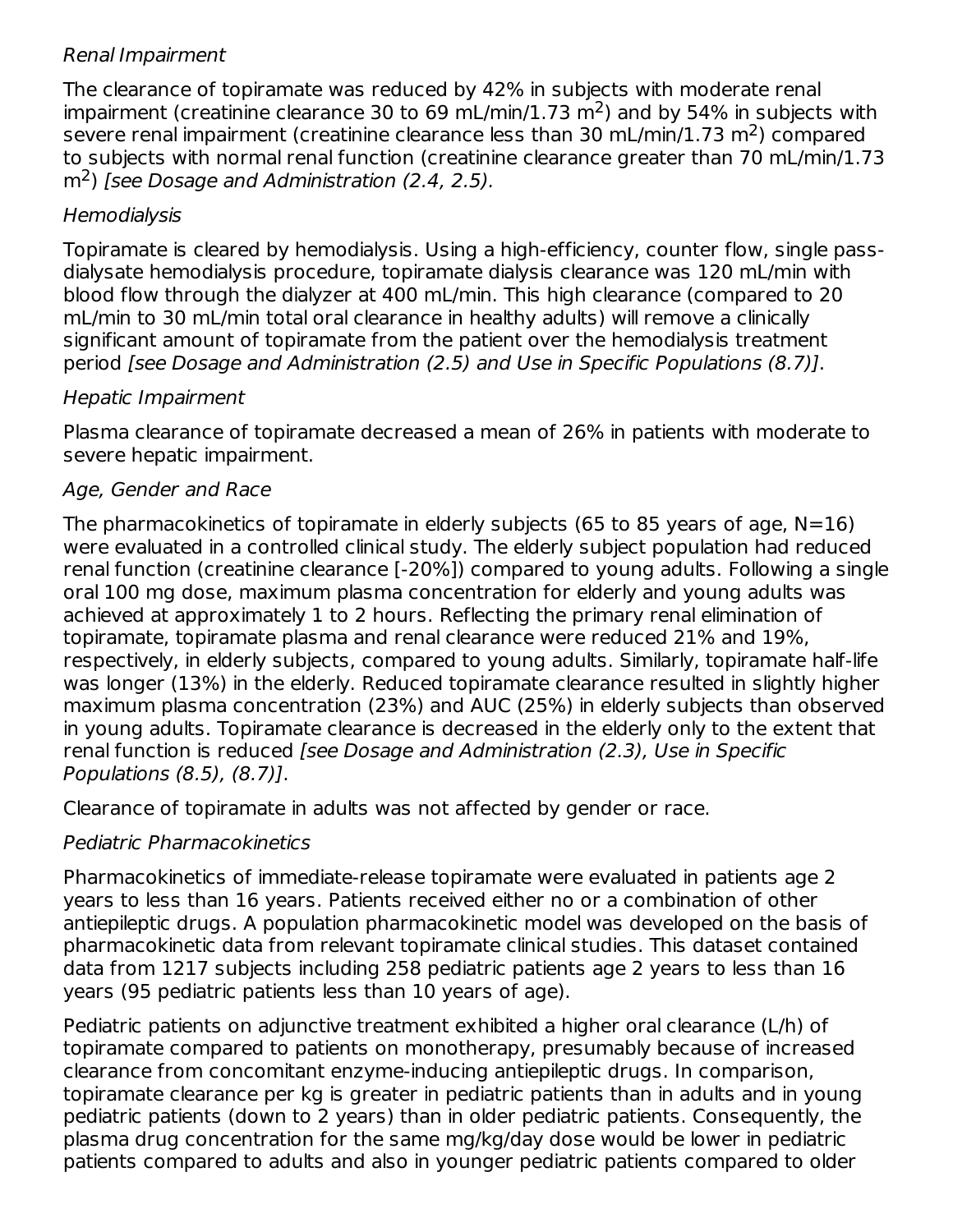pediatric patients. Clearance was independent of dose.

As in adults, hepatic enzyme-inducing antiepileptic drugs decrease the steady state plasma concentrations of topiramate.

### Drug Interactions

In vitro studies indicate that topiramate does not inhibit CYP1A2, CYP2A6, CYP2B6, CYP2C9, CYP2D6, CYP2E1, or CYP3A4/5 isozymes. In vitro studies indicate that topiramate is a mild inhibitor of CYP2C19 and a mild inducer of CYP3A4.

# Antiepileptic Drugs

Potential interactions between immediate-release topiramate and standard AEDs were assessed in controlled clinical pharmacokinetic studies in patients with epilepsy. The effects of these interactions on mean plasma AUCs are summarized in Table 11. Interaction of topiramate extended-release and standard AEDs is not expected to differ from the experience with immediate-release topiramate products.

In Table 11, the second column (AED concentration) describes what happens to the concentration of the co-administered AED listed in the first column when topiramate was added. The third column (topiramate concentration) describes how the co-administration of a drug listed in the first column modifies the concentration of topiramate when compared to topiramate given alone.

| <b>AED</b><br><b>Co-administered Concentration</b> | <b>AED</b>                                      | <b>Topiramate</b><br><b>Concentration</b> |
|----------------------------------------------------|-------------------------------------------------|-------------------------------------------|
| Phenytoin                                          | NC or 25% increase <sup>*</sup>                 | 48% decrease                              |
| Carbamazepine<br>(CBZ)                             | <b>NC</b>                                       | 40% decrease                              |
| $CBZ$ epoxide <sup>t</sup>                         | <b>NC</b>                                       | <b>NE</b>                                 |
| Valproic acid                                      | 11% decrease                                    | 14% decrease                              |
| Phenobarbital                                      | <b>NC</b>                                       | <b>NE</b>                                 |
| Primidone                                          | NC.                                             | <b>NE</b>                                 |
| Lamotrigine                                        | NC at TPM doses up to<br>400 mg per day         | 13% decrease                              |
|                                                    | NC=Less than 10% change in plasma concentration |                                           |

### **Table 11: Summary of AED Interactions with Topiramate**

NC=Less than 10% change in plasma concentration AED=Antiepileptic drug

NE=Not evaluated

TPM=topiramate

\* Plasma concentration increased 25% in some patients, generally those on a twice a day dosing regimen of phenytoin

† Is not administered, but is an active metabolite of carbamazepine

# Oral Contraceptives

In a pharmacokinetic interaction study in healthy volunteers with a concomitantly administered combination oral contraceptive product containing 1 mg norethindrone (NET) plus 35 mcg ethinyl estradiol (EE), topiramate, given in the absence of other medications at doses of 50 to 200 mg per day, was not associated with statistically significant changes in mean exposure (AUC) to either component of the oral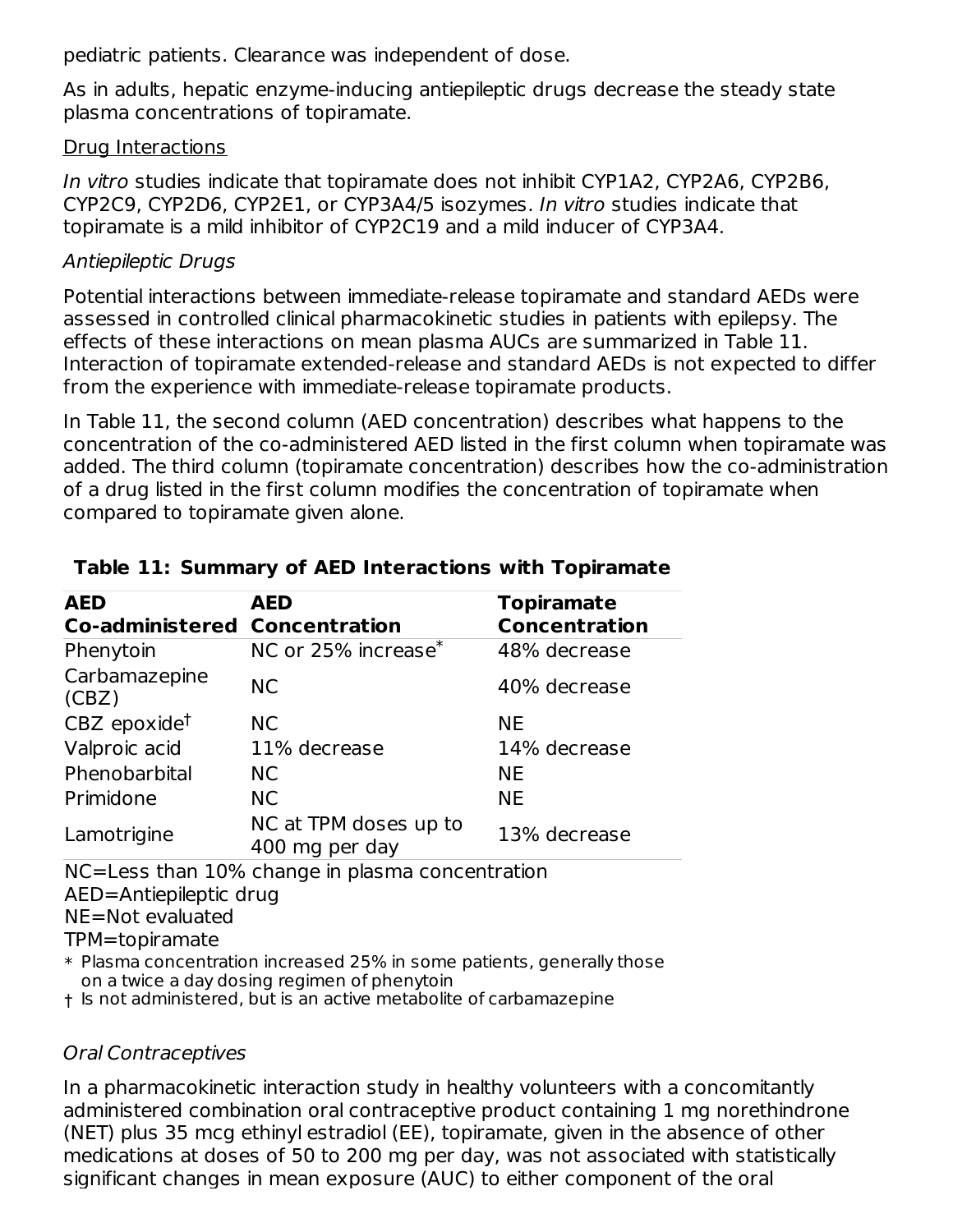significant changes in mean exposure (AUC) to either component of the oral contraceptive. In another study, exposure to EE was statistically significantly decreased at doses of 200, 400, and 800 mg per day (18%, 21%, and 30%, respectively) when given as adjunctive therapy in patients taking valproic acid. In both studies, topiramate (50 mg per day to 800 mg per day) did not significantly affect exposure to NET and there was no significant dose-dependent change in EE exposure for doses of 50 to 200 mg per day. The clinical significance of the changes observed is not known *[see Drug*] Interactions (7.4)].

# Digoxin

In a single-dose study, serum digoxin AUC was decreased by 12% with concomitant topiramate administration. The clinical relevance of this observation has not been established.

### Hydrochlorothiazide

A drug interaction study conducted in healthy volunteers evaluated the steady-state pharmacokinetics of hydrochlorothiazide (HCTZ) (25 mg every 24 hours) and topiramate (96 mg every 12 hours) when administered alone and concomitantly. The results of this study indicate that topiramate C<sub>max</sub> increased by 27% and AUC increased by 29% when HCTZ was added to topiramate. The clinical significance of this change is unknown. The steady-state pharmacokinetics of HCTZ were not significantly influenced by the concomitant administration of topiramate. Clinical laboratory results indicated decreases in serum potassium after topiramate or HCTZ administration, which were greater when HCTZ and topiramate were administered in combination.

### Metformin

A drug interaction study conducted in healthy volunteers evaluated the steady-state pharmacokinetics of metformin (500 mg every 12 hours) and topiramate in plasma when metformin was given alone and when metformin and topiramate (100 mg every 12 hours) were given simultaneously. The results of this study indicated that the mean metformin C $_{\sf max}$  and AUC $_{\sf 0\text{-}12h}$  increased by  $18\%$  and 25%, respectively, when topiramate was added. Topiramate did not affect metformin T $_{\sf max}$ . The clinical significance of the effect of topiramate on metformin pharmacokinetics is not known. Oral plasma clearance of topiramate appears to be reduced when administered with metformin. The clinical significance of the effect of metformin on topiramate pharmacokinetics is unclear.

# Pioglitazone

A drug interaction study conducted in healthy volunteers evaluated the steady-state pharmacokinetics of topiramate and pioglitazone when administered alone and concomitantly. A 15% decrease in the AUC $_{\rm \tau, ss}$  of pioglitazone with no alteration in  $\mathsf{C_{max,ss}}$  was observed. This finding was not statistically significant. In addition, a  $13\%$ and  $16\%$  decrease in  ${\sf C_{max,ss}}$  and  ${\sf AUC_{T,SS}}$  respectively, of the active hydroxy-metabolite was noted as well as a 60% decrease in  $\mathsf{C_{max,ss}}$  and  $\mathsf{AUC_{T,ss}}$  of the active ketometabolite. The clinical significance of these findings is not known.

# **Glyburide**

A drug-drug interaction study conducted in patients with type 2 diabetes evaluated the steady-state pharmacokinetics of glyburide (5 mg per day) alone and concomitantly with topiramate (150 mg per day). There was a 22% decrease in C<sub>max</sub> and a 25% reduction in AUC<sub>24</sub> for glyburide during topiramate administration. Systemic exposure (AUC) of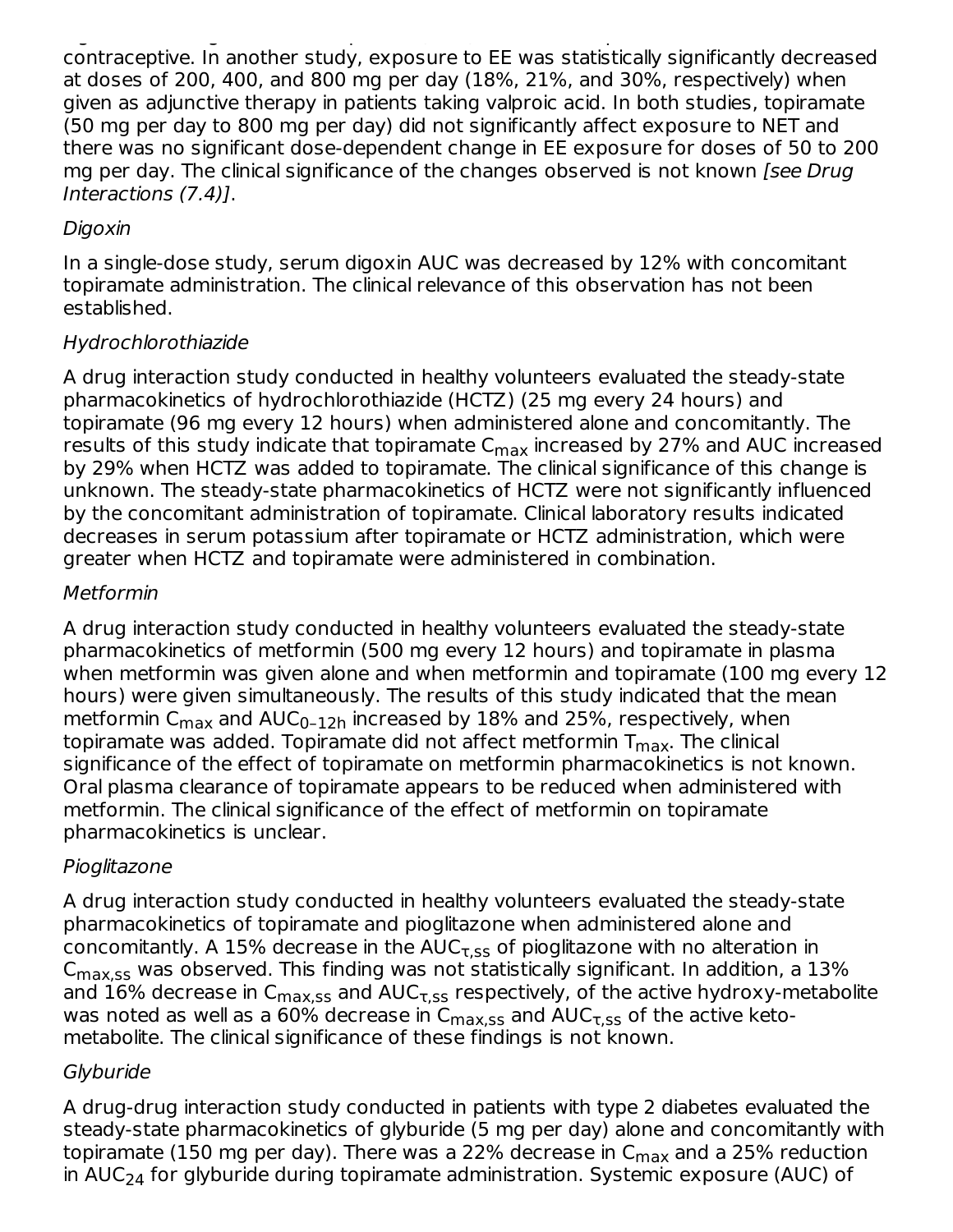the active metabolites, 4-trans-hydroxy glyburide (M1) and 3-cis-hydroxyglyburide (M2), was also reduced by  $13\%$  and  $15\%$  and  $C_{\rm max}$  was reduced by  $18\%$  and  $25\%$ , respectively. The steady-state pharmacokinetics of topiramate were unaffected by concomitant administration of glyburide.

# Lithium

In patients, the pharmacokinetics of lithium were unaffected during treatment with topiramate at doses of 200 mg per day; however, there was an observed increase in systemic exposure of lithium (27% for C<sub>max</sub> and 26% for AUC) following topiramate doses up to 600 mg per day [see Drug Interactions (7.7)].

# Haloperidol

The pharmacokinetics of a single dose of haloperidol (5 mg) were not affected following multiple dosing of topiramate (100 mg every 12 hr) in 13 healthy adults (6 males, 7 females).

# **Amitriptyline**

There was a 12% increase in AUC and C $_{\sf max}$  for amitriptyline (25 mg per day) in 18 healthy subjects (9 males, 9 females) receiving 200 mg per day of topiramate.

# **Sumatriptan**

Multiple dosing of topiramate (100 mg every 12 hours) in 24 healthy volunteers (14 males, 10 females) did not affect the pharmacokinetics of single-dose sumatriptan either orally (100 mg) or subcutaneously (6 mg).

# Risperidone

When administered concomitantly with topiramate at escalating doses of 100, 250, and 400 mg per day, there was a reduction in risperidone systemic exposure (16% and 33% for steady-state AUC at the 250 and 400 mg per day doses of topiramate). No alterations of 9-hydroxyrisperidone levels were observed. Coadministration of topiramate 400 mg per day with risperidone resulted in a 14% increase in  ${\sf C}_{\sf max}$  and a  $12\%$  increase in  $\mathsf{AUC}_{12}$  of topiramate. There were no clinically significant changes in the systemic exposure of risperidone plus 9-hydroxyrisperidone or of topiramate; therefore, this interaction is not likely to be of clinical significance.

# Propranolol

Multiple dosing of topiramate (200 mg per day) in 34 healthy volunteers (17 males, 17 females) did not affect the pharmacokinetics of propranolol following daily 160 mg doses. Propranolol doses of 160 mg per day in 39 volunteers (27 males, 12 females) had no effect on the exposure to topiramate, at a dose of 200 mg per day of topiramate.

# Dihydroergotamine

Multiple dosing of topiramate (200 mg per day) in 24 healthy volunteers (12 males, 12 females) did not affect the pharmacokinetics of a 1 mg subcutaneous dose of dihydroergotamine. Similarly, a 1 mg subcutaneous dose of dihydroergotamine did not affect the pharmacokinetics of a 200 mg per day dose of topiramate in the same study.

# Diltiazem

Co-administration of diltiazem (240 mg Cardizem CD®) with topiramate (150 mg per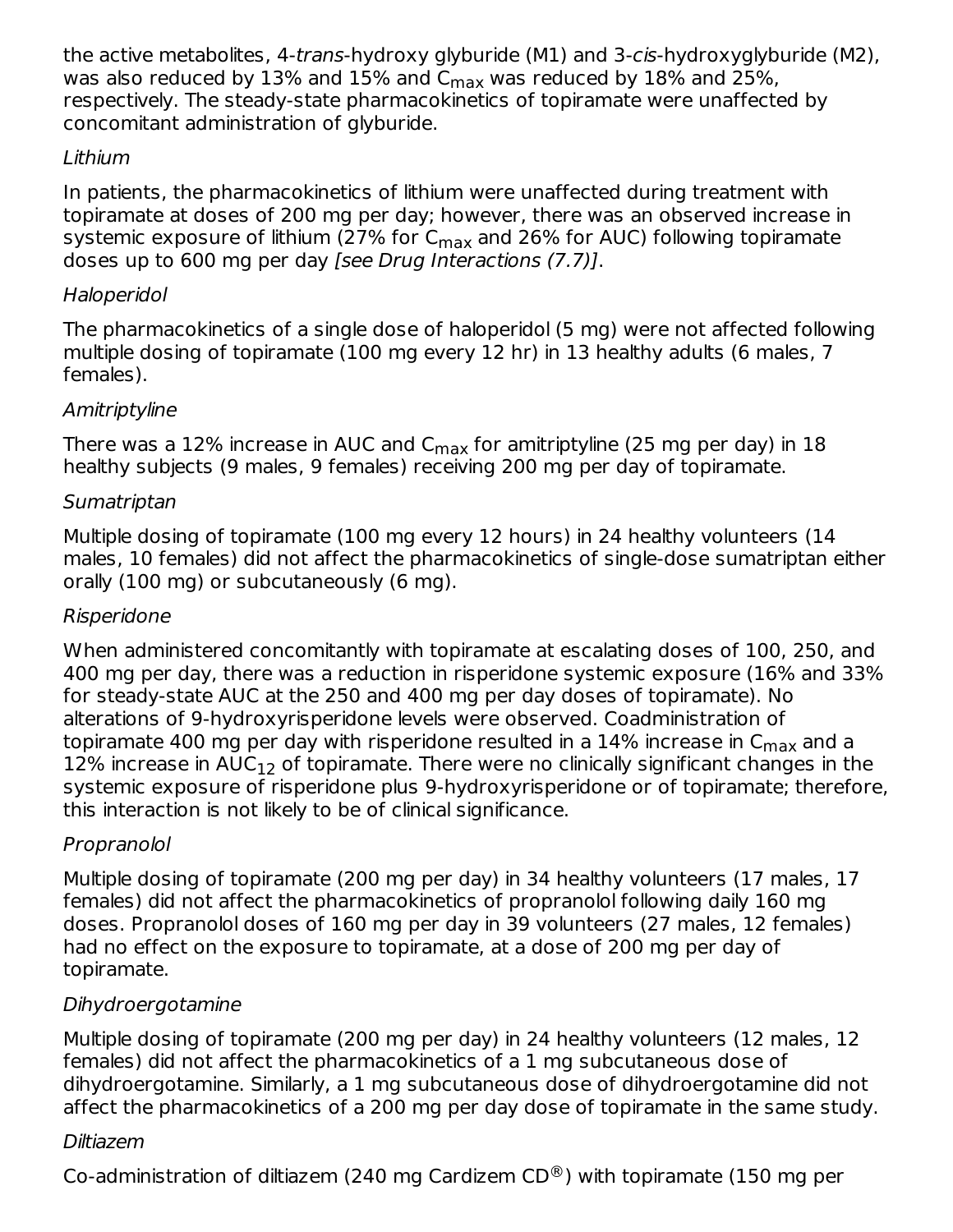day) resulted in a 10% decrease in C<sub>max</sub> and 25% decrease in diltiazem AUC, a 27% decrease in C<sub>max</sub> and an 18% decrease in des-acetyl diltiazem AUC, and no effect on Ndesmethyl diltiazem. Co-administration of topiramate with diltiazem resulted in a 16% increase in C $_{\sf max}$  and a 19% increase in AUC $_{12}$  of topiramate.

# Venlafaxine

Multiple dosing of topiramate (150 mg per day) in healthy volunteers did not affect the pharmacokinetics of venlafaxine or O-desmethyl venlafaxine. Multiple dosing of venlafaxine (150 mg) did not affect the pharmacokinetics of topiramate.

### **12.6 Relative Bioavailability of Topiramate Extended-Release Capsules Compared to Immediate-Release Topiramate in Healthy Volunteers**

Topiramate extended-release capsules, taken once daily, provides similar steady-state topiramate concentrations to immediate-release topiramate taken every 12 hours, when administered at the same total daily dose. In a healthy volunteer, multiple-dose crossover study, the 90% CI for the ratios of AUC<sub>0–24</sub>, C<sub>max</sub> and C<sub>min</sub>, as well as partial AUC (the area under the concentration-time curve from time 0 to time p (post dose)) for multiple time points were within the 80 to 125% bioequivalence limits, indicating no clinically significant difference between the two formulations. In addition, the 90% CI for the ratios of topiramate plasma concentration at each of multiple time points over 24 hours for the two formulations were within the 80 to 125% bioequivalence limits, except for the initial time points before 3 hours and at 8 hours post-dose, which is not expected to have a significant clinical impact.

The effects of switching between topiramate extended-release capsules and immediaterelease topiramate were also evaluated in the same multiple-dose, crossover, comparative bioavailability study. In healthy subjects switched from immediate-release topiramate given every 12 hours to topiramate extended-release capsules given once daily, similar concentrations were maintained immediately after the formulation switch. On the first day following the switch, there were no significant differences in  $\mathsf{AUC}_{0\text{-}24}$ , C<sub>max</sub>, and C<sub>min</sub>, as the 90% CI for the ratios were contained within the 80% to  $125\%$ equivalence limits.

# **13 NONCLINICAL TOXICOLOGY**

# **13.1 Carcinogenesis, Mutagenesis, Impairment of Fertility**

# **Carcinogenesis**

An increase in urinary bladder tumors was observed in mice given topiramate (0, 20, 75, and 300 mg/kg/day) in the diet for 21 months. An increase in the incidence of bladder tumors in males and females receiving 300 mg/kg/day was primarily due to the increased occurrence of a smooth muscle tumor considered histomorphologically unique to mice. The higher of the doses not associated with an increase in tumors (75 mg/kg/day) is equivalent to the maximum recommended human dose (MRHD) for epilepsy (400 mg) and approximately 4 times the MRHD for migraine (100 mg) on a mg/m<sup>2</sup> basis. The relevance of this finding to human carcinogenic risk is uncertain.

No evidence of carcinogenicity was seen in rats following oral administration of topiramate for 2 years at doses up to 120 mg/kg/day (approximately 3 times the MRHD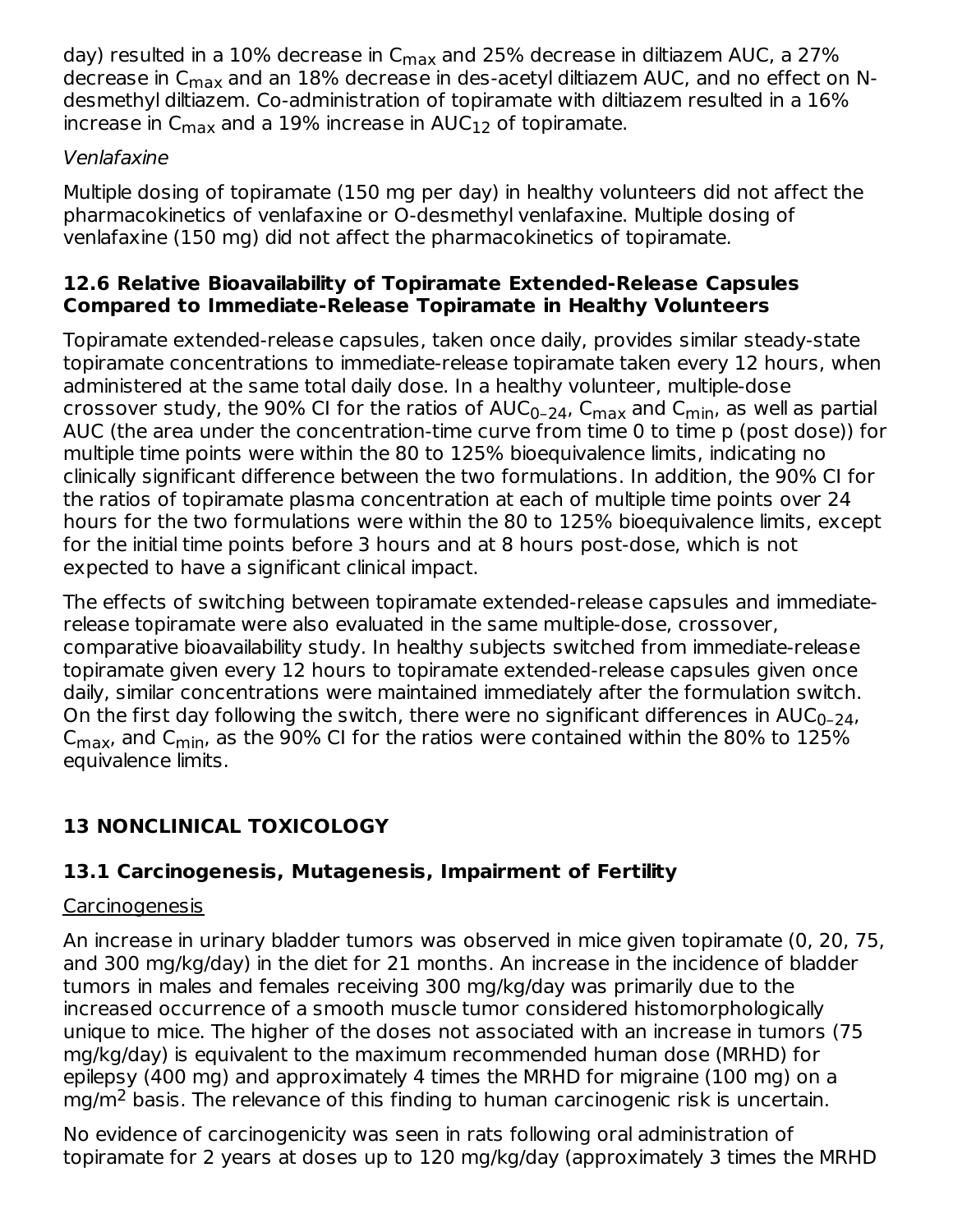for epilepsy and 12 times the MRHD for migraine on a mg/m<sup>2</sup> basis).

### **Mutagenesis**

Topiramate did not demonstrate genotoxic potential when tested in a battery of in vitro and *in vivo* assays. Topiramate was not mutagenic in the Ames test or the *in vitro* mouse lymphoma assay; it did not increase unscheduled DNA synthesis in rat hepatocytes in vitro; and it did not increase chromosomal aberrations in human lymphocytes in vitro or in rat bone marrow in vivo.

### Impairment of Fertility

No adverse effects on male or female fertility were observed in rats administrated topiramate orally at doses of up to 100 mg/kg/day (2.5 times the MRHD for epilepsy and 10 times the MRHD for migraine on a mg/m<sup>2</sup> basis) prior to and during mating and early pregnancy.

# **14 CLINICAL STUDIES**

### **14.1 Extended-Release: Bridging Study to Demonstrate Pharmacokinetic Equivalence between Extended-Release and Immediate-Release Topiramate Formulations**

Although a controlled clinical trial was performed (Study 14) [see Clinical Studies (14.4)], the basis for approval of the extended-release formulation included the studies described below using an immediate-release formulation [see Clinical Studies (14.2, 14.3, and 14.5)] and the demonstration of the pharmacokinetic equivalence of topiramate extended-release to immediate-release topiramate through the analysis of concentrations and cumulative AUCs at multiple time points [see Clinical Pharmacology  $(12.6)$ ].

# **14.2 Monotherapy Epilepsy**

# Patients with Partial-Onset or Primary Generalized Tonic-Clonic Seizures

# Adults and Pediatric Patients 10 Years of Age and Older

The effectiveness of topiramate as initial monotherapy in adults and pediatric patients 10 years of age and older with partial-onset or primary generalized tonic-clonic seizures was established in a multicenter, randomized, double-blind, dose-controlled, parallelgroup trial (Study 1).

Study 1 was conducted in 487 patients diagnosed with epilepsy (6 to 83 years of age) who had 1 or 2 well-documented seizures during the 3-month retrospective baseline phase who then entered the study and received topiramate 25 mg/day for 7 days in an open-label fashion. Forty-nine percent of subjects had no prior AED treatment and 17% had a diagnosis of epilepsy for greater than 24 months. Any AED therapy used for temporary or emergency purposes was discontinued prior to randomization. In the double-blind phase, 470 patients were randomized to titrate up to 50 mg/day or 400 mg/day of topiramate. If the target dose could not be achieved, patients were maintained on the maximum tolerated dose. Fifty-eight percent of patients achieved the maximal dose of 400 mg/day for >2 weeks, and patients who did not tolerate 150 mg/day were discontinued.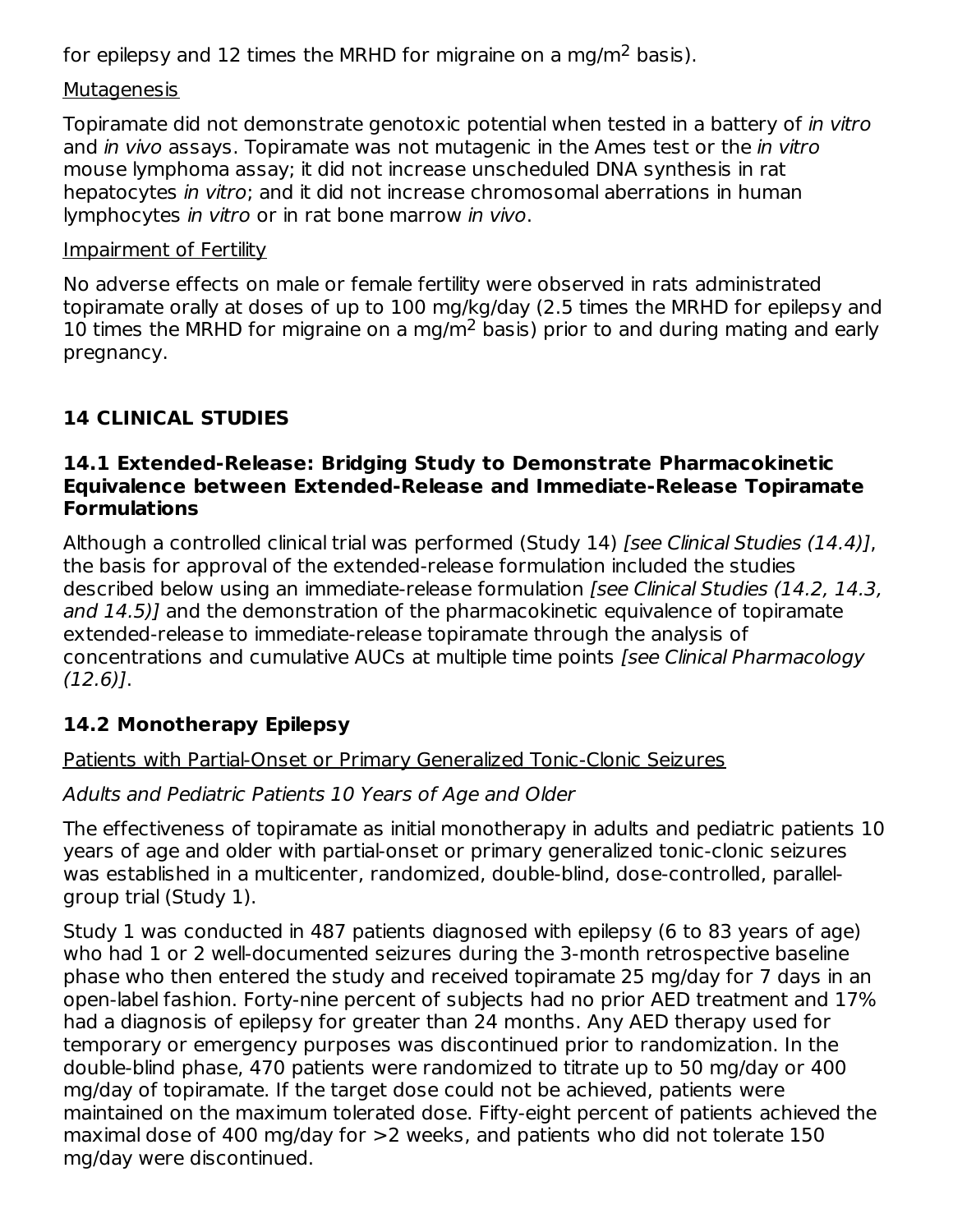The primary efficacy assessment was a between-group comparison of time to first seizure during the double-blind phase. Comparison of the Kaplan-Meier survival curves of time to first seizure favored the topiramate 400 mg/day group over the topiramate 50 mg/day group (Figure 1). The treatment effects with respect to time to first seizure were consistent across various patient subgroups defined by age, sex, geographic region, baseline body weight, baseline seizure type, time since diagnosis, and baseline AED use.





# Pediatric Patients 2 to 9 Years of Age

The conclusion that topiramate is effective as initial monotherapy in pediatric patients 2 to 9 years of age with partial-onset or primary generalized tonic-clonic seizures was based on a pharmacometric bridging approach using data from the controlled epilepsy trials conducted with immediate-release topiramate described in labeling. This approach consisted of first showing a similar exposure-response relationship between pediatric patients down to 2 years of age and adults when immediate-release topiramate was given as adjunctive therapy. Similarity of exposure-response was also demonstrated in pediatric patients 6 to less than 16 years of age and adults when topiramate was given as initial monotherapy. Specific dosing in pediatric patients 2 to 9 years of age was derived from simulations utilizing plasma exposure ranges observed in pediatric and adult patients treated with immediate-release topiramate initial monotherapy [see Dosage and Administration (2.1)].

# **14.3 Adjunctive Therapy Epilepsy**

Adult Patients With Partial-Onset Seizures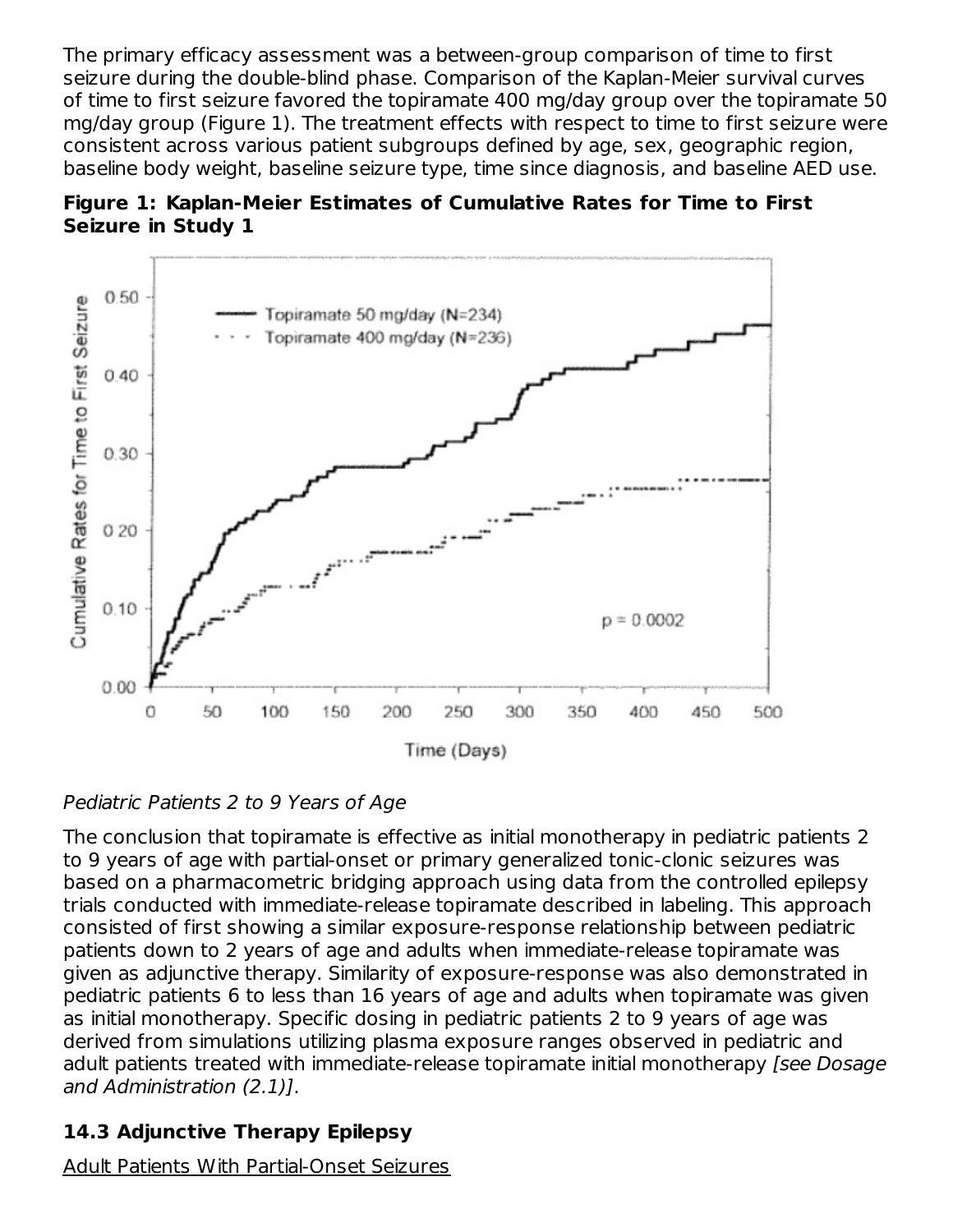The effectiveness of topiramate as an adjunctive treatment for adults with partial-onset seizures was established in six multicenter, randomized, double-blind, placebo-controlled trials (Studies 2, 3, 4, 5, 6, and 7), two comparing several dosages of topiramate and placebo and four comparing a single dosage with placebo, in patients with a history of partial-onset seizures, with or without secondarily generalized seizures.

Patients in these studies were permitted a maximum of two antiepileptic drugs (AEDs) in addition to topiramate tablets or placebo. In each study, patients were stabilized on optimum dosages of their concomitant AEDs during baseline phase lasting between 4 and 12 weeks. Patients who experienced a pre-specified minimum number of partial onset seizures, with or without secondary generalization, during the baseline phase (12 seizures for 12-week baseline, 8 for 8-week baseline or 3 for 4-week baseline) were randomly assigned to placebo or a specified dose of topiramate tablets in addition to their other AEDs.

Following randomization, patients began the double-blind phase of treatment. In five of the six studies, patients received active drug beginning at 100 mg per day; the dose was then increased by 100 mg or 200 mg/day increments weekly or every other week until the assigned dose was reached, unless intolerance prevented increases. In Study 7, the 25 or 50 mg/day initial doses of topiramate were followed by respective weekly increments of 25 or 50 mg/day until the target dose of 200 mg/day was reached. After titration, patients entered a 4, 8 or 12-week stabilization period. The numbers of patients randomized to each dose and the actual mean and median doses in the stabilization period are shown in Table 12.

### Pediatric Patients 2 to 16 Years of Age With Partial-Onset Seizures

The effectiveness of topiramate as an adjunctive treatment for pediatric patients 2 to 16 years of age with partial-onset seizures was established in a multicenter, randomized, double-blind, placebo-controlled trial (Study 8), comparing topiramate and placebo in patients with a history of partial-onset seizures, with or without secondarily generalized seizures (see Table 13).

Patients in this study were permitted a maximum of two antiepileptic drugs (AEDs) in addition to topiramate tablets or placebo. In Study 8, patients were stabilized on optimum dosages of their concomitant AEDs during an 8-week baseline phase. Patients who experienced at least six partial-onset seizures, with or without secondarily generalized seizures, during the baseline phase were randomly assigned to placebo or topiramate tablets in addition to their other AEDs.

Following randomization, patients began the double-blind phase of treatment. Patients received active drug beginning at 25 or 50 mg/day; the dose was then increased by 25 mg to 150 mg/day increments every other week until the assigned dosage of 125, 175, 225, or 400 mg/day based on patients' weight to approximate a dosage of 6 mg/kg/day was reached, unless intolerance prevented increases. After titration, patients entered an 8-week stabilization period.

#### Patients With Primary Generalized Tonic-Clonic Seizures

The effectiveness of topiramate as an adjunctive treatment for primary generalized tonic-clonic seizures in patients 2 years of age and older was established in a multicenter, randomized, double-blind, placebo-controlled trial (Study 9), comparing a single dosage of topiramate and placebo (see Table 13).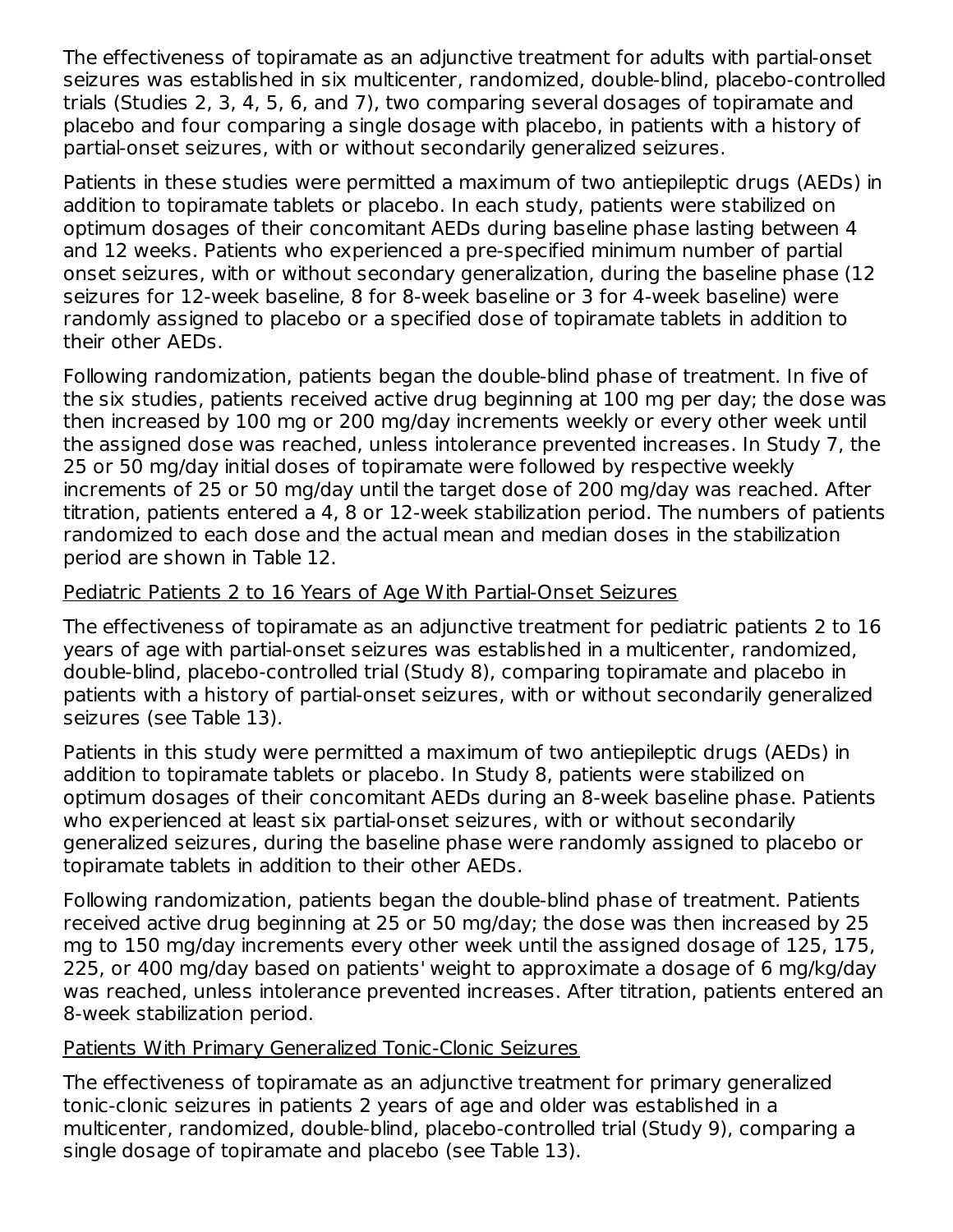Patients in Study 9 were permitted a maximum of two antiepileptic drugs (AEDs) in addition to topiramate or placebo. Patients were stabilized on optimum dosages of their concomitant AEDs during an 8-week baseline phase. Patients who experienced at least three primary generalized tonic-clonic seizures during the baseline phase were randomly assigned to placebo or topiramate in addition to their other AEDs.

Following randomization, patients began the double-blind phase of treatment. Patients received active drug beginning at 50 mg/day for four weeks; the dose was then increased by 50 mg to 150 mg/day increments every other week until the assigned dose of 175, 225, or 400 mg/day based on patients' body weight to approximate a dosage of 6 mg/kg/day was reached, unless intolerance prevented increases. After titration, patients entered a 12-week stabilization period.

### Patients With Lennox-Gastaut Syndrome

The effectiveness of topiramate as an adjunctive treatment for seizures associated with Lennox-Gastaut syndrome in patients 2 years of age and older was established in a multicenter, randomized, double-blind, placebo-controlled trial (Study 10) comparing a single dosage of topiramate with placebo (see Table 13).

Patients in Study 10 were permitted a maximum of two antiepileptic drugs (AEDs) in addition to topiramate or placebo. Patients who were experiencing at least 60 seizures per month before study entry were stabilized on optimum dosages of their concomitant AEDs during a 4-week baseline phase. Following baseline, patients were randomly assigned to placebo or topiramate in addition to their other AEDs. Active drug was titrated beginning at 1 mg/kg/day for a week; the dose was then increased to 3 mg/kg/day for one week, then to 6 mg/kg/day. After titration, patients entered an 8 week stabilization period. The primary measures of effectiveness were the percent reduction in drop attacks and a parental global rating of seizure severity.

|              |                                     | <b>Target Topiramate Dosage (mg/day)</b> |     |     |     |     |       |
|--------------|-------------------------------------|------------------------------------------|-----|-----|-----|-----|-------|
| <b>Study</b> | <b>Stabilization</b><br><b>Dose</b> | Placebo <sup>t</sup>                     | 200 | 400 | 600 | 800 | 1,000 |
|              | N                                   | 42                                       | 42  | 40  | 41  |     |       |
| 2            | Mean Dose                           | 5.9                                      | 200 | 390 | 556 |     |       |
|              | Median Dose                         | 6.0                                      | 200 | 400 | 600 |     |       |
|              | N                                   | 44                                       |     |     | 40  | 45  | 40    |
| 3            | Mean Dose                           | 9.7                                      |     |     | 544 | 739 | 796   |
|              | Median Dose                         | 10.0                                     |     |     | 600 | 800 | 1,000 |
|              | N                                   | 23                                       |     | 19  |     |     |       |
| 4            | Mean Dose                           | 3.8                                      |     | 395 |     |     |       |
|              | Median Dose                         | 4.0                                      |     | 400 |     |     |       |
|              | N                                   | 30                                       |     |     | 28  |     |       |
| 5            | Mean Dose                           | 5.7                                      |     |     | 522 |     |       |
|              | Median Dose                         | 6.0                                      |     |     | 600 |     |       |
|              | Ν                                   | 28                                       |     |     |     | 25  |       |

#### **Table 12: Immediate-Release Topiramate Dose Summary During the Stabilization Periods of Each of Six Double-Blind, Placebo-Controlled, Adjunctive Trials in Adults with Partial-Onset Seizures \***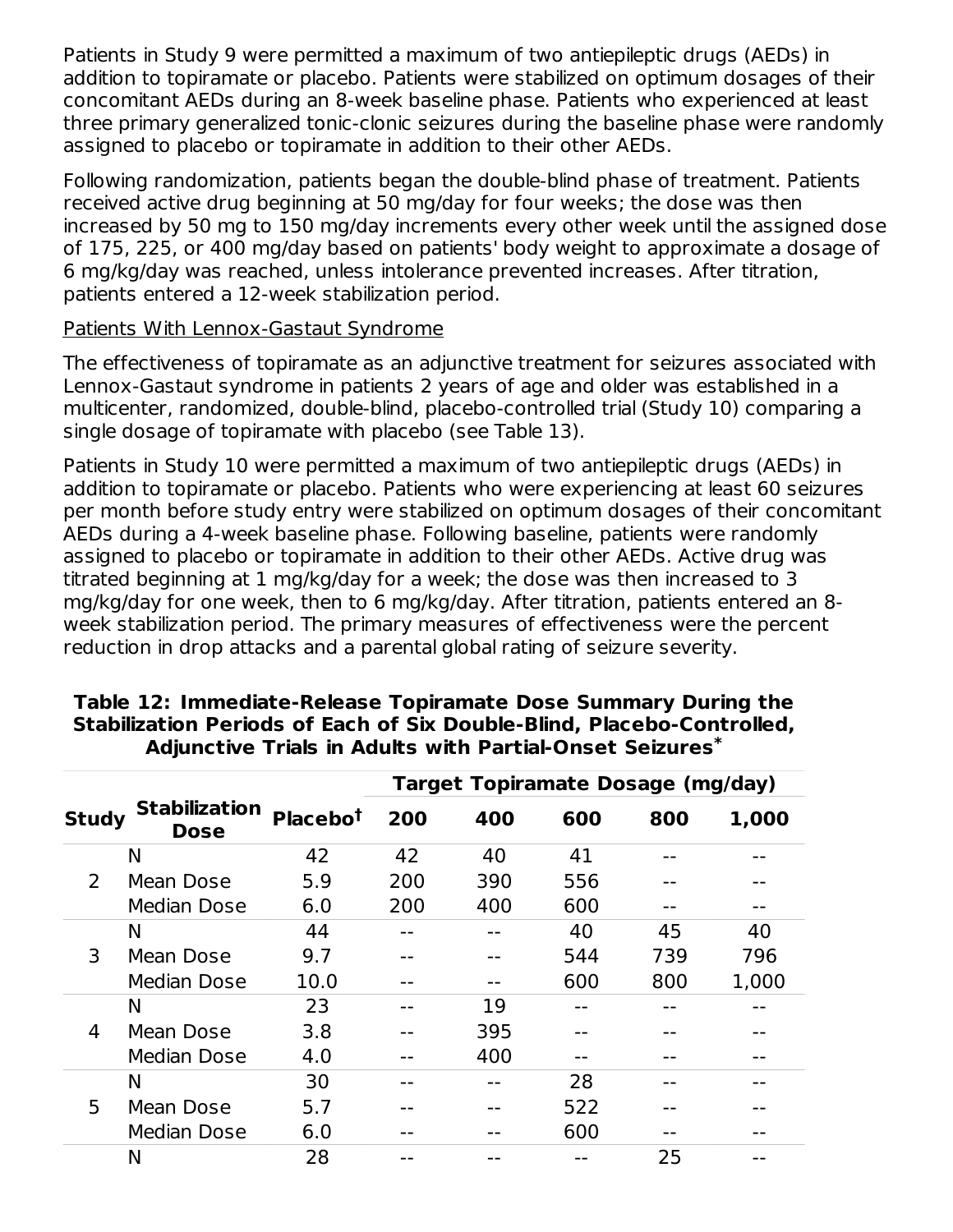| Mean Dose   | 7 Q | $- -$ | $- -$ | $- -$ | 568  | $- -$ |
|-------------|-----|-------|-------|-------|------|-------|
| Median Dose |     | $- -$ | $- -$ | $- -$ | 600  | $- -$ |
| N           | 90  | 157   | $- -$ | $- -$ | $ -$ | $- -$ |
| Mean Dose   |     | 200   | $- -$ | $- -$ | $ -$ | $- -$ |
| Median Dose |     | 200   | $- -$ | $- -$ | $ -$ | $- -$ |

\* Dose-response studies were not conducted for other indications or pediatric partialonset seizures

† Placebo dosages are given as the number of tablets. Placebo target dosages were as follows: Study 4 (4 tablets/day); Studies 2 and 5 (6 tablets/day); Studies 6 and 7 (8 tablets/day); Study 3 (10 tablets/day)

In all adjunctive topiramate trials, the reduction in seizure rate from baseline during the entire double-blind phase was measured. The median percent reductions in seizure rates and the responder rates (fraction of patients with at least a 50% reduction) by treatment group for each study are shown below in Table 13. As described above, a global improvement in seizure severity was also assessed in the Lennox-Gastaut trial.

|                |                                                 |                |                 |                   |                    |                 |                 | Target Topiramate Dosage (mg per day) |
|----------------|-------------------------------------------------|----------------|-----------------|-------------------|--------------------|-----------------|-----------------|---------------------------------------|
| <b>Study</b>   |                                                 |                |                 |                   |                    |                 |                 | $\approx$ 6                           |
| #              | #                                               | Placebo 200    |                 | 400               | 600                | 800             |                 | $1,000$ mg/kg/day <sup>*</sup>        |
|                | <b>Partial-Onset Seizures Studies in Adults</b> |                |                 |                   |                    |                 |                 |                                       |
|                | N                                               | 45             | 45              | 45                | 46                 |                 |                 |                                       |
| $\overline{2}$ | Median %<br>Reduction                           | 12             | 27 <sup>†</sup> | 48 <sup>‡</sup>   | 45 <sup>§</sup>    |                 |                 |                                       |
|                | $\%$<br>Responders                              | 18             | 24              | $44$ <sup>1</sup> | 46 <sup>1</sup>    |                 |                 |                                       |
|                | N                                               | 47             | $-$             | $-$               | 48                 | 48              | 47              |                                       |
| 3              | Median %<br>Reduction                           | $\overline{2}$ |                 |                   | 41 <sup>§</sup>    | 41 <sup>§</sup> | 36 <sup>§</sup> |                                       |
|                | %<br>Responders                                 | 9              |                 | $-$               | 40 <sup>§</sup>    | 41 <sup>§</sup> | 36 <sup>1</sup> |                                       |
|                | N                                               | 24             | $-$             | 23                | $- -$              |                 |                 |                                       |
| $\overline{4}$ | Median %<br>Reduction                           | $\mathbf{1}$   | $-$             | 41#               |                    |                 |                 |                                       |
|                | %<br>Responders                                 | 8              |                 | 35 <sup>1</sup>   |                    |                 |                 |                                       |
|                | N                                               | 30             | --              | $-$               | 30                 |                 |                 |                                       |
| 5              | Median %<br>Reduction                           | $-12$          |                 | --                | 46 <sup>b</sup>    |                 |                 |                                       |
|                | %<br>Responders                                 | 10             |                 |                   | $47^{\frac{5}{2}}$ |                 |                 |                                       |
|                | N                                               | 28             |                 |                   |                    | 28              |                 |                                       |
| 6              | Median %<br>Reduction                           | $-21$          |                 |                   |                    | 24 <sup>§</sup> |                 |                                       |
|                | %                                               | $\Omega$       |                 |                   |                    | 126             |                 |                                       |

**Table 13: Efficacy Results in Double-Blind, Placebo-Controlled, Adjunctive Epilepsy Trials**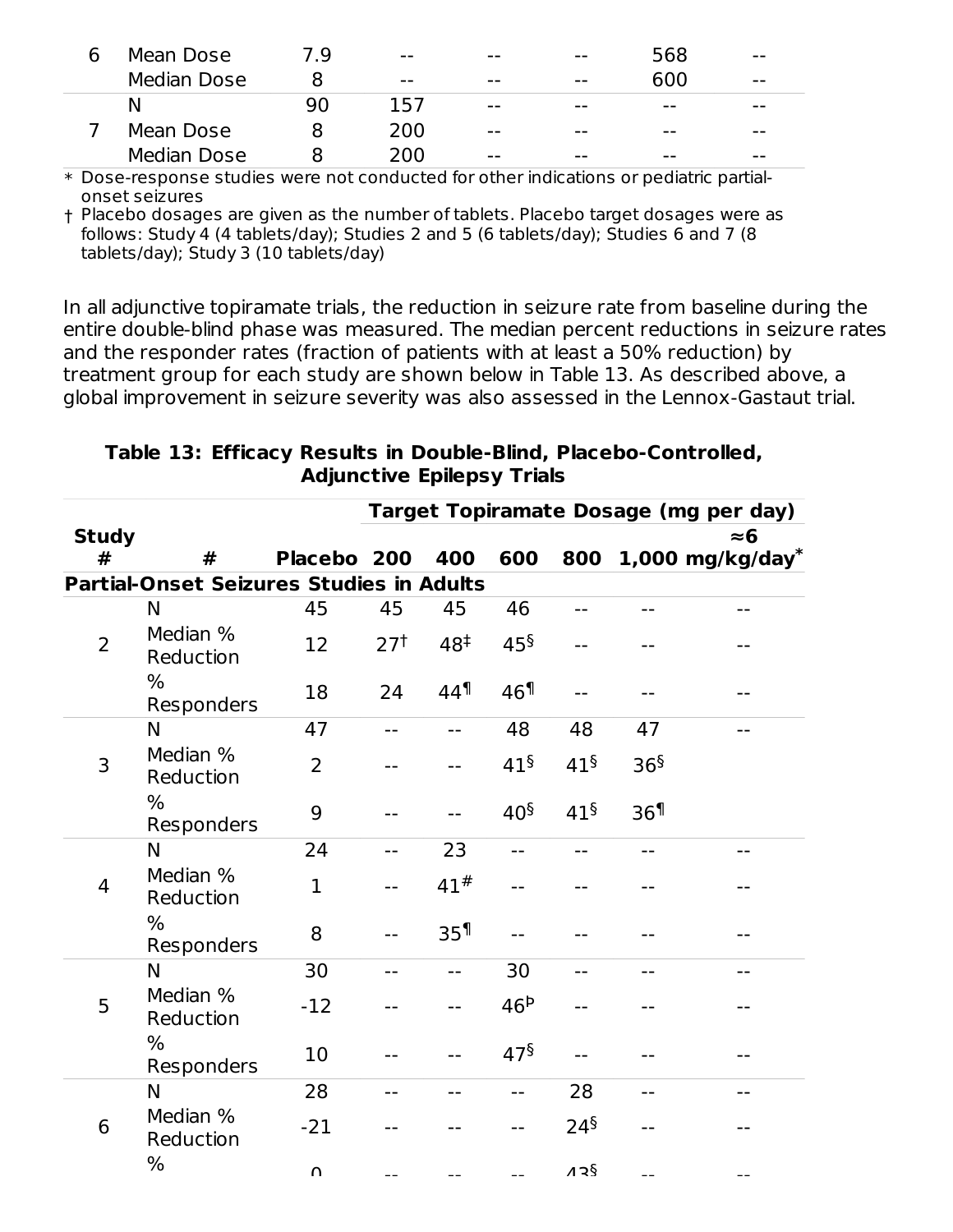|                | Responders                                           | U    |                 |       |    |                  |
|----------------|------------------------------------------------------|------|-----------------|-------|----|------------------|
|                | N                                                    | 91   | 168             | $- -$ |    |                  |
| $\overline{7}$ | Median %<br>Reduction                                | 20   | $44^{\S}$       |       |    |                  |
|                | $\%$<br>Responders                                   | 24   | 45 <sup>§</sup> |       |    |                  |
|                | Partial-Onset Seizures Studies in Pediatric Patients |      |                 |       |    |                  |
|                | N                                                    | 45   |                 |       |    | 41               |
| 8              | Median %<br>Reduction                                | 11   |                 |       |    | 33 <sup>1</sup>  |
|                | $\%$<br>Responders                                   | 20   |                 |       |    | 39               |
|                | <b>Primary Generalized Tonic-Clonic<sup>6</sup></b>  |      |                 |       |    |                  |
|                | N                                                    | 40   |                 |       | -- | 39               |
| 9              | Median %<br>Reduction                                | 9    |                 |       |    | 57 <sup>1</sup>  |
|                | $\frac{0}{0}$<br>Responders                          | 20   |                 |       |    | 56 <sup>§</sup>  |
|                | Lennox-Gastaut Syndrome <sup>à</sup>                 |      |                 |       |    |                  |
|                | N                                                    | 49   | $-$             |       |    | 46               |
|                | Median %<br>Reduction                                | $-5$ |                 |       |    | 15 <sup>1</sup>  |
| 10             | $\frac{0}{0}$<br>Responders                          | 14   |                 |       |    | $28^{\grave{e}}$ |
|                | Improvement<br>in Seizure<br>Severity <sup>o</sup>   | 28   |                 |       |    | 52 <sup>1</sup>  |

Comparisons with placebo:

\* For Studies 8 and 9, specified target dosages (less than 9.3 mg/kg/day) were assigned based on subject's weight to approximate a dosage of 6 mg/kg/day; these dosages corresponded to mg per day dosages of 125 mg per day, 175 mg per day, 225 mg per day, and 400 mg per day

- † p=0.080;
- ‡ p ≤ 0.010;
- § p ≤ 0.001;
- ¶ p ≤ 0.050;
- # p=0.065;
- Þ p ≤0.005;
- ß Median % reduction and % responders are reported for PGTC seizures;
- à Median % reduction and % responders for drop attacks, i.e., tonic or atonic seizures
- è p=0.071;
- ð Percent of subjects who were minimally, much, or very much improved from baseline.

Subset analyses of the antiepileptic efficacy of topiramate tablets in these studies showed no differences as a function of gender, race, age, baseline seizure rate, or concomitant AED.

In clinical trials for epilepsy, daily dosages were decreased in weekly intervals by 50 to 100 mg/day in adults and over a 2- to 8-week period in pediatric patients; transition was permitted to a new antiepileptic regimen when clinically indicated.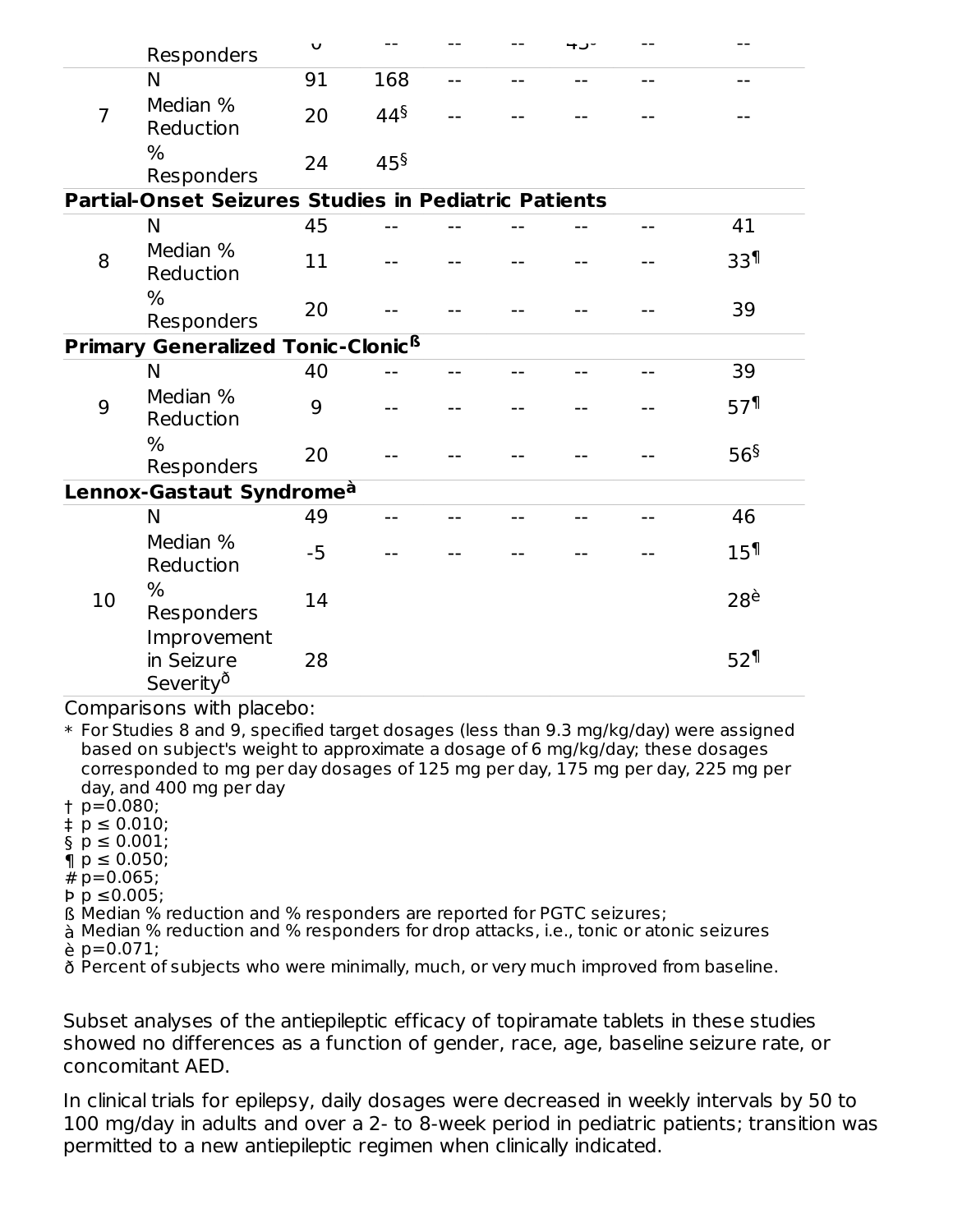### **14.4 Extended-Release: Adjunctive Therapy in Adult Patients With Partial-Onset Seizures with Topiramate**

The effectiveness of topiramate extended-release as an adjunctive treatment for adults (18 to 75 years of age) was evaluated in a randomized, international, multi-center, double-blind, parallel-group, placebo-controlled trial in patients with a history of partialonset seizures, with or without secondary generalization (Study 14).

Patients with partial-onset seizures on a stable dose of 1 to 3 AEDs entered into an 8 week baseline period. Patients who experienced at least 8 partial onset seizures, with or without secondary generalization, and no more than 21 consecutive seizure free days during the 8-week baseline phase were randomly assigned to placebo or topiramate extended-release administered once daily in addition to their concomitant AEDs. Following randomization, 249 patients began the double-blind treatment phase, which consisted of an initial 3-week titration period followed by an 8-week maintenance period. During the titration period, patients received extended-release or placebo beginning at 50 mg once daily; the dose was increased at weekly intervals by 50 mg once daily, or the placebo equivalent, until a final dose of 200 mg once daily was achieved. Patients then entered the maintenance period at the assigned dose of 200 mg once daily, or its placebo equivalent.

The percent reduction in the frequency of partial-onset seizure, baseline period compared to the treatment phase, was the primary endpoint. Data was analyzed by the Wilcoxon rank-sum test, with the criteria of statistical significance of p<0.05. The results of the analysis are presented in Table 14. The median percent reduction in seizure rate was 39.5% in patients taking topiramate extended-release (N=124) and 21.7% in patients taking placebo (N=125). This difference was statistically significant.

#### **Table 14: Percent Reduction From Baseline in Partial-Onset Seizure Frequency During 11-week Treatment Period in Study 14**

| <b>Study End Point</b> | <b>Topiramate</b><br>extended-<br>release<br>$(N=124)$ | <b>Placebo</b><br>(N=125) |
|------------------------|--------------------------------------------------------|---------------------------|
| <b>Median Percent</b>  |                                                        |                           |
| <b>Reduction from</b>  | 39.5%                                                  | 21.7%                     |
| Baseline <sup>*</sup>  |                                                        |                           |

\* Statistically Significant by the Wilcoxon rank-sum test

Figure 2 shows the change from baseline during titration plus maintenance (11 weeks) in partial-onset seizure frequency by category for patients treated with topiramate extended-release and placebo. Patients in whom the seizure frequency increased are shown as "worse." Patients in whom the seizure frequency decreased are shown in four categories of reduction in seizure frequency.

### **Figure 2: Proportion of Patients by Category of Seizure Response to Topiramate Extended-Release Capsules and Placebo**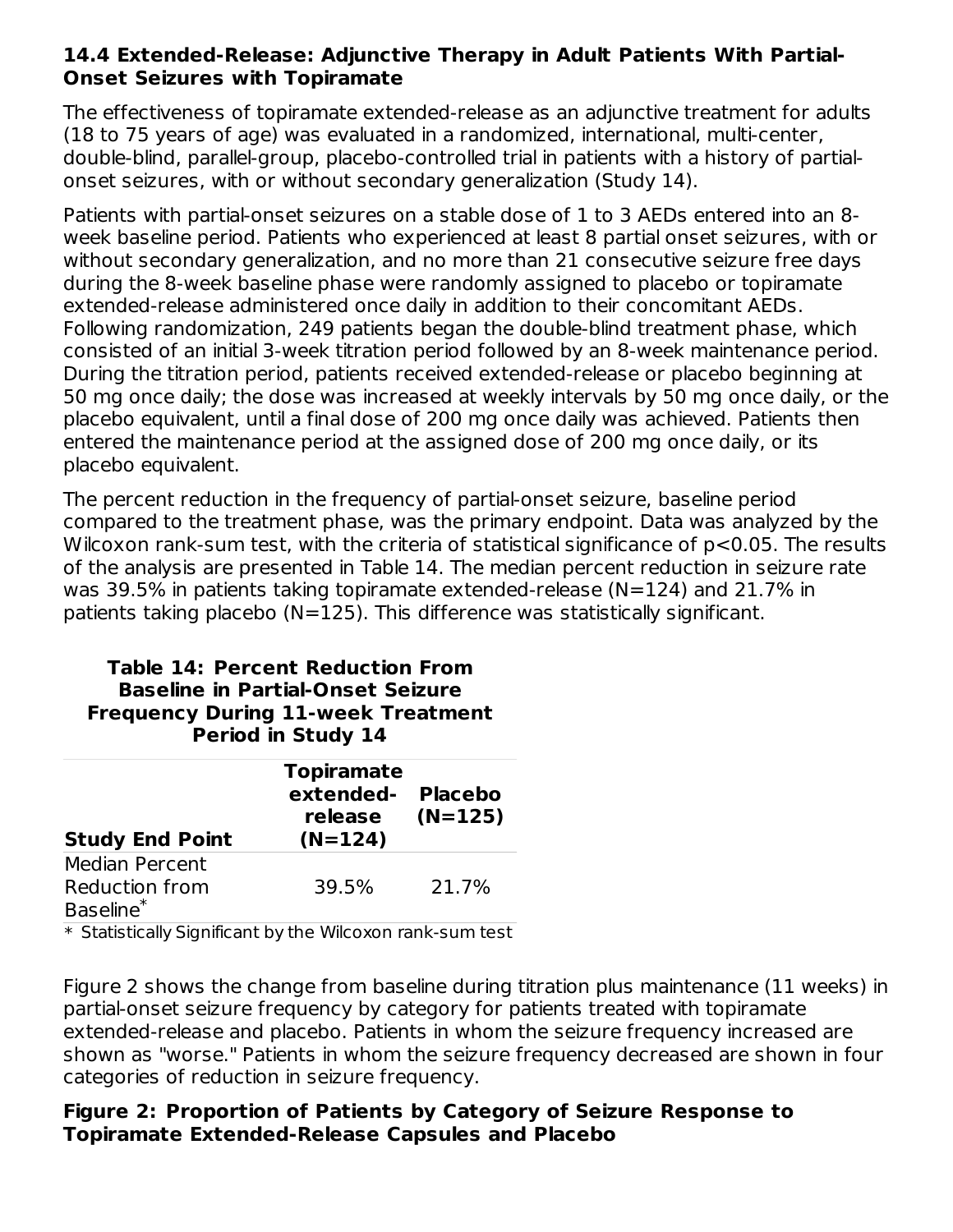

### **14.5 Preventive Treatment of Migraine**

#### Adult Patients

The results of 2 multicenter, randomized, double-blind, placebo-controlled, parallel-group clinical trials conducted in the US (Study 11) or the US and Canada (Study 12) established the effectiveness of immediate-release topiramate in the preventive treatment of migraine. The design of both trials was identical, enrolling patients with a history of migraine, with or without aura, for at least 6 months, according to the International Headache Society (IHS) diagnostic criteria. Patients with a history of cluster headaches or basilar, ophthalmoplegic, hemiplegic, or transformed migraine headaches were excluded from the trials. Patients were required to have completed up to a 2-week washout of any prior migraine preventive medications before starting the baseline phase.

Patients who experienced 3 to 12 migraine headaches over the 4 weeks in the baseline phase were randomized to either topiramate 50 mg/day, 100 mg/day, 200 mg/day (twice the recommended daily dosage for the preventive treatment of migraine), or placebo and treated for a total of 26 weeks (8-week titration period and 18-week maintenance period). Treatment was initiated at 25 mg/day for one week, and then the daily dosage was increased by 25 mg increments each week until reaching the assigned target dose or maximum tolerated dose (administered twice daily).

Effectiveness of treatment was assessed by the reduction in migraine headache frequency, as measured by the change in 4-week migraine rate (according to migraines classified by IHS criteria) from the baseline phase to double-blind treatment period in each immediate-release topiramate treatment group compared to placebo in the Intent-To-Treat (ITT) population.

In Study 11, a total of 469 patients (416 females, 53 males), ranging in age from 13 to 70 years, were randomized and provided efficacy data. Two hundred sixty-five patients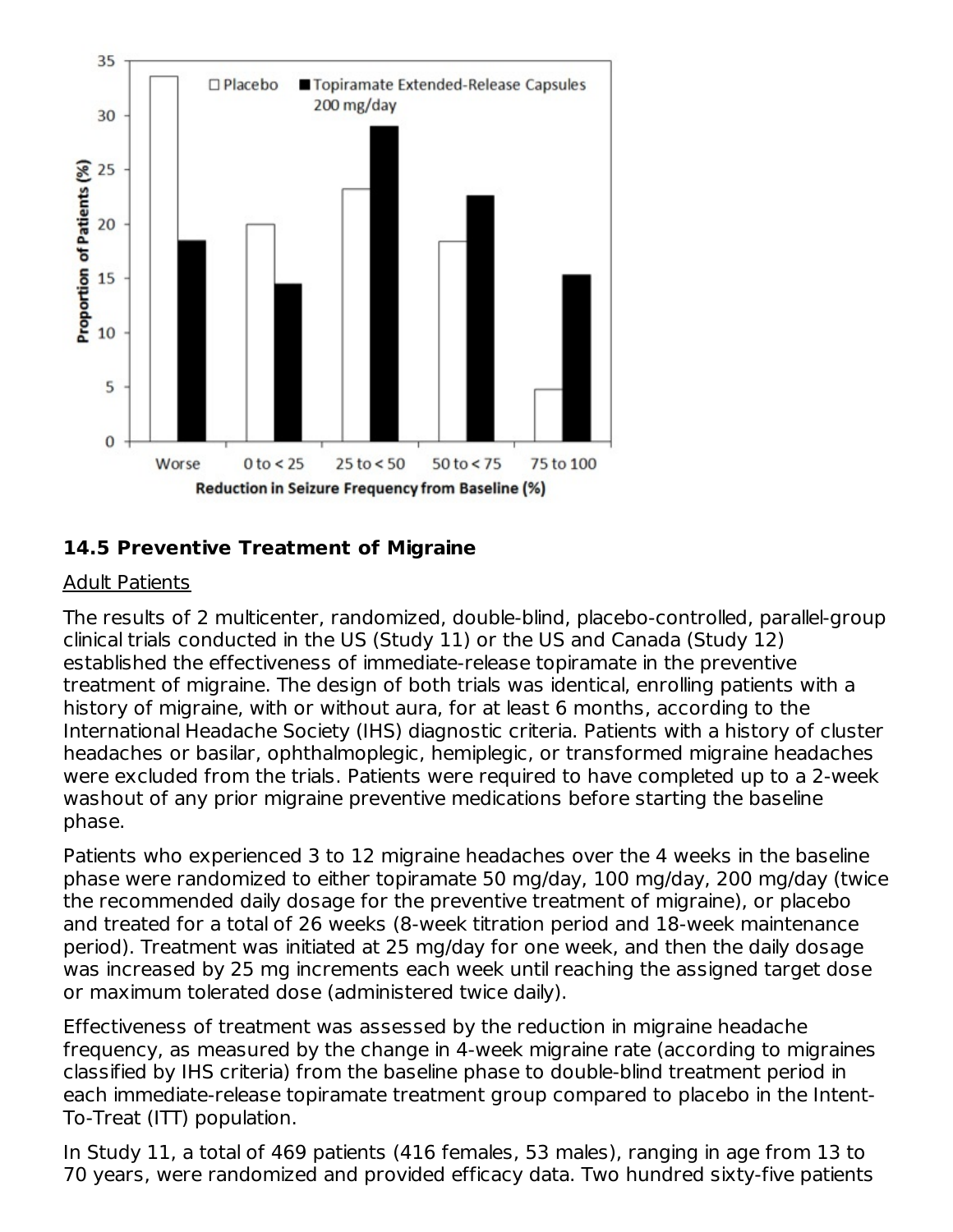completed the entire 26-week double-blind phase. The median average daily dosages were 48 mg/day, 88 mg/day, and 132 mg/day in the target dose groups of topiramate 50, 100, and 200 mg/day, respectively.

The mean migraine headache frequency rate at baseline was approximately 5.5 migraine headaches per 28 days and was similar across treatment groups. The change in the mean 4-week migraine headache frequency from baseline to the double-blind phase was -1.3, -2.1, and -2.2 in the immediate-release topiramate 50, 100, and 200 mg/day groups, respectively, versus -0.8 in the placebo group (see Figure 3). The treatment differences between the immediate-release topiramate 100 and 200 mg/day groups versus placebo were similar and statistically significant (p<0.001 for both comparisons).

In Study 12, a total of 468 patients (406 females, 62 males), ranging in age from 12 to 65 years, were randomized and provided efficacy data. Two hundred fifty-five patients completed the entire 26-week double-blind phase. The median average daily dosages were 47 mg/day, 86 mg/day, and 150 mg/day in the target dose groups of immediaterelease topiramate 50, 100, and 200 mg/day, respectively.

The mean migraine headache frequency rate at baseline was approximately 5.5 migraine headaches per 28 days and was similar across treatment groups. The change in the mean 4-week migraine headache period frequency from baseline to the double-blind phase was -1.4, -2.1, and -2.4 in the immediate-release topiramate 50, 100, and 200 mg/day groups, respectively, versus -1.1 in the placebo group (see Figure 3). The differences between the immediate-release topiramate 100 and 200 mg/day groups versus placebo were similar and statistically significant ( $p=0.008$  and  $p < 0.001$ , respectively).

In both studies, there were no apparent differences in treatment effect within age or gender subgroups. Because most patients were Caucasian, there were insufficient numbers of patients from different races to make a meaningful comparison of race.

For patients withdrawing from immediate-release topiramate, daily dosages were decreased in weekly intervals by 25 to 50 mg/day.

### **Figure 3: Reduction in 4-Week Migraine Headache Frequency (Studies 11 and 12 for Adults and Adolescents)**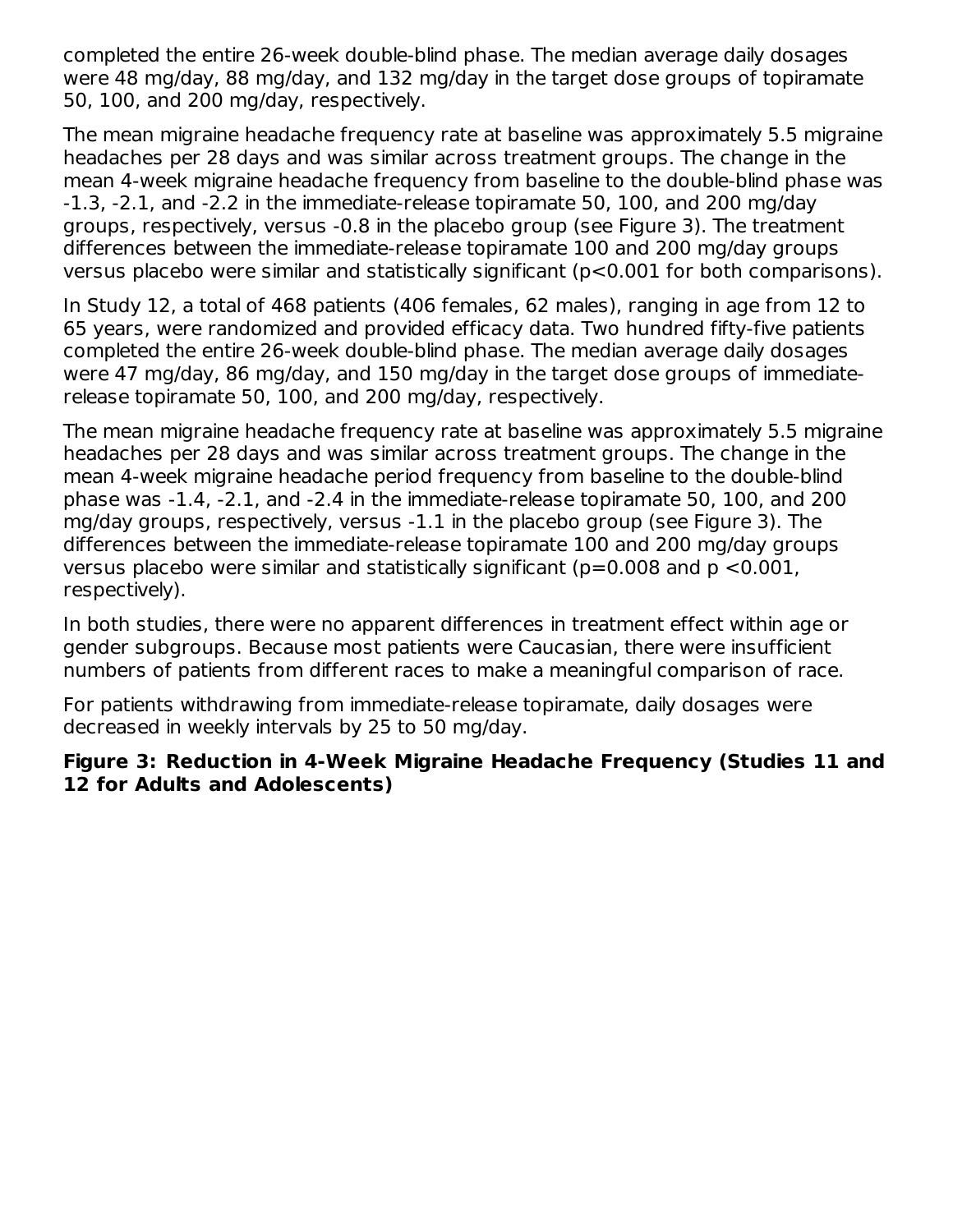

\*p<0.010, \*\*p <0.001

### Pediatric Patients 12 to 17 Years of Age

The effectiveness of immediate-release topiramate for the preventive treatment of migraine in pediatric patients 12 to 17 years of age was established in a multicenter, randomized, double-blind, parallel-group trial (Study 13). The study enrolled 103 patients (40 male, 63 female) 12 to 17 years of age with episodic migraine headaches with or without aura. Patient selection was based on IHS criteria for migraines (using proposed revisions to the 1988 IHS pediatric migraine criteria [IHS-R criteria]).

Patients who experienced 3 to 12 migraine attacks (according to migraines classified by patient reported diaries) and ≤14 headache days (migraine and non-migraine) during the 4-week prospective baseline period were randomized to either immediate-release topiramate 50 mg/day, 100 mg/day, or placebo and treated for a total of 16 weeks (4 week titration period followed by a 12-week maintenance period). Treatment was initiated at 25 mg/day for one week, and then the daily dosage was increased by 25 mg increments each week until reaching the assigned target dose or maximum tolerated dose (administered twice daily). Approximately 80% or more patients in each treatment group completed the study. The median average daily dosages were 45 and 79 mg/day in the target dose groups of immediate-release topiramate 50 and 100 mg/day, respectively.

Effectiveness of treatment was assessed by comparing each immediate-release topiramate treatment group to placebo (ITT population) for the percent reduction from baseline to the last 12 weeks of the double-blind phase in the monthly migraine attack rate (primary endpoint). The percent reduction from baseline to the last 12 weeks of the double-blind phase in average monthly migraine attack rate is shown in Table 15. The 100 mg immediate-release topiramate dose produced a statistically significant treatment difference relative to placebo of 28% reduction from baseline in the monthly migraine attack rate.

The mean reduction from baseline to the last 12 weeks of the double-blind phase in average monthly attack rate, a key secondary efficacy endpoint in Study 13 (and the primary efficacy endpoint in Studies 11 and 12, of adults) was 3.0 for 100 mg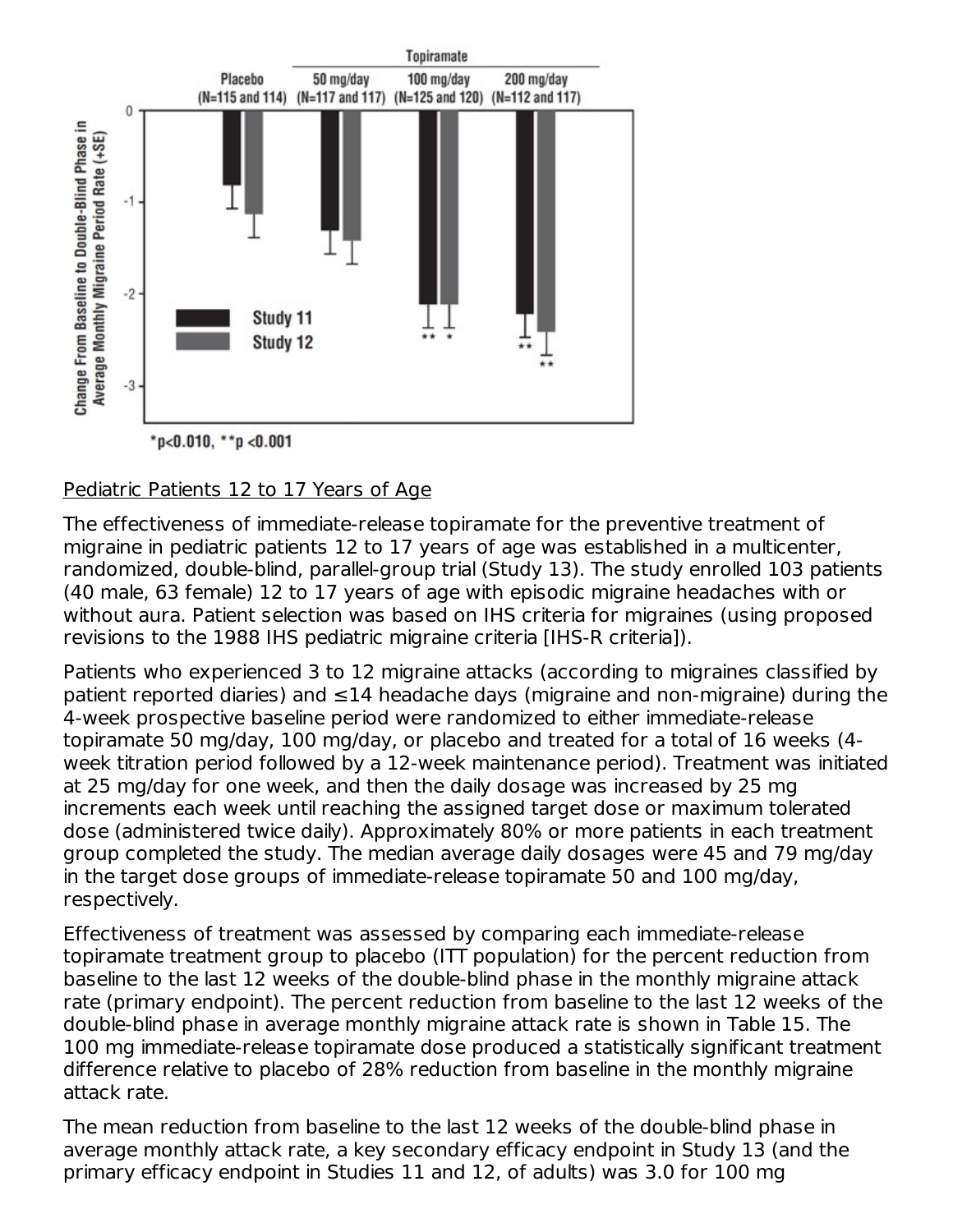immediate-release topiramate dose and 1.7 for placebo. This 1.3 treatment difference in mean reduction from baseline of monthly migraine rate was statistically significant ( $p =$ 0.0087).

| Category                                      | <b>Placebo</b><br>$(N=33)$ | mg/day<br>$(N=35)$ | Topiramate 50 Topiramate 100<br>mg/day<br>$(N=35)$ |
|-----------------------------------------------|----------------------------|--------------------|----------------------------------------------------|
| <b>Baseline</b>                               |                            |                    |                                                    |
| Median                                        | 3.6                        | 4.0                | 4.0                                                |
| Last 12 Weeks of<br><b>Double-Blind Phase</b> |                            |                    |                                                    |
| Median                                        | 2.3                        | 2.3                | 1.0                                                |
| <b>Percent Reduction (%)</b>                  |                            |                    |                                                    |
| Median                                        | 44.4                       | 44.6               | 72.2                                               |
| P-value versus Placebo*, <sup>†</sup>         |                            | 0.7975             | 0.0164 <sup>‡</sup>                                |

**Table 15: Percent Reduction from Baseline to the Last 12 Weeks of Double-Blind Phase in Average Monthly Attack Rate: Study 13 (Intent-to-Treat Analysis Set)**

\* P-values (two-sided) for comparisons relative to placebo are generated by applying an ANCOVA model on ranks that includes subject's stratified age at baseline, treatment group, and analysis center as factors and monthly migraine attack rate during baseline period as a covariate.

† P-values for the dose groups are the adjusted p-value according to the Hochberg multiple comparison procedure.

‡ Indicates p-value is < 0.05 (two-sided).

# **16 HOW SUPPLIED/STORAGE AND HANDLING**

# **16.1 How Supplied**

Topiramate extended-release capsules contain beads of topiramate in a capsule and are available in the following strengths and colors:

25 mg: light pink and grey capsules, printed with "UPSHER-SMITH" on the cap in black ink and "25 mg" on the body in black ink. 25 mg capsules are supplied in the following package configurations:

- Bottles of 30 with desiccant and a child-resistant closure, NDC 0832-1071-30
- Bottles of 90 with desiccant and a child-resistant closure, NDC 0832-1071-90

50 mg: golden yellow and grey capsules, printed with "UPSHER-SMITH" on the cap in black ink and "50 mg" on the body in black ink. 50 mg capsules are supplied in the following package configurations:

- Bottles of 30 with desiccant and a child-resistant closure, NDC 0832-1072-30
- Bottles of 90 with desiccant and a child-resistant closure, NDC 0832-1072-90

100 mg: reddish brown and grey capsules, printed with "UPSHER-SMITH" on the cap in black ink and "100 mg" on the body in black ink. 100 mg capsules are supplied in the following package configurations:

Bottles of 30 with desiccant and a child-resistant closure, NDC 0832-1074-30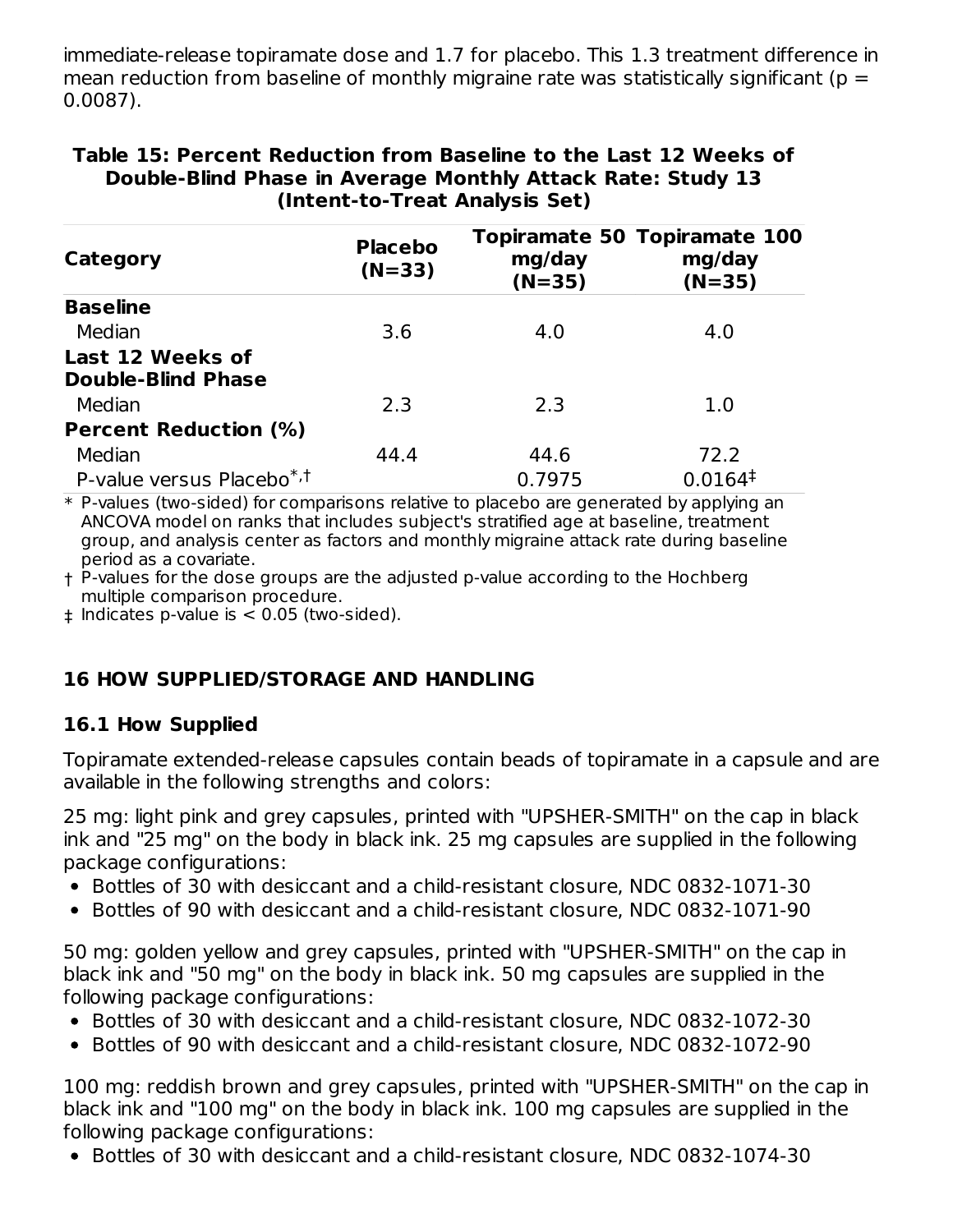• Bottles of 90 with desiccant and a child-resistant closure, NDC 0832-1074-90

150 mg: pale yellow and grey capsules, printed with "UPSHER-SMITH" on the cap in black ink and "150 mg" on the body in black ink. 150 mg capsules are supplied in the following package configurations:

- Bottles of 30 with desiccant and a child-resistant closure, NDC 0832-1075-30
- Bottles of 90 with desiccant and a child-resistant closure, NDC 0832-1075-90

200 mg: brown and grey capsules, printed with "UPSHER-SMITH" on the cap in white ink and "200 mg" on the body in black ink. 200 mg capsules are supplied in the following package configurations:

- Bottles of 30 with desiccant and a child-resistant closure, NDC 0832-1073-30
- Bottles of 90 with desiccant and a child-resistant closure, NDC 0832-1073-90

### **16.2 Storage and Handling**

Topiramate extended-release capsules should be stored in a tightly closed container at 20°C to 25°C (68°F to 77°F); excursions permitted to 15°C to 30°C (59°F to 86°F) [See USP Controlled Room Temperature]. Protect from moisture.

### **17 PATIENT COUNSELING INFORMATION**

Advise patients to read the FDA-approved patient labeling (Medication Guide).

#### Administration Instructions

Counsel patients to swallow topiramate extended-release capsules whole or carefully open and sprinkle the entire contents on a spoonful of soft food. This drug/food mixture should be swallowed immediately and not chewed. Do not store drug/food mixture for future use [see Dosage and Administration (2.6)].

#### Eye Disorders

Advise patients taking topiramate extended-release capsules to seek immediate medical attention if they experience blurred vision, visual disturbances or periorbital pain [see Warnings and Precautions (5.1 and 5.2)].

#### Oligohydrosis and Hyperthermia

Closely monitor topiramate extended-release capsules-treated patients, especially pediatric patients, for evidence of decreased sweating and increased body temperature, especially in hot weather. Counsel patients to contact their healthcare professionals immediately if they develop a high or persistent fever, or decreased sweating *[see*] Warnings and Precautions (5.3)].

#### Metabolic Acidosis

Warn patients about the potential significant risk for metabolic acidosis that may be asymptomatic and may be associated with adverse effects on kidneys (e.g., kidney stones, nephrocalcinosis), bones (e.g., osteoporosis, osteomalacia, and/or rickets in children), and growth (e.g., growth delay/retardation) in pediatric patients, and on the fetus [see Warnings and Precautions (5.4), Use in Specific Populations (8.1, 8.4)].

#### Suicidal Behavior and Ideation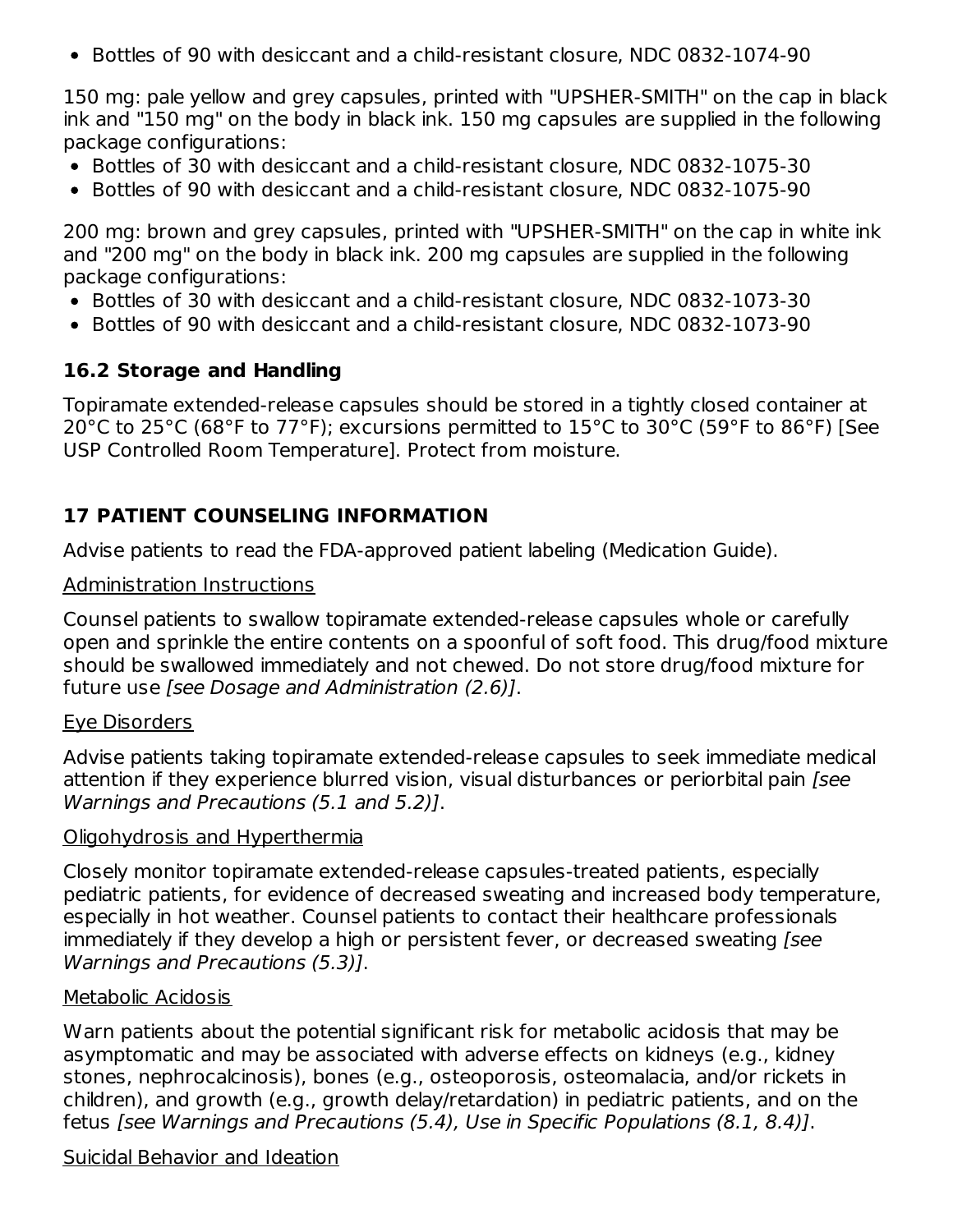Counsel patients, their caregivers, and families that AEDs, including topiramate extended-release capsules, may increase the risk of suicidal thoughts and behavior and they should be advised of the need to be alert for the emergence or worsening of the signs and symptoms of depression, any unusual changes in mood or behavior or the emergence of suicidal thoughts, behavior or thoughts about self-harm. Instruct patients to immediately report behaviors of concern to their healthcare providers [see Warnings and Precautions (5.5)].

### Interference with Cognitive and Motor Performance

Warn patients about the potential for somnolence, dizziness, confusion, difficulty concentrating, visual effects, and advise patients not to drive or operate machinery until they have gained sufficient experience on topiramate extended-release capsules to gauge whether it adversely affects their mental performance, motor performance, and/or vision [see Warnings and Precautions (5.6)].

Even when taking topiramate extended-release capsules, or other anticonvulsants, some patients with epilepsy will continue to have unpredictable seizures. Therefore, advise all patients taking topiramate extended-release capsules for epilepsy to exercise appropriate caution when engaging in any activities where loss of consciousness could result in serious danger to themselves or those around them (including swimming, driving a car, climbing in high places, etc.). Some patients with refractory epilepsy will need to avoid such activities altogether. Discuss the appropriate level of caution with patients, before patients with epilepsy engage in such activities.

### Fetal Toxicity

Inform pregnant women and women of childbearing potential that use of topiramate extended-release capsules during pregnancy can cause fetal harm, including an increased risk for cleft lip and/or cleft palate (oral clefts), which occur early in pregnancy before many women know they are pregnant. Also inform patients that infants exposed to topiramate monotherapy in utero may be small for their gestational age. There may also be risks to the fetus from chronic metabolic acidosis with use of topiramate extended-release capsules during pregnancy [see Warnings and Precautions (5.4, 5.7), Use in Specific Populations (8.1)].

When appropriate, counsel pregnant women and women of childbearing potential about alternative therapeutic options. Advise women of childbearing potential who are not planning a pregnancy to use effective contraception while using topiramate extendedrelease capsules, keeping in mind that there is a potential for decreased contraceptive efficacy when using estrogen-containing birth control with topiramate [see Drug Interactions (7.4)].

Encourage pregnant women using topiramate extended-release capsules to enroll in the North American Antiepileptic Drug (NAAED) Pregnancy Registry. The registry is collecting information about the safety of antiepileptic drugs during pregnancy [see Use in Specific Populations (8.1)].

# Serious Skin Reactions

Inform patients about the signs of serious skin reactions. Instruct patients to immediately inform their healthcare provider at the first appearance of skin rash [see Warnings and Precautions (5.9)].

# Hyperammonemia and Encephalopathy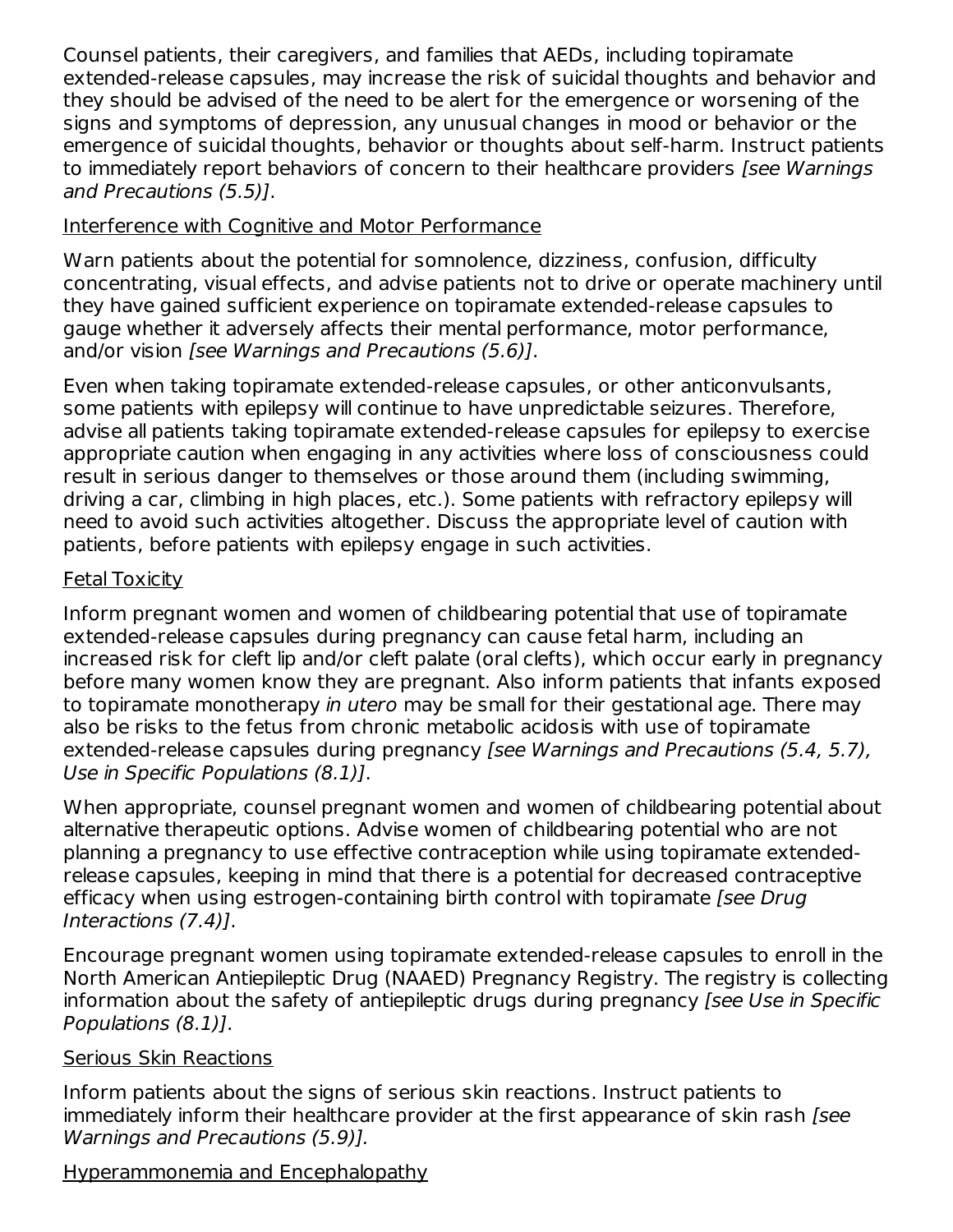Warn patients about the possible development of hyperammonemia with or without encephalopathy. Although hyperammonemia may be asymptomatic, clinical symptoms of hyperammonemic encephalopathy often include acute alterations in level of consciousness and/or cognitive function with lethargy and/or vomiting. This hyperammonemia and encephalopathy can develop with topiramate treatment alone or with topiramate treatment with concomitant valproic acid (VPA). Instruct patients to contact their physician if they develop unexplained lethargy, vomiting, or changes in mental status [see Warnings and Precautions (5.10)].

#### Kidney Stones

Instruct patients, particularly those with predisposing factors, to maintain an adequate fluid intake in order to minimize the risk of kidney stone formation *[see Warnings and* Precautions (5.11)].

### Hypothermia

Counsel patients that topiramate extended-release capsules can cause a reduction in body temperature, which can lead to alterations in mental status. If they note such changes, they should call their health care professional and measure their body temperature. Patients taking concomitant valproic acid should be specifically counseled on this potential adverse reaction [see Warnings and Precautions (5.12)].

# Manufactured for **UPSHER-SMITH LABORATORIES, LLC**

Maple Grove, MN 55369

# **MEDICATION GUIDE**

#### **Topiramate (toe pir′ a mate) Extended-Release Capsules, for oral use**

### **What is the most important information I should know about topiramate extended-release capsules?**

**Topiramate extended-release capsules may cause eye problems.** Serious eye problems include:

- any sudden decrease in vision with or without eye pain and redness,
- a blockage of fluid in the eye causing increased pressure in the eye (secondary angle closure glaucoma).

These eye problems can lead to permanent loss of vision if not treated. You should call your healthcare provider right away if you have any new eye symptoms, including any new problems with your vision.

**Topiramate extended-release capsules may cause decreased sweating and increased body temperature (fever).** People, especially children, should be watched for signs of decreased sweating and fever, especially in hot temperatures. Some people may need to be hospitalized for this condition. If you have a high fever, a fever that does not go away, or decreased sweating develops, call your healthcare provider right away.

**Topiramate extended-release capsules can increase the level of acid in your blood (metabolic acidosis).** If left untreated, metabolic acidosis can cause brittle or soft bones (osteoporosis, osteomalacia, osteopenia), kidney stones, can slow the rate of growth in children, and may possibly harm your baby if you are pregnant. Metabolic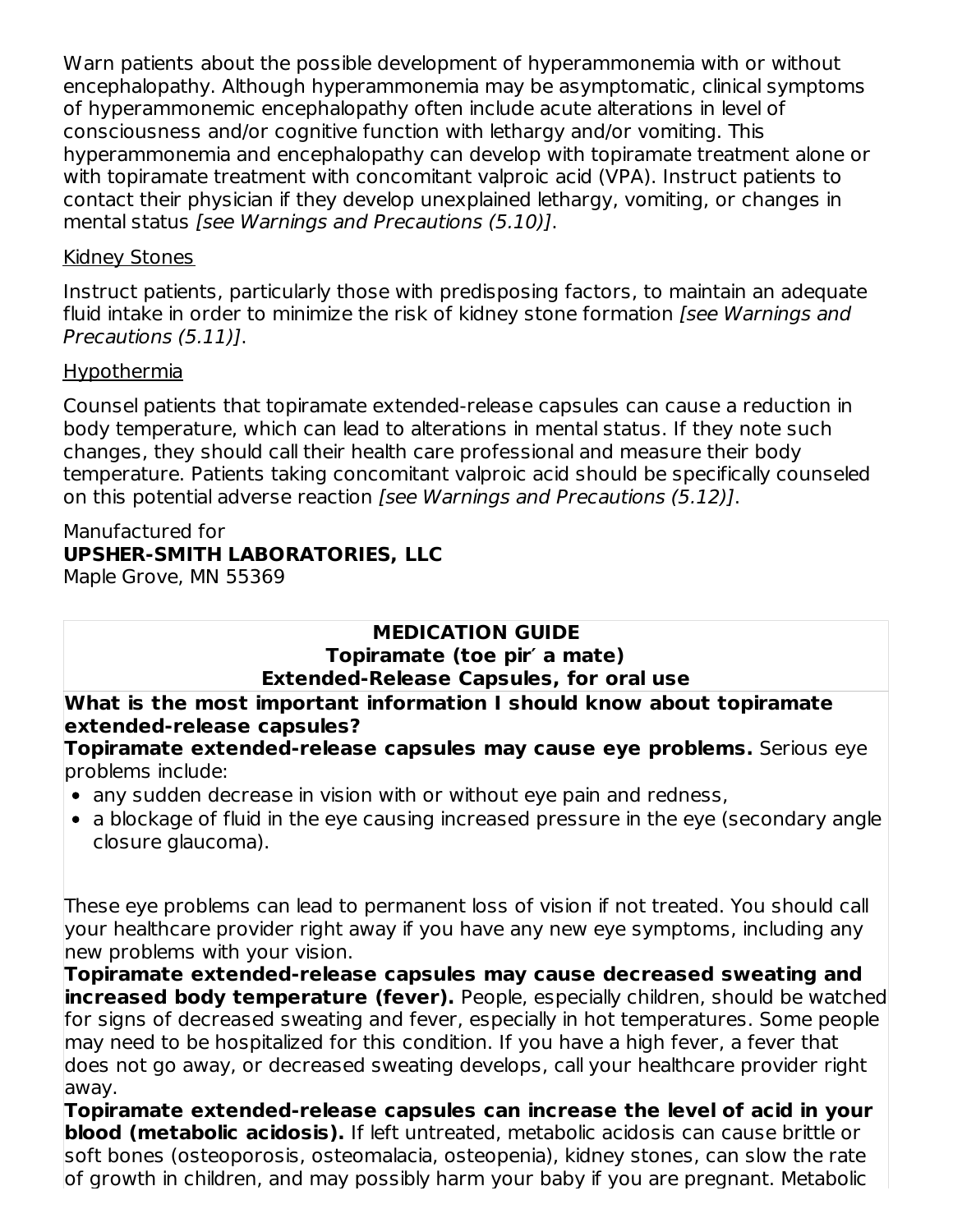of growth in children, and may possibly harm your baby if you are pregnant. Metabolic acidosis can happen with or without symptoms. Sometimes people with metabolic acidosis will:

- feel tired
- not feel hungry (loss of appetite)
- feel changes in heartbeat
- have trouble thinking clearly

Your healthcare provider should do a blood test to measure the level of acid in your blood before and during your treatment with topiramate extended-release capsules. If you are pregnant, you should talk to your healthcare provider about whether you have metabolic acidosis.

**Like other antiepileptic drugs, topiramate extended-release capsules may cause suicidal thoughts or actions in a very small number of people, about 1 in 500.**

#### **Call a healthcare provider right away if you have any of these symptoms, especially if they are new, worse, or worry you:**

| ∘ thoughts about suicide<br>or dying    | ○ feeling agitated or            | • acting aggressive, being<br>angry, or violent                            |
|-----------------------------------------|----------------------------------|----------------------------------------------------------------------------|
| • attempts to commit                    | restless<br>o panic attacks      | • acting on dangerous<br>impulses                                          |
| suicide<br>○ new or worse<br>depression | • trouble sleeping<br>(insomnia) | • an extreme increase in<br>activity and talking (mania)                   |
| • new or worse anxiety                  |                                  | • new or worse irritability • other unusual changes in<br>behavior or mood |

### **Do not stop topiramate extended-release capsules without first talking to a healthcare provider.**

- Stopping topiramate extended-release capsules suddenly can cause serious problems.
- Suicidal thoughts or actions can be caused by things other than medicines. If you have suicidal thoughts or actions, your healthcare provider may check for other causes.

# **How can I watch for early symptoms of suicidal thoughts and actions?**

- Pay attention to any changes, especially sudden changes, in mood, behaviors, thoughts, or feelings.
- Keep all follow-up visits with your healthcare provider as scheduled.
- Call your healthcare provider between visits as needed, especially if you are worried about symptoms.

# **Topiramate extended-release capsules can harm your unborn baby.**

- If you take topiramate extended-release capsules during pregnancy, your baby has a higher risk for birth defects called cleft lip and cleft palate. These defects can begin early in pregnancy, even before you know you are pregnant.
- Cleft lip and cleft palate may happen even in children born to women who are not taking any medicines and do not have other risk factors.
- There may be other medicines to treat your condition that have a lower chance of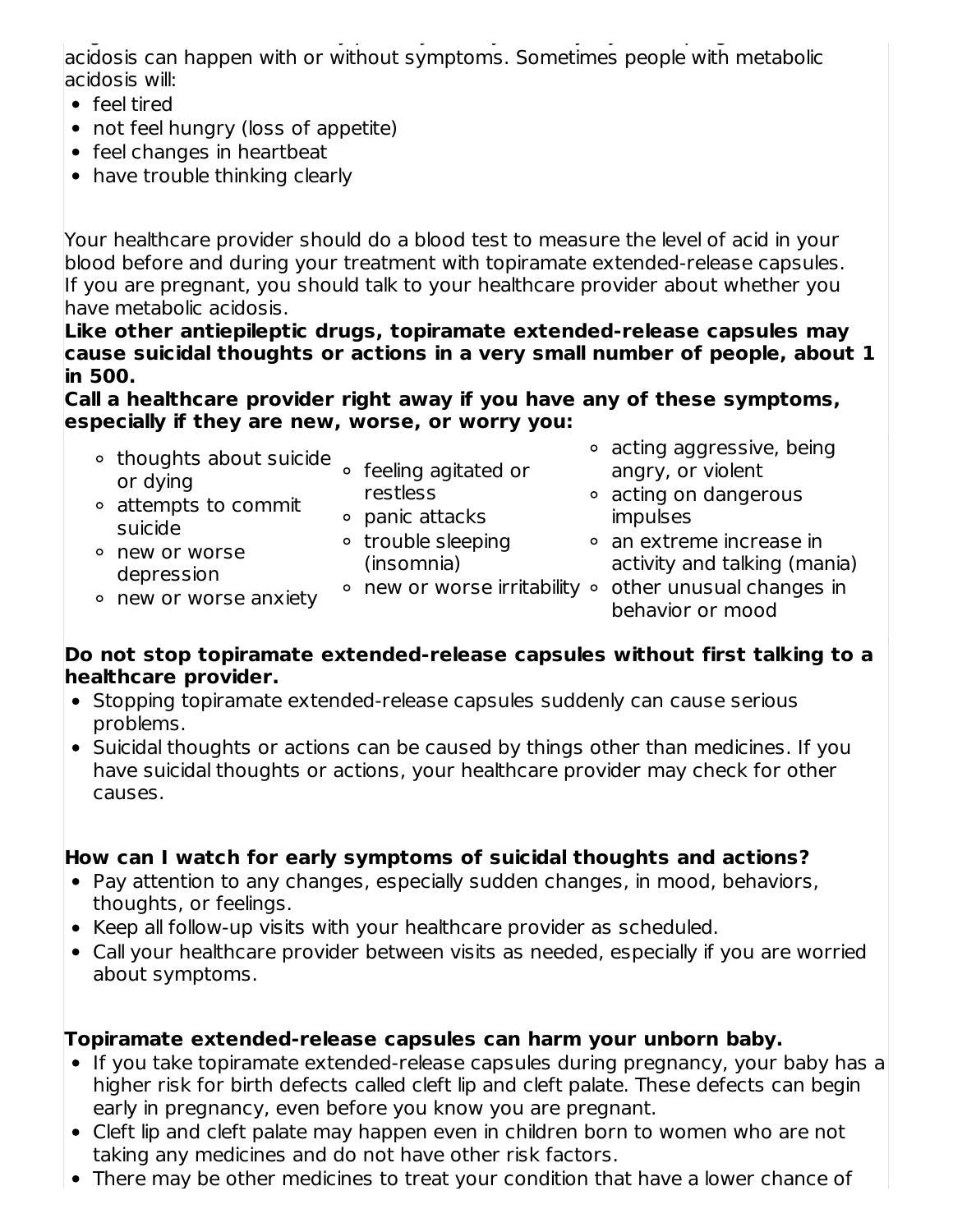There may be other medicines to treat your condition that have a lower chance of birth defects.

- All women of childbearing age should talk to their healthcare providers about using other possible treatments instead of topiramate extended-release capsules. If the decision is made to use topiramate extended-release capsules, you should use effective birth control (contraception) unless you are planning to become pregnant. You should talk to your healthcare provider about the best kind of birth control to use while you are taking topiramate extended-release capsules.
- Tell your healthcare provider right away if you become pregnant while taking topiramate extended-release capsules. You and your healthcare provider should decide if you will continue to take topiramate extended-release capsules while you are pregnant.
- If you take topiramate extended-release capsules during pregnancy, your baby may be smaller than expected at birth. The long-term effects of this are not known. Talk to your healthcare provider if you have any questions about this risk during pregnancy.
- Metabolic acidosis may have harmful effects on your baby. Talk to your healthcare provider if topiramate extended-release capsules has caused metabolic acidosis during your pregnancy.
- Pregnancy Registry: If you become pregnant while taking topiramate extendedrelease capsules, talk to your healthcare provider about registering with the North American Antiepileptic Drug Pregnancy Registry. You can enroll in this registry by calling 1-888-233-2334. The purpose of this registry is to collect information about the safety of topiramate extended-release capsules and other antiepileptic drugs during pregnancy.

# **What is topiramate extended-release capsules?**

Topiramate extended-release capsules is a prescription medicine used:

- to treat certain types of seizures (partial-onset seizures and primary generalized tonic-clonic seizures) in adults and children 2 years of age and older,
- with other medicines to treat certain types of seizures (partial-onset seizures, primary generalized tonic-clonic seizures, and seizures associated with Lennox-Gastaut syndrome) in adults and children 2 years of age and older,
- to prevent migraine headaches in adults and adolescents 12 years of age and older.

### **What should I tell my healthcare provider before taking topiramate extended-release capsules?**

#### **Before taking topiramate extended-release capsules, tell your healthcare provider about all of your medical conditions, including if you:**

- have or have had depression, mood problems or suicidal thoughts or behavior
- have kidney problems, kidney stones or are getting kidney dialysis
- have a history of metabolic acidosis (too much acid in the blood)
- have liver problems
- have weak, brittle or soft bones (osteomalacia, osteoporosis, osteopenia, or decreased bone density)
- have lung or breathing problems
- have eye problems, especially glaucoma
- have diarrhea
- have a growth problem
- are on a diet high in fat and low in carbohydrates, which is called a ketogenic diet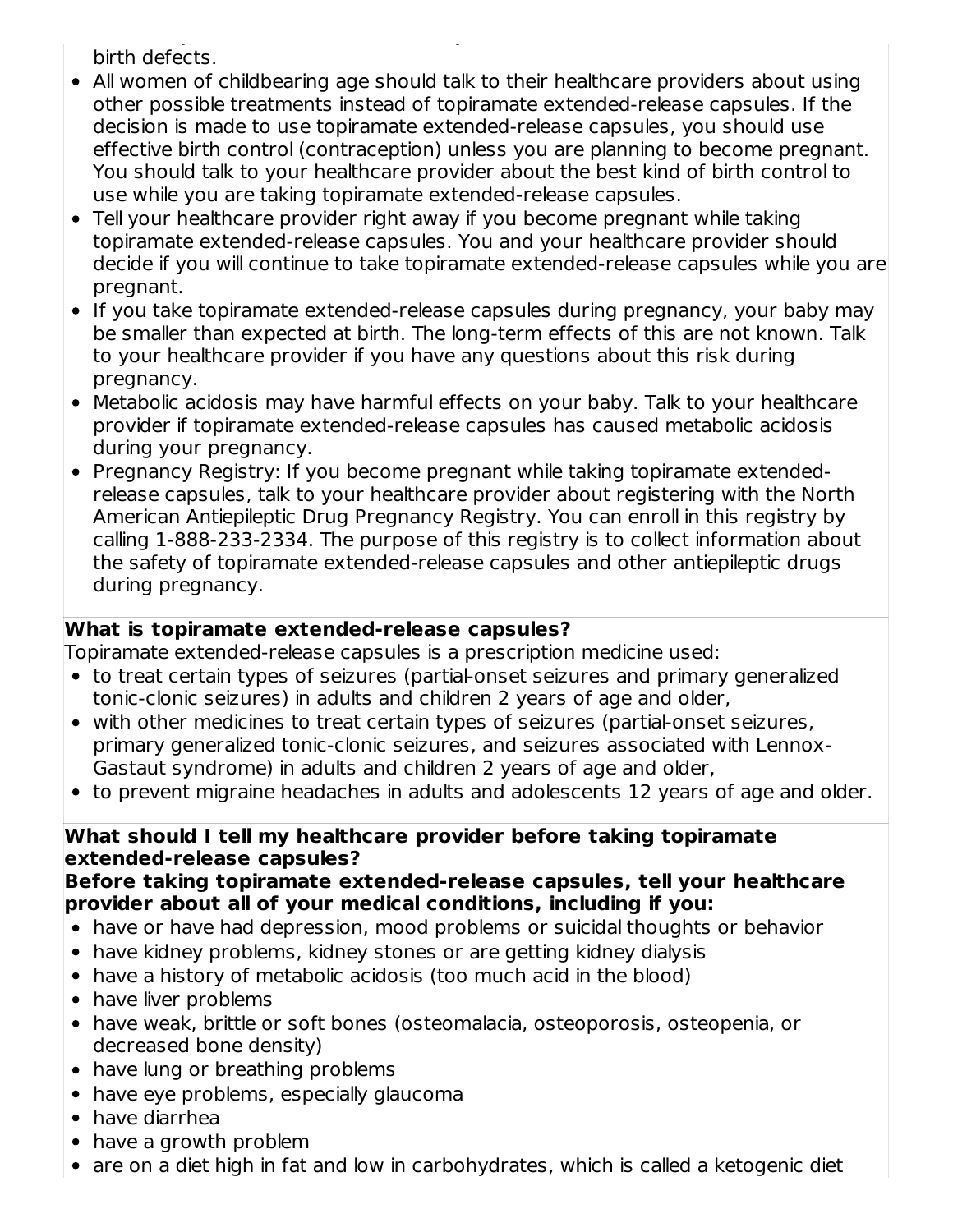- are having surgery
- are pregnant or plan to become pregnant
- are breastfeeding or plan to breastfeed. topiramate passes into breast milk. Breastfed babies may be sleepy or have diarrhea. It is not known if the topiramate that passes into breast milk can cause other serious harm to your baby. Talk to your healthcare provider about the best way to feed your baby if you take topiramate extended-release capsules.

Tell your healthcare provider about all the medicines you take, including prescription and over-the-counter medicines, vitamins, and herbal supplements. Topiramate extendedrelease capsules and other medicines may affect each other causing side effects. Especially tell your healthcare provider if you take:

- Valproic acid (such as DEPAKENE® or DEPAKOTE®)
- any medicines that impair or decrease your thinking, concentration, or muscle coordination
- birth control pills. Topiramate extended-release capsules may make your birth control pills less effective. Tell your healthcare provider if your menstrual bleeding changes while you are taking birth control pills and topiramate extended-release capsules.

Ask your healthcare provider if you are not sure if your medicine is listed above. Know the medicines you take. Keep a list of them to show your healthcare provider and pharmacist each time you get a new medicine. Do not start a new medicine without talking with your healthcare provider.

# **How should I take topiramate extended-release capsules?**

- Take topiramate extended-release capsules exactly as your healthcare provider tells you to.
- Your healthcare provider may change your dose. **Do not** change your dose without talking to your healthcare provider.
- Topiramate extended-release capsules may be swallowed whole or, if you cannot swallow the capsule whole, you may carefully open the topiramate extended-release capsules and sprinkle the medicine on a spoonful of soft food like applesauce.
	- Swallow the food and medicine mixture right away. **Do not** store the food and medicine mixture to use later.
	- Do not crush or chew topiramate extended-release capsules before swallowing.
- Drink plenty fluids during the day. This may help prevent kidney stones while taking topiramate extended-release capsules.
- If you take too much topiramate extended-release capsules, call your healthcare provider right away or go to the nearest emergency room.
- Topiramate extended-release capsules can be taken before, during, or after a meal.
- If you miss a single dose of topiramate extended-release capsules, take it as soon as you can. If you have missed more than one dose, you should call your healthcare provider for advice.
- Do not stop taking topiramate extended-release capsules without talking to your healthcare provider. Stopping topiramate extended-release capsules suddenly may cause serious problems. If you have epilepsy and you stop taking topiramate extended-release capsules suddenly, you may have seizures that do not stop. Your healthcare provider will tell you how to stop taking topiramate extended-release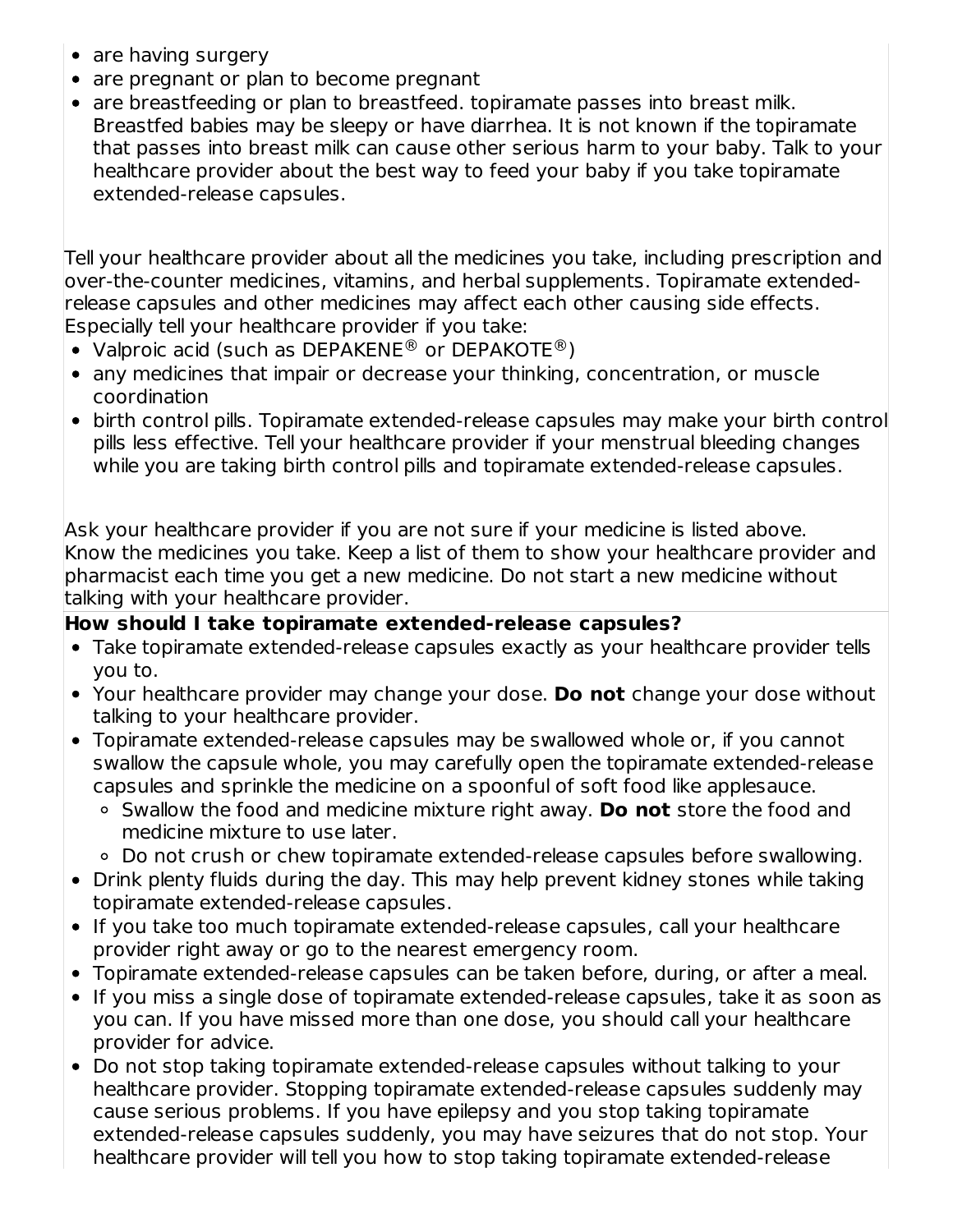capsules slowly.

Your healthcare provider may do blood tests while you take topiramate extendedrelease capsules.

# **What should I avoid while taking topiramate extended-release capsules?**

- You should not drink alcohol while taking topiramate extended-release capsules. Topiramate extended-release capsules and alcohol can affect each other causing side effects such as sleepiness and dizziness.
- Do not drive a car or operate machinery until you know how topiramate extendedrelease capsules affects you. Topiramate extended-release capsules can slow your thinking and motor skills and may affect vision.

### **What are the possible side effects of topiramate extended-release capsules? Topiramate extended-release capsules may cause serious side effects, including:**

See "What is the most important information I should know about topiramate extendedrelease capsules?"

- **High blood ammonia levels.** High ammonia in the blood can affect your mental activities, slow your alertness, make you feel tired, or cause vomiting. This has happened when topiramate is taken with a medicine called valproic acid (DEPAKENE $^{\circledR}$ and DEPAKOTE<sup>®</sup>).
- **Kidney stones.** Drink plenty of fluids when taking topiramate extended-release capsules to decrease your chances of getting kidney stones.
- **Low body temperature.** Taking topiramate extended-release capsules when you are also taking valproic acid can cause a drop in body temperature to less than 95°F, or can cause tiredness, confusion, or coma.
- **Effects on thinking and alertness.** Topiramate extended-release capsules may affect how you think, and cause confusion, problems with concentration, attention, memory, or speech. Topiramate extended-release capsules may cause depression or mood problems, tiredness, and sleepiness.
- **Dizziness or loss of muscle coordination.**
- **Serious skin reactions.** Topiramate extended-release capsules may cause severe rash with blisters and peeling skin, especially around the mouth, nose, eyes and genitals (Stevens-Johnson syndrome). Topiramate extended-release capsules may also cause a rash with blisters and peeling skin over much of the body that may cause death (toxic epidermal necrolysis). Call your healthcare provider right away if you develop a skin rash or blisters.

Call your healthcare provider right away if you have any of the symptoms above. **The most common side effects of topiramate extended-release capsules include:**

- speech problems
	- tiredness dizziness
- $\circ$  tingling of the arms and legs (paresthesia)
- not feeling hungry
- weight loss
- nervousness
- sleepiness/drowsiness
- $\circ$  a change in the way foods taste
- upper respiratory tract infection
- slow reactions
- difficulty with memory
- fever
- abnormal vision
	- diarrhea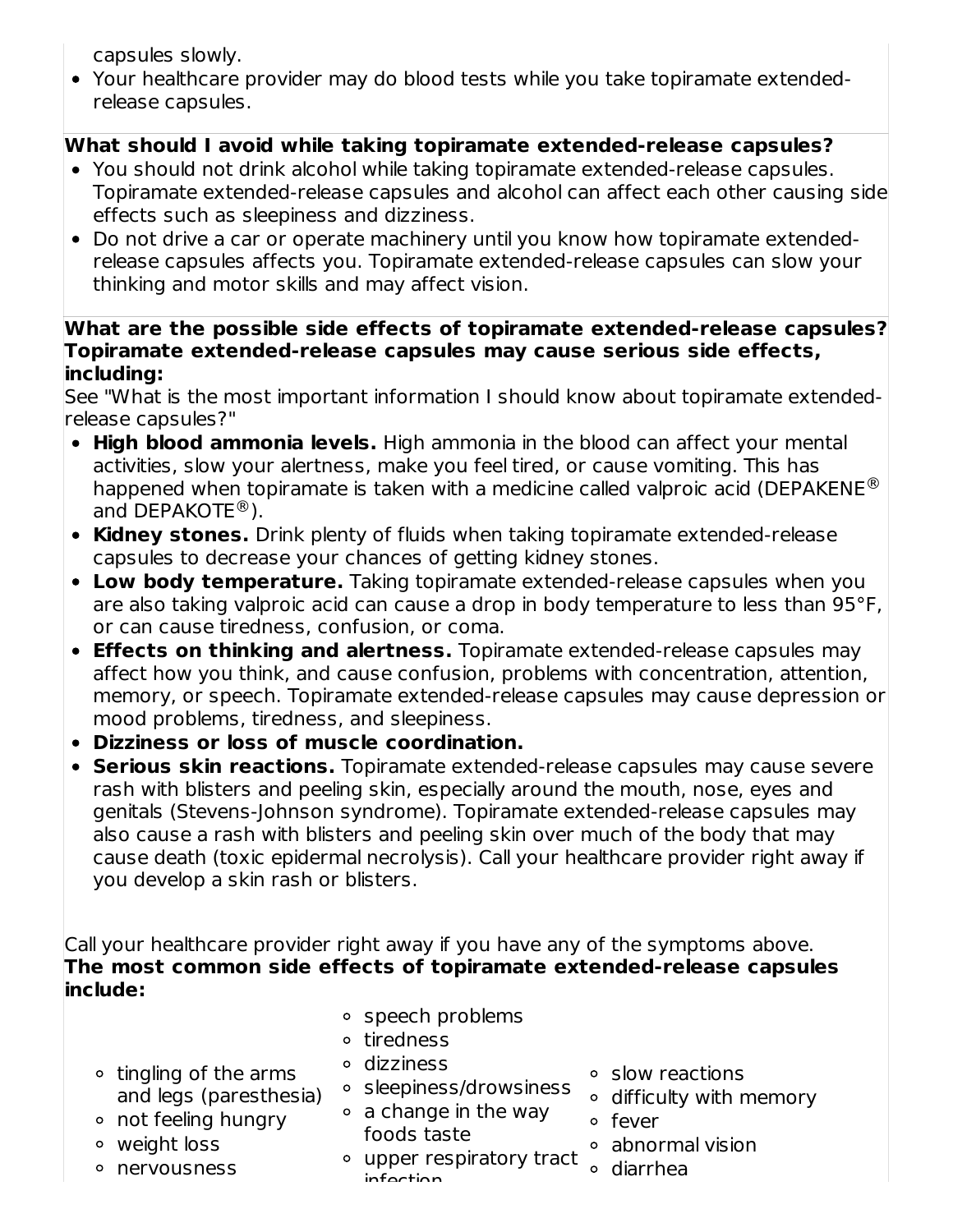$\circ$  pain in the abdomen

decreased feeling or sensitivity, especially in the skin

Tell your healthcare provider about any side effect that bothers you or that does not go away.

These are not all the possible side effects of topiramate extended-release capsules. For more information, ask your healthcare provider or pharmacist.

Call your doctor for medical advice about side effects. You may report side effects to FDA at 1-800-FDA-1088.

You may also report side effects to Upsher-Smith Laboratories, LLC at 1-855-899-9180.

# **How should I store topiramate extended-release capsules?**

- Store topiramate extended-release capsules at room temperature between 68°F to 77°F (20°C to 25°C).
- Keep topiramate extended-release capsules in a tightly closed container.
- Keep topiramate extended-release capsules dry and away from moisture.
- **Keep topiramate extended-release capsules and all medicines out of the reach of children.**

### **General information about the safe and effective use of topiramate extended-release capsules.**

Medicines are sometimes prescribed for purposes other than those listed in a Medication Guide. Do not use topiramate extended-release capsules for a condition for which it was not prescribed. Do not give topiramate extended-release capsules to other people, even if they have the same symptoms that you have. It may harm them. You can ask your pharmacist or healthcare provider for information about topiramate extended-release capsules that is written for health professionals.

### **What are the ingredients in topiramate extended-release capsules? Active ingredient:** topiramate

**Inactive ingredients:** microcrystalline cellulose, hypromellose 2910, ethylcellulose, diethyl phthalate, titanium dioxide, black iron oxide, red iron oxide and/or yellow iron oxide, black pharmaceutical ink, and white pharmaceutical ink (200 mg only).

Manufactured for: **UPSHER-SMITH LABORATORIES, LLC**, Maple Grove, MN 55369 All trademarks are property of their respective owners.

This product may be covered by one or more U.S. patent(s). See www.uslpatents.com. For more information, go to www.upsher-smith.com or call UPSHER-SMITH LABORATORIES, LLC at 1-888-650-3789.

This Medication Guide has been approved by the U.S. Food and Drug Administration

Revised 3/2021

# **PRINCIPAL DISPLAY PANEL - 25 mg Capsule Bottle Label**

NDC 0832-1071-30 Once-Daily Dosing

Topiramate Extended-Release Capsules

PHARMACIST: Dispense the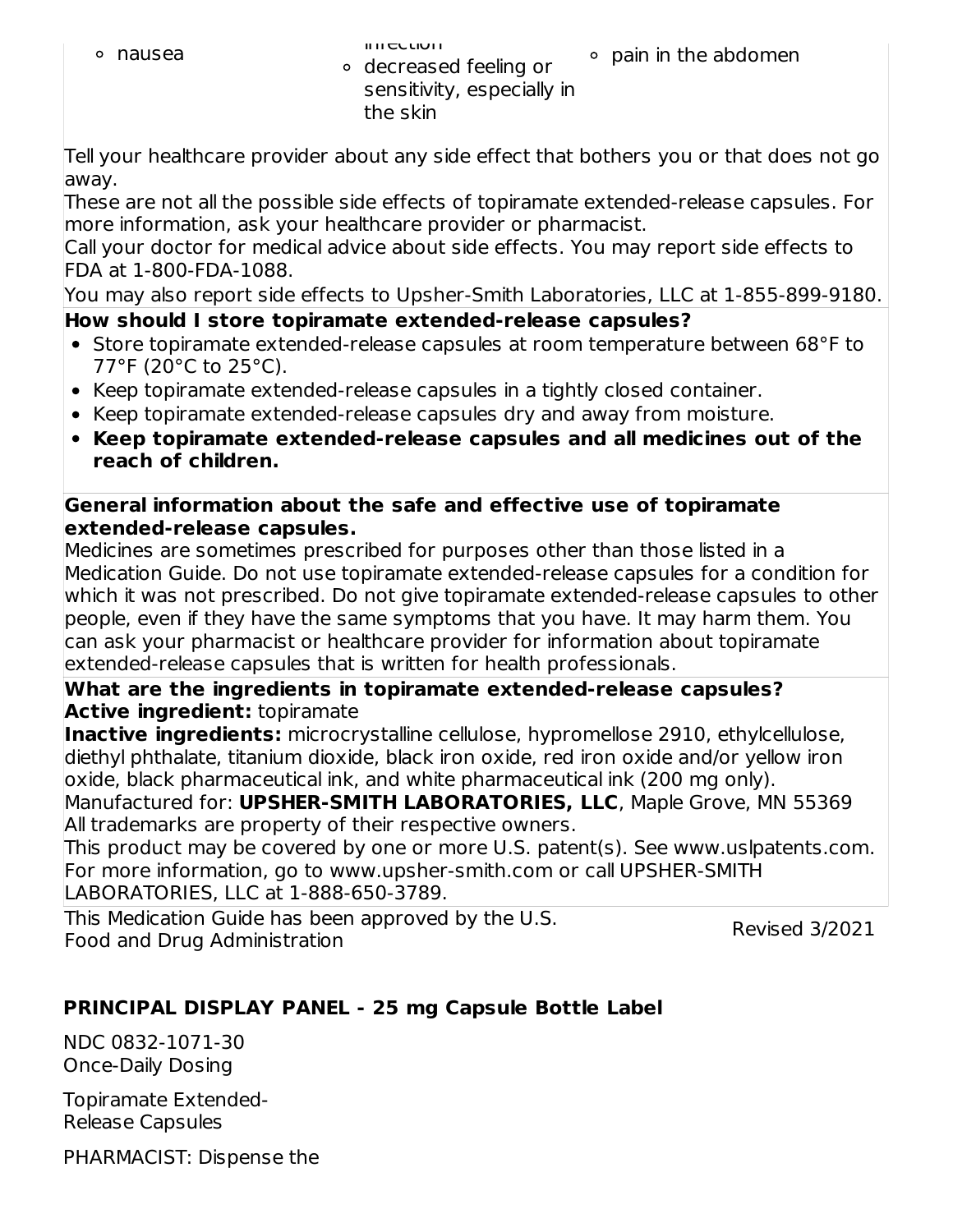Medication Guide provided separately to each patient.

25 mg

30 Capsules Rx only



# **PRINCIPAL DISPLAY PANEL - 50 mg Capsule Bottle Label**

NDC 0832-1072-30

Once-Daily Dosing

Topiramate Extended-Release Capsules

50 mg

PHARMACIST: Dispense the Medication Guide provided separately to each patient.

30 Capsules Rx only

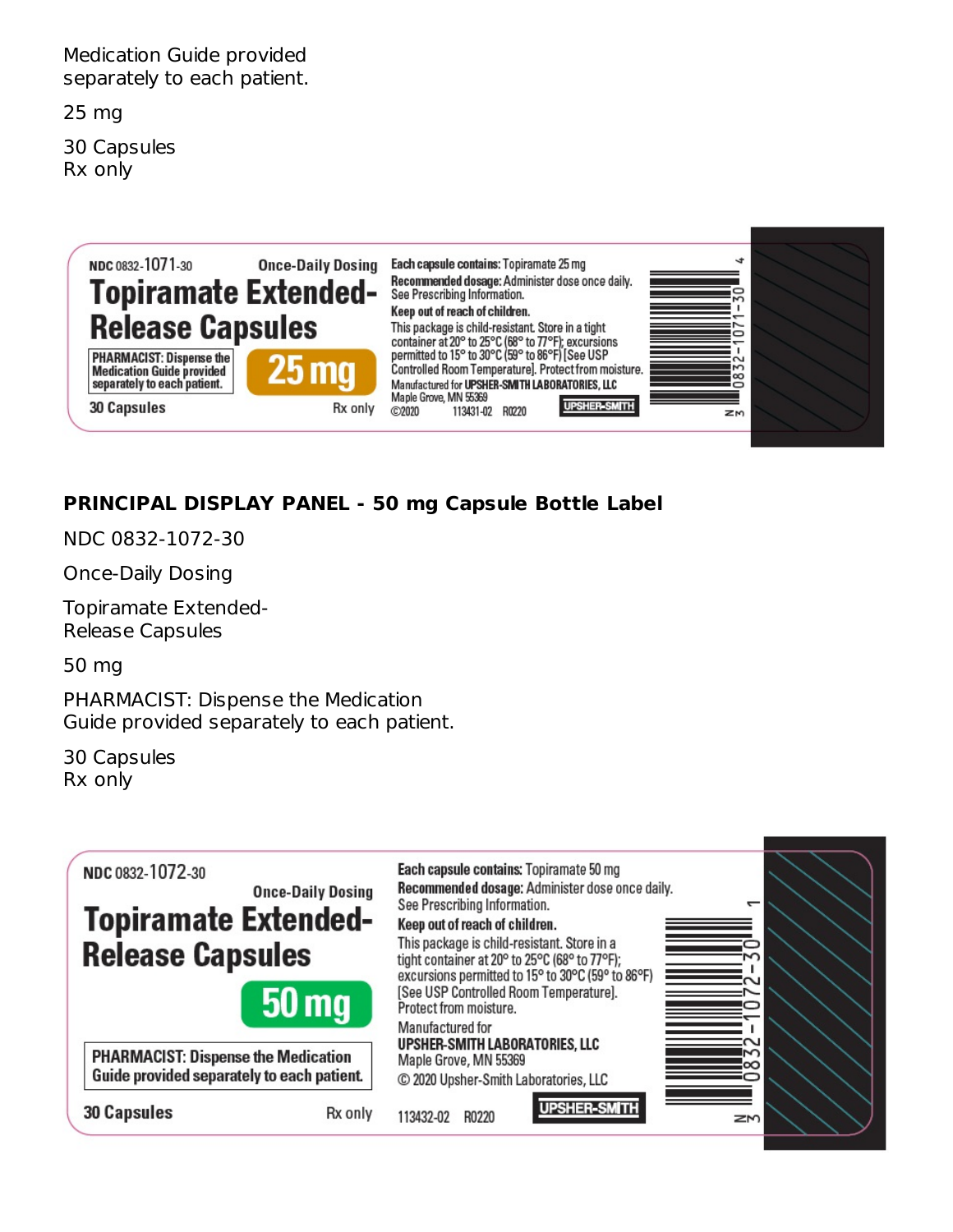### **PRINCIPAL DISPLAY PANEL - 100 mg Capsule Bottle Label**

NDC 0832-1074-30

Once-Daily Dosing

**Topiramate** Extended-Release **Capsules** 

100 mg

PHARMACIST: Dispense the Medication Guide provided separately to each patient.

30 Capsules Rx only



# **PRINCIPAL DISPLAY PANEL - 150 mg Capsule Bottle Label**

NDC 0832-1075-30

Once-Daily Dosing

Topiramate Extended-Release **Capsules** 

150 mg

PHARMACIST: Dispense the Medication Guide provided separately to each patient.

30 Capsules Rx only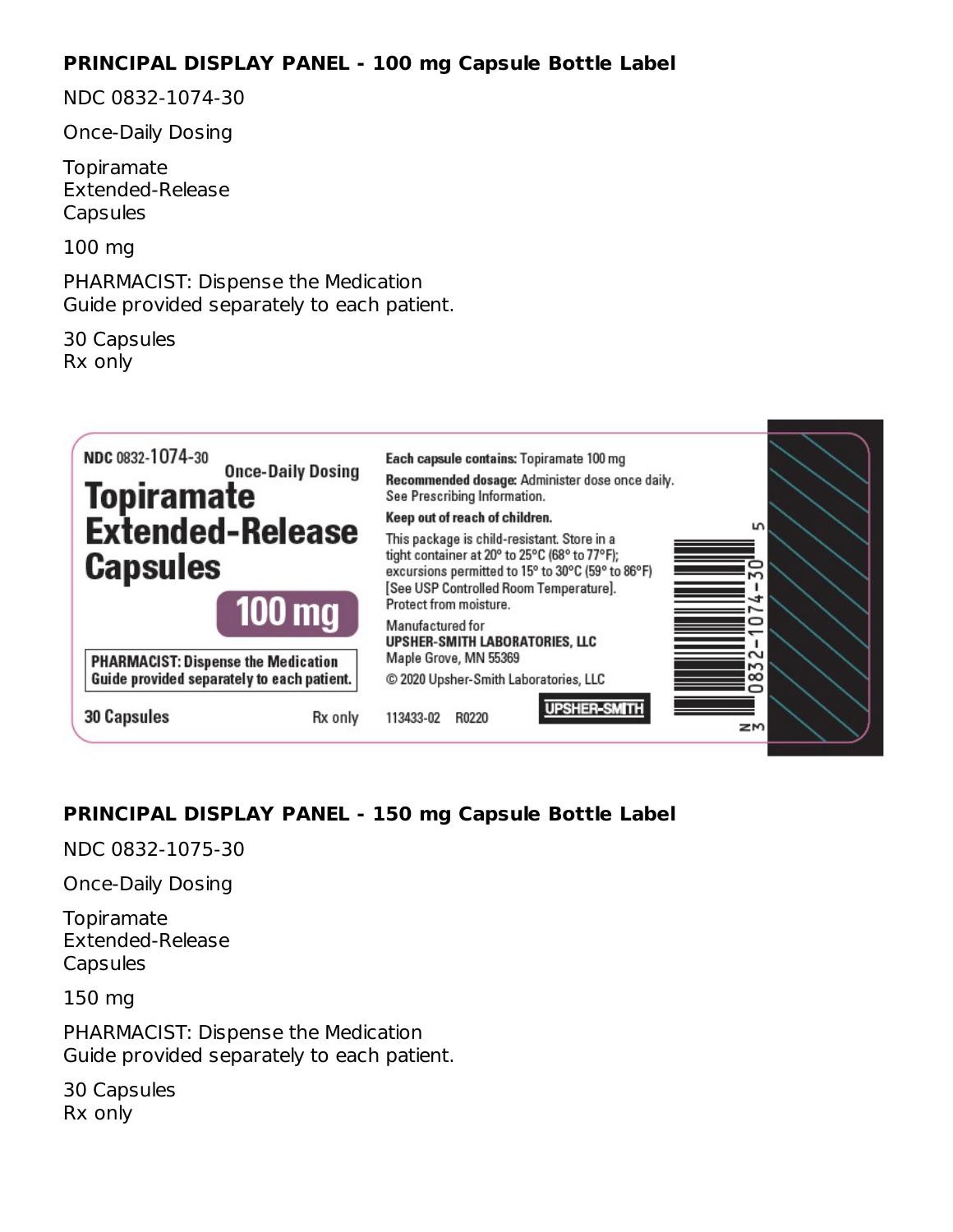

# **PRINCIPAL DISPLAY PANEL - 200 mg Capsule Bottle Label**

NDC 0832-1073-30

Once-Daily Dosing

Topiramate Extended-Release Capsules

200 mg

PHARMACIST: Dispense the Medication Guide provided separately to each patient.

30 Capsules Rx only

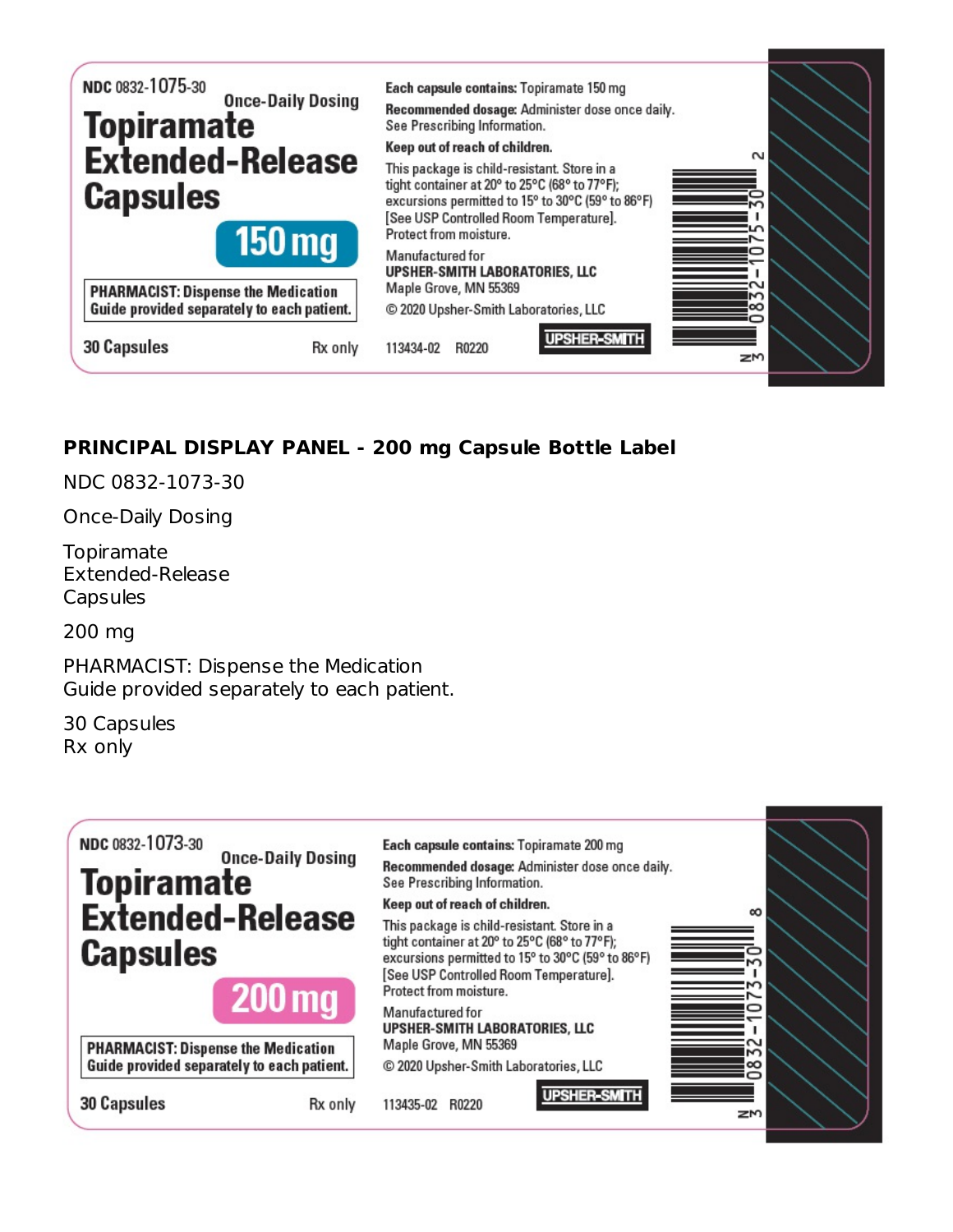| <b>TOPIRAMATE</b>                                                                              |                         |                                                            |                     |                                       |                          |                                     |
|------------------------------------------------------------------------------------------------|-------------------------|------------------------------------------------------------|---------------------|---------------------------------------|--------------------------|-------------------------------------|
| topiramate capsule, extended release                                                           |                         |                                                            |                     |                                       |                          |                                     |
|                                                                                                |                         |                                                            |                     |                                       |                          |                                     |
| <b>Product Information</b>                                                                     |                         |                                                            |                     |                                       |                          |                                     |
| <b>Product Type</b>                                                                            |                         | HUMAN PRESCRIPTION DRUG                                    |                     | <b>Item Code (Source)</b>             |                          | NDC:0832-1071                       |
| <b>Route of Administration</b>                                                                 |                         | ORAL                                                       |                     |                                       |                          |                                     |
|                                                                                                |                         |                                                            |                     |                                       |                          |                                     |
| <b>Active Ingredient/Active Moiety</b>                                                         |                         |                                                            |                     |                                       |                          |                                     |
|                                                                                                |                         | <b>Ingredient Name</b>                                     |                     |                                       | <b>Basis of Strength</b> | <b>Strength</b>                     |
|                                                                                                |                         | Topiramate (UNII: 0H73WJ391) (Topiramate - UNII:0H73WJ391) |                     | Topiramate                            |                          | $25 \, mg$                          |
|                                                                                                |                         |                                                            |                     |                                       |                          |                                     |
|                                                                                                |                         |                                                            |                     |                                       |                          |                                     |
| <b>Inactive Ingredients</b>                                                                    |                         |                                                            |                     |                                       |                          |                                     |
|                                                                                                |                         | <b>Ingredient Name</b>                                     |                     |                                       |                          | <b>Strength</b>                     |
| microcrystalline cellulose (UNII: OP1R32D61U)                                                  |                         |                                                            |                     |                                       |                          |                                     |
| hypromellose 2910 (6 MPA.S) (UNII: 0WZ8WG20P6)<br>ethylcellulose (10 MPA.S) (UNII: 3DYK7UYZ62) |                         |                                                            |                     |                                       |                          |                                     |
| diethyl phthalate (UNII: UF064M00AF)                                                           |                         |                                                            |                     |                                       |                          |                                     |
| titanium dioxide (UNII: 15FIX9V2JP)                                                            |                         |                                                            |                     |                                       |                          |                                     |
| ferrosoferric oxide (UNII: XM0M87F357)                                                         |                         |                                                            |                     |                                       |                          |                                     |
| ferric oxide red (UNII: 1K09F3G675)                                                            |                         |                                                            |                     |                                       |                          |                                     |
|                                                                                                |                         |                                                            |                     |                                       |                          |                                     |
|                                                                                                |                         |                                                            |                     |                                       |                          |                                     |
| <b>Product Characteristics</b>                                                                 |                         |                                                            |                     |                                       |                          |                                     |
| Color                                                                                          | PINK (light pink), GRAY |                                                            | <b>Score</b>        |                                       | no score                 |                                     |
| <b>Shape</b>                                                                                   | <b>CAPSULE</b>          |                                                            | <b>Size</b>         |                                       | 7 <sub>mm</sub>          |                                     |
| <b>Flavor</b>                                                                                  |                         |                                                            | <b>Imprint Code</b> |                                       | UPSHER;SMITH;25mg        |                                     |
| <b>Contains</b>                                                                                |                         |                                                            |                     |                                       |                          |                                     |
|                                                                                                |                         |                                                            |                     |                                       |                          |                                     |
| <b>Packaging</b>                                                                               |                         |                                                            |                     |                                       |                          |                                     |
| <b>Item Code</b><br>#                                                                          |                         | <b>Package Description</b>                                 |                     | <b>Marketing Start</b><br><b>Date</b> |                          | <b>Marketing End</b><br><b>Date</b> |
| NDC:0832-1071-<br>1<br>30                                                                      | 1 in 1 CARTON           |                                                            |                     | 07/07/2014                            |                          |                                     |
| 1                                                                                              | Product                 | 30 in 1 BOTTLE; Type 0: Not a Combination                  |                     |                                       |                          |                                     |
| NDC:0832-1071-<br>$\overline{2}$<br>90                                                         | 1 in 1 CARTON           | 07/07/2014                                                 |                     |                                       |                          |                                     |
| 2                                                                                              | Product                 | 90 in 1 BOTTLE; Type 0: Not a Combination                  |                     |                                       |                          |                                     |
| NDC:0832-1071-<br>3<br>15                                                                      | Product                 | 500 in 1 BOTTLE; Type 0: Not a Combination                 |                     | 07/07/2014                            |                          |                                     |
|                                                                                                |                         |                                                            |                     |                                       |                          |                                     |
| <b>Marketing Information</b>                                                                   |                         |                                                            |                     |                                       |                          |                                     |
| <b>Marketing</b>                                                                               |                         | <b>Application Number or Monograph</b>                     |                     |                                       | <b>Marketing Start</b>   | <b>Marketing End</b>                |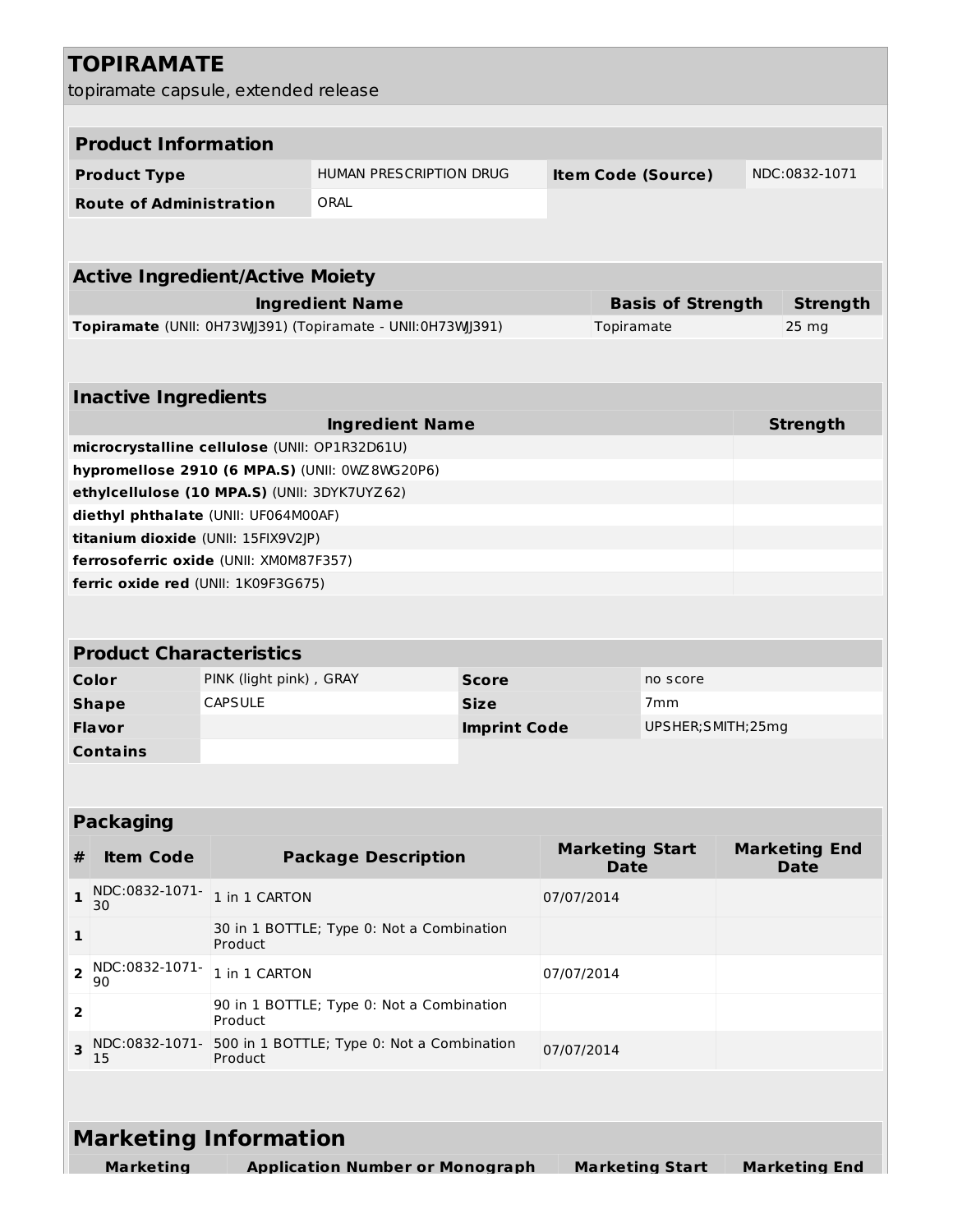| <b>Category</b>           | <b>Citation</b> | Date       | Date |
|---------------------------|-----------------|------------|------|
| NDA authorized<br>generic | NDA205122       | 07/07/2014 |      |
|                           |                 |            |      |

| <b>TOPIRAMATE</b><br>topiramate capsule, extended release<br><b>Product Information</b><br>HUMAN PRESCRIPTION DRUG<br><b>Item Code (Source)</b><br>NDC:0832-1072<br><b>Product Type</b><br><b>Route of Administration</b><br>ORAL<br><b>Active Ingredient/Active Moiety</b> |                 |  |  |  |  |  |
|-----------------------------------------------------------------------------------------------------------------------------------------------------------------------------------------------------------------------------------------------------------------------------|-----------------|--|--|--|--|--|
|                                                                                                                                                                                                                                                                             |                 |  |  |  |  |  |
|                                                                                                                                                                                                                                                                             |                 |  |  |  |  |  |
|                                                                                                                                                                                                                                                                             |                 |  |  |  |  |  |
|                                                                                                                                                                                                                                                                             |                 |  |  |  |  |  |
|                                                                                                                                                                                                                                                                             |                 |  |  |  |  |  |
|                                                                                                                                                                                                                                                                             |                 |  |  |  |  |  |
|                                                                                                                                                                                                                                                                             |                 |  |  |  |  |  |
|                                                                                                                                                                                                                                                                             |                 |  |  |  |  |  |
|                                                                                                                                                                                                                                                                             |                 |  |  |  |  |  |
| <b>Ingredient Name</b><br><b>Basis of Strength</b>                                                                                                                                                                                                                          | <b>Strength</b> |  |  |  |  |  |
| Topiramate (UNII: 0H73WJ391) (Topiramate - UNII:0H73WJ391)<br>Topiramate<br>50 mg                                                                                                                                                                                           |                 |  |  |  |  |  |
|                                                                                                                                                                                                                                                                             |                 |  |  |  |  |  |
| <b>Inactive Ingredients</b>                                                                                                                                                                                                                                                 |                 |  |  |  |  |  |
| <b>Strength</b><br><b>Ingredient Name</b>                                                                                                                                                                                                                                   |                 |  |  |  |  |  |
| microcrystalline cellulose (UNII: OP1R32D61U)                                                                                                                                                                                                                               |                 |  |  |  |  |  |
| hypromellose 2910 (6 MPA.S) (UNII: 0WZ8WG20P6)                                                                                                                                                                                                                              |                 |  |  |  |  |  |
| ethylcellulose (10 MPA.S) (UNII: 3DYK7UYZ62)                                                                                                                                                                                                                                |                 |  |  |  |  |  |
| diethyl phthalate (UNII: UF064M00AF)                                                                                                                                                                                                                                        |                 |  |  |  |  |  |
| titanium dioxide (UNII: 15FIX9V2JP)                                                                                                                                                                                                                                         |                 |  |  |  |  |  |
| ferrosoferric oxide (UNII: XM0M87F357)                                                                                                                                                                                                                                      |                 |  |  |  |  |  |
| ferric oxide yellow (UNII: EX43802MRT)                                                                                                                                                                                                                                      |                 |  |  |  |  |  |
|                                                                                                                                                                                                                                                                             |                 |  |  |  |  |  |
| <b>Product Characteristics</b>                                                                                                                                                                                                                                              |                 |  |  |  |  |  |
| Color<br>YELLOW (golden yellow), GRAY<br>Score<br>no score                                                                                                                                                                                                                  |                 |  |  |  |  |  |
| <b>CAPSULE</b><br><b>Shape</b><br><b>Size</b><br>8mm                                                                                                                                                                                                                        |                 |  |  |  |  |  |
| <b>Flavor</b><br><b>Imprint Code</b><br>UPSHER; SMITH; 50mg                                                                                                                                                                                                                 |                 |  |  |  |  |  |
| <b>Contains</b>                                                                                                                                                                                                                                                             |                 |  |  |  |  |  |
|                                                                                                                                                                                                                                                                             |                 |  |  |  |  |  |
|                                                                                                                                                                                                                                                                             |                 |  |  |  |  |  |
| <b>Packaging</b>                                                                                                                                                                                                                                                            |                 |  |  |  |  |  |
| <b>Marketing Start</b><br><b>Marketing End</b><br><b>Package Description</b><br><b>Item Code</b><br>#<br><b>Date</b><br><b>Date</b>                                                                                                                                         |                 |  |  |  |  |  |
| NDC:0832-1072-<br>1 in 1 CARTON<br>1<br>07/07/2014<br>30                                                                                                                                                                                                                    |                 |  |  |  |  |  |
| 30 in 1 BOTTLE; Type 0: Not a Combination<br>1<br>Product                                                                                                                                                                                                                   |                 |  |  |  |  |  |
| NDC:0832-1072-<br>2<br>1 in 1 CARTON<br>07/07/2014<br>90                                                                                                                                                                                                                    |                 |  |  |  |  |  |
| 90 in 1 BOTTLE; Type 0: Not a Combination<br>2<br>Product                                                                                                                                                                                                                   |                 |  |  |  |  |  |
| 500 in 1 BOTTLE; Type 0: Not a Combination<br>NDC:0832-1072-<br>3<br>07/07/2014<br>Product<br>15                                                                                                                                                                            |                 |  |  |  |  |  |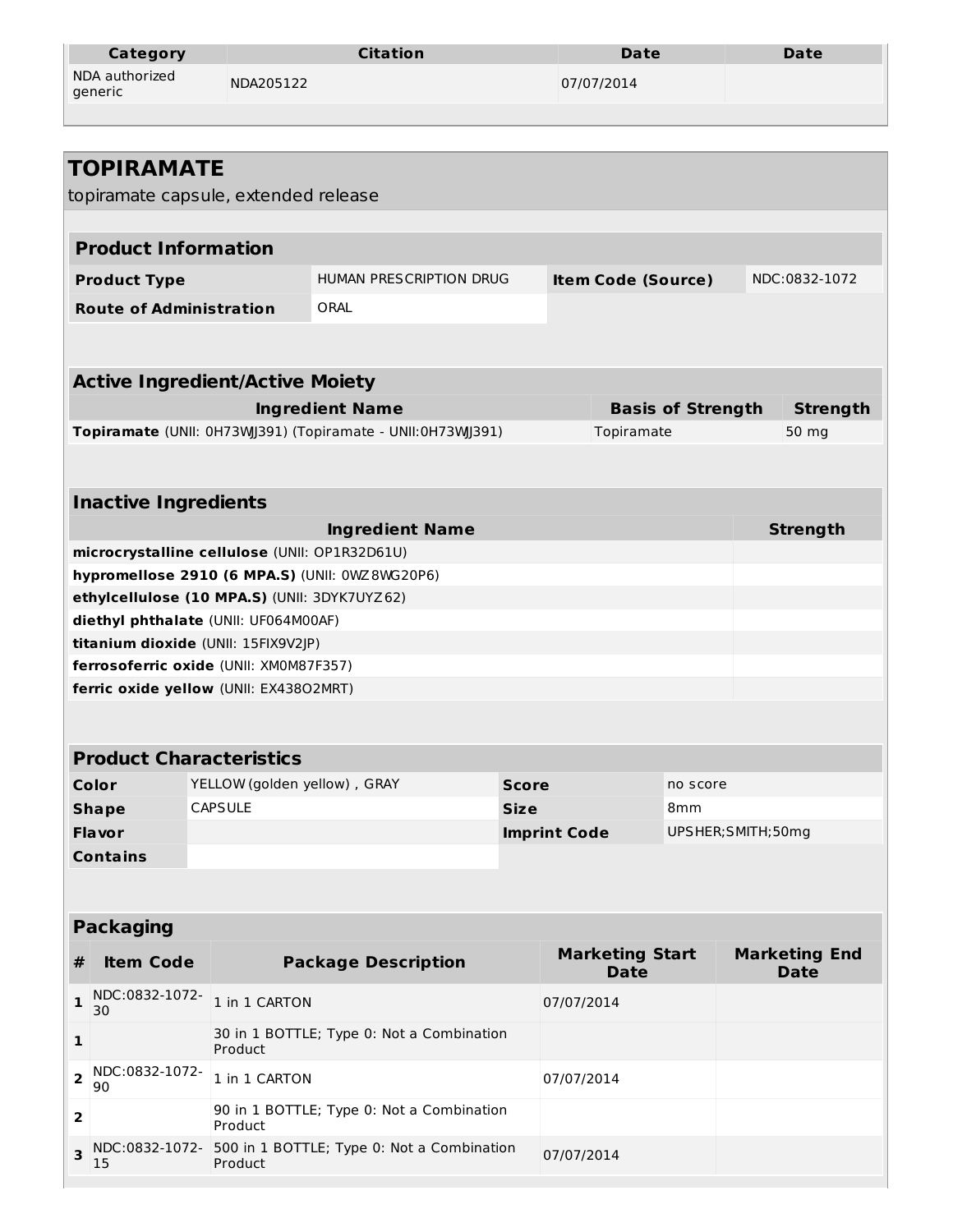| <b>Marketing Information</b>                         |                                                                               |                                                                                      |              |                     |                                       |                          |                                     |
|------------------------------------------------------|-------------------------------------------------------------------------------|--------------------------------------------------------------------------------------|--------------|---------------------|---------------------------------------|--------------------------|-------------------------------------|
| <b>Marketing</b><br>Category                         |                                                                               | <b>Application Number or Monograph</b><br><b>Citation</b>                            |              |                     | <b>Marketing Start</b><br>Date        |                          | <b>Marketing End</b><br>Date        |
| NDA authorized<br>NDA205122<br>07/07/2014<br>generic |                                                                               |                                                                                      |              |                     |                                       |                          |                                     |
| <b>TOPIRAMATE</b>                                    |                                                                               |                                                                                      |              |                     |                                       |                          |                                     |
|                                                      | topiramate capsule, extended release                                          |                                                                                      |              |                     |                                       |                          |                                     |
| <b>Product Information</b>                           |                                                                               |                                                                                      |              |                     |                                       |                          |                                     |
| <b>Product Type</b>                                  |                                                                               | HUMAN PRESCRIPTION DRUG                                                              |              |                     | <b>Item Code (Source)</b>             |                          | NDC:0832-1074                       |
| <b>Route of Administration</b>                       |                                                                               | ORAL                                                                                 |              |                     |                                       |                          |                                     |
| <b>Active Ingredient/Active Moiety</b>               |                                                                               |                                                                                      |              |                     |                                       |                          |                                     |
|                                                      |                                                                               |                                                                                      |              |                     |                                       |                          |                                     |
|                                                      |                                                                               | <b>Ingredient Name</b><br>Topiramate (UNII: 0H73WJ391) (Topiramate - UNII:0H73WJ391) |              |                     | Topiramate                            | <b>Basis of Strength</b> | <b>Strength</b><br>100 mg           |
|                                                      |                                                                               |                                                                                      |              |                     |                                       |                          |                                     |
|                                                      |                                                                               |                                                                                      |              |                     |                                       |                          |                                     |
| <b>Inactive Ingredients</b>                          |                                                                               |                                                                                      |              |                     |                                       |                          |                                     |
|                                                      |                                                                               | <b>Ingredient Name</b>                                                               |              |                     |                                       |                          | <b>Strength</b>                     |
| microcrystalline cellulose (UNII: OP1R32D61U)        |                                                                               |                                                                                      |              |                     |                                       |                          |                                     |
|                                                      |                                                                               | hypromellose 2910 (6 MPA.S) (UNII: 0WZ8WG20P6)                                       |              |                     |                                       |                          |                                     |
|                                                      | ethylcellulose (10 MPA.S) (UNII: 3DYK7UYZ62)                                  |                                                                                      |              |                     |                                       |                          |                                     |
|                                                      | diethyl phthalate (UNII: UF064M00AF)                                          |                                                                                      |              |                     |                                       |                          |                                     |
|                                                      | titanium dioxide (UNII: 15FIX9V2JP)                                           |                                                                                      |              |                     |                                       |                          |                                     |
|                                                      | ferrosoferric oxide (UNII: XM0M87F357)<br>ferric oxide red (UNII: 1K09F3G675) |                                                                                      |              |                     |                                       |                          |                                     |
|                                                      | ferric oxide yellow (UNII: EX43802MRT)                                        |                                                                                      |              |                     |                                       |                          |                                     |
|                                                      |                                                                               |                                                                                      |              |                     |                                       |                          |                                     |
| <b>Product Characteristics</b>                       |                                                                               |                                                                                      |              |                     |                                       |                          |                                     |
| Color                                                | BROWN (reddish brown), GRAY                                                   |                                                                                      | <b>Score</b> |                     |                                       | no score                 |                                     |
| <b>Shape</b>                                         | <b>CAPSULE</b>                                                                |                                                                                      | <b>Size</b>  |                     |                                       | 10 <sub>mm</sub>         |                                     |
| <b>Flavor</b>                                        |                                                                               |                                                                                      |              | <b>Imprint Code</b> |                                       | UPSHER; SMITH; 100mg     |                                     |
| <b>Contains</b>                                      |                                                                               |                                                                                      |              |                     |                                       |                          |                                     |
|                                                      |                                                                               |                                                                                      |              |                     |                                       |                          |                                     |
| <b>Packaging</b>                                     |                                                                               |                                                                                      |              |                     |                                       |                          |                                     |
| <b>Item Code</b><br>#                                |                                                                               | <b>Package Description</b>                                                           |              |                     | <b>Marketing Start</b><br><b>Date</b> |                          | <b>Marketing End</b><br><b>Date</b> |
| NDC:0832-1074-<br>$\mathbf{1}$<br>30                 | 1 in 1 CARTON                                                                 |                                                                                      |              | 07/07/2014          |                                       |                          |                                     |
| $\mathbf{1}$                                         | Product                                                                       | 30 in 1 BOTTLE; Type 0: Not a Combination                                            |              |                     |                                       |                          |                                     |
|                                                      |                                                                               |                                                                                      |              |                     |                                       |                          |                                     |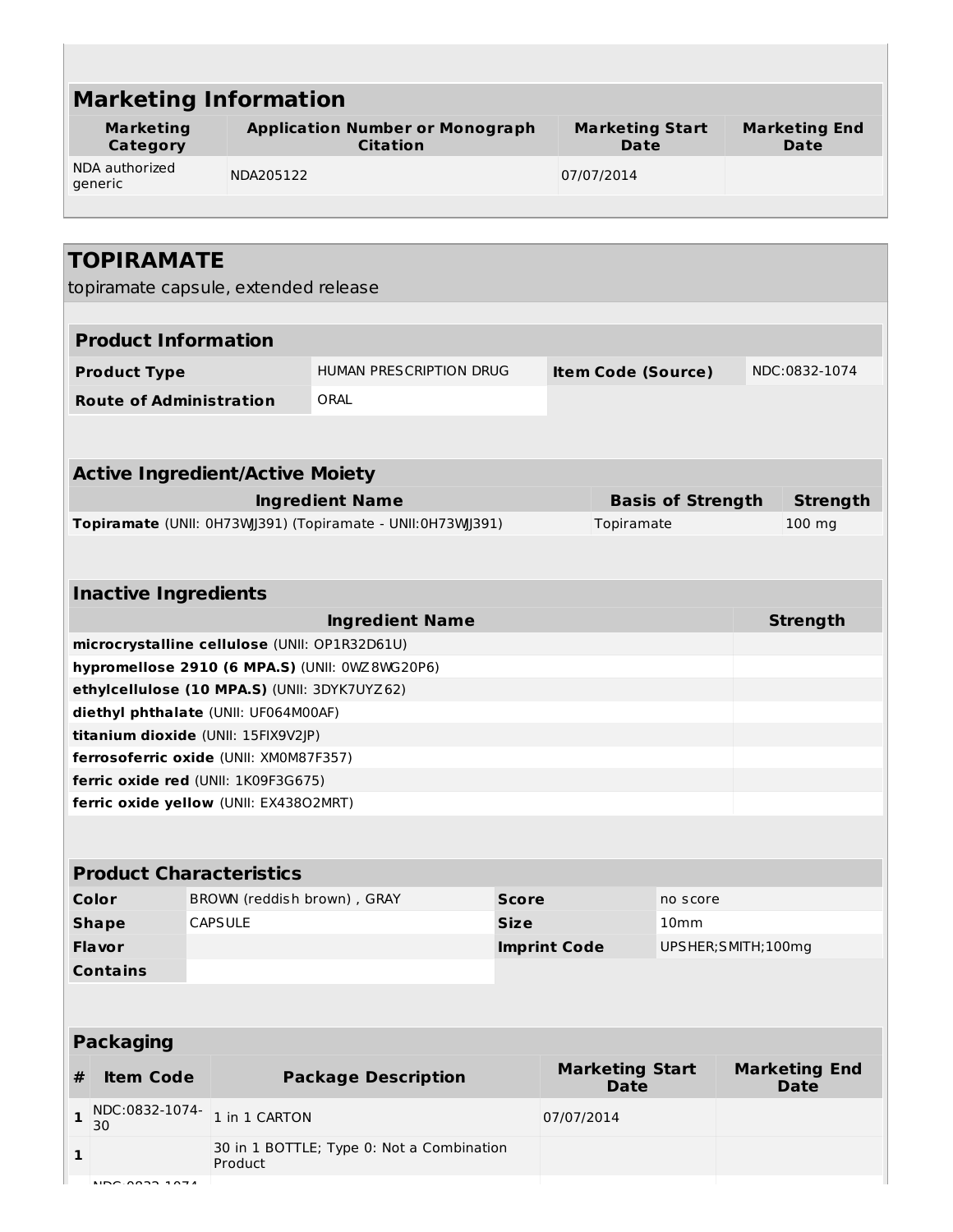| <b>INDC:083Z-1074-</b><br>$\overline{2}$<br>90  | 1 in 1 CARTON                                             | 07/07/2014                     |                              |
|-------------------------------------------------|-----------------------------------------------------------|--------------------------------|------------------------------|
| $\overline{2}$                                  | 90 in 1 BOTTLE; Type 0: Not a Combination<br>Product      |                                |                              |
| NDC:0832-1074-<br>$\overline{\mathbf{z}}$<br>15 | 500 in 1 BOTTLE; Type 0: Not a Combination<br>Product     | 07/07/2014                     |                              |
|                                                 |                                                           |                                |                              |
|                                                 | <b>Marketing Information</b>                              |                                |                              |
| <b>Marketing</b><br><b>Category</b>             | <b>Application Number or Monograph</b><br><b>Citation</b> | <b>Marketing Start</b><br>Date | <b>Marketing End</b><br>Date |
| NDA authorized<br>generic                       | NDA205122                                                 | 07/07/2014                     |                              |
|                                                 |                                                           |                                |                              |
|                                                 |                                                           |                                |                              |
|                                                 |                                                           |                                |                              |

|                                | topiramate capsule, extended release          |                                                            |                     |                        |                           |                      |
|--------------------------------|-----------------------------------------------|------------------------------------------------------------|---------------------|------------------------|---------------------------|----------------------|
|                                |                                               |                                                            |                     |                        |                           |                      |
| <b>Product Information</b>     |                                               |                                                            |                     |                        |                           |                      |
| <b>Product Type</b>            |                                               | <b>HUMAN PRESCRIPTION DRUG</b>                             |                     |                        | <b>Item Code (Source)</b> | NDC:0832-1075        |
| <b>Route of Administration</b> |                                               | ORAL                                                       |                     |                        |                           |                      |
|                                |                                               |                                                            |                     |                        |                           |                      |
|                                | <b>Active Ingredient/Active Moiety</b>        |                                                            |                     |                        |                           |                      |
|                                |                                               | <b>Ingredient Name</b>                                     |                     |                        | <b>Basis of Strength</b>  | <b>Strength</b>      |
|                                |                                               | Topiramate (UNII: 0H73WJ391) (Topiramate - UNII:0H73WJ391) |                     | Topiramate             |                           | 150 mg               |
|                                |                                               |                                                            |                     |                        |                           |                      |
|                                |                                               |                                                            |                     |                        |                           |                      |
| <b>Inactive Ingredients</b>    |                                               |                                                            |                     |                        |                           |                      |
|                                |                                               | <b>Ingredient Name</b>                                     |                     |                        |                           | <b>Strength</b>      |
|                                | microcrystalline cellulose (UNII: OP1R32D61U) |                                                            |                     |                        |                           |                      |
|                                |                                               | hypromellose 2910 (6 MPA.S) (UNII: 0WZ8WG20P6)             |                     |                        |                           |                      |
|                                | ethylcellulose (10 MPA.S) (UNII: 3DYK7UYZ62)  |                                                            |                     |                        |                           |                      |
|                                | diethyl phthalate (UNII: UF064M00AF)          |                                                            |                     |                        |                           |                      |
|                                | titanium dioxide (UNII: 15FIX9V2JP)           |                                                            |                     |                        |                           |                      |
|                                | ferrosoferric oxide (UNII: XM0M87F357)        |                                                            |                     |                        |                           |                      |
|                                | ferric oxide yellow (UNII: EX43802MRT)        |                                                            |                     |                        |                           |                      |
|                                |                                               |                                                            |                     |                        |                           |                      |
|                                | <b>Product Characteristics</b>                |                                                            |                     |                        |                           |                      |
| Color                          | YELLOW (pale yellow), GRAY                    |                                                            | <b>Score</b>        |                        | no score                  |                      |
| <b>Shape</b>                   | <b>CAPSULE</b>                                |                                                            | <b>Size</b>         |                        | 11mm                      |                      |
| Flavor                         |                                               |                                                            | <b>Imprint Code</b> |                        | UPSHER; SMITH; 150mg      |                      |
| <b>Contains</b>                |                                               |                                                            |                     |                        |                           |                      |
|                                |                                               |                                                            |                     |                        |                           |                      |
|                                |                                               |                                                            |                     |                        |                           |                      |
| <b>Packaging</b>               |                                               |                                                            |                     |                        |                           |                      |
| щ<br>Hom Codo                  |                                               | Daekaan Decerintier                                        |                     | <b>Marketing Start</b> |                           | <b>Marketing End</b> |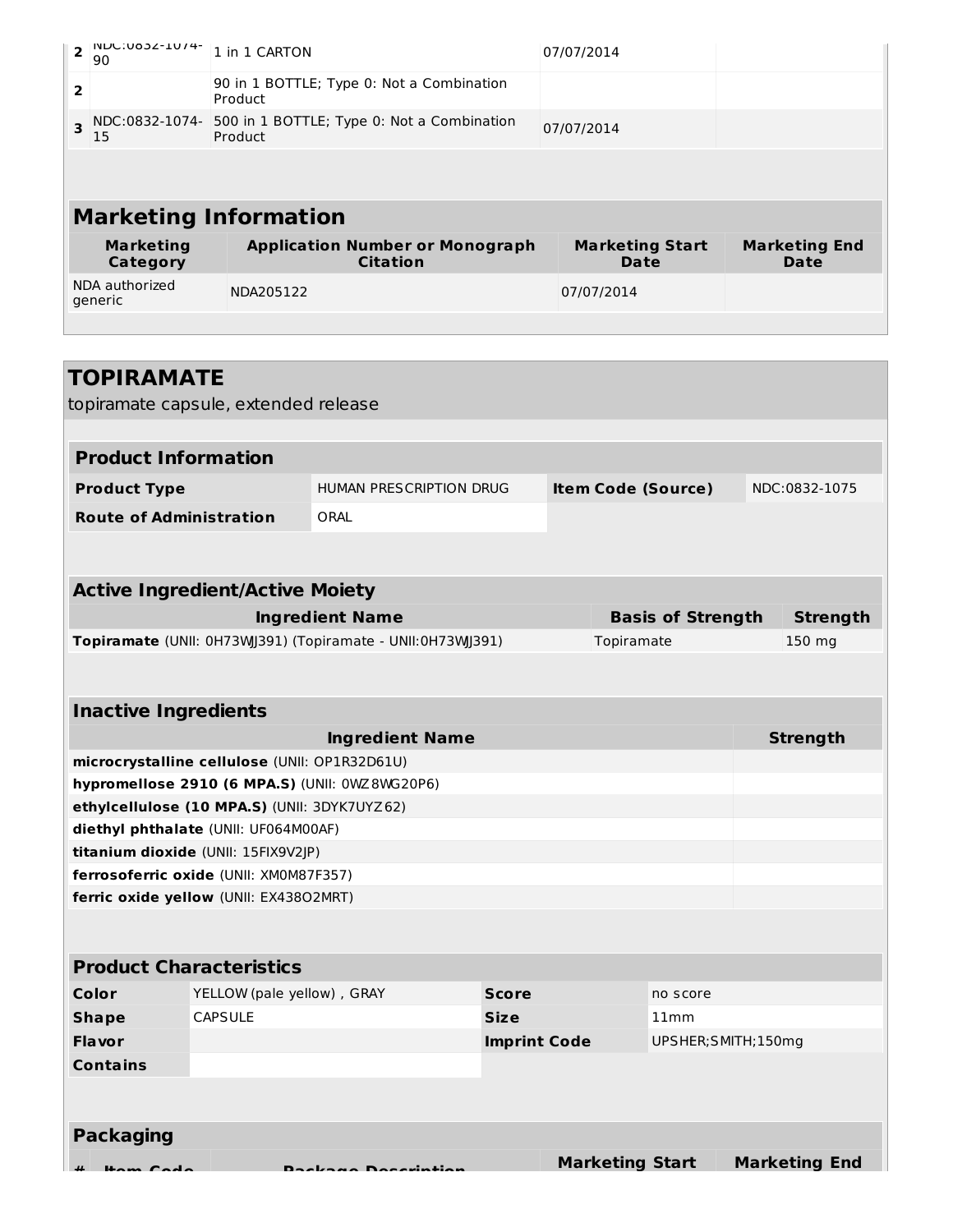|                | item coue                           | <b>PACKAYE DESCRIPLION</b>                                | <b>Date</b>                           | <b>Date</b>                         |  |  |  |
|----------------|-------------------------------------|-----------------------------------------------------------|---------------------------------------|-------------------------------------|--|--|--|
| $\mathbf{1}$   | NDC:0832-1075-<br>30                | 1 in 1 CARTON                                             | 07/07/2014                            |                                     |  |  |  |
| $\mathbf{1}$   |                                     | 30 in 1 BOTTLE; Type 0: Not a Combination<br>Product      |                                       |                                     |  |  |  |
| $\overline{2}$ | NDC:0832-1075-<br>90                | 1 in 1 CARTON                                             | 07/07/2014                            |                                     |  |  |  |
| 2              |                                     | 90 in 1 BOTTLE; Type 0: Not a Combination<br>Product      |                                       |                                     |  |  |  |
| 3              | NDC:0832-1075-<br>15                | 500 in 1 BOTTLE; Type 0: Not a Combination<br>Product     | 07/07/2014                            |                                     |  |  |  |
|                |                                     |                                                           |                                       |                                     |  |  |  |
|                | <b>Marketing Information</b>        |                                                           |                                       |                                     |  |  |  |
|                | <b>Marketing</b><br><b>Category</b> | <b>Application Number or Monograph</b><br><b>Citation</b> | <b>Marketing Start</b><br><b>Date</b> | <b>Marketing End</b><br><b>Date</b> |  |  |  |
|                | NDA authorized<br>generic           | NDA205122                                                 | 07/07/2014                            |                                     |  |  |  |
|                |                                     |                                                           |                                       |                                     |  |  |  |
|                |                                     |                                                           |                                       |                                     |  |  |  |

| TOPIRAMATE                                     |                    |                                                            |                           |                 |
|------------------------------------------------|--------------------|------------------------------------------------------------|---------------------------|-----------------|
| topiramate capsule, extended release           |                    |                                                            |                           |                 |
|                                                |                    |                                                            |                           |                 |
| <b>Product Information</b>                     |                    |                                                            |                           |                 |
| <b>Product Type</b>                            |                    | <b>HUMAN PRESCRIPTION DRUG</b>                             | <b>Item Code (Source)</b> | NDC:0832-1073   |
| <b>Route of Administration</b>                 |                    | ORAL                                                       |                           |                 |
|                                                |                    |                                                            |                           |                 |
| <b>Active Ingredient/Active Moiety</b>         |                    |                                                            |                           |                 |
|                                                |                    | <b>Ingredient Name</b>                                     | <b>Basis of Strength</b>  | <b>Strength</b> |
|                                                |                    | Topiramate (UNII: 0H73WJ391) (Topiramate - UNII:0H73WJ391) | Topiramate                | 200 mg          |
|                                                |                    |                                                            |                           |                 |
|                                                |                    |                                                            |                           |                 |
| <b>Inactive Ingredients</b>                    |                    |                                                            |                           |                 |
|                                                |                    | <b>Ingredient Name</b>                                     |                           | <b>Strength</b> |
| microcrystalline cellulose (UNII: OP1R32D61U)  |                    |                                                            |                           |                 |
| hypromellose 2910 (6 MPA.S) (UNII: 0WZ8WG20P6) |                    |                                                            |                           |                 |
| ethylcellulose (10 MPA.S) (UNII: 3DYK7UYZ62)   |                    |                                                            |                           |                 |
| diethyl phthalate (UNII: UF064M00AF)           |                    |                                                            |                           |                 |
| titanium dioxide (UNII: 15FIX9V2JP)            |                    |                                                            |                           |                 |
| ferrosoferric oxide (UNII: XM0M87F357)         |                    |                                                            |                           |                 |
| ferric oxide red (UNII: 1K09F3G675)            |                    |                                                            |                           |                 |
| ferric oxide yellow (UNII: EX43802MRT)         |                    |                                                            |                           |                 |
|                                                |                    |                                                            |                           |                 |
| <b>Product Characteristics</b>                 |                    |                                                            |                           |                 |
| Color                                          | <b>BROWN, GRAY</b> | <b>Score</b>                                               | no score                  |                 |
| <b>Shape</b>                                   | <b>CAPSULE</b>     | <b>Size</b>                                                | 12mm                      |                 |
| <b>Flavor</b>                                  |                    | <b>Imprint Code</b>                                        | UPSHER; SMITH; 200mg      |                 |